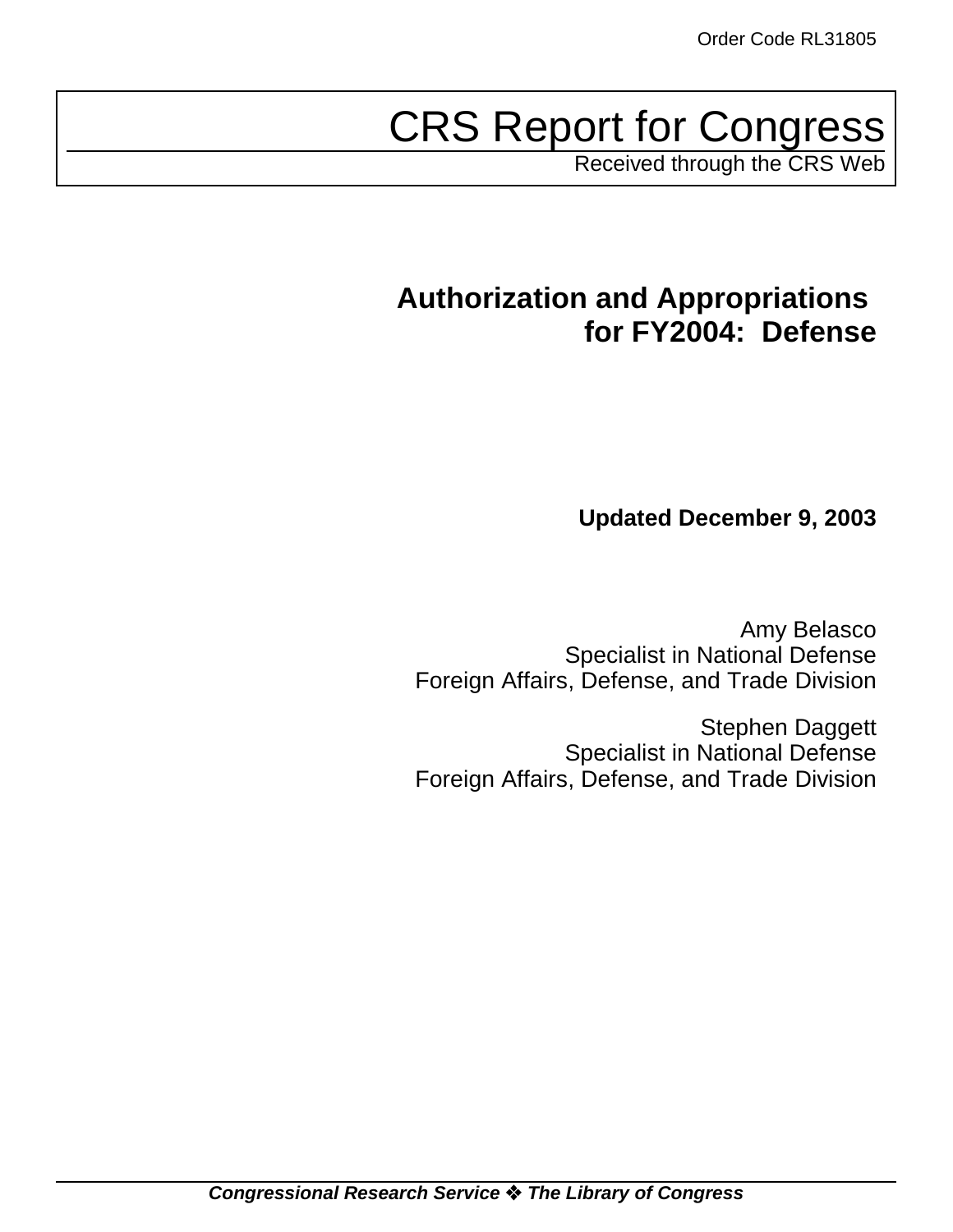Appropriations are one part of a complex federal budget process that includes budget resolutions, appropriations (regular, supplemental, and continuing) bills, rescissions, and budget reconciliation bills. The process begins with the President's budget request and is bounded by the rules of the House and Senate, the Congressional Budget and Impoundment Control Act of 1974 (as amended), the Budget Enforcement Act of 1990, and current program authorizations.

This report is a guide to one of the 13 regular appropriations bills that Congress passes each year. It is designed to supplement the information provided by the House and Senate Appropriations Subcommittees on Energy and Water. It summarizes the current legislative status of the bill, its scope, major issues, funding levels, and related legislative activity. The report lists the key CRS staff relevant to the issues covered and related CRS products.

> **NOTE: A Web version of this document with active links is available to congressional staff at: [http://www.crs.gov/products/appropriations/apppage.shtml].**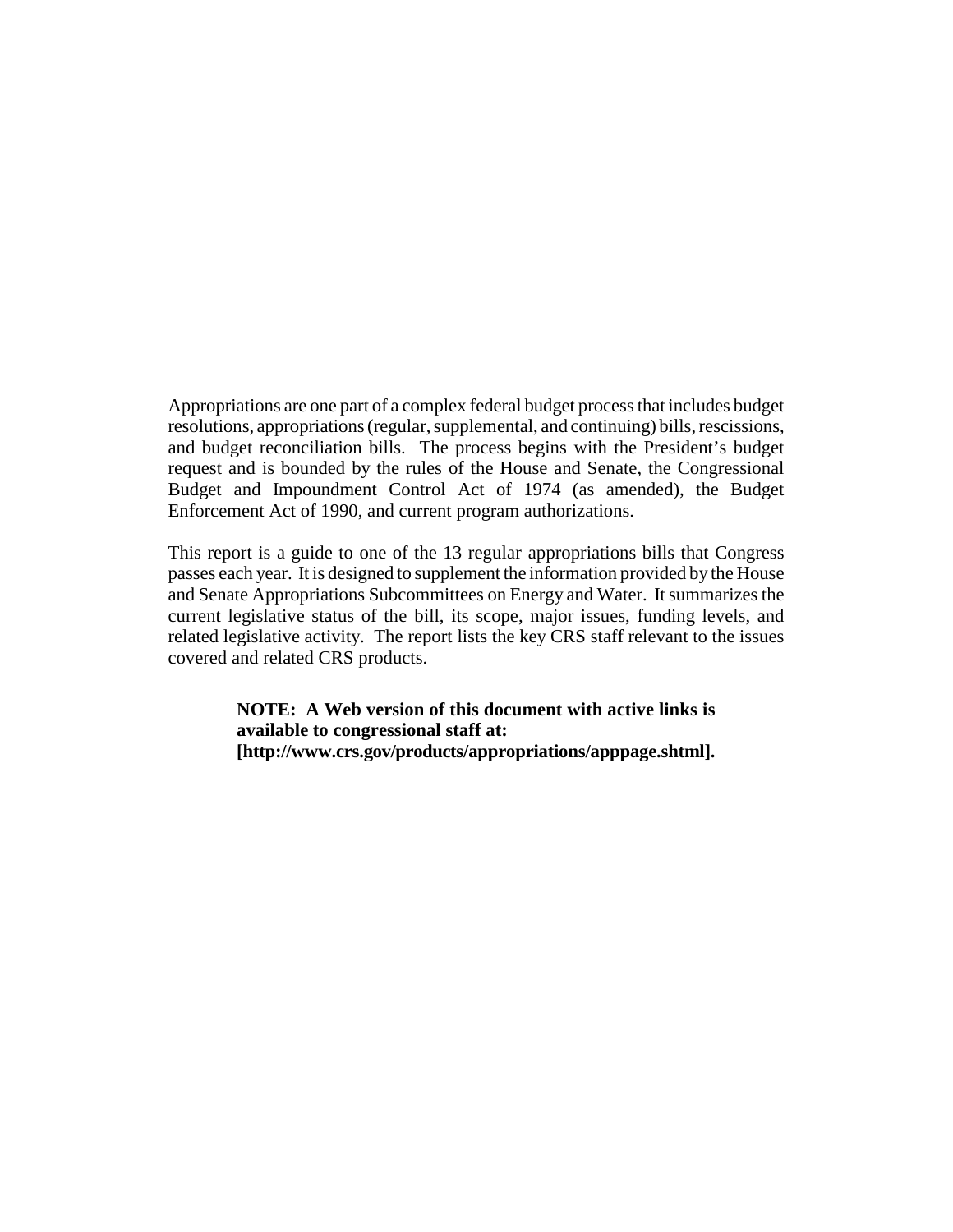# Authorization and Appropriations for FY2004: Defense

#### **Summary**

With passage of the FY2004 DOD Authorization Act by the House on November 7 and by the Senate on November 12, 2003, Congress completed action on this year's defense authorization (H.R. 1588/H.Rept. 108-384). The President signed the bill on November 24, 2003 (P.L. 108-384). On September 30, just in time for the new fiscal year, the President signed H.R. 2658, the FY2004 DOD Appropriations Act (P.L. 108-87), completing action on FY2004 defense appropriations.

The recently enacted FY2004 DOD authorization bill provides a total of \$401.3 billion for defense programs, including funds in the DOD and military construction appropriations as well as several other defense-related programs funded in other appropriations measures. The total authorized for these defense and defense-related programs that make up the national defense function is \$1.5 billion above the Administration's request and \$9.3 billion above the FY2003 enacted level.

The conference version of the FY2004 DOD authorization is the culmination of months of negotiation about several contentious issues: BuyAmerican provisions, the Air Force's controversial tanker lease proposal, a new concurrent receipt benefit for military retirees, a new National Security Personnel System, a new health benefit for reservists, and special exemptions for DOD to certain environmental regulations. Substantial differences about these issues between the houses and with the Administration had stymied completion of the authorization bill.

In conference, Buy American restrictions mandating that DOD rely exclusively on U.S. suppliers for certain items were dropped in favor of provisions that require DOD to assess the U.S. industrial base and possibly provide incentives to certain U.S. producers. In the case of the Boeing 767 tanker aircraft, DOD accepted a Senate-proposed compromise allowing them to lease 20 and buy 80 rather than lease100 aircraft.

After the Administration dropped its veto threat, Congress passed a new concurrent receipt benefit that is expected to provide about 200,000 military retirees with both their military retirement and disability benefits, reversing a prohibition in effect for over 100 years. DOD also received new authority to design and implement its own civilian personnel system and new exemptions to certain environmental rules. The bill also provides access to DOD's TRICARE health care to unemployed, nondeployed reservists and maintains current higher levels of imminent danger pay and family separation allowance for eligible military personnel through December 2004.

The FY2004 DOD Appropriations Act provides appropriations totaling \$368.7 billion for the defense programs it covers. That total is \$3.5 billion below the Administration's request and \$4.0 billion above last year's enacted level. The programmatic impact of the cut is cushioned, however, because the bill receives credit for \$3.5 billion rescinded from funds provided in the \$62.6 billion FY2003 supplemental appropriations bill that Congress approved in April 2003.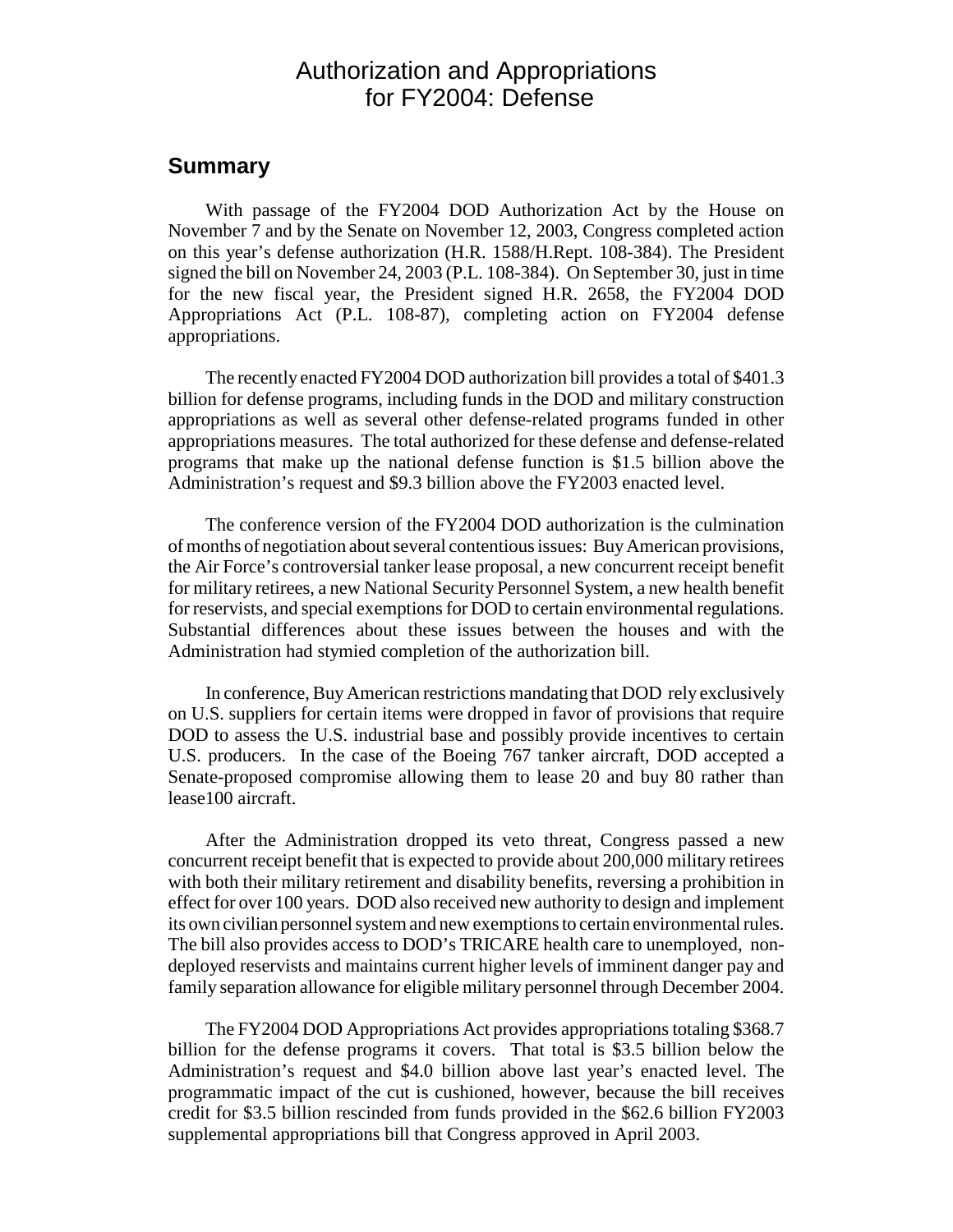| <b>Area of Expertise</b>        | <b>Name</b>                                               | <b>Telephone</b>           | E-Mail                                                                  |
|---------------------------------|-----------------------------------------------------------|----------------------------|-------------------------------------------------------------------------|
| Acquisition                     | Valerie Grasso                                            | $7 - 7617$                 | vgrasso@crs.loc.gov                                                     |
| <b>Aviation Forces</b>          | Christopher Bolkcom                                       | 7-2577                     | cbolkcom@crs.loc.gov                                                    |
| <b>Arms Control</b>             | Amy Woolf                                                 | 7-2379                     | awoolf@crs.loc.gov                                                      |
| <b>Arms Sales</b>               | <b>Richard Grimmett</b>                                   | 7-7675                     | rgrimmett@crs.loc.gov                                                   |
| <b>Base Closure</b>             | David Lockwood                                            | 7-7621                     | dlockwood@crs.loc.gov                                                   |
| Defense Budget                  | <b>Stephen Daggett</b><br>Amy Belasco<br>Jeff Chamberlin  | 7-7642<br>7-7627<br>7-5413 | sdaggett@crs.loc.gov<br>abelasco@crs.loc.gov<br>jchamberlin@crs.loc.gov |
| Defense Industry                | Gary Pagliano<br>Daniel Else                              | 7-1750<br>7-4996           | gpagliano@crs.loc.gov<br>delse@crs.loc.gov                              |
| Defense R&D                     | Michael Davey<br><b>John Moteff</b>                       | 7-7074<br>7-1435           | mdavey@crs.loc.gov<br>jmoteff@crs.loc.gov                               |
| <b>Ground Forces</b>            | <b>Edward Bruner</b><br><b>Steven Bowman</b>              | 7-2775<br>7-7613           | ebruner@crs.loc.gov<br>sbowman@crs.loc.gov                              |
| Health Care; Military           | <b>Richard Best</b>                                       | 7-7607                     | rbest@crs.loc.gov                                                       |
| Intelligence                    | <b>Richard Best</b><br>Al Cumming                         | 7-7607<br>7-7739           | rbest@crs.loc.gov<br>acumming@crs.loc.gov                               |
| <b>Military Construction</b>    | Daniel Else                                               | 7-4996                     | delse@crs.loc.gov                                                       |
| <b>Military Personnel</b>       | David Burrelli<br>Robert Goldich                          | 7-8033<br>7-7633           | dburrelli@crs.loc.gov<br>rgoldich@crs.loc.gov                           |
| Military Personnel;<br>Reserves | Lawrence Kapp                                             | 7-7609                     | lkapp@crs.loc.gov                                                       |
| <b>Missile Defense</b>          | Steven Hildreth<br><b>Andrew Feickert</b>                 | 7-7635<br>7-7673           | shildreth@crs.loc.gov<br>afeickert@crs.loc.gov                          |
| <b>Naval Forces</b>             | Ronald O'Rourke                                           | 7-7610                     | rorourke@crs.loc.gov                                                    |
| <b>Nuclear Weapons</b>          | Jonathan Medalia                                          | 7-7632                     | jmedalia@crs.loc.gov                                                    |
| <b>Peace Operations</b>         | Nina Serafino                                             | 7-7667                     | nserafino@crs.loc.gov                                                   |
| Radio Frequency,<br>Military    | Lennard Kruger                                            | 7-7070                     | lkruger@crs.loc.gov                                                     |
| Readiness                       | Amy Belasco                                               | 7-7627                     | abelasco@crs.loc.gov                                                    |
| Space, Military                 | Marcia Smith                                              | 7-7076                     | msmith@crs.loc.gov                                                      |
| <b>War Powers</b>               | David Ackerman<br>Louis Fisher<br><b>Richard Grimmett</b> | 7-7965<br>7-8676<br>7-7675 | dackerman@crs.loc.gov<br>lfisher@crs.loc.gov<br>rgrimmett@crs.loc.gov   |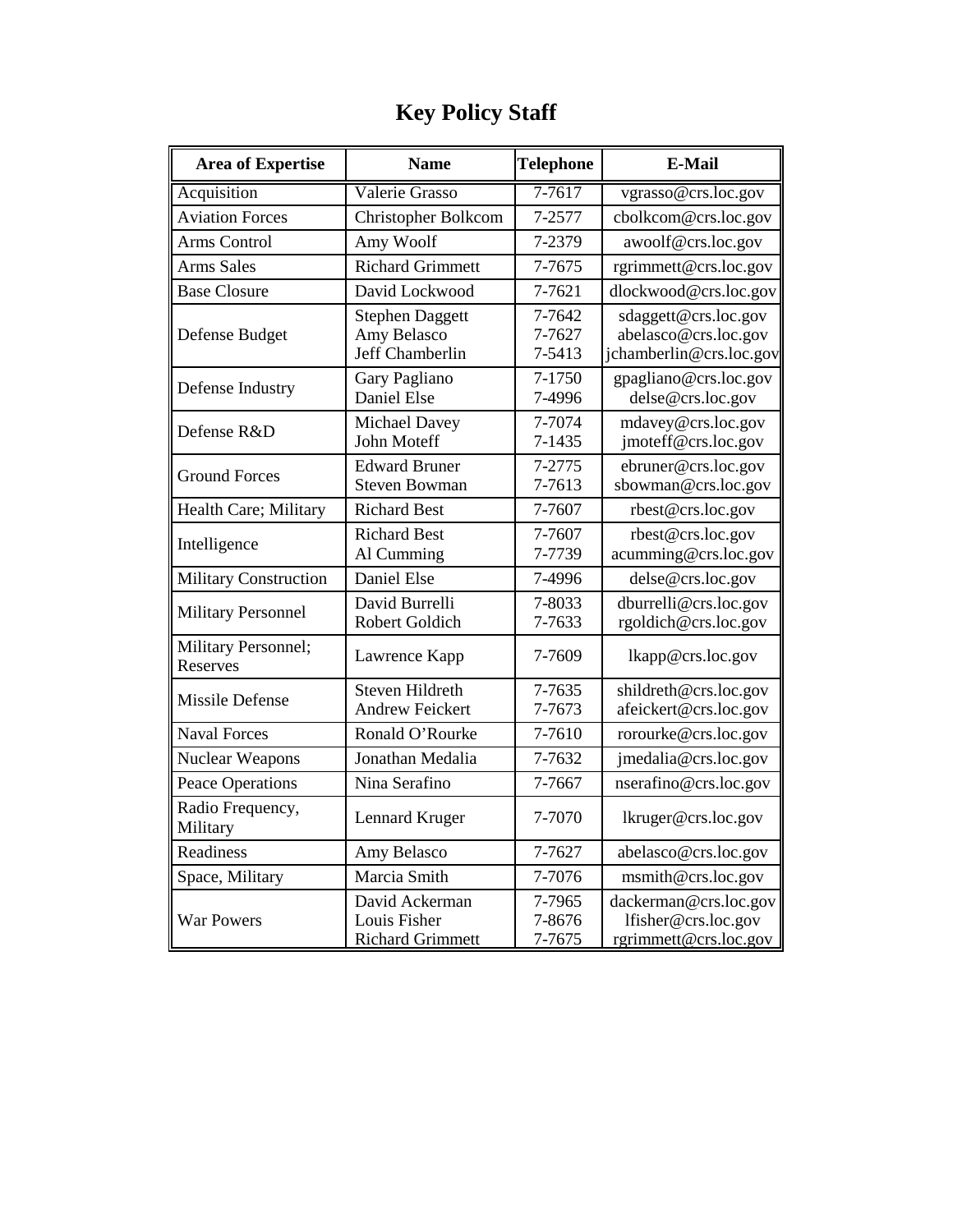# **Contents**

| Lifting the Ban on Research on Low-Yield Nuclear Weapons  19                                                            |  |
|-------------------------------------------------------------------------------------------------------------------------|--|
| Maintaining Current Levels of Imminent Danger Pay and Family                                                            |  |
|                                                                                                                         |  |
|                                                                                                                         |  |
|                                                                                                                         |  |
|                                                                                                                         |  |
| Overview of Administration Request and Budget Trends  22<br>Annual Growth for DOD Slows In Later Years in FY2004 Budget |  |
|                                                                                                                         |  |
| DOD Receives \$103.1 Billion in Supplemental Appropriations Since                                                       |  |
|                                                                                                                         |  |
| Major Themes in the Administration's FY2004 Request 32                                                                  |  |
|                                                                                                                         |  |
|                                                                                                                         |  |
|                                                                                                                         |  |
| Affordability and Mix of DOD's FY2004 Investment Programs 34                                                            |  |
| Personnel Pay and Benefits Issues and Readiness Issues 61                                                               |  |
| Basing Structure, Role of the Reserves, and Force Mix Issues  66                                                        |  |
|                                                                                                                         |  |
|                                                                                                                         |  |
|                                                                                                                         |  |
|                                                                                                                         |  |

# **List of Tables**

| Table 1A. Status of FY2004 Defense Authorization: H.R. 1588 and S. 1050 3     |  |
|-------------------------------------------------------------------------------|--|
| Table 1B. Status of FY2004 Defense Appropriations: H.R. 2658 and S. 1382 . 20 |  |
| Table 2. FY2004 DOD Appropriations: Congressional Action 20                   |  |
| Table 3. National Defense Budget Function and DOD Budget,                     |  |
|                                                                               |  |
| Table 4. Status of FY2004 Budget Resolution (H.Con.Res. 95,                   |  |
|                                                                               |  |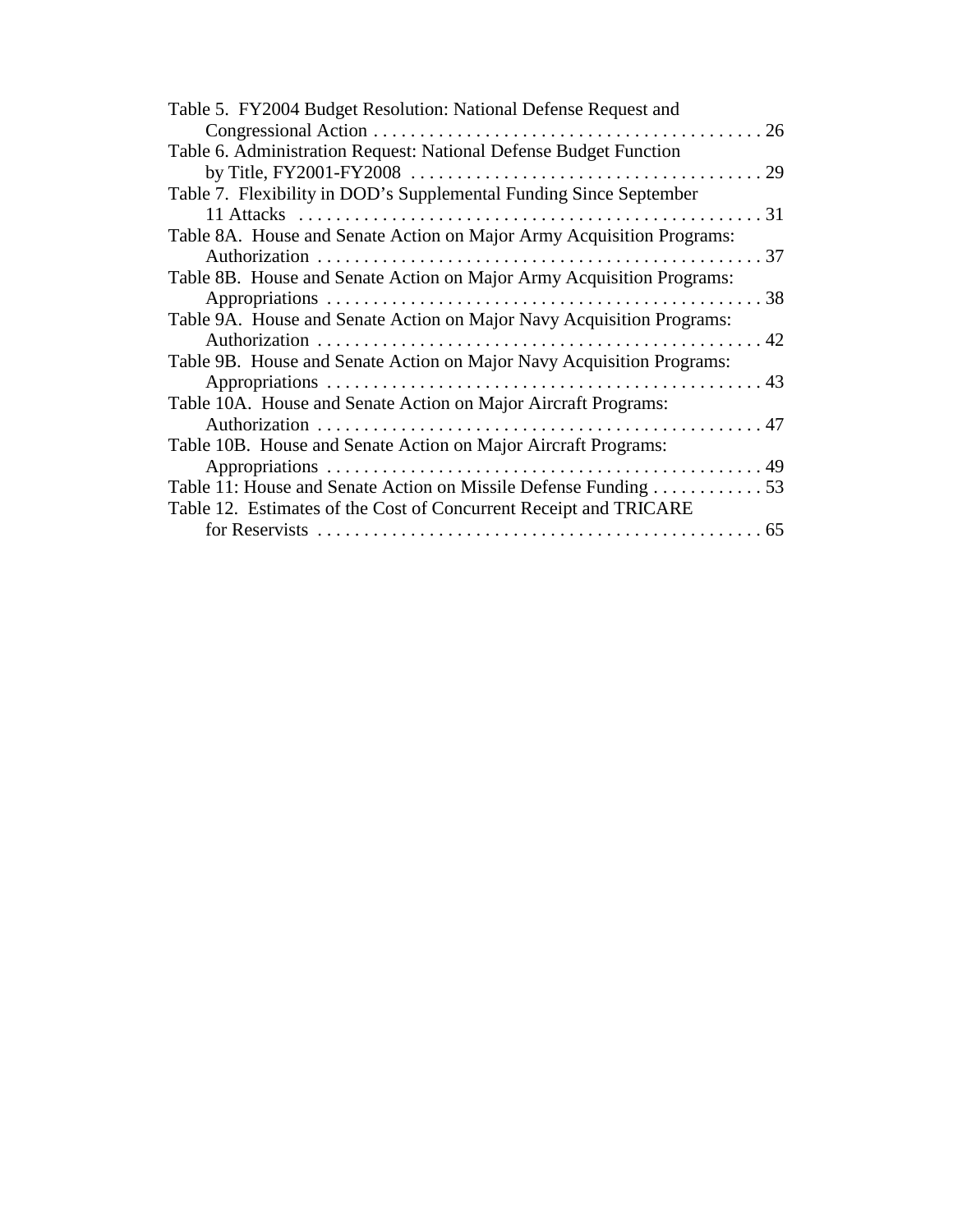# Authorization and Appropriations for FY2004: Defense

#### **Most Recent Developments**

On November 7, 2003, the House passed the conference report on H.R. 1588, the FY2004 DOD authorization, by a vote of 362 to 40, after the conference report was filed early Thursday morning. The Senate passed the bill by 95 to 3 on November 12. On November 24, the President signed the bill (P.L. 108-136). Compromises were reached on the main issues that had held up the conference for several months: Buy American provisions, the Air Force lease of Boeing KC767 aircraft, a new National Security Personnel System, concurrent receipt, and TRICARE for non-deployed reservists.

The conference version (H.Rept. 108-283) of H.R. 2658, the FY2004 Department of Defense (DOD) appropriations bill, provided \$368.7 billion in funding. It passed the House on September 23, 2003, and the Senate on the following day, in both cases quickly and with little debate. On September 30, 2003, the President signed the bill into law (P.L. 108-87).

The FY2004 DOD Authorization Act included several contentious issues, which were settled only after long negotiations. On domestic preference restrictions in the Buy American Act and the Berry Amendment, the DOD authorization added provisions to assess the U.S. defense industrial base and the extent of U.S. reliance on foreign suppliers but dropped proposals to require DOD to purchase certain items only from American suppliers. In the case of the tanker lease, DOD agreed to a proposal by Senator Warner to lease 20 and buy 80 Boeing KC767 tankers rather than lease 100 aircraft, a proposal less costly than the original lease but more costly than a straight multiyear buy. The fate of the deal remains uncertain in light of Boeing's recent firing of high-level officials for improprieties and an ongoing investigation by the DOD Inspector General.

Compromises were also brokered on other contentious issues on which the Administration had threatened a veto. The Administration agreed to a new benefit that provides concurrent receipt of military retirement and disability payments to all military retirees with disability ratings of 50% or higher as well as an expansion of those eligible under the "Purple Hearts Plus" program enacted last year that provides benefits to military retirees with combat or combat-related disabilities. The Administration also agreed to a 15-month pilot program to offer access to TRICARE to non-deployed reservists who are unemployed or do not qualify for health benefits offered by their employer.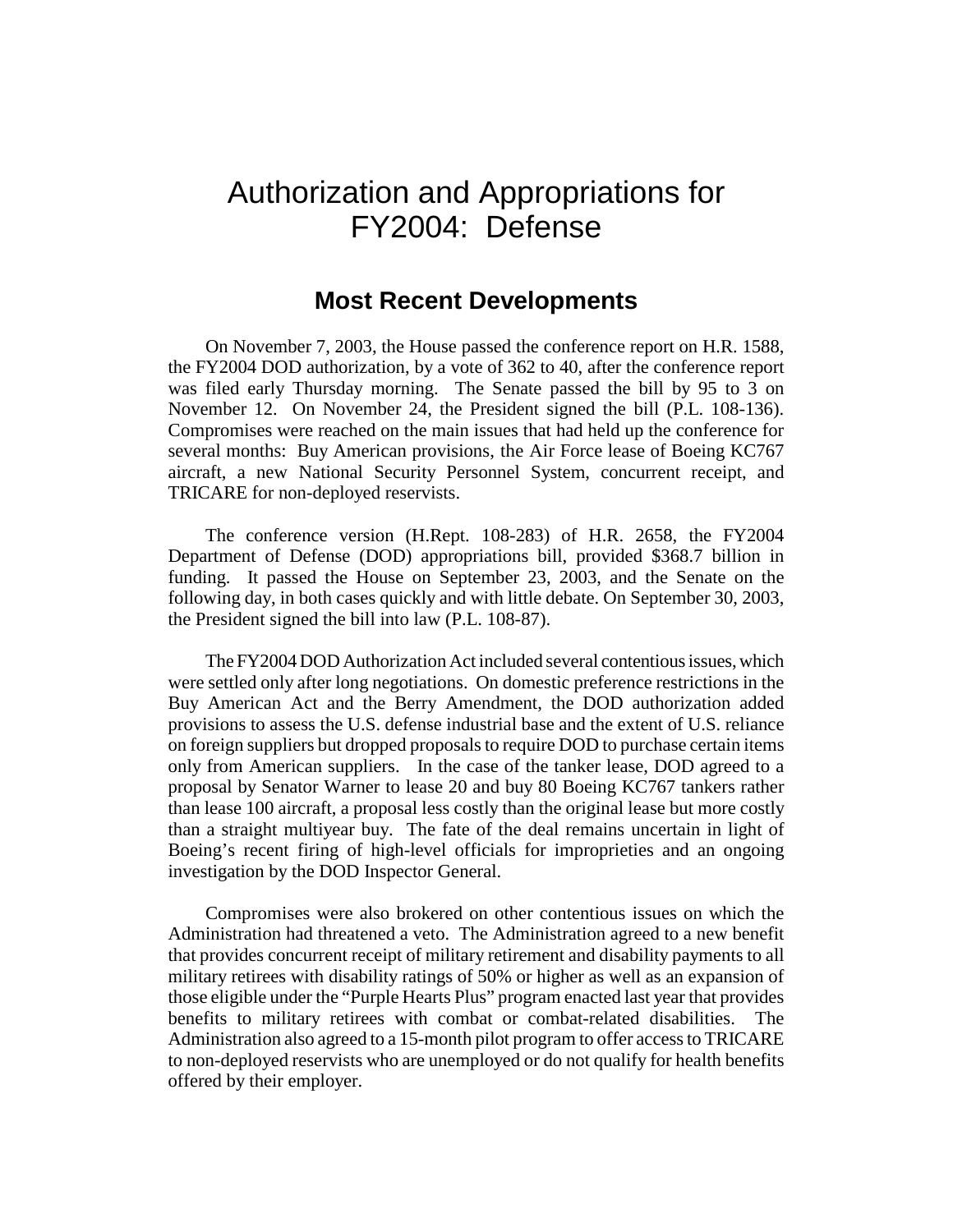H.R. 1588 also authorizes the Secretary of Defense to develop a new National Security Personnel System for DOD's civilian employees, gives DOD special exemptions to certain environmental statutes, and lifts the current ban on development of low-yield nuclear weapons.

Both the House and Senate versions of H.R. 1588, the authorization bill, provide \$400.5 billion for national defense programs, about \$1.5 billion above the request of \$399.7 billion that the Administration submitted in February. The authorization covers not only defense programs funded in the defense appropriations bill but also programs funded in the military construction, energy and water, and some other appropriations measures.

The FY2004 DOD appropriations bill provides a total of \$368.7 billion for the defense programs it covers, \$500 million less than the \$369.2 billion that was included in both the House and Senate versions. The total in the conference agreement is slightly below the amounts provided for defense by the budget committees under Section 302(b) allocations of the Congressional Budget Act and \$3.1 billion below the request. This decrease freed up the same amount for other appropriations bills while staying within the cap on discretionary spending established by the FY2004 budget resolution (H.Con.Res. 95). Final funding for DOD could also be affected by a \$1.8 billion rescission included in the conference version of the FY2004 Omnibus Appropriations bill (H.R. 2673) that was passed by the House on December 8 but is unlikely to be considered by the Senate until January 2004.

The final version of DOD's FY2004 appropriations cushioned the programmatic impact of the \$3.5 billion cut to the request by making an offsetting rescission of \$3.6 billion from the \$62.6 billion in FY2003 supplemental appropriations that Congress approved in April. Under budget scoring rules, rescissions are counted as a credit in the year when they are enacted, even though prior year monies — in this case, FY2003 — are cut. This allowed the appropriators to meet their FY2004 targets without reducing funding for FY2004 programs by \$3.5 billion.

### **Major Issues in the FY2004 DOD Authorization Act**

After a conference that spanned over five months, the conferees reached agreement and filed a report on November 7, 2003, on H.R. 1588, the FY2004 DOD Authorization Act (H.Rept. 108-354). The bill was passed by the House by a vote of 362 to 40 on that same day and by the Senate by a vote of 95 to 3 on November 12, the following week. The President signed the bill on November 24, 2003 (P.L. 108-136).

On May 22, the House and the Senate passed their respective versions of the FY2004 DOD Authorization bills after several days of floor debate. The House version, H.R. 1588, passed by 361 to 68. Although the Senate passed its version, S. 1050, by 98 to 1 on the same date, the Senate adopted a unanimous consent agreement on the next day providing for consideration of several specific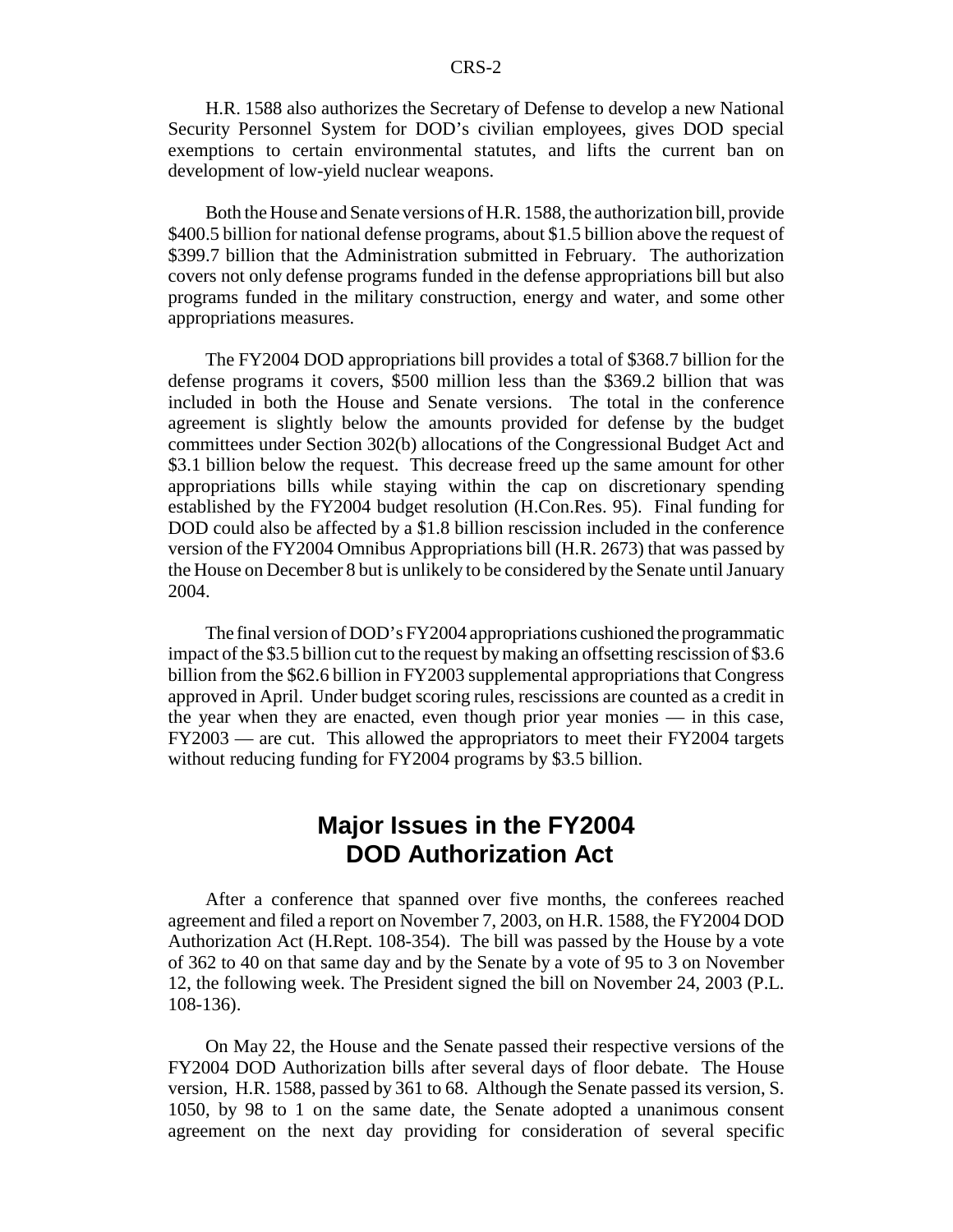amendments. On June 4 after the Memorial Day recess, the Senate adopted amendments on concurrent receipt and expedited immigration approval for selected reservists and their families during wartime and rejected an amendment to cancel the 2005 round of base closures before passing the bill again by voice vote and appointing its conferees (see **Table 1A**).<sup>1</sup> Debate in the House took place on May 20 and May 21, and in the Senate on May 19, 20, 21, 22, and June 4, 2003.

On May 13, the Senate Armed Services Committee (SASC) reported S. 1050, after completing markup on May 9 (S.Rept. 108-46). The bill as reported did not include the DOD proposal to redesign its civilian personnel system. The House Armed Services Committee (HASC) reported its bill on May 16 after completing markup on May 14 (H.Rept. 108-106). On May 21, the House adopted a rule (H.Res. 245) that limited general debate to two hours and amendments to those specified in the rule. The Senate rule required that all amendments be considered relevant by the Parliamentarian. The House bill included much of DOD's legislative proposal for a new civilian personnel system as initially marked up by the House Government Reform Committee (H.R.  $1836$ ).<sup>2</sup>

**Table 1A. Status of FY2004 Defense Authorization: H.R. 1588 and S. 1050**

| Subcommittee<br><b>Markup</b> |               | <b>House</b>                                         | <b>House</b>          | <b>Senate</b>                | <b>Senate</b>                 | Conf.                             | <b>Conference</b><br>Report Approval Public Law |                                |                          |
|-------------------------------|---------------|------------------------------------------------------|-----------------------|------------------------------|-------------------------------|-----------------------------------|-------------------------------------------------|--------------------------------|--------------------------|
| <b>House</b>                  | <b>Senate</b> | <b>Report</b>                                        | Passage               | Report                       | Passage                       | <b>Report</b>                     | <b>House</b>                                    | <b>Senate</b>                  |                          |
|                               |               | 5/16/03<br>$5/14/03$ $5/9/03$ H.Rept.<br>$108 - 106$ | $5/22/03$<br>(361-68) | 5/13/03<br>S.Rept.<br>108-46 | 6/4/03<br>(voice<br>$vote)^a$ | 11/6/03<br>H.Rept.<br>$108 - 354$ | $(362-0)$                                       | $11/7/03$ 11/12/03<br>$(95-3)$ | 11/24/03<br>P.L. 108-136 |

a. The Senate initially passed S. 1050 by 98 to 1 on May 22, 2003, but then adopted a unanimous consent agreement on May 23, 2003, to continue debate on selected amendments after the recess; see*Congressional Record*, p. S7115. Those amendments were considered on June 4, and the bill was then passed by voice vote.

The conference report reached compromises on seven major issues that held up the authorization bill for several months:

<sup>1</sup> *Congressional Record*, May 23, 2003, p. S7115 and *Congressional Record*, June 4, p. S7280-S7295.

 $2^2$  For a comparison of all the Administration's proposed legislative provisions compared to current law, see CRS Report RL31916, *Defense Department Transformation Proposal: Original DOD Proposal Compared to Existing Law*, by Robert L. Goldich, Gary J. Pagliano, Barbara L. Schwemle, and Thomas J. Nicola. Other bills that would reform the current civil service system are S. 129 (introduced by Senator Voinovich) and H.R. 1601 (introduced by Representative JoAnn Davis). For a review of these measures, see CRS Report RL31516, *Civil Service Reform Proposals: A Side-by-Side Comparison of S. 129 and H.R. 1601 (108th Congress) with Current Law*, by Barbara L. Schwemle and L. Elaine Halchin.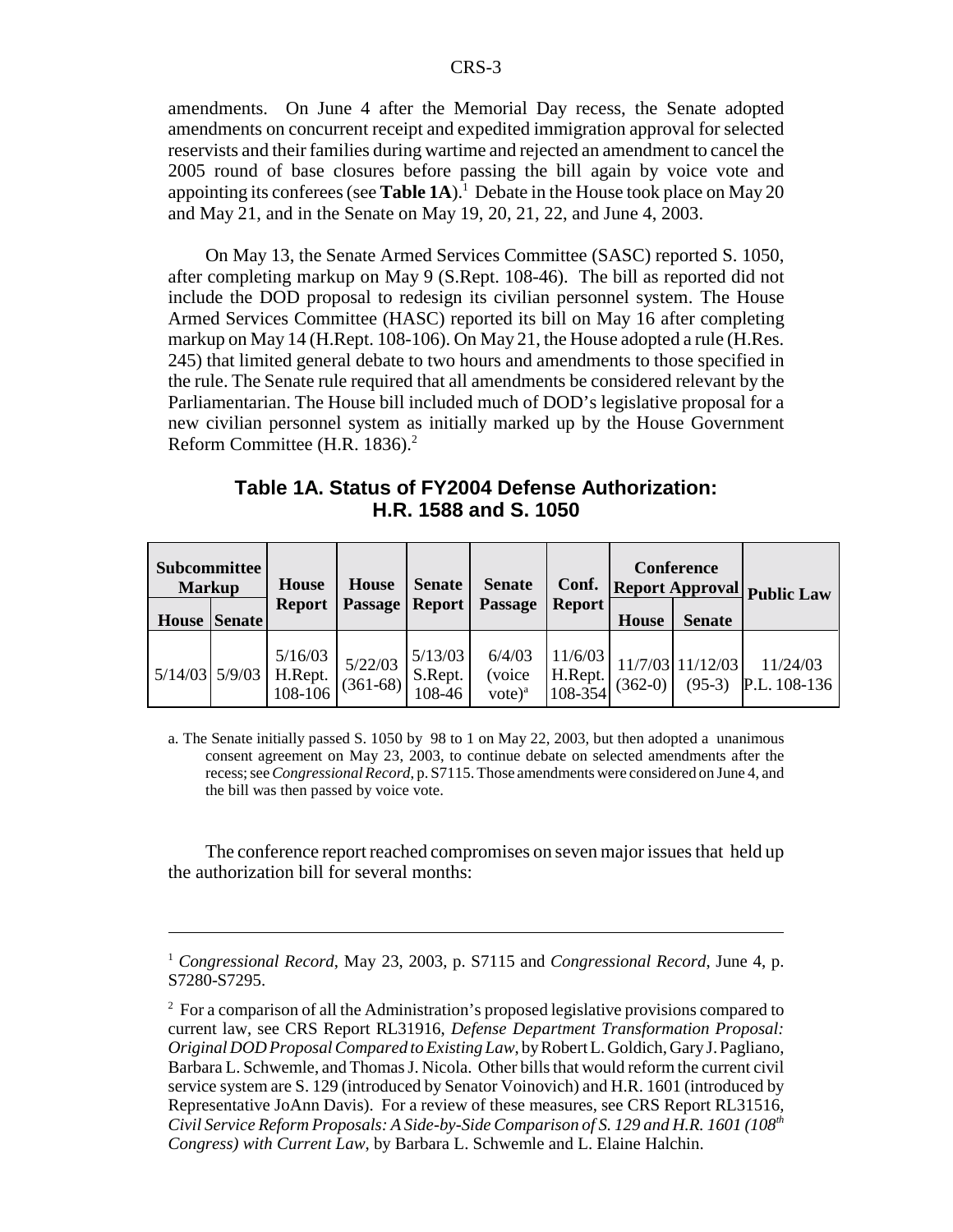- ! Buy American restrictions proposed by the House and opposed by the Senate and the Administration;
- ! proposals to provide costly concurrent receipt of military retirement and Veterans Administration (VA) disability benefits;
- ! proposals to allow the Air Force to initiate acquisition of a \$29 billion program to lease and buy 100 Boeing KC767 tanker airplanes;
- ! fashioning of the new National Security Personnel System requested by DOD;
- ! expanding access to DOD's TRICARE health system to nondeployed reservists;
- ! exempting DOD from certain environmental statutes; and
- ! changing current restrictions on research on low-yield nuclear weapons.

The compromises reached are described below. Details on other conference action, including RDT&E and weapon system funding, will be included in a later update.

#### **Buy American Restrictions**<sup>3</sup>

In its request, the Administration proposed a series of changes to long-standing domestic preference restrictions codified in the Buy American Act and the Berry Amendment in order to give DOD additional flexibility to buy from foreign sources. Since 1933, the federal government has been required in the Buy American Act to purchase from American producers unless the head of the agency finds that it is in the "public interest" to waive the restriction and purchase items from foreign sources.<sup>4</sup>

For specific types of items — food, clothing, tents, textiles, specialty metals and measuring tools — the Berry Amendment requires that DOD buy from U.S. sources unless the purchases are in support of combat operations outside the United States. $5$ In the case of other items such as machine tools and ball bearings, DOD can buy from foreign sources if the foreign country is part of the U.S. national technology and industrial base (defined as the United States and Canada), if it is in the "national security interests of the United States," or if DOD would face unreasonable costs or delays. The Secretary of Defense has waived these various domestic preference restrictions in certain circumstances.6

 $3$  This section was prepared with the help of CRS analyst Daniel Else.

<sup>4</sup> Agencies may also waive the domestic sources preference because of unreasonable cost or use outside the United States; see CRS Report 97-765A, *The Buy American Act: Requiring Government Procurements to Come from Domestic Sources* by John Luckey.

<sup>5</sup> CRS Report RL31236, *The Berry Amendment: Requiring Defense Procurement To Come From Domestic Sources*, by Valerie Bailey Grasso.

 $6$  The relevant statutes are in U.S. Code, Title 41, Section 10a-10b (Buy American), Title 10, Section 2533a (Berry Amendment) and Title 10, Section 2534 (Miscellaneous restrictions).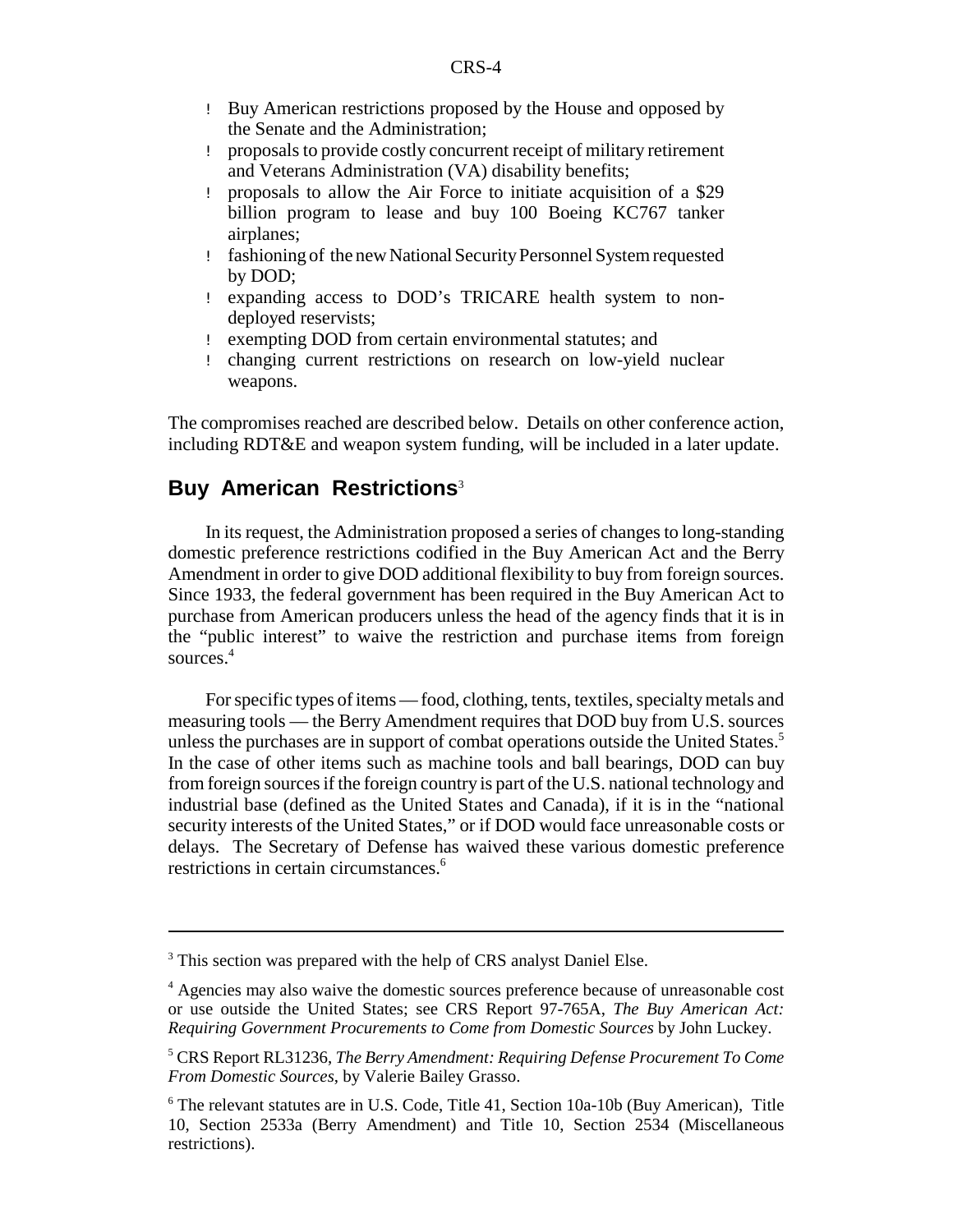This year's debate focused on the extent of DOD's waiver authorities in terms of both the criteria and the items that could be covered. The Administration sought to widen circumstances permitting waivers, whereas the House would have either required domestic purchase of additional items (such as machine tools) or made it more difficult for the Secretary of Defense to waive current restrictions.7 For example, the House bill required DOD to identify and then buy from U.S. sources items considered to be "critical" to the U.S. defense industrial base as well as assess the extent of U.S. dependence on foreign suppliers. The House version also would have prohibited DOD from purchasing from foreign countries who had restricted sales of military goods or services because of U.S. operations in Iraq, a provision that could have affected both France and Germany.

The Secretary of Defense had signaled that the Administration would veto the bill if the House provisions were included. Concerned about the effects of these provisions on U.S. trade relations, Senator Warner requested the State Department, the U.S. Trade Representative, and OMB to address the potential effects of the legislation on trade relationships and cooperative defense relationships.<sup>8</sup>

Reflecting a compromise between the House's desire to expand protections for the defense industrial base and Senate's concerns about potential effects on U.S. trade relations, the conference version dropped the new restrictions on certain items but required DOD to assess potential U.S. vulnerabilities. To meet Senate and Administration concerns about potential effects on U.S. trade relations, the conference bill stated that none of the provisions in this industrial base section would apply if the Secretary of Defense and Secretary of State determine that U.S. international agreements would be violated.<sup>9</sup>

To get a better understanding of the extent of DOD dependence on foreign sources or single domestic sources for critical items or components of military systems, the Defense Department is to develop a "Military System Essential Item Breakout List" and identify where these items or components are produced. DOD is to contract for a study that will define the criteria for "critical" and recommend items to be included on the list.

To give additional support to domestic producers of critical items, the conference agreement establishes a new Defense Industrial Base Capabilities Fund that DOD can use to provide incentive payments to domestic contractors. No funds are specifically authorized (or appropriated) for this fund in FY2004, however. Another new industrial base tool for DOD is authority to give preference in source selection to domestic producers of machine tools or other capital assets used to make defense goods. The bill also requires a study of the adequacy of U.S. producers in meeting defense needs for beryllium industrial base.<sup>10</sup>

<sup>7</sup> See H.Rept. 108-354, p. 729 - 730 for provisions not adopted.

<sup>8</sup> *Congress Daily*, "Surprised Warner Seeks Clarification," September 26, 2003.

<sup>9</sup> See Section 811 of H.R. 1588 as enacted and H.Rept. 108-354, p. 722.

<sup>&</sup>lt;sup>10</sup> See Sections 812, 813, 814, 822, and 824 of H.R. 1588 as enacted and H.Rept. 108-354, (continued...)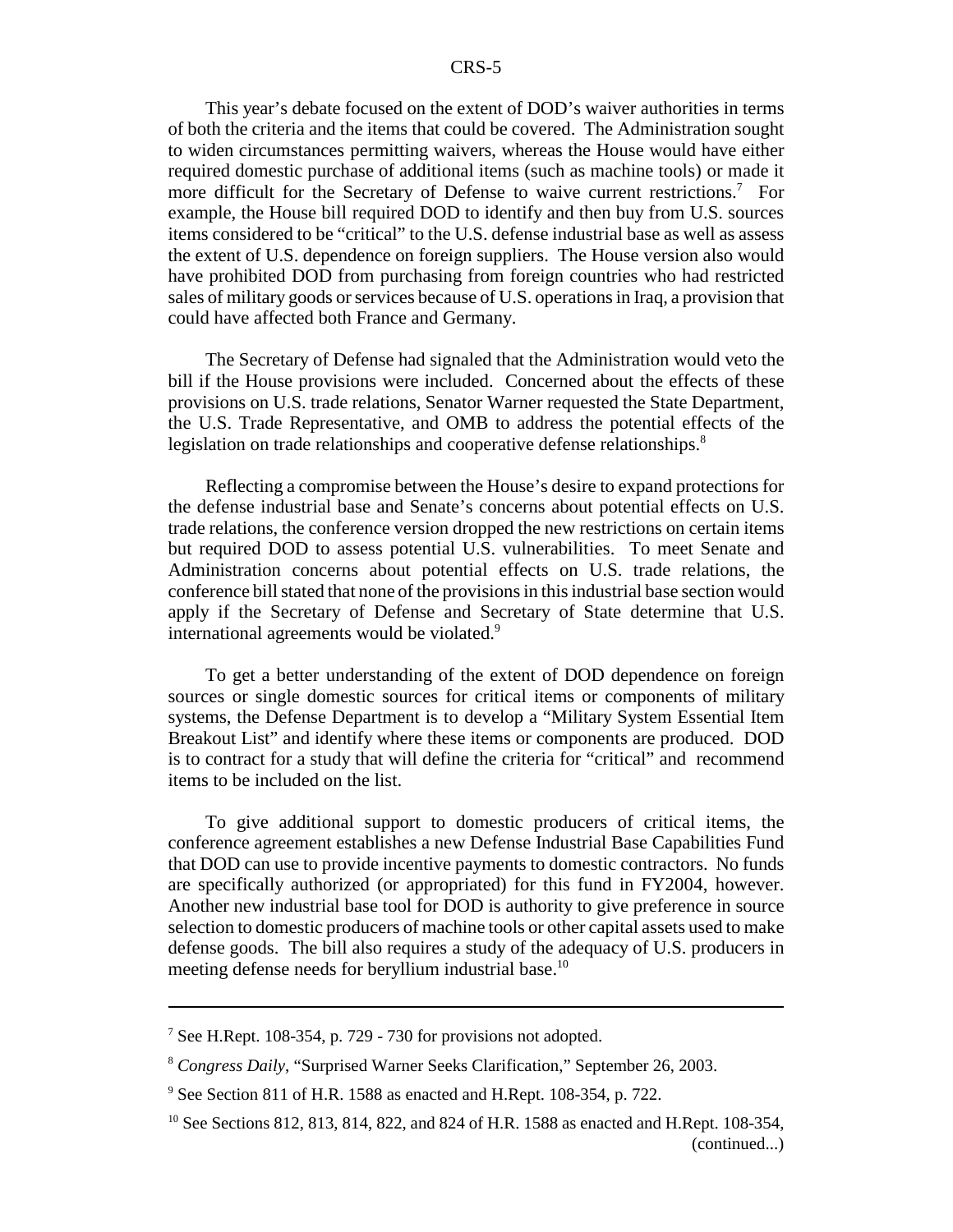To protect U.S. trade relationships, the conference agreement also softened the House's proposed prohibition on buying from countries who opposed U.S. actions in Iraq. Instead, the Secretary of Defense, in coordination with the Secretary of State, is to identify foreign countries who now restrict military sales to the United States because of U.S. counterterrorism or military operations; that list can be revised periodically. Even for those countries, DOD can purchase goods if the department has a "compelling and urgent" need for the item.<sup>11</sup> Congress agreed to broaden waivers to Berry Amendment restrictions on purchases of food, clothing, and similar items from combat operations only to include contingency operations as well.

This issue is likely to resurface in the next year or two. By February 2005, DOD is required to complete an interim report that assesses which items are deemed essential and the extent of U.S. dependence on foreign sources for those items. At that point, the debate could revolve around whether additional protections or incentives should be provided to domestic producers of those items.<sup>12</sup>

#### **Concurrent Receipt Adopted**

Until recently, the Administration threatened to veto congressional proposals to provide concurrent receipt of military retirement and VA disability benefits to military retirees because of concerns about the cost and the precedents for other benefit programs. Military retirees now must reduce their military retirement on a dollar-for-dollar basis if they wish to receive tax-exempt disability payments, a type of offset that is required in many benefit programs.

The conference bill provides new benefits to military retirees with twenty or more years of service and disability ratings of 50% or higher. The conference bill also expands those who would be eligible for special compensation under the "Purple Hearts Plus" program enacted last year for those whose disabilities are due to combat or combat-related activities. The conference version was reached when the Senate dropped its proposal for full concurrent receipt and the Administration dropped its veto threat. In response to Administration concerns, the House had not included a concurrent receipt in its version of the bill even though support among members was widespread.

**Eligibility Criteria and Phase-In of Benefit.** Over 200,000 military retirees are likely to qualify for the new concurrent receipt including military retirees with 20 years of service if they

- ! have disability ratings of 50% or above;
- ! have any disability ratings as long as they meet the criteria for a combat-related disability, popularly known as "Purple Hearts Plus;"

 $10$  (...continued)

p. 723 - p. 725.

 $11$  See Section 821 of H.R. 1588 as enacted and H.Rept. 108-354, p. 724.

<sup>&</sup>lt;sup>12</sup> Section 812 requires DOD to contract with a federally funded  $R&D$  center to assess the criteria and the items on the military essential list.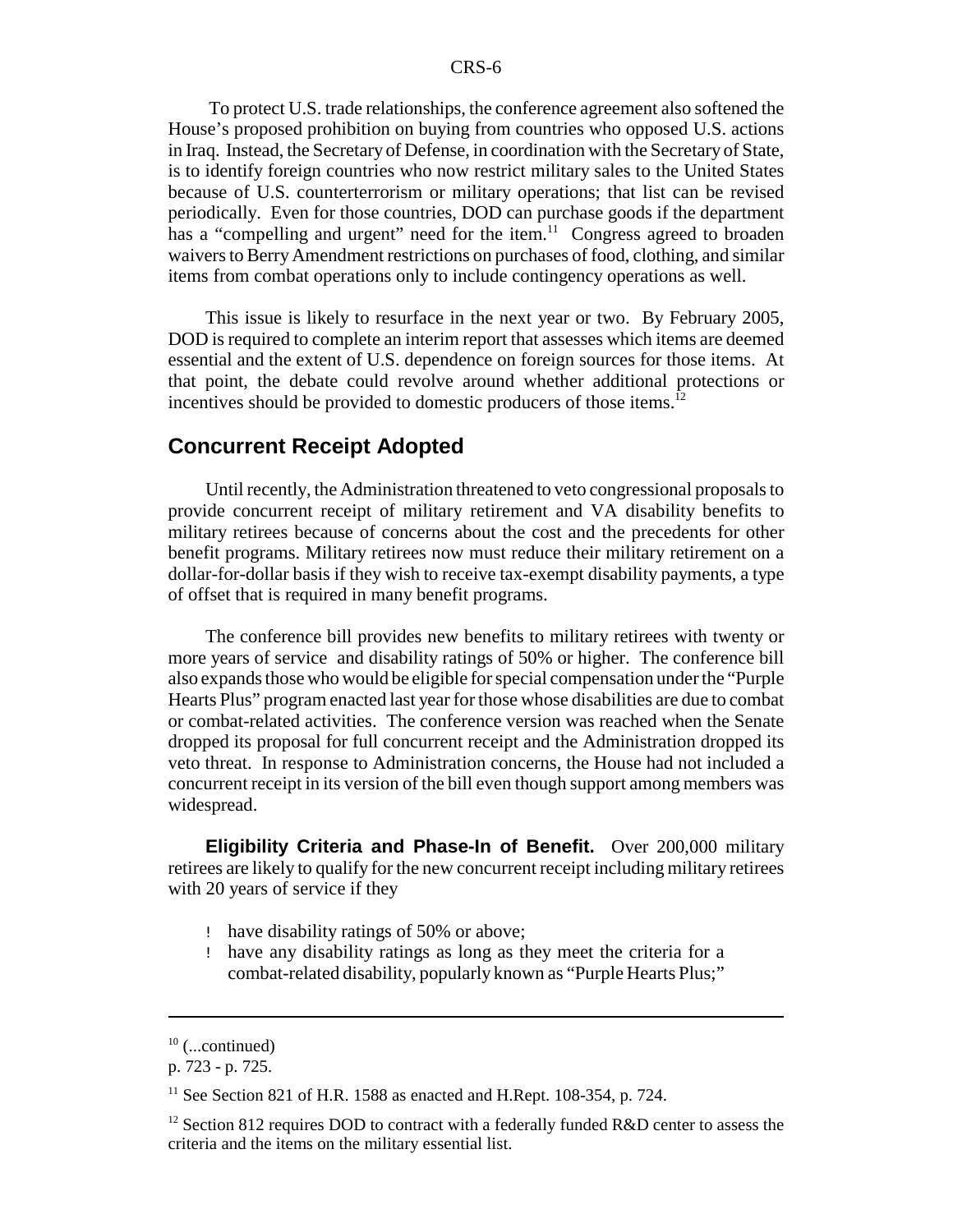- ! are Guard and Reserve retirees who meet the criteria under "Purple Hearts Plus" if they have 20 or more years of "creditable" service, defined as 50 points for performing their annual reserve duties; and
- ! are disability retirees whose payments exceed their retirement benefits had they retired under regular retirement.

The first phase of the new benefits are slated to go into effect on January 1, 2004, with full concurrent receipt for those eligible by December 31, 2013.<sup>13</sup>

In the first year, monthly benefits for those eligible will be:

- ! \$100 for those with a 50% disability rating;
- ! \$125 for those with a 60% disability rating;
- ! \$250 for those with a 70% disability rating;
- ! \$350 for those with an 80% disability rating;
- ! \$500 for those with a 90% disability rating; and
- ! \$750 for those with an 100% disability rating.

In the following year, those eligible would receive 10% of the difference between the benefit for the previous year and the lesser of their monthly retirement benefit or their monthly disability payment. In each succeeding year, retirees will receive an additional 10% of that difference until the retiree receives the full amount of both disability payments and retirement benefits.

**Cost of New Benefit.** CBO estimates that the new benefit would cost \$800 million in FY2004 and \$22.1 billion over ten years in outlays for current beneficiaries. The annual cost would increase steadily to \$2 billion by FY2008 and \$3.5 billion by 2013.<sup>14</sup> Although DOD does not need to include funds in its budget to cover the costs because the legislation creates a new entitlement program, the deficit would increase by annual outlays for current beneficiaries.

Unlike current military retirement, H.R. 1588 does not require that DOD provide funds to cover the accrual cost of the new benefit for today's military personnel, a practice designed to capture fully the cost of military personnel. This means that general revenues would cover this cost rather than the Defense Department because DOD would not need to budget for this cost.<sup>15</sup>

**New Commission on VA Benefits.** H.R. 1588 also sets up a 13-member Veterans Disability Benefits Commission to evaluate and make recommendations about VA benefits for combat-related disabilities or deaths. The Commission is to report by February 2005, 15 months after enactment.<sup>16</sup>

<sup>&</sup>lt;sup>13</sup> See Section 641 of H.R. 1588 as enacted and H.Rept. 108-354, p. 711.

<sup>&</sup>lt;sup>14</sup> Cost estimate provided by CBO, October 22, 2003.

<sup>&</sup>lt;sup>15</sup> Accrual funding puts aside today the estimated amount to cover future benefits and is intended to ensure that agencies understand the full cost of their personnel.

<sup>16</sup> See Sections 1501 - 1507 and p. 780 of H.Rept. 108-354.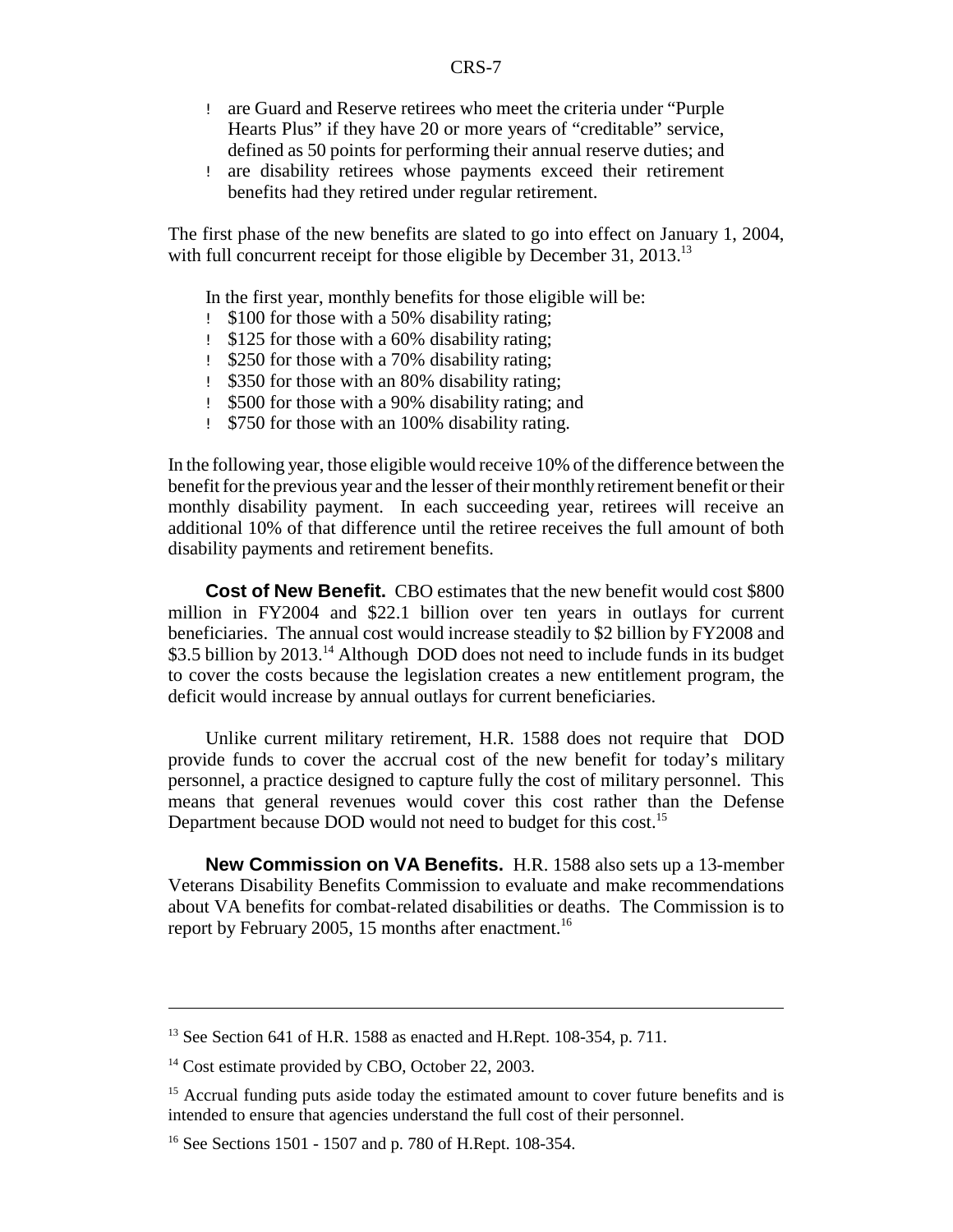**Prospect for Next Year.** The concurrent receipt issue could well be revisited next year because of pressures from those not covered by the new benefit — i.e. those with disability ratings below 50% whose disability is not due to combat or combat-related circumstances. Budget impacts would continue to be a concern. Those concerned with the loss of DOD visibility of the full cost of military personnel that is part of the current provision could also press to require DOD to budget for the accrual cost of the benefit for its current military personnel.

#### **Tanker Lease Compromise**

Another controversial provision included in the FY2004 DOD Authorization conference is language that would allow the Air Force to proceed with a plan to lease 20 KC767 Boeing tanker aircraft and subsequently buy an additional 80 aircraft as proposed by the Senate Armed Services Committee Chairman Warner in early September.<sup>17</sup> Signing of the contract has been held up because of questions of improprietybytwo Boeing officials, Darlene Druyan, formerlyin charge of Air Force acquisition, and Michael Sears, the Chief Financial Officer; Ms. Druyan is alleged to have discussed employment opportunities with Boeing at a time when she was also negotiating the tanker deal.18 In the past week, Deputy Secretary of Defense Wolfowitz asked the DOD Inspector General to review this matter, and Senate Armed Services Committee Chairman Warner called for a broader review.<sup>19</sup>

Although the conference bill authorizes the lease 20, buy 80 proposal, there continues to be controversy between the House and Senate interpretation of what the language requires: a House colloquy between members says that the Air Force can use options included in the current contract and a Senate colloquy suggests that the Air Force must negotiate two new contracts, one for the lease and one for the buy.<sup>20</sup> One contract could be implemented more quickly but could mean that the Air Force would pay unnecessary costs associated with the lease. $^{21}$ 

<sup>&</sup>lt;sup>17</sup> This leasing proposal was originally authorized in Section 8169 of the FY2002 DOD Appropriations (P.L. 107-117). See hearingand testimony before the Senate Armed Services Committee on September 4, 2003, for proposal by Senator Warner. For analysis of the original Air Force proposal, see CRS Report RL32056, *The Air Force KC-767 Lease Proposal: Key Issues For Congress*, coordinated by Christopher Bolkcom,

<sup>&</sup>lt;sup>18</sup> *Wall Street Journal*, "Boeing Dismisses Two Executives for Violating Ethical Standards," November 25, 2003.

<sup>19</sup> *New York Times*, "Air Force Pursued Boeing Deal Despite Concerns of Rumsfeld," December 6, 2003; *Washington Post*, "Pentagon Delays Tanker Contract," December 3, 2003.

<sup>20</sup> For House colloquy, see *Congressional Record*, November 7, 2003, p. H10986 - H10987, p. H10993 - H109994; for Senate colloquy, see *Congressional Record*, November 12, p. S14482 - S14483, and p. S14485.

<sup>&</sup>lt;sup>21</sup> Congressional Budget Office (CBO), "Letter to Senator John McCain on cost of two alternative ways to lease 20 tanker aircraft and buy 80 tanker aircraft," November 13, 2003; and CBO, "Letter to Senator Warner with CBO evaluation of alternate strategies for acquiring 100 KC-767A tanker aircraft," October 16, 2003; see cost estimates in (continued...)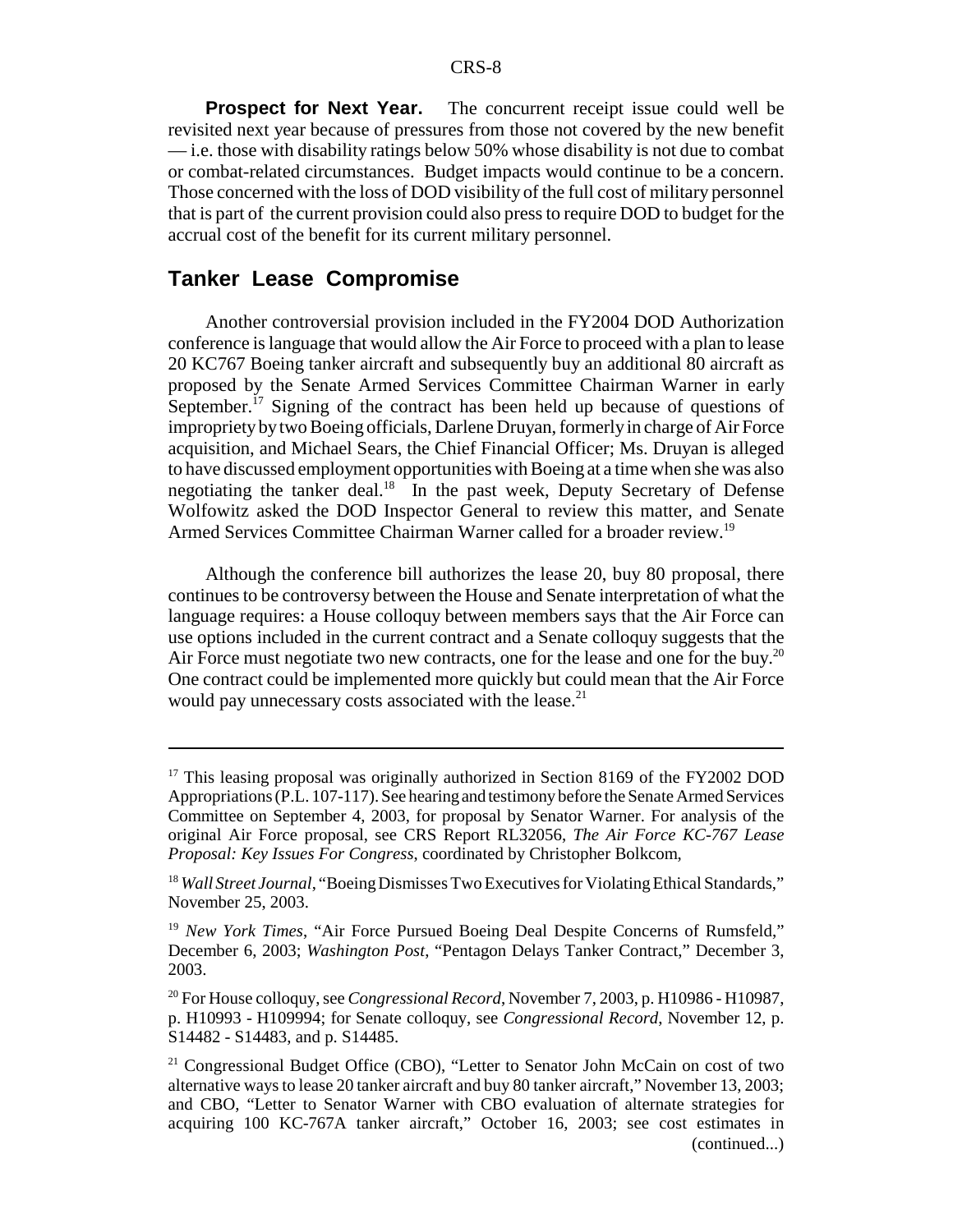The lease 20, buy 80 alternative differs from the Air Force's original unprecedented proposal to contract with Boeing to lease and then buy100 aircraft for a cost of \$29 billion over a 15-year period, including support costs. The Air Force finds leasing attractive because major funding would not be required until 2006, and the bulk of the funding would not be needed until 2010-2017. The Air Force argues that this approach would cause less disruption to current Air Force programs than would a traditional buy. In later years when the program would cost \$2 billion to \$3.7 billion annually, however, competition with other Air Force programs could be substantial. $^{22}$ 

It is not clear, however, whether the Air Force will be able to delay paying for the planes until delivery as proposed by Under Secretary Wolfowitz in a letter to Senator Warner on November 5, 2003.<sup>23</sup> In his confirmation hearing to be Deputy Under Secretary of Defense for Acquisition, Technology and Logistics, Michael Wynne suggested that the conference language may require that the Air Force pay for the aircraft when ordered rather than delaying payment by three years when the aircraft are delivered. The Air Force has not identified how to fund the tanker within its current budget plans, which did not anticipate the tanker lease.

This proposal has been controversial because leases are substantially more expensive than buying: the Air Force, CBO, CRS, and GAO all found that the lease would cost \$5 billion to more than \$6 billion more than a multiyear buy of the aircraft, because the Air Force planned to rely on a special purpose entity to finance the deal and because congressional agencies and others have suggested that the proposed lease did not meet the criteria for an operating lease.<sup>24</sup>

Under the conference agreement that would allow the Air Force to lease 20 Boeing KC767 aircraft and incrementallybuythe remaining 80 aircraft, the Air Force still plans to delay the lease funding until 2006 and the buy funding until 2008.<sup>25</sup> Although leasing 20 rather than 100 aircraft would be less costly than the original proposal, the extent of the savings depends on how the Air Force implements the proposal. According to press reports, the Air Force now plans to use two contracts — one for the lease and one for the buy — costing a total of \$18.3 billion in

<sup>23</sup> See *Congressional Record*, November 7, 2003, p. H. 10896 for Wolfowitz letter.

 $21$  (...continued)

<sup>[</sup>http://www.cbo.gov].

 $22$  For an analysis of the budgetary issues, see "Congressional Oversight and Budgetary Issues," by Amy Belasco in CRS Report RL32056, *The Air Force KC-767 Lease Proposal: Key Issues For Congress*, coordinated by Christopher Bolkcom on p. 53ff. Section 8159 of the FY2002 DOD Appropriations Act (P.L. 107-117) allows the Air Force to lease up to 100 Boeing KC767 tankers once a new start notification has been approved by the four defense committees.

<sup>&</sup>lt;sup>24</sup> Testimony of Robert A. Sunshine, CBO, before Senate Armed Services Committee, September 4, 2003; Testimony of Christopher Bolkcom, CRS, before Senate Commerce Committee, September 3, 2003; and testimony of Neal P. Curtin before the Senate Armed Services Committee, September 4, 2003.

<sup>25</sup> *Congressional* Record, October 23, 2003, p. S13113.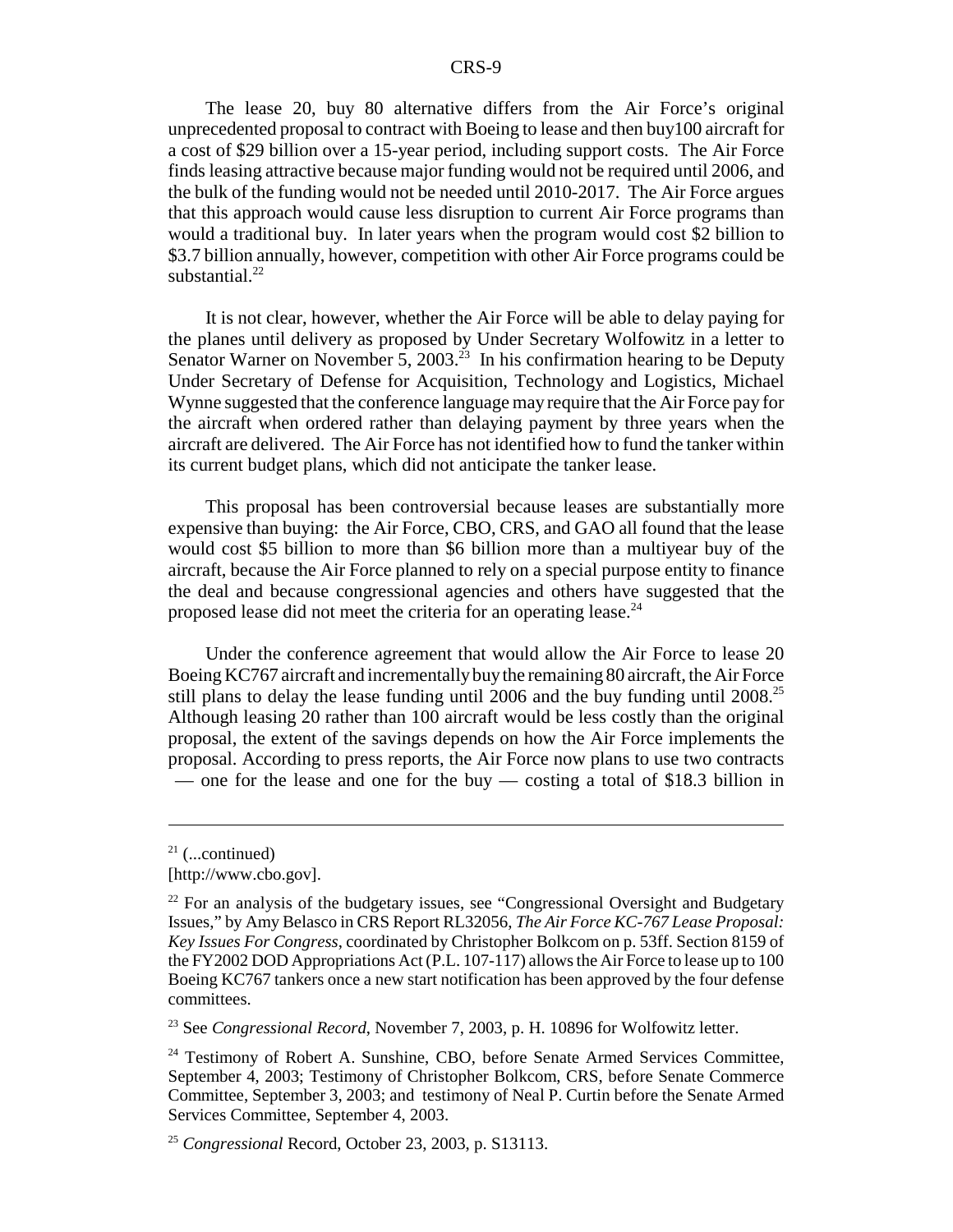acquisition costs. That total would be \$3.2 billion less than the previous \$21.5 billion contract to lease and buy 100 aircraft but still \$3.5 billion more than CBO estimates a straight multiyear contract would cost.<sup>26</sup>

In its scoring of the FY2004 DOD Authorization Act, CBO considers the new proposal to lease and then buy 20 aircraft to be a lease/purchase that would require that the Air Force provide \$3.6 billion in budgetary authority in FY2004, although none is provided in the Act. Because members did not raise a point of order under budget rules, however, the funding implied by the bill's language was not challenged. $27$ 

Although the conference reports includes language permitting incremental funding of the multiyear contract — which would allow the Air Force to spread out the payments rather than providing the full amount for each year's buy as is required under standard acquisition rules — it is not clear whether the new language permits that. The Air Force has voiced concerns that the compromise could jeopardize ongoing defense programs.

#### **New Personnel System for DOD Civilians**

As part of its April 10, 2003, bill proposal, the Defense Transformation for the  $21<sup>st</sup>$  Century, the Defense Department requested broad authority to set up a new National Security Personnel System (NSPS) governing its 735,000 civilian employees. DOD requested authority to develop a new personnel system that was "flexible" and "contemporary," allowing the Secretaryof Defense to define positions, set pay scales, establish hiring and firing rules, bargain with employees at the national level, and set separate scales for rewarding senior level employees. Although DOD's proposal did not include specifics, Under Secretary of Defense for Personnel and Readiness David Chu stated that it intended to follow "best practices" for current personnel projects, including pay banding and the use of numerical ratings to link pay with job performance. $^{28}$ 

The chief issues raised about the DOD proposal were

- ! the nature of the proposed new system;
- ! the difficulties in designing an equitable performance rating system that would be linked to pay;

<sup>26</sup> *Seattle Times*, "Delay in Tanker Deal Could Put 500 Jobs 'At Risk,'" December 6, 2003; CBO, "Letter to Senator Warner with CBO evaluation of alternate strategies for acquiring 100 KC-767A tanker aircraft;" see cost estimates in [http://www.cbo.gov].

<sup>&</sup>lt;sup>27</sup> Conversation with CBO staff. With the tanker lease, the bill would be above the spending levels allocated to the Senate Armed Services Committee in the FY2004 Budget Resolution (H.Con.Res. 95) and thus could be subject to a 302(f) point of order under the 1974 Budget Control and Impoundment Act; that point of order could be waived with 60 votes.

<sup>&</sup>lt;sup>28</sup> Statement of David S.C. Chu, Under Secretary of Defense for Personnel and Readiness before the House Subcommittee on Civil Service and Agency Organization on April 289, 2003. Washington Post, "Big Changes In Store For Defense Workers Under New Personnel System," November 25, 2003.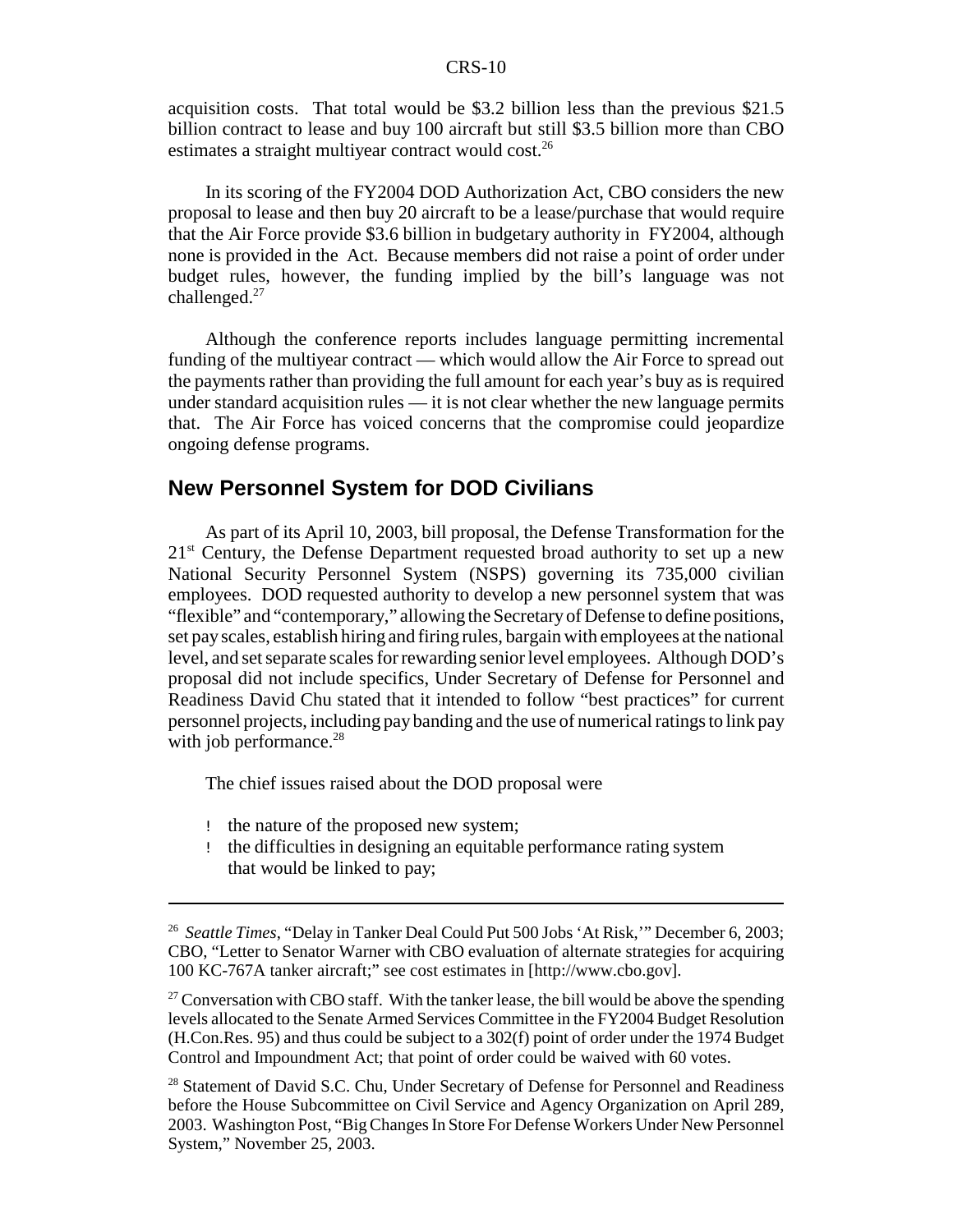- ! the appeals system for employees in case of disputes; and
- ! the level of bargaining between employees and DOD.

DOD's proposal was debated within both the armed services and the governmental affairs committees with concerns raised by both Members of Congress and government employee unions about the breadth of authority requested and the potential effects on government workers. In defending new authority, others cited long-standing calls for reform of the civil service, the broad personnel management authorities granted to new Department of Homeland Security, and DOD's twenty years of experience with alternative "pay for performance" systems for the 30,000 employees in the national labs.

The conference version of the FY2004 DOD authorization modified manyof the Administration provisions that were included in the House version of H.R. 1588. The Senate version of the FY2004 DOD Authorization bill did not include any provisions dealing with a new personnel system, but many of the provisions proposed by the Senate Governmental Affairs Committee in S. 1166, a bill to establish a National Security Personnel System, were ultimately adopted in the final version (see CRS Report RL31954, *Civil Service Reform: Analysis of the National Defense* Authorization Act for FY2004 coordinated by Barbara Schwemle).<sup>29</sup>

**Phase-In Period, Collaboration, and Criteria for the New Personnel System.** Although H.R 1588 gives the Secretary of Defense broad discretion to set up the new system, DOD is required to develop its regulations jointly with the Director of the Office of Personnel Management and to conform those regulations with criteria included in the law. In addition, any disputed parts of the new system could not go into effect until 90 days after the proposed system is presented for comment to labor organizations representing DOD's civilian employees.

During that period, labor organizations would have 30 days to review the proposal, DOD would have 30 days to resolve disputes, and Congress would be notified of remaining disputes 30 days before implementation.<sup>30</sup> After this 90-day period, the new system could be put into place for up to 300,000 DOD civilian employees but could not be expanded to the remaining employees until DOD has a performance management system in place that meets criteria in the law.<sup>31</sup>

In addition to being consistent with merit system principles and antidiscrimination laws, this new system to hire, assign, transfer, evaluate, and fire employees is required meet the following criteria:

<sup>&</sup>lt;sup>29</sup> See General Counsel, DOD, William J. Haynes III, Letter to Speaker of the House Hastert, April 10, 2003, for DOD's proposal; [http://www.defenselink.mil/dodgc/lrs/legispro.html]. S. 1166 was reported from the Senate Governmental Affairs Committee without a written report.

 $30$  See Section 9902 (f) of H.R. 1588 as enacted.

 $31$  See Section 9902 (b) and (l) of H.R. 1588.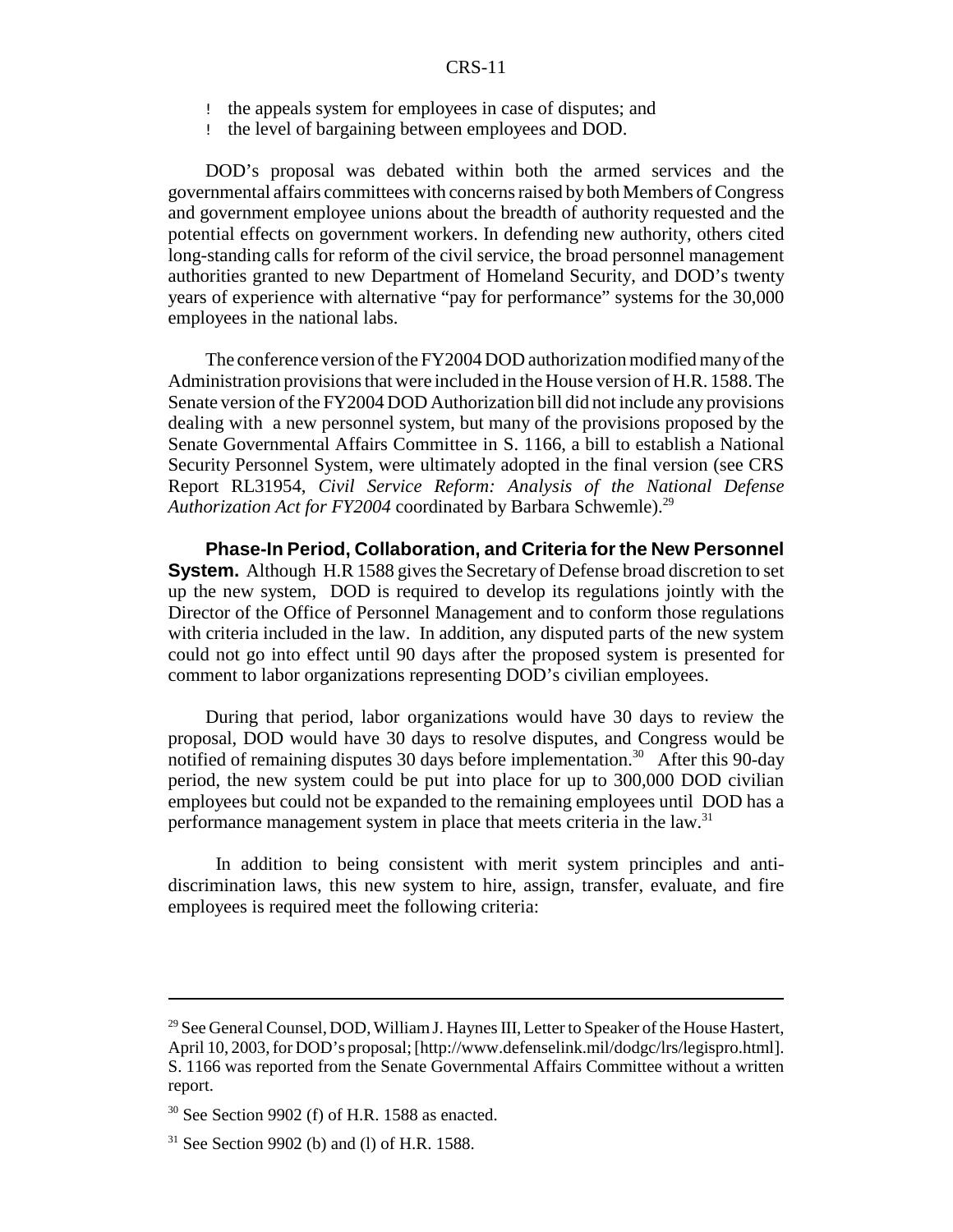- ! to be "fair, credible, and transparent;"
- ! to link employee performance to agency plans and include safeguards to ensure fairness;
- ! to involve employees, supervisors and managers in the design, evaluation, and training for the new system;
- ! to include an "equitable method for appraising and compensating employees" in the pay-for-performance evaluation system.<sup>32</sup>

In report language, the conferees calls on DOD to set up a pay-for-performance evaluation system that:

- ! groups employees into pay bands with upper and lower bounds based on position responsibilities and types of work;
- ! sets up a performance rating system with rating periods and a feedback process;
- ! includes a scoring system that is tied to salary changes and a review process that addresses those failing to meet performance goals; and
- ! links individual performance factors to agency's goals and ensures scoring comparability.

Although this conference report language is not binding, it signals legislative intent.<sup>33</sup> In hearings, DOD policy makers stated that it intended to design a system like the pay banding system used by DOD's laboratories for the past twenty years; the labs are, however, exempt from the new system until 2008 and beyond that unless the new system gives them greater flexibility.<sup>34</sup> Details about the new personnel system are likely to emerge in the next year.<sup>35</sup>

 $32$  See Section 9902 (b) of H.R. 1588 as enacted.

<sup>33</sup> See H.Rept. 108-354, p. 759.

 $34$  See Section 9902(c) of H.R. 1588 as enacted; DOD was first given the authority to set up a flexible personnel management system at the national labs in 1995.

<sup>&</sup>lt;sup>35</sup> DOD Pentagram, "New Pay System for Defense Civilians" by Spc. Joshua McPhie, November 28, 2003; available online from the Department of the Army's website at

<sup>(</sup>continued...)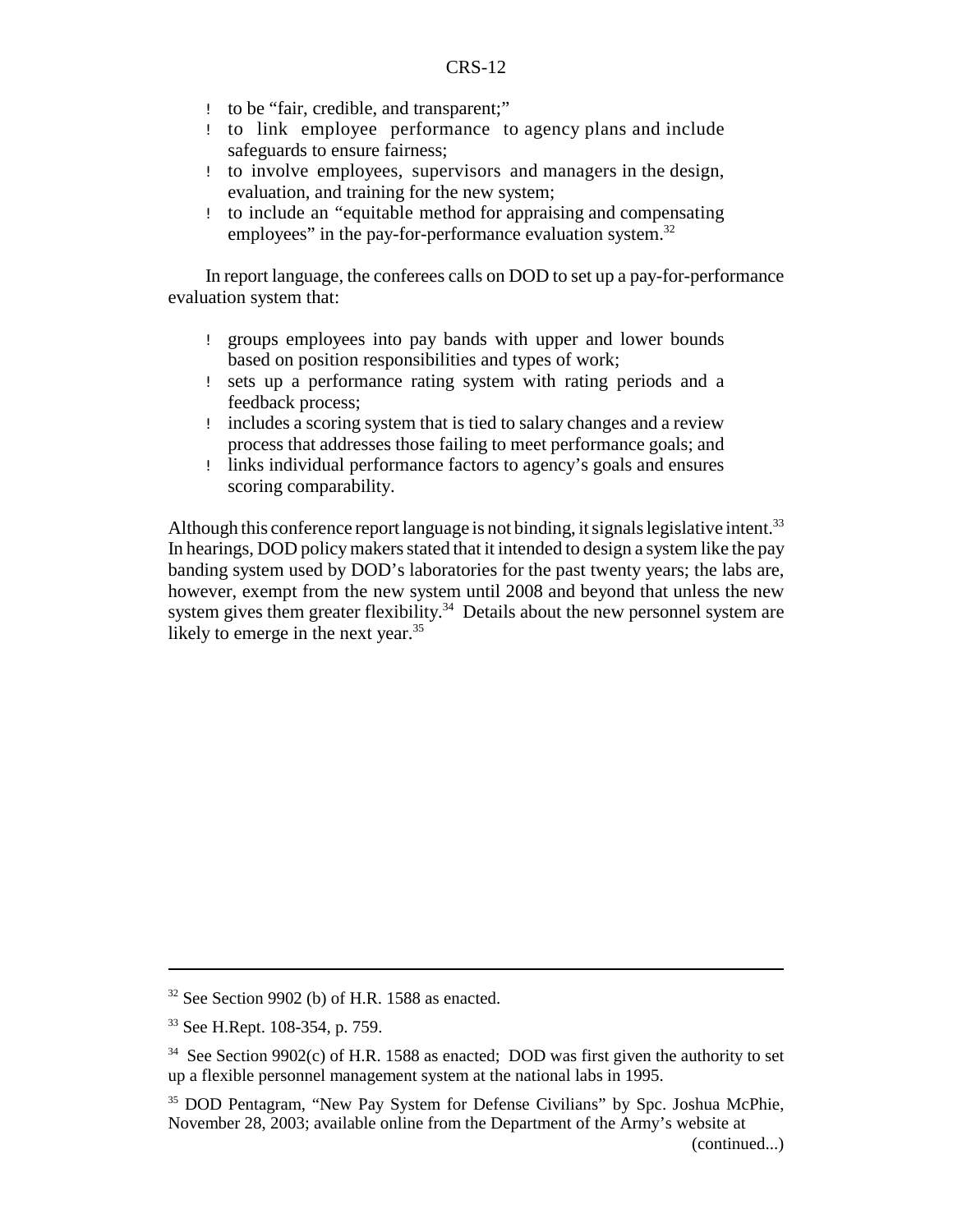**New Appeals Process and Labor Management Relations Systems.** As long as it complies with employment anti-discrimination laws, merit principles, and due process, DOD can set up a new, internal appeals process for handling disputes about personnel actions. In designing this system, DOD is to consult with the Merit System Protection Board, the current government-wide appeals board. Although employees may appeal the decisions of DOD's new internal board to the Merit System Protection Board (MSPB), the government-wide board would onlyhear cases involving "arbitrary or capricious" actions, violation of due process, or those not supported by evidence. Decisions by that Board can be reviewed by a court.<sup>36</sup>

Jointly with the Director of the Office of Personnel Management and in collaboration with the unions, DOD will also be able to develop its own labor management system under the new law.<sup>37</sup> This "collaborative issue-based approach to labor management relations" would go into effect 90 days after DOD provides a written description to unions. During that period, unions have 30 days to review the proposed system, 30 days to discuss recommended changes, and 30 days of notification to Congress of disputed areas. To resolve differences, either DOD or employee representatives can request help from the Federal Mediation and Conciliation Service.

The new law provides for review of the proposed new system by an unspecified independent third party. The authority of this new labor-management process appears to be broad because its decisions can "*supercede all other collective bargaining agreements*" in the department if the Secretary of Defense desires [italics added].<sup>38</sup> Unless renewed, however, this new process would only be in effect for a six-year period. This new system would also not be subject to the collective bargaining procedures and deadlines that apply to other federal agencies.<sup>39</sup>

DOD could also continue to bargain with employee unions and follow the statutory procedures and deadlines for collective bargaining affecting all other government agencies.40 In another major change, H.R. 1588 gives DOD new authority to bargain at the national rather than the local level and makes those decisions binding on all levels. Some critics have raised concerns about how local circumstances will be taken into account in national decisions. These decisions could also be reviewed by an unspecified third party.

 $35$  (...continued)

<sup>[</sup>http://www.dcmilitary.com/army/pentagram/8\_47/national\_news/26448-1.html].

<sup>36</sup> See Section 9902 (h) and CRS Report RL31954, p.13 - 16.

 $37$  The law allows the Secretary to collaborate with unions "above the level of exclusive recognition," a term that refers to local unions.

 $38$  See Section 9902(m)(8) in H.R. 1588 as enacted.

<sup>&</sup>lt;sup>39</sup> See Section 9902(m) in H.R. 1588; other federal agencies are subject to the labor management relations in U.S. Code, Chapter 71; see also Section 9902

<sup>&</sup>lt;sup>40</sup> See Section 9902(g) of H.R. 1588 as enacted and U.S. Code, Chapter 71.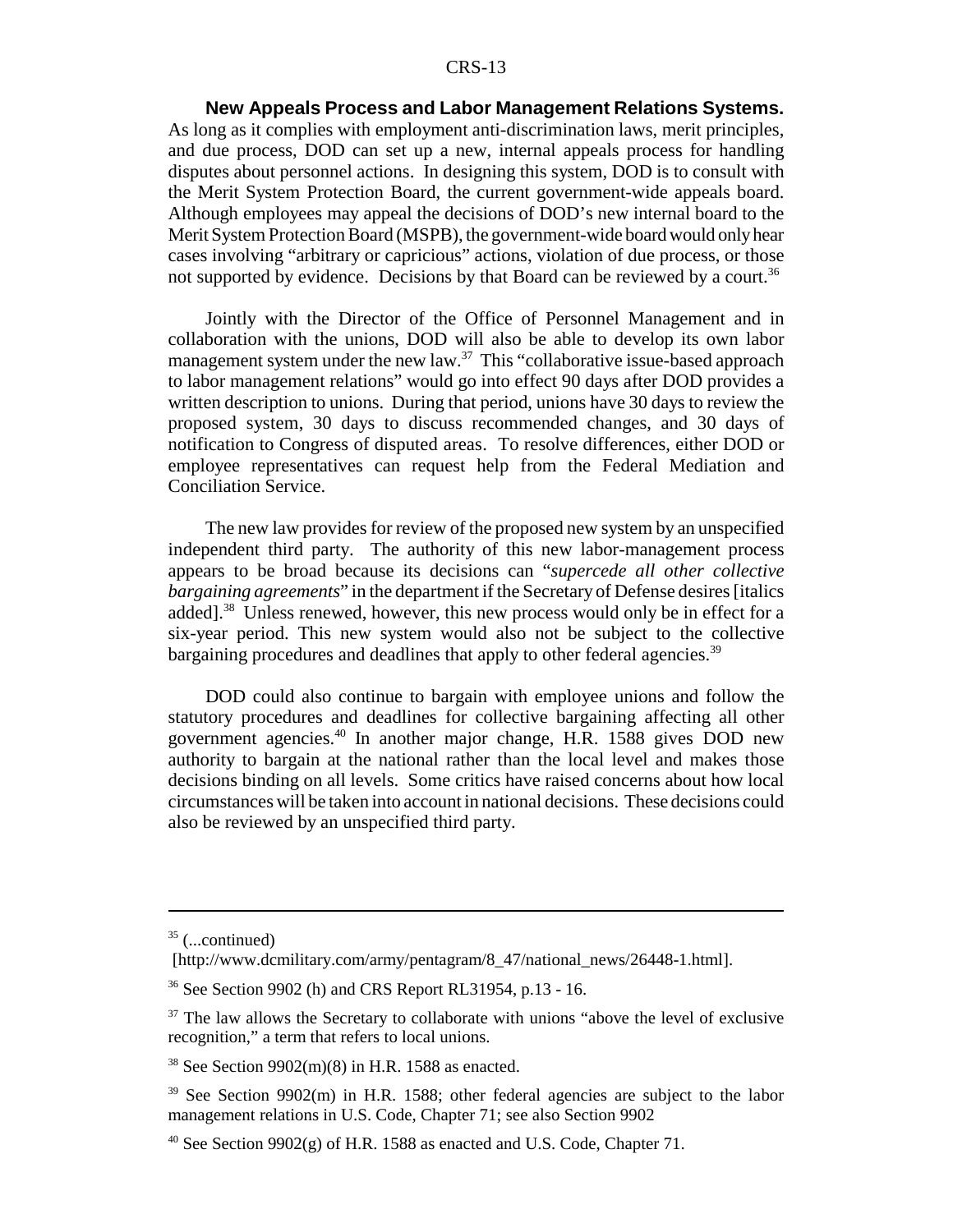H.R. 1588 appears to endorse two parallel systems of labor-management relations: one, a new "collaborative" system, and the other, a traditional collective bargaining system as defined in current statute. The legislation does not specify what types of issues would be covered or how responsibilities will be divided between these two systems. To the extent that the two systems overlap, the law gives precedence to the new system. The new law appears to adopt a similar approach in the case of appeals process for employee grievances, allowing DOD to set up its own board but also permitting a review of those decisions by the Merit System Protection Board in certain circumstances.

**Funding Levels and Separation Incentive Authorities.** Although increases for individual employees would be likely to vary from the current system, the new law calls on DOD to "the maximum extent practicable" to budget the same amount for civilian employees under the National Security Personnel System as would be the case under the current system so that overall, employees are not "disadvantaged."<sup>41</sup> At the same time, the law calls on DOD to give civilian employees the same pay raises as are received by military personnel. As an additional workforce management tool, the law allows DOD to give separation incentives of \$25,000 to up to 25,000 civilian employees annually for early retirement.42

The budgetary implications of the new system are not obvious. It is also not clear whether these provisions would significantly limit DOD's current plans to transfer substantial numbers of military jobs to civilian personnel or contract employees.

**Other Civilian Personnel Changes.** The new law also provides several new authorities that would be available to all federal agencies including authorizing

- ! pay for performance pilot projects;
- ! higher pay caps for Senior Executive Service employees; and
- ! \$500 million for a new Human Capital Fund to reward exceptional performance.<sup>43</sup>

The appropriators have only provided \$1 million for this new fund in the final version of the FY2004 Omnibus Appropriations Act currently awaiting final congressional action.

### **Environmental Exemptions for DOD**

As it did last year, DOD requested that military readiness-related activities be exempted from certain provisions of five federal environmental laws, including the

<sup>&</sup>lt;sup>41</sup> See Section 9902(k) and 9902(e) in H.R. 1588 as enacted.

<sup>&</sup>lt;sup>42</sup> See Section 9902(i) in H.R. 1588 as enacted; early retirement is defined as at least 50 years of age and 20 years of service; "early-outs" for base closures could be in addition to the 25,000 employees annually.

 $43$  See Sections 1125, 1126 and 1129 of H.R. 1588 as enacted.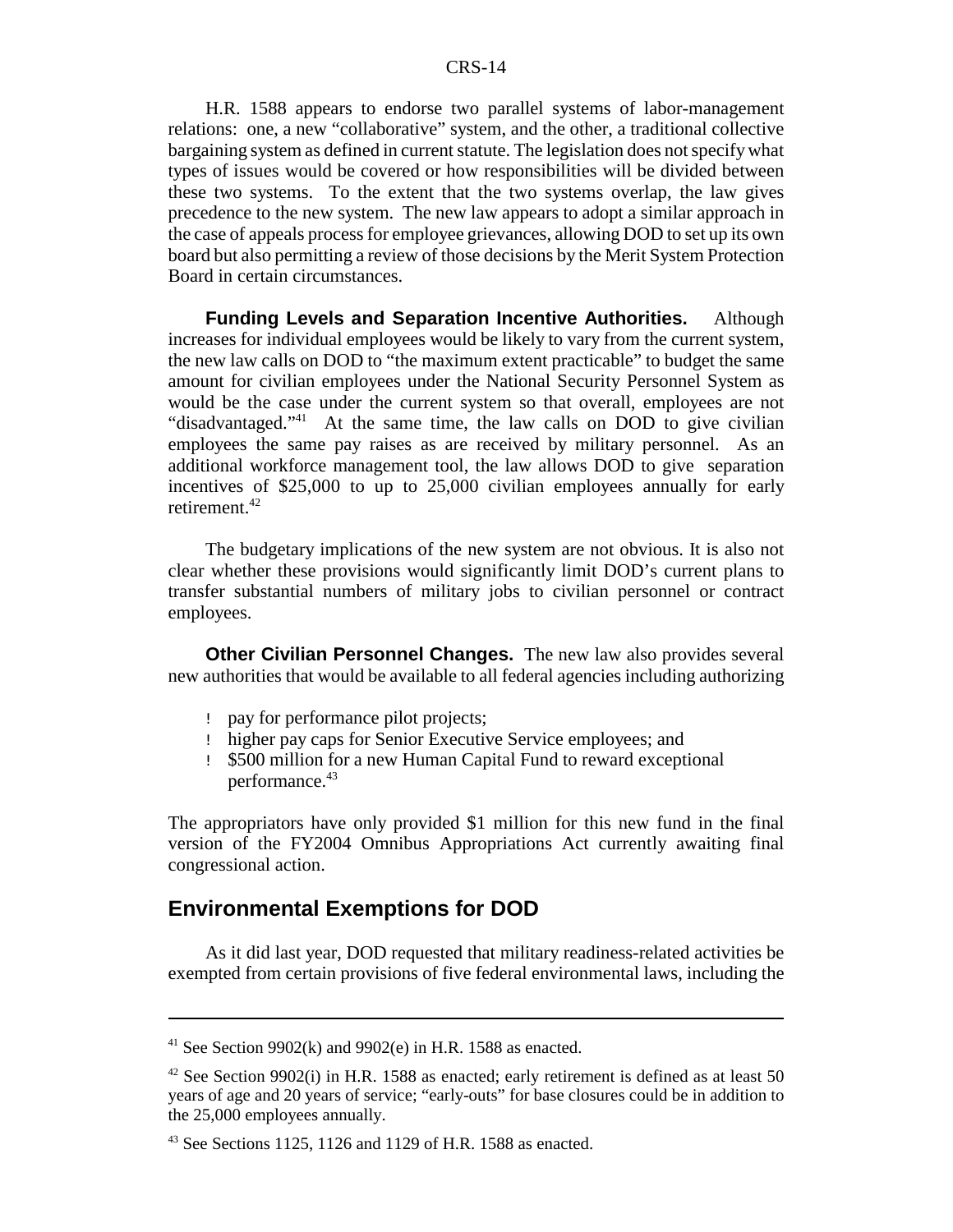Clean Air Act, the Endangered Species Act, the Marine Mammal Protection Act, the Solid Waste Disposal Act, and the "Superfund" law that governs cleanup of hazardous waste. This year, Congress proved to be receptive to proposals to modify DOD's responsibilities to protect endangered species and marine mammals, both very controversial provisions. H.R. 1588 also gives DOD new authority to use wetlands mitigation banks and modifies regulations governing Restoration Advisory Boards that inform citizens about environmental cleanup.

DOD has argued that compliance with environmental requirements significantly affect military training, and hence readiness, while critics have questioned the extent of the impact and DOD's limited use of current waiver authorities. A recent GAO report found that environmental restrictions are only one of several factors, including urban growth and pollution, that affect DOD's ability to carry out training activities and that DOD continues to be unable to measure the impact of environmental laws.<sup>44</sup> The debate centers on whether and to what extent DOD should be exempt from current environmental statutes.<sup>45</sup>

**Congressional Action on Endangered Species Act.**<sup>46</sup> Both the Senate and the House agreed that DOD needed additional authority to consider military training requirements as well as wildlife protection in managing land on DOD installations. For that reason, the new law permits DOD to substitute an Integrated Resources management Plan, required under the Sikes Act, for a designation of lands as "Critical Habitat" under the Endangered Species Act, as a way to protect endangered species. The authority to substitute a plan for a critical habitat designation has been under dispute. Unlike critical habitat designations where protection of the endangered species is the sole criterion, DOD can consider both protection of fish and wildlife and the military mission of the base in an integrated management plan.<sup>47</sup> Environmental groups are concerned that protection for endangered species may be weakened.

<sup>44</sup> GAO-03-621T, *Military Training: DOD Approach to Managing Encroachment on Training Ranges Still Evolving*, April 2, 2003.

<sup>&</sup>lt;sup>45</sup> Hearings were held by the Senate Subcommittee on Fisheries, Wildlife and Water, Committee on the Environment, May 6, 2003 and by the House Committee on Resources, May 6, 2003; see also CRS Report RL31415, *The Endangered Species Act (ESA), Migratory Bird Treaty Act (MBTA), and Department of Defense (DOD) Readiness Activities: Current Law and Legislative Proposals* by Pamela Baldwin, and CRS Issue Brief 10072, *Endangered Species: Difficult Choices* by M. Lynne Corn, Eugene H. Buck and Pamela Baldwin. See also, CRS Issue Brief IB10072, *Endangered Species: Difficult Choices* by Eugene H. Buck and m. Lynne Corn.

<sup>&</sup>lt;sup>46</sup> This section was prepared with the help of CRS analysts, M. Lynne Corn and Eugene H. Buck. See CRS Report RL31415, *The Endangered Species Act (ESA), Migratory Bird Treaty Act (MBTA), and Department of Defense (DOD) Readiness Activities: Background and Current Law*, by Pamela Baldwin.

<sup>47</sup> See CRS Report RL31415, *The Endangered Species Act (ESA), The Migratory Bird Treaty Act (MBTA), and Department of Defense (DOD) Readiness Activities: Current Law and Legislative Proposals* by Pamela Baldwin, p. 12 - 18.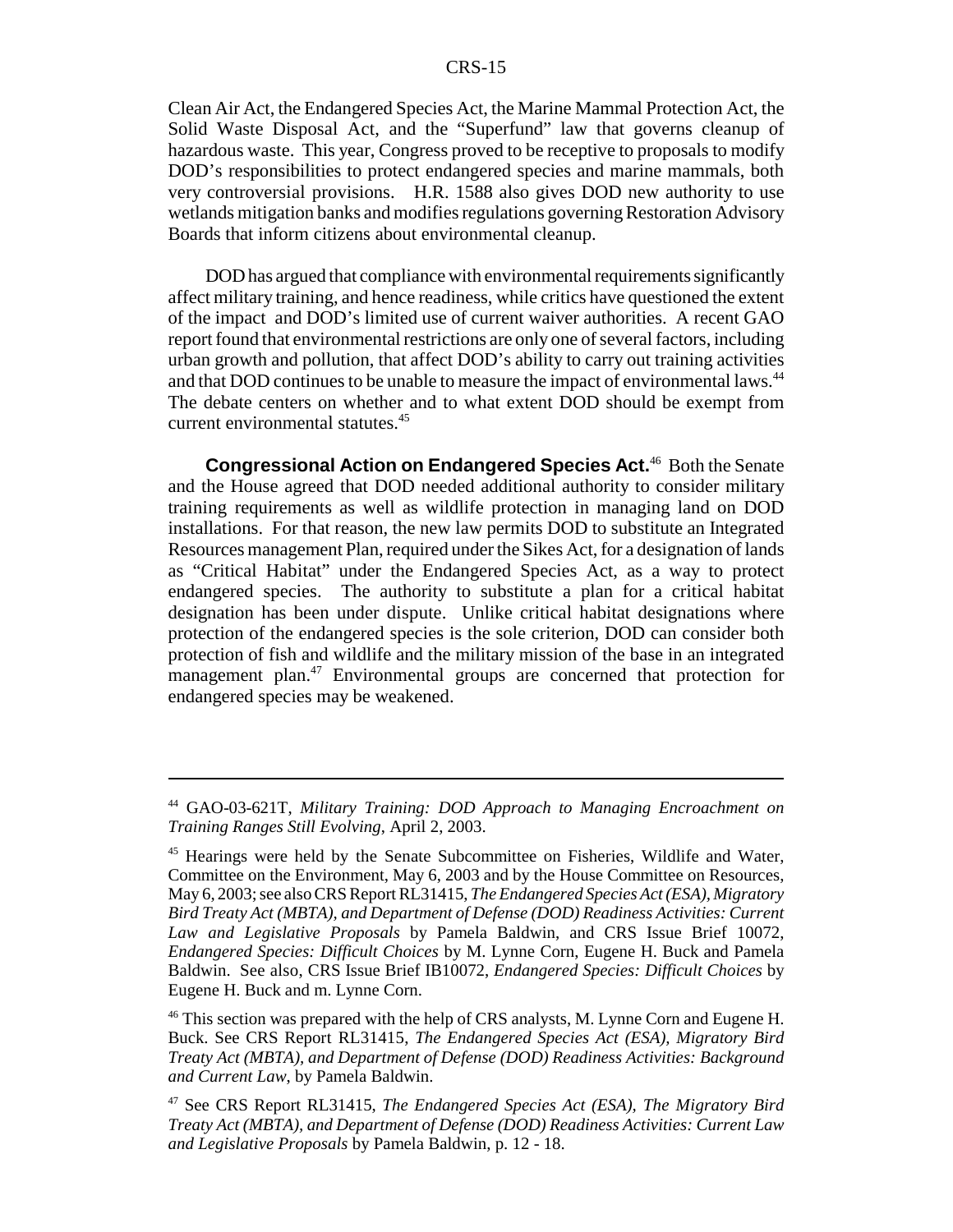The substitution is only permitted if the Secretary of the Interior determines in writing that DOD's plan provides a "benefit for the species," a provision somewhat stronger than simply requiring consultation as DOD requested.<sup>48</sup> Critics have questioned, however, whether the criterion of "benefit to the species" is likely to be adequate, and whether implementation of the plans can be enforced without the check provided by challenges by individuals or citizen groups. The final version also amends the Endangered Species Act rather than Title 10 of the U.S. Code which governs DOD activities, a choice which created concern among environmental groups because of the potential precedent for other exemptions. Other environmental interests opposed amending Title 10 because doing so may give the Secretary of Defense rather than the Secretary of Interior authority the primaryrole in determining whether integrated management plans provide adequate protection.

According to the Senate Armed Services Committee, portions of about 150 DOD bases could be designated as critical habitat were this exception not permitted.49 The conference report suggests that the new language will "provide a balance between military training requirements and protection of endangered or threatened species."50

**Congressional Action on the Marine Mammal Protection Act.** The conference agreement adopts two of the Administration's proposed changes to the Marine Mammal Protection Act, including new two-year exemption authority and a new definition of "harassment." Debate about the implications of both of these changes was heated.

**New Exemption Authority.** Under a new provision, the Secretary of Defense, after consulting with the Secretary of Commerce and the Secretary of the Interior, could "exempt any action or category of actions" from compliance with the Marine Mammal Protection Act for two years if the Secretary determines "it is necessary for national defense."<sup>51</sup> At his discretion and after consultation with the Commerce and Interior Departments, the Secretary of Defense could renew such exemptions for additional two-year periods.

The conference report suggests that this national security exemption parallels that included in other environmental laws while environmental interests argue that

<sup>48</sup> See Section 318 of H.R. 1588 as enacted and H.Rept. 108-354, p. 667 and General Counsel, DOD, William J. Haynes III, Letter to Speaker of the House Hastert, April 10, 2003, proposing legislation, see Title 10, U.S. Code, new Chapter 101A, Section 2017 in draft legislation; see [http://defenselink.mil/dodgc/lrs/legispro.html].

<sup>49</sup> S.Rept. 108-46, p. 286.

<sup>50</sup> H.Rept. 108-354, p. 668.

<sup>&</sup>lt;sup>51</sup> See Sec. 319 of H.R. 1588; language is identical to DOD's request in General Counsel, DOD, William J. Haynes III, "Letter to Speaker of the House Hastert," April 10, 2003, Title 10, Chapter 101A, Section 2019, Subsection(e); see online version on the DOD website at [http://defenselink.mil/dodgc/lrs/legispro.html.]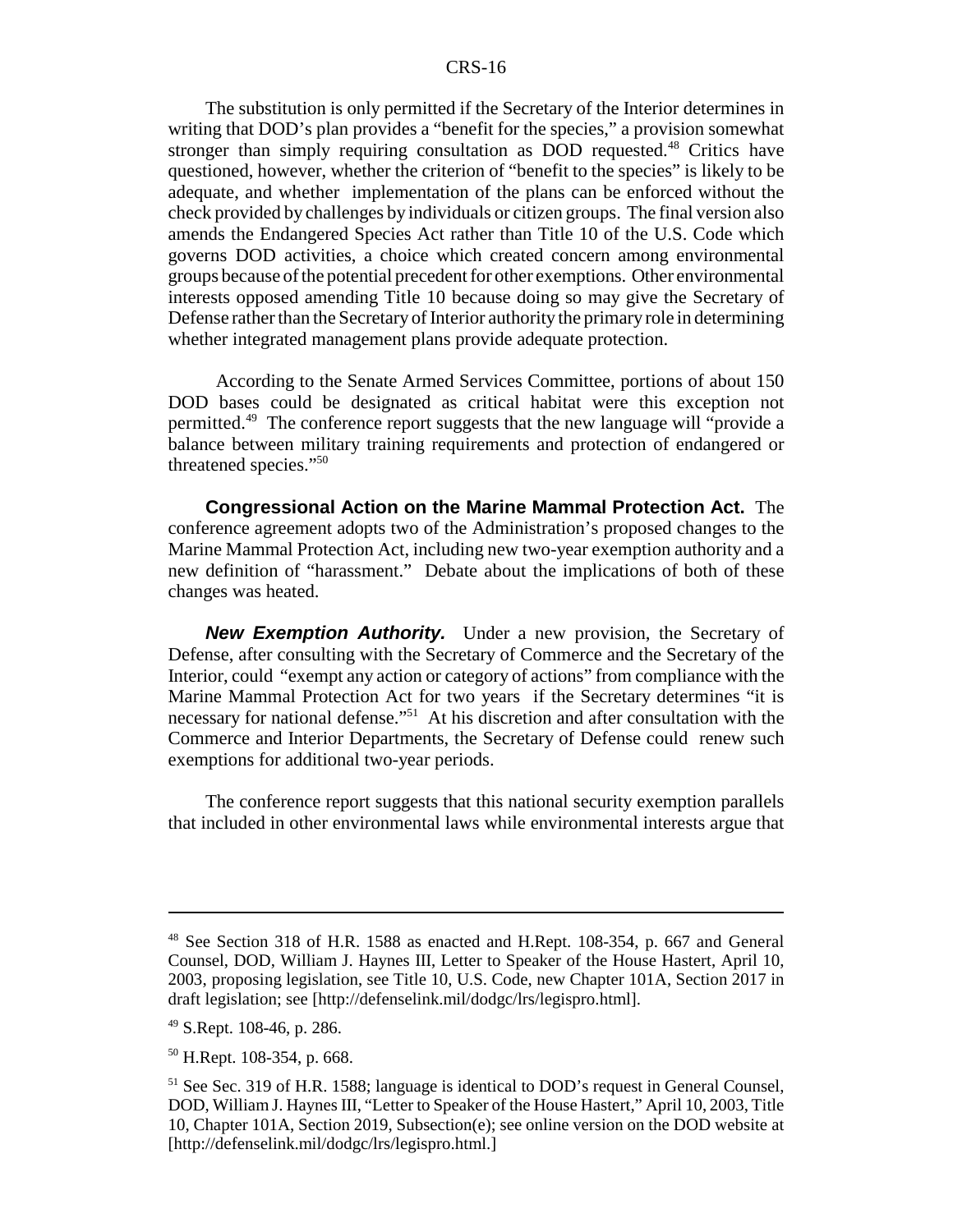a "national defense" exemption is broader than that provided in other statutes.<sup>52</sup> DOD has not, in fact, used existing exemption authorities, arguing that the threshold was too high for most activities. Exemptions under the new law must be reported to the armed services committees.53

**New Definition of Harassment.** The conference agreement also adopts the Administration proposal to use narrower definitions of harassment of marine mammals for DOD's military readiness and scientific activities of federal agencies than are applied to other agencies. Under current law, the standard requires that activities be prohibited if they would have a "potential to injure or disturb" marine mammals.<sup>54</sup> The new language defines DOD's activities as "harassment" only if an act "injures or has the *significant* potential to injure" or disturbs the activities of marine mammals by *disrupting "natural behavior patterns"to a point where those patterns are "abandoned or significantly altered."*[italics added]<sup>55</sup> To limit the application of the exemption, the Act defines readiness as training, combat operations, and testing, the definition that was included in the FY2003 DOD Authorization. DOD had asked to broaden the application to include support activities.56

In reaction to a recent court case that limited DOD's deployment of the lowfrequency SURTASS sonar because of the potential impact on marine mammals, the FY2004 DOD Authorization exempts DOD from complying with current standards for evaluating the impact on marine mammals based on "specified geographical regions," or the "small numbers." DOD contended that these standards were inappropriate for marine mammals which migrate over broad expanses of the ocean and that using a "negligible impact" standard would be a more scientific way to make decisions rather than based on the number of mammals affected.<sup>57</sup>

**Other Changes and Future Actions.** Congress also made other changes requested by the Administration, including allowing DOD purchase credits from a mitigation bank to offset those lost on DOD installations, and exempting DOD's Restoration Advisory Boards from issuing financial disclosure statements and from

 $52$  Other statutes include exemptions for "national security" interests or "paramount interests of the United States."

<sup>53</sup> H.Rept. 108-354, p. 669

<sup>54</sup> See Section 318 in *Congressional Record*, May 21, 2003, p. H4428.

<sup>&</sup>lt;sup>55</sup> See Section 319 of H.R. 1588 as enacted.

<sup>56</sup> See Section 319 (a) which cites Section 315(f) of P.L. 107-314, the FY2003 DOD Authorization Act rather than the Administration's request, see, DOD's request in General Counsel, DOD, William J. Haynes III, "Letter to Speaker of the House Hastert," April 10, 2003, Title 10, Chapter 101A, Section 2015,(b)(B), also available online at [http://defenselink.mil/dodgc/lrs/legispro.html.]

<sup>57</sup> See H.Rept. 108-354, p. 669. For Administration rationale, see DOD's request in General Counsel, DOD, William J. Haynes III, "Letter to Speaker of the House Hastert," April 10, 2003, Title 10, Chapter 101A, Section 2019 and section-by-section analysis at [http://defenselink.mil/dodgc/lrs/legispro.html.]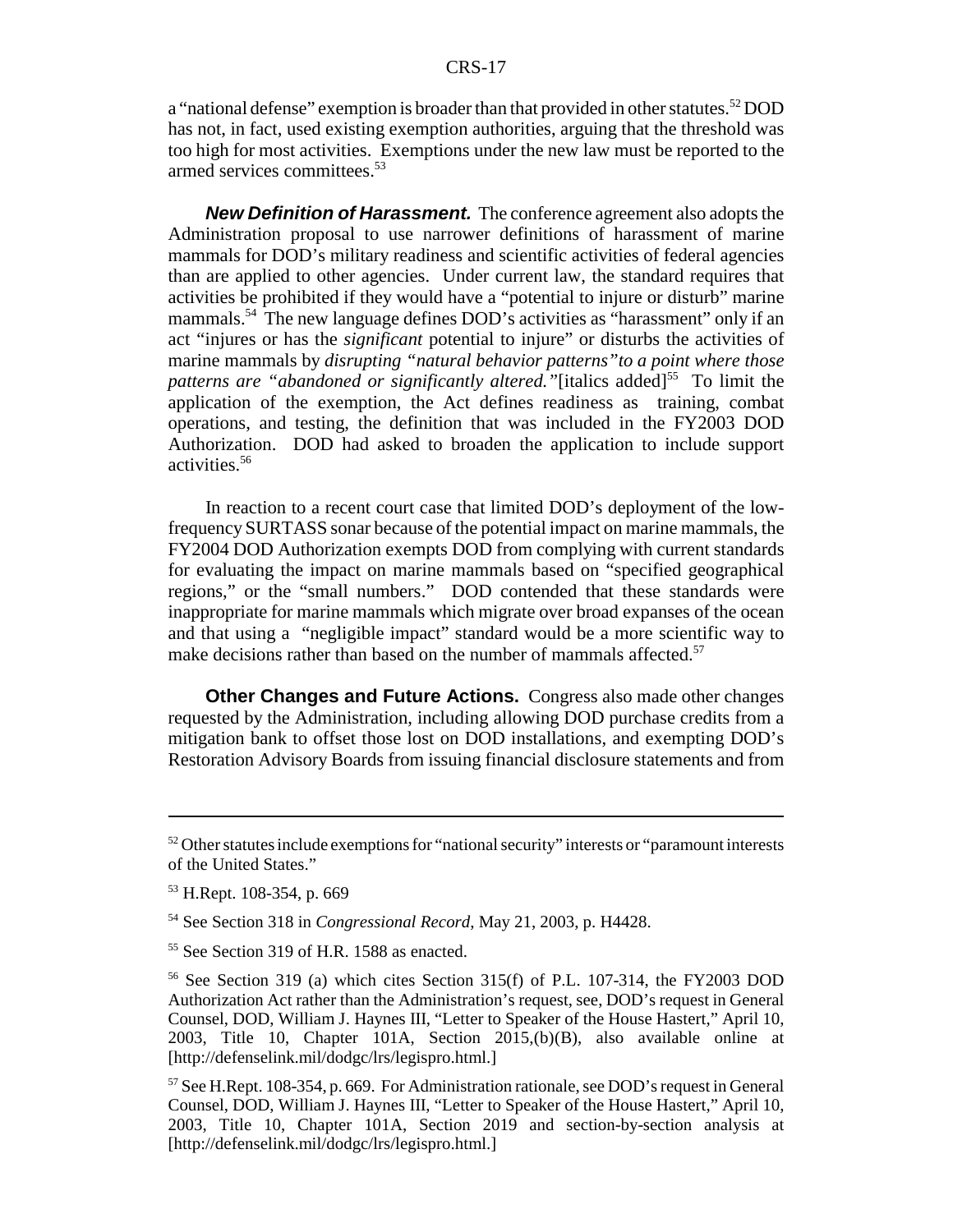providing notice of their activities in the Federal Register.<sup>58</sup> These boards are the primary avenue through which local communities learn about cleanup decisions on military lands.

The issue of when and where to carve out exemptions from environmental statutes for DOD can be expected to re-surface next year as the Administration continues its efforts to provide special treatment for the department to protect DOD's readiness activities. While Congress did not approve DOD's requested exemptions from other environmental laws, it did require DOD to report by January 31, 2004 about how environmental statutes and residential development surrounding military bases affect readiness activities.<sup>59</sup>

#### **TRICARE For Non-Deployed Reservists**

Because of the large number of reservists who have been in Afghanistan, Iraq and the United States, Congress considered a number of ways to expand current benefits, and decided to enact a demonstration project to provide access to DOD's TRICARE health care system to certain non-deployed reservists. Under current law and DOD policy, reservists become eligible for TRICARE once they are on active duty. The FY2004 DOD Authorization Act offers access to TRICARE to nondeployed reservists who receive unemployment compensation or who are not eligible for coverage offered by an employer. Reservists would be required to pay a premium set at 28% of the value of the actuarial cost of the plan as is currently required for civilian employees in the government's Federal Employees Health Benefits (FEHB) insurance plan.<sup>60</sup> The conference version of the FY2004 DOD Authorization bill provides access to this targeted version of the new benefit through December 31, 2004, three months longer than is provided in the FY2004 Supplemental.<sup>61</sup>

According to the report, CBO estimates that this demonstration project would cost about \$200 million annually compared to the \$2 billion annual cost of providing access to *all* non-deployed reservists that was proposed in the Senate version of the bill. Dropped in conference, the Senate proposal had triggered a veto threat from the Administration. The conferees set a ceiling of \$400 million on the cost of the demonstration project.<sup>62</sup>

<sup>58</sup> H.Rept. 108-354, p. 667, H.Rept. 108-106, p. 307.

<sup>59</sup> See H.Rept. 108-354, Section 320 and p. 670.

<sup>&</sup>lt;sup>60</sup> For more detail, see CRS memo, "Health Care for Military Reservists," by Dick Best; available by calling the author at (202) 707-7607.

<sup>61</sup> See H.Rept. 108-354, Section 702 and p.716.

 $62$  See H.Rept. 108-354, Sections 702 and 706 and p. 716 - p. 717; Letter from Comptroller General David Walker to Senators Ted Stevens and John Warner and Representatives C.W. Bill Young and Duncan Hunter, September 29, 2003, attributes \$5 billion annual cost estimate to DOD; and Table 12 of this report for CBO estimate of cost.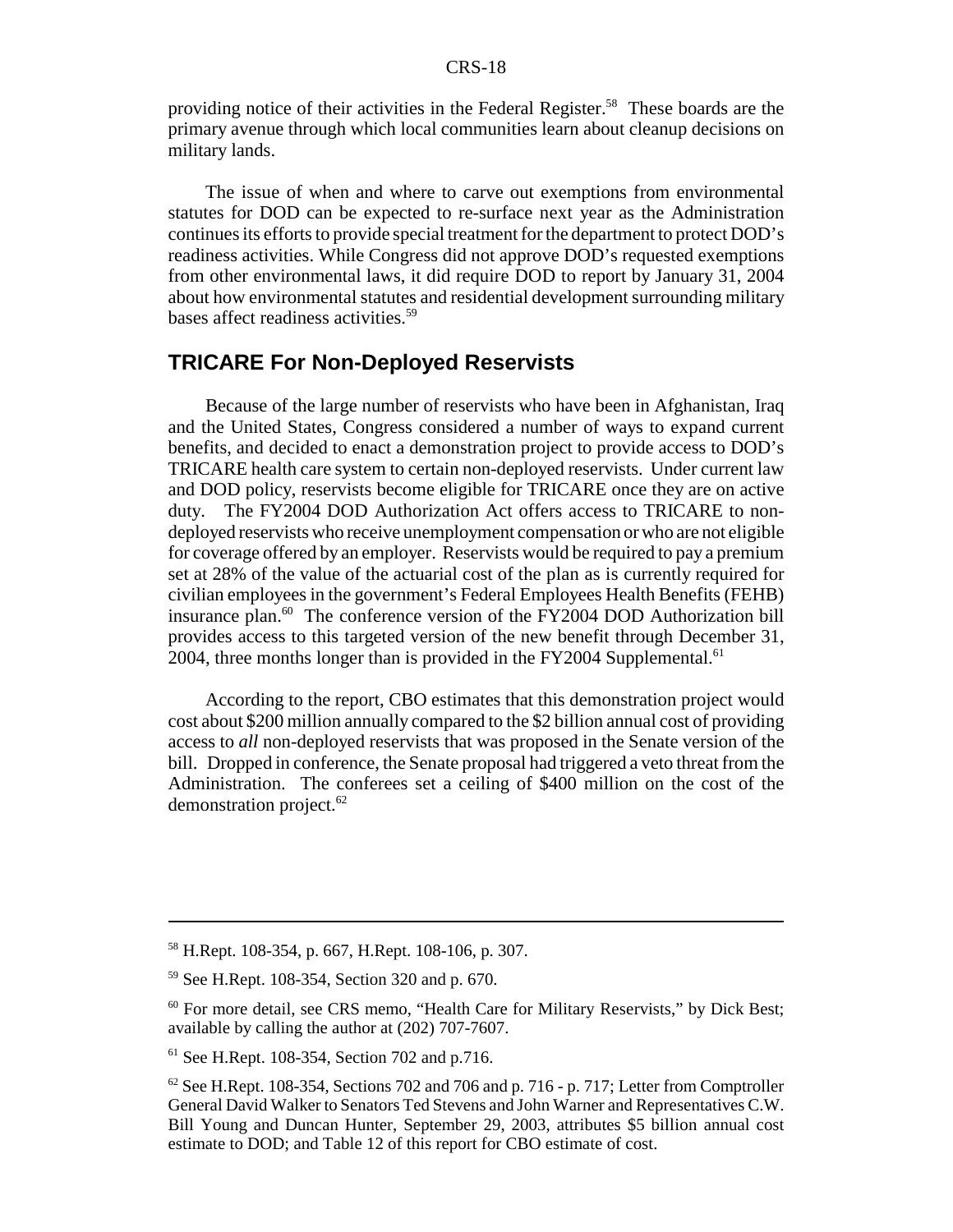To help Congress to assess the health care needs of reservists and their families, the conference report requires that GAO conduct an evaluation by May 1, 2004. $63$ With significant numbers of reservists likely to be needed in the next few years for the occupation of Afghanistan and Iraq, proposals to expand benefits for reservists are likely to be re-visited next year.

#### **Lifting the Ban on Research on Low-Yield Nuclear Weapons**

The conferees adopted the Senate version of this change to a ban on R&D of low-yield nuclear weapons that was enacted in 1989. Rather than modifying the ban to apply only to R&D at the engineering and development stage, H.R. 1588 repeals the ban on R&D but requires specific congressional authorization for the Department of Energy (which funds this program) to proceed to engineering development of lowyield nuclear weapons or a nuclear earth penetrating weapon (see discussion in section on nuclear weapons for more detail).

In the conference version of the Energy and Water appropriations bill, funding for the Robust Nuclear Earth Penetrator was reduced from the \$15 million request to \$7.5 million and funding for the Advanced Concepts Initiative, which would fund concept studies on low-yield nuclear weapons, was set at \$6 million.<sup>64</sup>

#### **Maintaining Current Levels of Imminent Danger Pay and Family Separation Allowance**

One less controversial provision was included in H.R. 1588: maintaining the higher levels of imminent danger payand familyseparation allowance adopted in last year's supplemental. The DOD Authorization Act adopts the higher levels for all eligible service members through December 31, 2004. The FY2004 Emergency Supplemental continues the higher rates through September 30, 2003. At one point, the Administration had proposed alternative ways to maintain the higher levels but these proposals were not adopted.

# **Major Action On FY2004 DOD Appropriations Bills**

The FY2004 DOD Appropriations Act was signed into law on September 30, 2003 at the end of the fiscal year (P.L. 108-87). Conferees resolved their issues and the bill was passed on September 23 by the House and September 24 by the Senate after the two-day hiatus in business caused by Hurricane Isabel. Differences in funding levels were resolved.

<sup>63</sup> See H.Rept. 108-354, Section 705 and p. 716 - p.717.

<sup>64</sup> See H.Rept. 108-357, p. 156.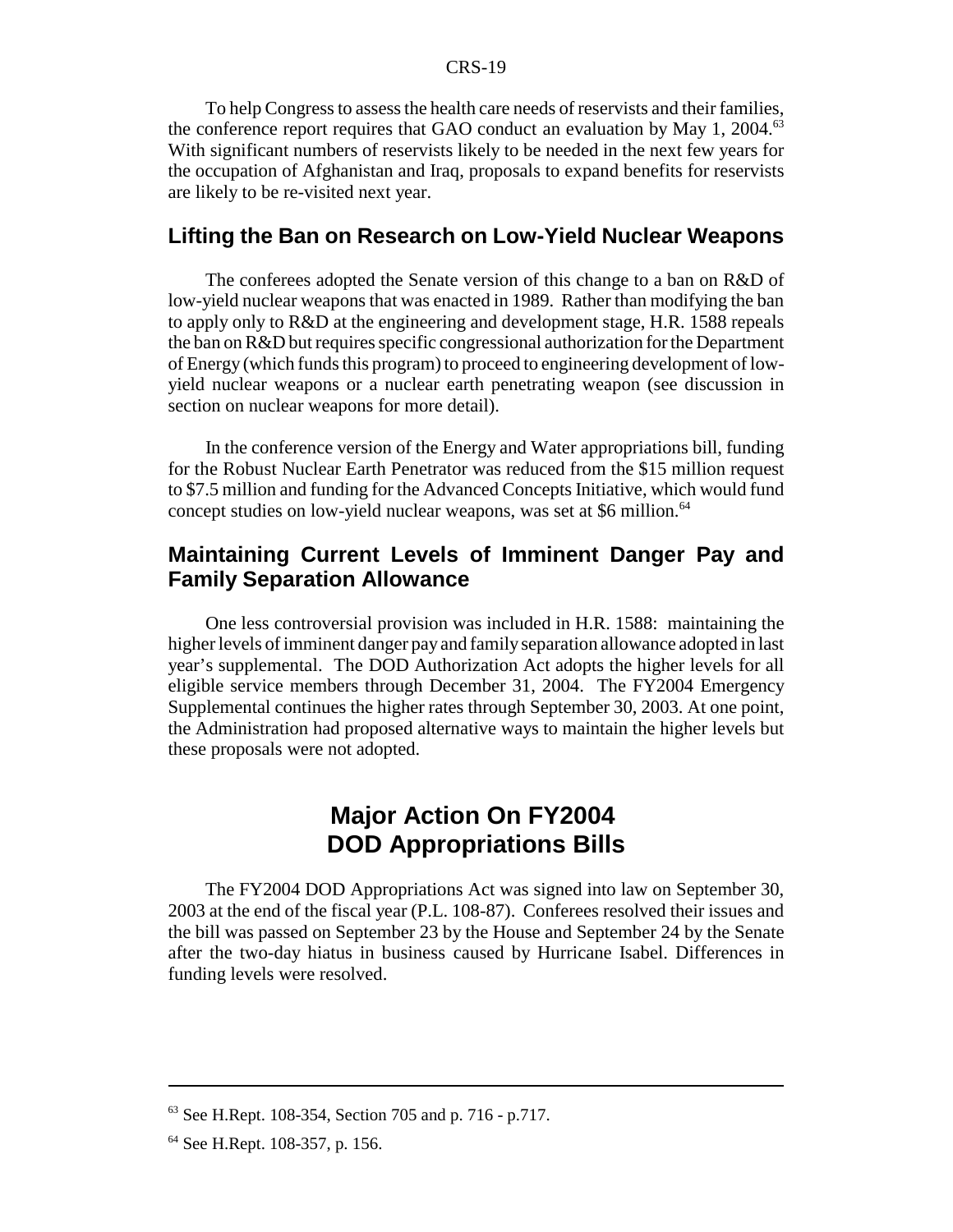| <b>Subcommittee</b><br><b>Markup</b> |                     | <b>House</b><br><b>Report</b>                 | House                | <b>Senate</b><br><b>Passage Report Passage Report</b> | <b>Senate</b> | Conf.   | <b>Conference</b><br><b>Report</b><br><b>Approval</b> |  | <b>Public Law</b>                                     |
|--------------------------------------|---------------------|-----------------------------------------------|----------------------|-------------------------------------------------------|---------------|---------|-------------------------------------------------------|--|-------------------------------------------------------|
|                                      | <b>House Senate</b> |                                               |                      |                                                       |               |         | House<br><b>Senate</b>                                |  |                                                       |
| 6/18/03                              | 7/9/03              | 7/2/03<br>H.Rept.<br>$108 - 187$ <sup>a</sup> | 7/8/03<br>$(399-19)$ | S.Rept.<br>$108 - 87$ <sup>b</sup>                    |               | 108-283 | 7/10/03. 7/17/03 9/24/03 9/24/03 9/25/03              |  | 9/30/03<br>(95-0) H.Rept. (405-15) (95-0) P.L. 108-87 |

#### **Table 1B. Status of FY2004 Defense Appropriations: H.R. 2658 and S. 1382**

a. Full committee markup was completed on June 26, 2003; the report was filed on July 2, 2003. b. Full committee markup was completed on July 9, 2003; the report was filed on July 10, 2003.

## **Major Funding In FY2004 DOD Appropriations Act**

The major changes to the Administration's request are shown in the table below. Further details on the appropriation conference will be provided in a later update.

| <b>Title</b>                                 | <b>FY2003</b><br><b>Enacted</b> | <b>FY2004</b><br><b>Request</b> | House    | <b>Senate</b> | Conf.    | Conf. vs.<br><b>Request</b> |
|----------------------------------------------|---------------------------------|---------------------------------|----------|---------------|----------|-----------------------------|
| <b>Military Personnel</b>                    | 93.0                            | 98.9                            | 98.3     | 98.9          | 98.5     | $-.4$                       |
| Operation and<br>Maintenance <sup>a</sup>    | 112.9                           | 117.0                           | 113.3    | 115.6         | 115.9    | $-1.1$                      |
| Procurement                                  | 70.5                            | 72.7                            | 73.6     | 73.8          | 74.7     | 2.0                         |
| RDT&E                                        | 57.9                            | 61.8                            | 64.6     | 63.6          | 65.2     | 3.4                         |
| Revolving & Management<br>Funds              | 2.6                             | 3.5                             | 2.8      | 1.7           | 2.7      | $-.8$                       |
| Other DOD Programs                           | 17.4                            | 17.8                            | 18.1     | 18.3          | 18.2     | $\cdot$                     |
| <b>Related Agencies</b>                      | 0.5                             | 0.4                             | 0.4      | 0.40          | 0.4      | $\Omega$                    |
| General Provisions <sup>a</sup>              | $[-4.0]$                        | [0.1]                           | $[-4.1]$ | $[-3.4]$      | $[-3.5]$ | $[-3.5]$                    |
| Iraq Freedom Fund<br>Rescission <sup>b</sup> | $\theta$                        | $\theta$                        | $-2.0$   | $-3.2$        | $-3.5$   | $-3.5$                      |
| Scorekeeping Adjustment                      | 0.0                             | 0.1                             | 0.0      | 0.0           | 0.0      | $\Omega$                    |
| Consolidated<br>Appropriations               | 10.0                            |                                 |          |               |          | na                          |
| <b>TOTAL</b> <sup>c</sup>                    | 364.7                           | 372.2                           | 369.2    | 369.1         | 368.7    | $-3.5$                      |

**Table 2. FY2004 DOD Appropriations: Congressional Action** (in billions of dollars)

**Sources**: H.Rept. 108-187; S.Rept. 108-87, H.Rept. 108-283.

**Notes:** CRS adjusted title totals for both FY2003 and FY2004 to allocate funding in general provisions. [ ] Square brackets indicate the total amount of funding for general provisions that is allocated by title in the table and is not added into the total. For FY2004, see H.R. 2658 and S. 1382. For FY2003, see P.L. 107-248.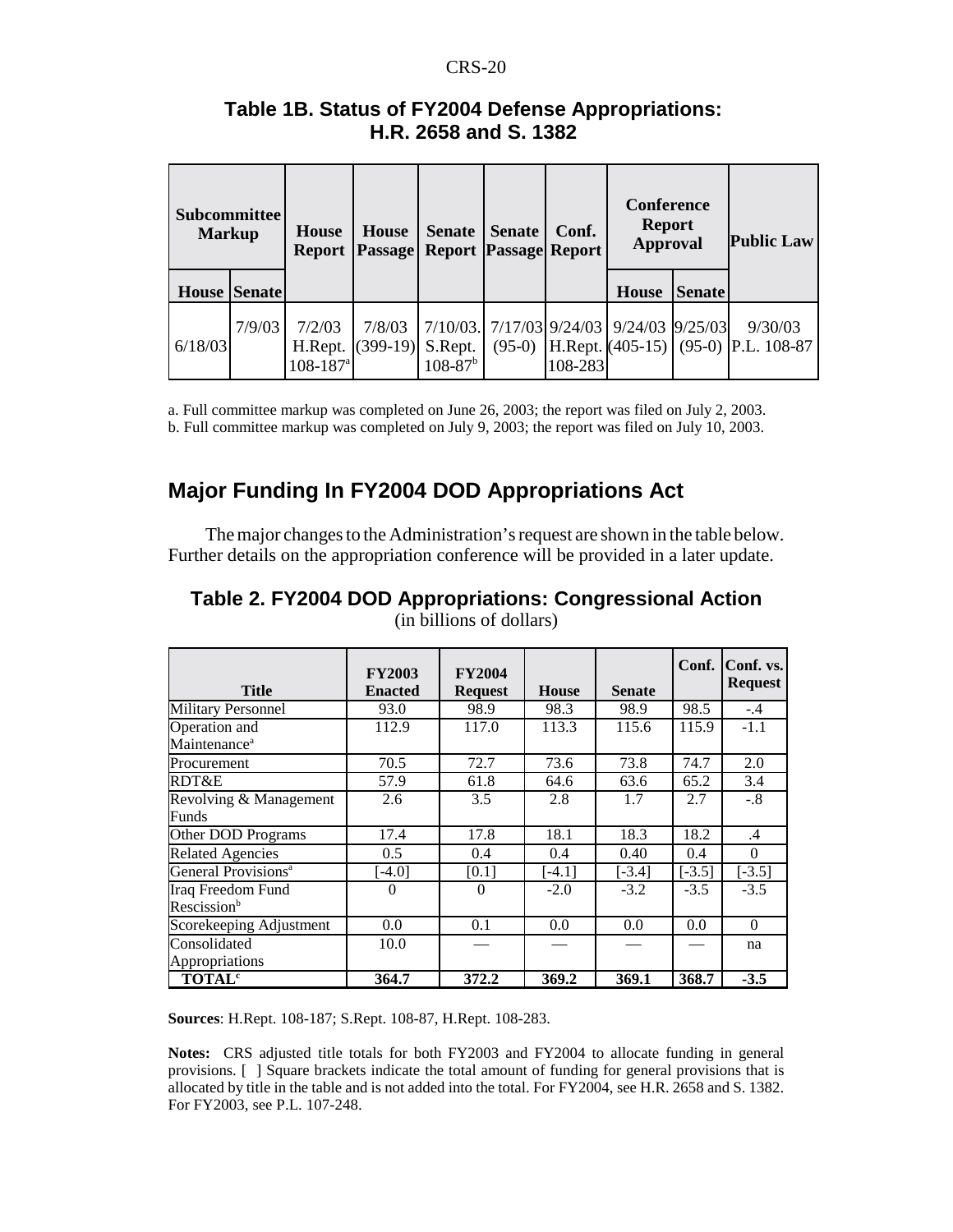- a. Of the \$4.0 billion decrease for general provisions in the House version of the FY2004 DOD appropriations act, H.R. 2658 allocates \$2.0 billion to O&M appropriations and \$2 billion is a rescission to the \$15.7 billion provided in the Iraq Freedom Fund for later costs of the war and occupation in the FY2003 supplemental. According to scoring rules, that decrease counts as a reduction to FY2004 appropriations. Of the \$3.4 billion in reductions from general provisions in S. 1382, \$3.2 billion is from a rescission to the Iraq Freedom Fund. About \$1.8 billion of the deceases in FY2003 that were made in general provisions affected O&M appropriations. CRS will allocate these general provisions in a later update.
- b. The Iraq Freedom Fund is a flexible account set up to cover later costs of the war, which could not be allocated to specific appropriation accounts.
- c. Difference is rounding: total funding is \$369.193 billion in the House bill and \$3.143 billion in the Senate bill.

**Funding Prohibition And Restrictions On Total Information Awareness (Terrorist Information Awareness) R&D Program.** in the FY2004 DOD appropriations Act, the conferees dealt with the controversial Total Information Awareness (renamed Terrorism Information Awareness) or TIA program until recently, run by retired Admiral Poindexter in the Defense Advanced Research Projects Agency (DARPA) The conferees transferred unspecified components of the program classified venues where research can continue but would be subject to safeguards in the National Foreign Intelligence Program that restrict the sharing of information on U.S. citizens. Less controversial components of the program, such as machine translation of languages, remain in DARPA. The components that were transferred and the amount of funding remaining cannot be determined because details are in a classified annex.<sup>65</sup>

This agreement was a compromise between Senate action which prohibited funding for R&D for the controversial Total Information Awareness R&D program and the Administration's objections to cutoff of funding. The TIA program is designed to develop a system to collect and analyze a wide assortment of information to detect potential terrorists, and included various restrictions on implementation or deployment of TIA programs similar to those included in the House version of the FY2004 DOD Appropriations Act, H.R. 2658. The Administration objected to the Senate cutoff of funding.<sup>66</sup>

Similar restrictions on deployment were originally included in the Consolidated Appropriations Resolution of FY2003 (P.L. 108-7).<sup>67</sup> On May 20, 2003, the Defense Advanced Research Projects Agency (DARPA) avoided a cutoff in funding for TIA by submitting the report required by P.L. 108-7. On August 29, 2003, retired Admiral Poindexter, the head of the program, resigned, partly in response to recent

<sup>65</sup> Statement by Senator Inouye in *Congressional Record,* September 25, 2003, p. S11939. For statutory and conference, see Section 8131 in conference version of H.R. 2658 and p. H8771, respectively, in *Congressional Record*, September 24, 2004.

<sup>66</sup> OMB, "Statement of Administration Policy on S. 1382, Department of Defense Appropriations Bill, FY2004," July 14, 2003; [http://www.whitehouse.gov/omb/ legislative/sap/108-1/s1382sap-s.pdf].

 $67$  See Section 8120 in S. 1382 and Section 8124 in H.R. 2658; for previous language, see Section 111 of P.L. 108-7. For a discussion of the original controversy about this program, see CRS Report RL31786, *Total Information Awareness Programs: Funding, Composition, and Oversight Issues* by Amy Belasco.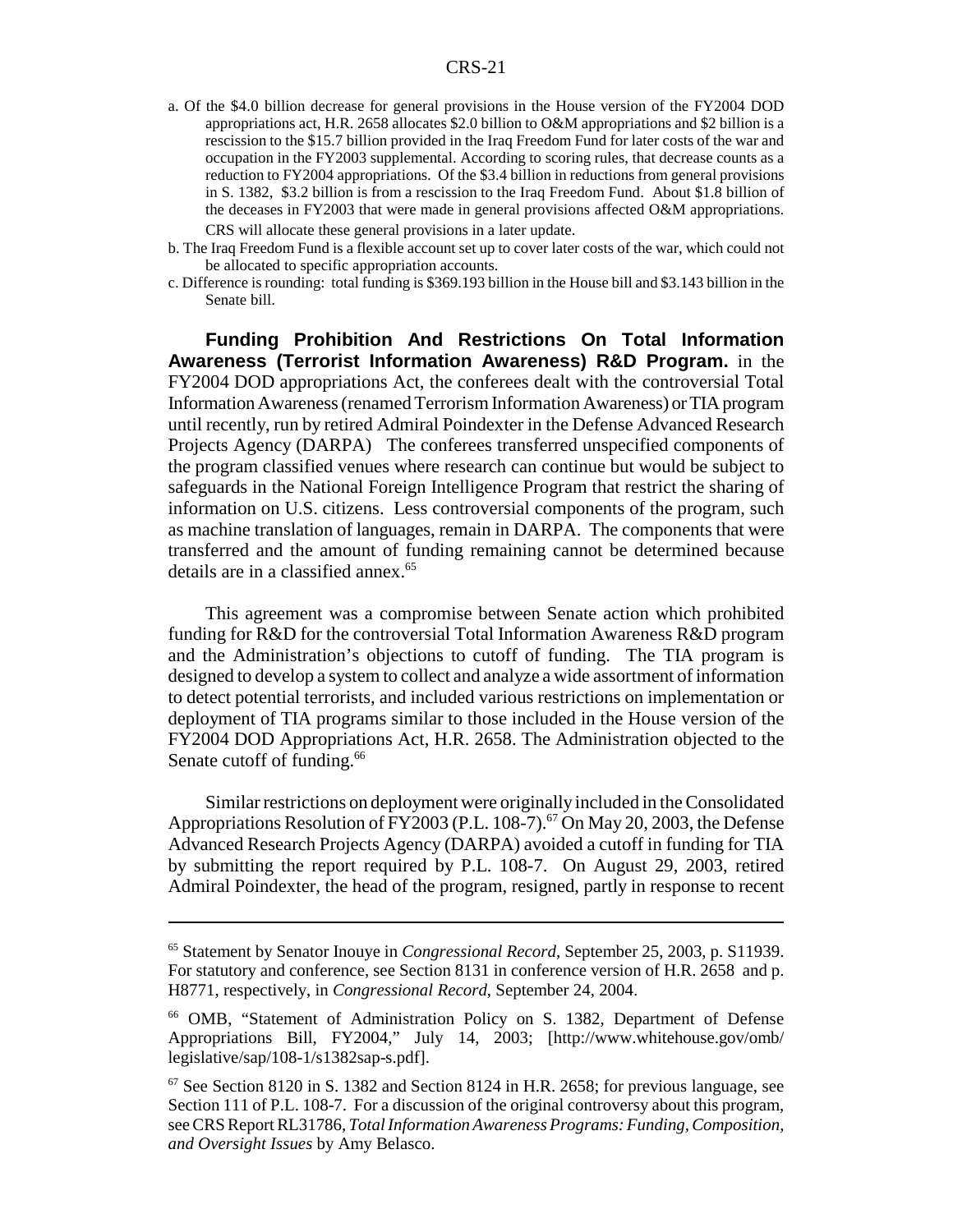controversy about another TIA component, FutureMAP, which was designed to set up a "market" to collect predictions about potential terrorist or terrorist-related events.<sup>68</sup> That program was cancelled in response to public and congressional concerns.

#### **Military Construction Appropriations Bills**

Several months elapsed between the summer passage of H.R. 2559, the FY2004 militaryconstruction appropriations bill and final conference action on November 22, 2003, an uncharacteristic delay for this bill (P.L. 108-132). The conference bill provides \$9.3 billion, about \$100 million more than the request.

The long hiatus between House and Senate action and the final conference reflected controversy about funding for overseas bases in Europe and Korea, which was opposed by the Senate because of uncertainties about their future. This issue was finally resolved by the establishment of an eight-member Congressional Commission to review overseas base structure and report back to Congress by December 31, 2004.<sup>69</sup> The Administration had signaled earlier that it plans to propose substantial changes in overseas bases as part of efforts to "reduce the footprint" of the U.S. military overseas.<sup>70</sup> With initial action on the domestic base closure process kicking off next year, debate about the future of overseas bases can be expected next year, perhaps even before the new report.

# **Overview of Administration Request and Budget Trends**

On February 3, 2003, the Administration submitted its FY2004 budget request to Congress. The Administration proposed \$399.7 billion for the national defense budget function, about \$7 billion above the estimated FY2003 level. (Note: This includes in the FY2003 total \$10 billion that Congress appropriated for DOD in the FY2003 Consolidated Appropriations Act; most OMB and DOD tables prepared for the February budget release do not include these additional funds.<sup>71</sup> This does not

<sup>68</sup> *Washington Post*, "Poindexter Resigns But Defends Programs," August 13, 2003; Defense Advanced Research Projects Agency, *Report to Congress Regarding The Terrorism Information Awareness Program*, In Response to Consolidated Appropriations Resolution 2003, P.L. 108-7, Division M, Section 111 (b); see the DARPA website at [http://www.darpa.mil/body/tia/tia\_report\_page.htm].

<sup>69</sup> H.Rept. 108-342, Section 128 and p. 25.

<sup>70</sup> See CRS Report RL31810, *Appropriations for FY2004: Military Construction*, by Daniel H. Else.

 $71$  DOD has received \$93.1 billion in supplemental funding to combat terrorism since the September 11 attacks; see below.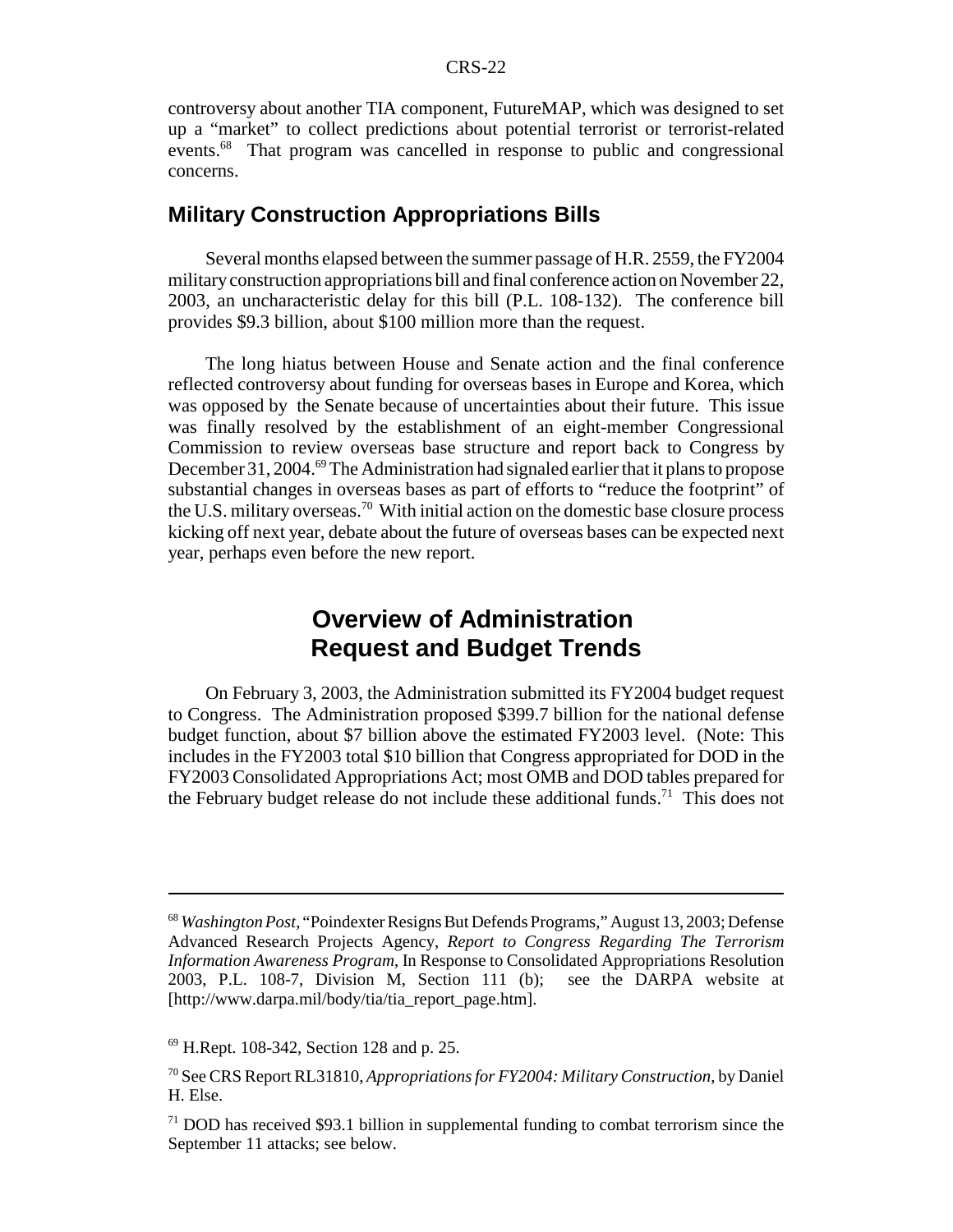include in the FY2003 level, however, \$62.6 billion in supplemental defense appropriations that Congress approved in April for the Iraq war and other costs.<sup>72</sup>

The FY2004 increase is in addition to substantial increases in FY2002 and FY2003. The new request is more than \$100 billion above the FY1999 level for defense spending, and it represents an increase over five years of 20% in inflationadjusted constant FY2004 dollars. The FY2004 defense request is almost 25% higher in real terms than the budget in FY1996 when DOD's drawdown in spending and military personnel after the end of the Cold War was completed.

The Administration is proposing continued increases of about \$20 billion annually in the defense budget for the next five years, which would increase national defense budget authority to \$480 billion by FY2008. **Table 3** shows the ten-year FY1999-FY2008 trend in defense spending under the Administration's plan both for the national defense budget function and for the Department of Defense budget.<sup>73</sup>

Of the \$399.7 billion requested for national defense in FY2004, \$370.6 billion is for programs covered bythe defense appropriations bill, \$9.0 billion bythe military construction appropriations bill, \$17.3 billion for Department of Energy defenserelated activities funded in the energy and water appropriations bill, and the remaining \$2.8 billion in other appropriations bills.

<sup>72</sup> OMB,*Fiscal Year 2004 Historical Tables*, Table 5.1 (February 2003) and H.Rept. 108-10, *Conference Report on FY2003 Consolidated Appropriations Resolution,* p. 1498.

<sup>&</sup>lt;sup>73</sup> The National Defense budget function (050 in OMB budget documents) is made up primarily of the Department of Defense (051), plus about \$18 billion in other defenserelated activities, primarily weapons-related activities in the Department of Energy (see Table 3 for a breakout of these categories).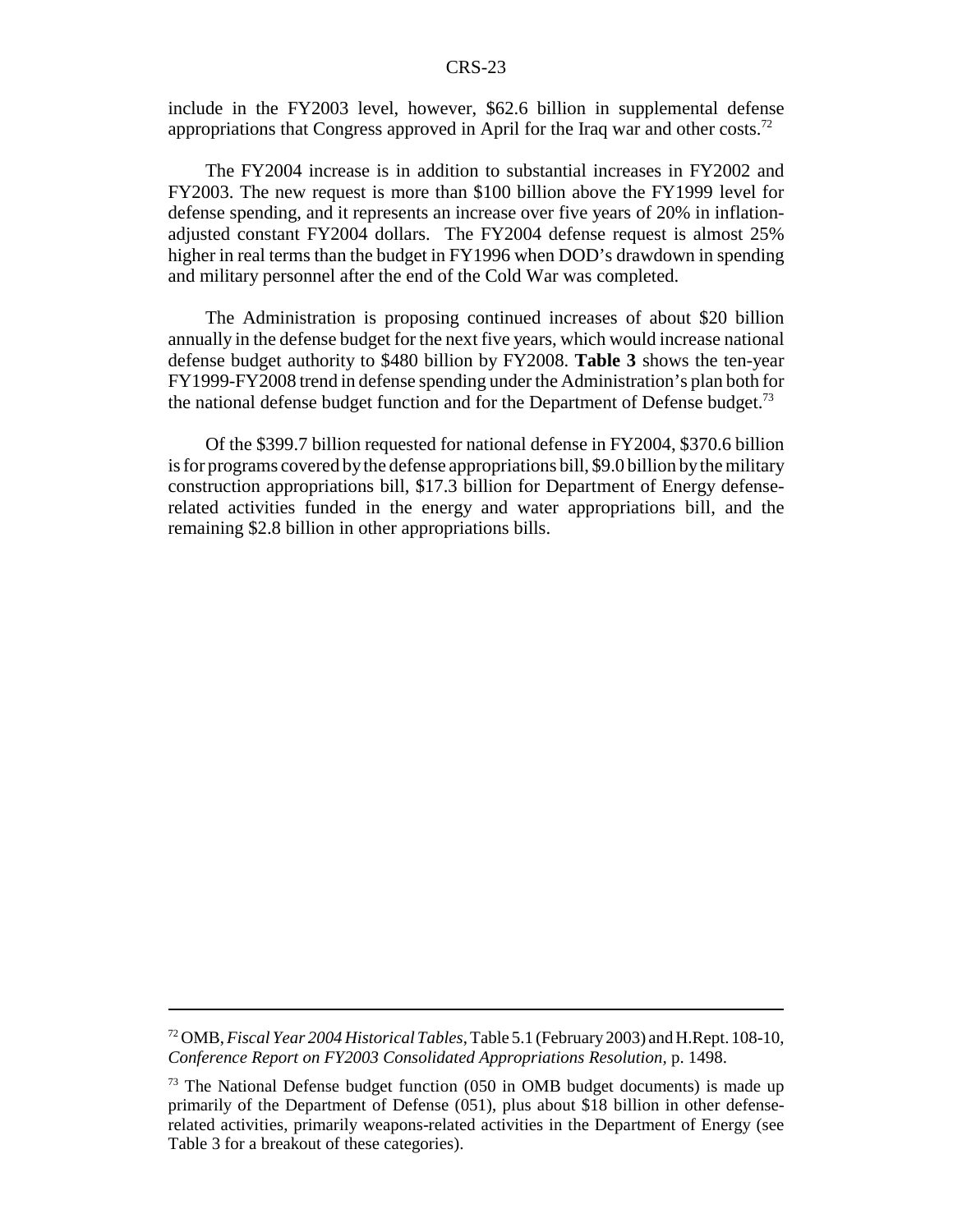Table 3. National Defense Budget Function and DOD Budget, FY1999-FY2008, Administration Projections

| <b>Fiscal Year:</b>                     | <b>Actual</b><br>1999 | Actual<br>2000 | <b>Actual</b><br>2001 | <b>Actual</b><br>2002 | <b>Enacted</b><br>$2003^{\rm a}$ | Req.<br>2004 | Proj.<br>2005 | Proj.<br>2006 | Proj.<br>2007 | Proj.<br>2008 |  |  |
|-----------------------------------------|-----------------------|----------------|-----------------------|-----------------------|----------------------------------|--------------|---------------|---------------|---------------|---------------|--|--|
| <b>National Defense Budget Function</b> |                       |                |                       |                       |                                  |              |               |               |               |               |  |  |
| <b>Budget Authority</b>                 |                       |                |                       |                       |                                  |              |               |               |               |               |  |  |
| Current year dollars                    | 292.3                 | 304.1          | 335.5                 | 362.1                 | 392.7                            | 399.7        | 420.0         | 440.0         | 460.3         | 480.7         |  |  |
| Constant FY2004 dollars                 | 331.1                 | 335.8          | 360.1                 | 378.5                 | 401.8                            | 399.7        | 410.4         | 420.0         | 429.0         | 437.5         |  |  |
| Real growth/decline                     | 5.1%                  | 1.4%           | 7.2%                  | 5.1%                  | 6.2%                             | $-0.5%$      | 2.7%          | 2.3%          | 2.1%          | 2.0%          |  |  |
| Outlays/b/                              |                       |                |                       |                       |                                  |              |               |               |               |               |  |  |
| Current year dollars                    | 274.9                 | 294.5          | 305.5                 | 348.6                 | 376.3                            | 390.4        | 410.1         | 423.2         | 436.4         | 460.5         |  |  |
| Constant FY2004 dollars                 | 312.2                 | 325.3          | 327.4                 | 363.4                 | 385.1                            | 390.4        | 400.9         | 394.6         | 397.3         | 409.3         |  |  |
| Real growth/decline                     | 12.1%                 | 4.2%           | 0.6%                  | 11.0%                 | 6.0%                             | 1.4%         | 2.7%          | $-1.6%$       | 0.7%          | 3.0%          |  |  |
| <b>Department of Defense</b>            |                       |                |                       |                       |                                  |              |               |               |               |               |  |  |
| <b>Budget Authority</b>                 |                       |                |                       |                       |                                  |              |               |               |               |               |  |  |
| Current year dollars                    | 278.6                 | 290.5          | 319.5                 | 345.0                 | 374.0                            | 379.6        | 399.6         | 419.6         | 440.3         | 461.6         |  |  |
| Constant FY2004 dollars                 | 315.5                 | 320.8          | 343.0                 | 360.6                 | 382.7                            | 379.6        | 390.5         | 400.5         | 410.4         | 420.1         |  |  |
| Real growth/decline                     | 5.1%                  | 1.7%           | 6.9%                  | 5.1%                  | 6.1%                             | $-0.8%$      | 2.9%          | 2.6%          | 2.5%          | 2.4%          |  |  |
| Outlays <sup>b</sup>                    |                       |                |                       |                       |                                  |              |               |               |               |               |  |  |
| Current year dollars                    | 261.4                 | 281.2          | 291.0                 | 332.0                 | 358.2                            | 370.7        | 389.6         | 402.7         | 416.3         | 441.1         |  |  |
| Constant FY2004 dollars                 | 296.9                 | 310.7          | 311.9                 | 346.1                 | 366.5                            | 370.7        | 380.8         | 375.5         | 379.0         | 392.1         |  |  |
| Real growth/decline                     | 11.7%                 | 4.7%           | 0.4%                  | 11.0%                 | 5.9%                             | 1.1%         | 2.7%          | $-1.4%$       | 0.9%          | 3.5%          |  |  |

(current and constant FY2004 dollars in billions)

**Source:** Office of Management and Budget, F2004 Historical Tables, and FY2003 Consolidated Appropriations Resolution (P.L. 108-11).

a. Includes \$10 billion in budget authority appropriated to DOD in the FY2003 Consolidated Appropriations Resolution (see P.L. 108-11) but not the outlay effects of that addition because OMB has not re-estimated outlays. Does not include \$62.6 billion in FY2003 supplemental appropriations for defense provided in H.R. 1559, P.L. 108-11.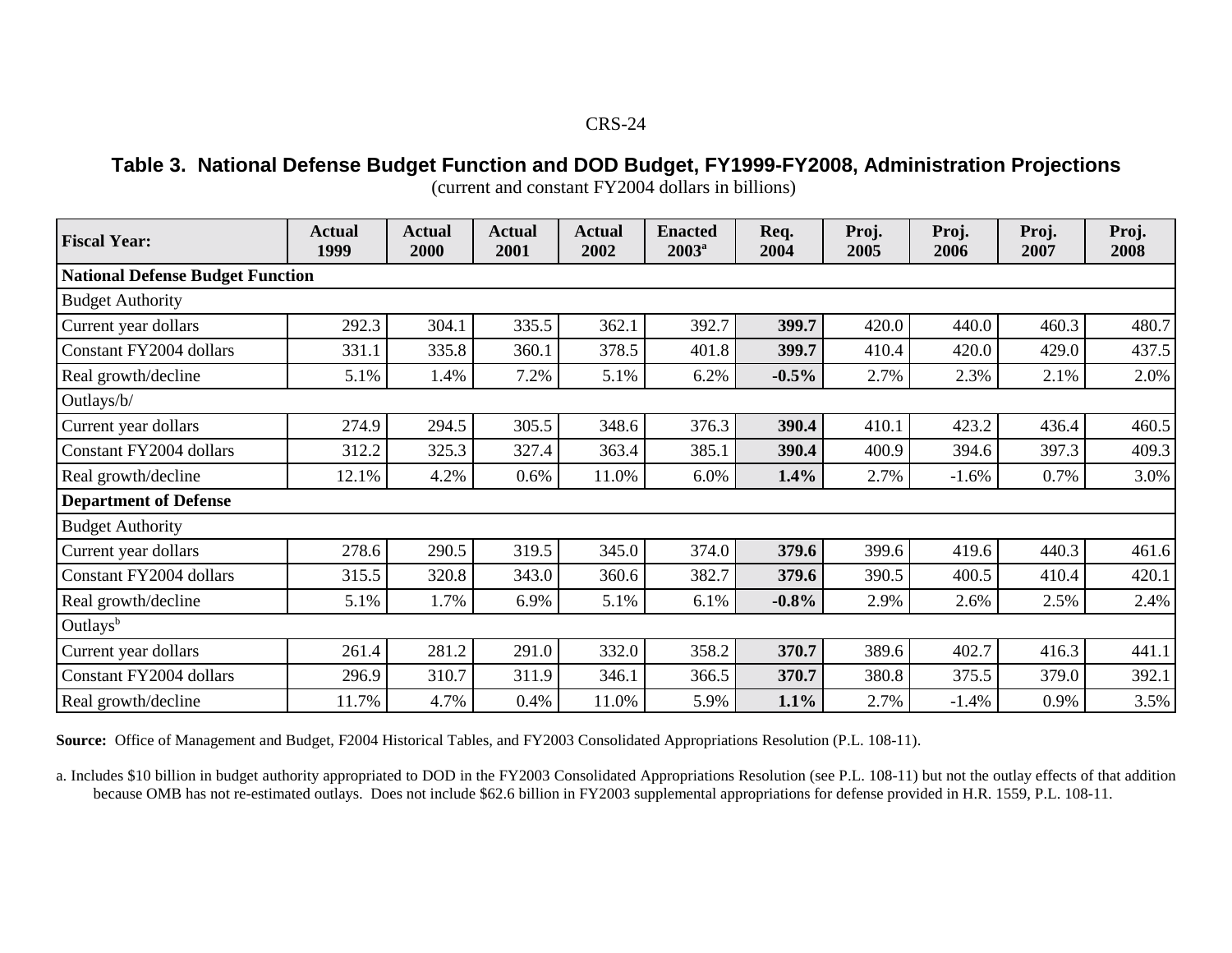#### **Annual Growth for DOD Slows In Later Years in FY2004 Budget Resolution**

The conference agreement on the FY2004 congressional budget resolution (H.Con.Res. 95, H.Rept. 108-71), which was passed by both houses on April 11, just before the April recess, endorses the Administration's proposed growth of \$20 billion annually for defense over the next five years (see **Table 4**). Over the following five years, however, defense would grow by about \$10 billion annually; the Administration does not project beyond FY2008. The chief issue in this year's budget resolution was the amount to be provided for tax cuts.

| Subcommittee<br><b>Markup</b> |           | House <sup>1</sup> | House<br><b>Report Passage</b>     | <b>Senate</b><br><b>Report</b> | <b>Senate</b><br>Passage | Conf.<br><b>Report</b>                     | <b>Conference</b><br><b>Report</b><br><b>Approval</b> |                     | <b>Public</b><br>Law |
|-------------------------------|-----------|--------------------|------------------------------------|--------------------------------|--------------------------|--------------------------------------------|-------------------------------------------------------|---------------------|----------------------|
| <b>House Senate</b>           |           |                    |                                    |                                |                          |                                            |                                                       | <b>House Senate</b> |                      |
| $NA^a$                        | <b>NA</b> | 108-37             | 4/10/03 3/21/03<br>H.Rept. 215-212 | 3/26/03<br>(no<br>report)      | 3/26/03<br>56-44         | 4/11/03<br>H.Rept. 216-211 51-50<br>108-71 | $4/11/03$ $4/11/03$                                   |                     | $NA^b$               |

#### **Table 4. Status of FY2004 Budget Resolution (H.Con.Res. 95, S.Con.Res. 23)**

**Note:** Senate substituted S.Con.Res. 23 into H.Con.Res. 95 after passage. a. Budget resolutions are only marked up in full committee.

b. Budget resolutions guide the action of the authorizing and appropriating committees but are not signed into law by the President.

Although there has been considerable congressional support for increases in defense, some observers have questioned whether increases can be sustained in the future because of high federal budget deficits and the dramatic increases in costs associated with the retirement of the baby boom generation.<sup>74</sup> The FY2004 budget resolution projects a 40% increase spending on entitlement programs by FY2008 and an 80% increase by FY2013.75

<sup>74</sup> Center for Strategic and Budgetary Assessment, *Analysis of the 2004 Defense Budget Request* by Steven M. Kosiak, p. 5-p.7

<sup>75</sup> CRS calculations based on table in H.Rept. 108-71, *Conference Report on Concurrent Resolution on the Budget For Fiscal Year 2004*, p. 68.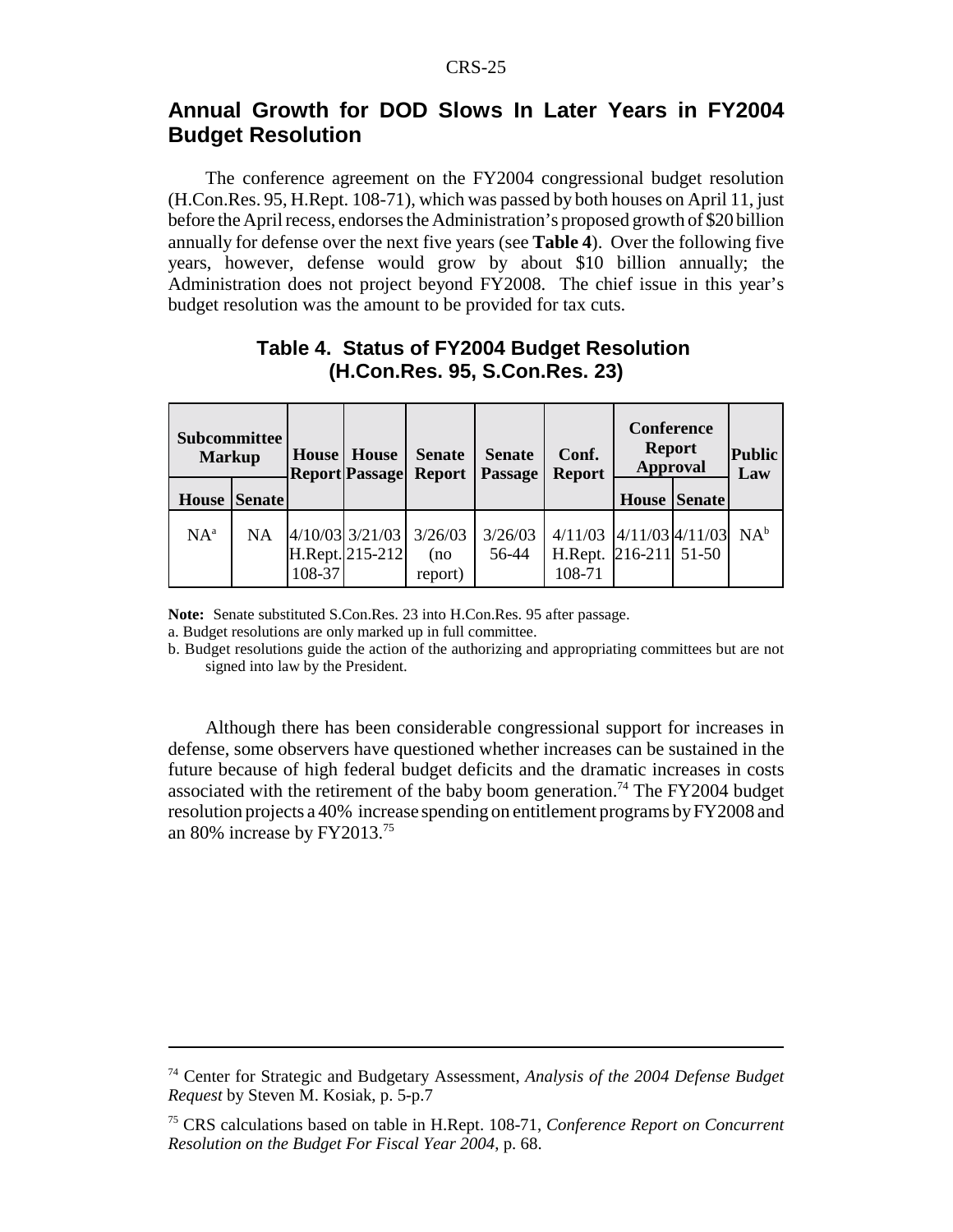#### Table 5. FY2004 Budget Resolution: National Defense Request and Congressional Action

|                                          | <b>FY2003</b><br>Est. <sup>a</sup> | <b>FY2004</b><br>Proj. | <b>FY2005</b><br>Proj. | <b>FY2006</b><br>Proj. | <b>FY2007</b><br>Proj. | <b>FY2008</b><br>Proj. | <b>FY2004-</b><br><b>FY2008</b><br>Proj. | FY2009-<br><b>FY2013</b><br>Proj. | <b>FY2004-</b><br><b>FY2013</b><br>Proj. <sup>b</sup> |
|------------------------------------------|------------------------------------|------------------------|------------------------|------------------------|------------------------|------------------------|------------------------------------------|-----------------------------------|-------------------------------------------------------|
| <b>Budget Authority</b>                  |                                    |                        |                        |                        |                        |                        |                                          |                                   |                                                       |
| <b>Administration Request</b>            | 392.7                              | 399.7                  | 420.0                  | 440.0                  | 460.3                  | 480.7                  | 2,200.8                                  | <b>NA</b>                         | <b>NA</b>                                             |
| FY2004 Budget Res.                       | 392.5                              | 400.5                  | 420.1                  | 440.2                  | 460.4                  | 480.9                  | 2,202.0                                  | 2556.1                            | 4758.2                                                |
| <b>Annual Change In Dollars</b>          |                                    |                        |                        |                        |                        |                        |                                          |                                   |                                                       |
| <b>Administration Request</b>            | 30.6                               | 7.0                    | 20.3                   | 20.0                   | 20.3                   | 20.4                   | 88.1                                     | NA                                | NA                                                    |
| FY2004 Budget Res.                       | NA                                 | 8.1                    | 19.5                   | 20.1                   | 20.3                   | 20.5                   | 88.4                                     | 48.5                              | 136.9                                                 |
| <b>Annual Change In Percent</b>          |                                    |                        |                        |                        |                        |                        |                                          |                                   |                                                       |
| <b>Administration Request</b>            | 8.5%                               | 1.8%                   | 5.1%                   | 4.8%                   | 4.6%                   | 4.4%                   | <b>NA</b>                                | NA                                | NA                                                    |
| FY2004 Budget Res.                       | <b>NA</b>                          | 2.1%                   | 4.9%                   | 4.8%                   | 4.6%                   | 4.4%                   | NA                                       | <b>NA</b>                         | NA                                                    |
| <b>Defense Share Of Discretionary BA</b> |                                    |                        |                        |                        |                        |                        |                                          |                                   |                                                       |
| <b>Administration Request</b>            | 48.8%                              | 47.6%                  | 48.2%                  | 48.6%                  | 48.9%                  | 49.7%                  | <b>NA</b>                                | NA                                | NA                                                    |
| FY2004 Budget Res.                       | 51.5%                              | 50.9%                  | 51.7%                  | 52.2%                  | 52.6%                  | 53.2%                  | NA                                       | NA                                | NA                                                    |
| <b>Outlays</b>                           |                                    |                        |                        |                        |                        |                        |                                          |                                   |                                                       |
| Admin. Request <sup>a</sup>              | 376.3                              | 390.4                  | 410.1                  | 423.2                  | 436.4                  | 460.5                  | 2,120.7                                  | NA                                | NA                                                    |
| FY2004 Budget Res.                       | 386.2                              | 400.9                  | 414.2                  | 426.0                  | 438.7                  | 462.9                  | 2,142.7                                  | 2,515.6                           | 4,658.3                                               |
| <b>Estimates Of The Surplus/Deficit</b>  |                                    |                        |                        |                        |                        |                        |                                          |                                   |                                                       |
| <b>Administration Request</b>            | $-304.0$                           | $-307.0$               | $-208.0$               | $-201.0$               | $-178.0$               | $-190.0$               | NA                                       | <b>NA</b>                         | NA                                                    |
| FY2004 Budget Res.                       | $-282.5$                           | $-287.3$               | $-218.1$               | $-169.4$               | $-128.1$               | $-113.9$               | NA                                       | 118.8                             | $-798.1$                                              |

**Source:** CRS calculations based on OMB, FY2004 Historical Tables, and DOD, Office ofthe Secretary of Defense, Comptroller, Briefing, FY2004 Defense Budget (February 6, 2003); Conference Report on FY2004 Budget Resolution, H.Rept. 108-71, and House repor<sup>t</sup> on H. Con. Res. 95, H.Rept. 108-71, p. 6.

a. Administration reques<sup>t</sup> does not reflect outlays from the \$10 billion enacted in the FY2003 Consolidated Appropriations Resolution.

b. OMB does not project budget authority or outlays beyond five years.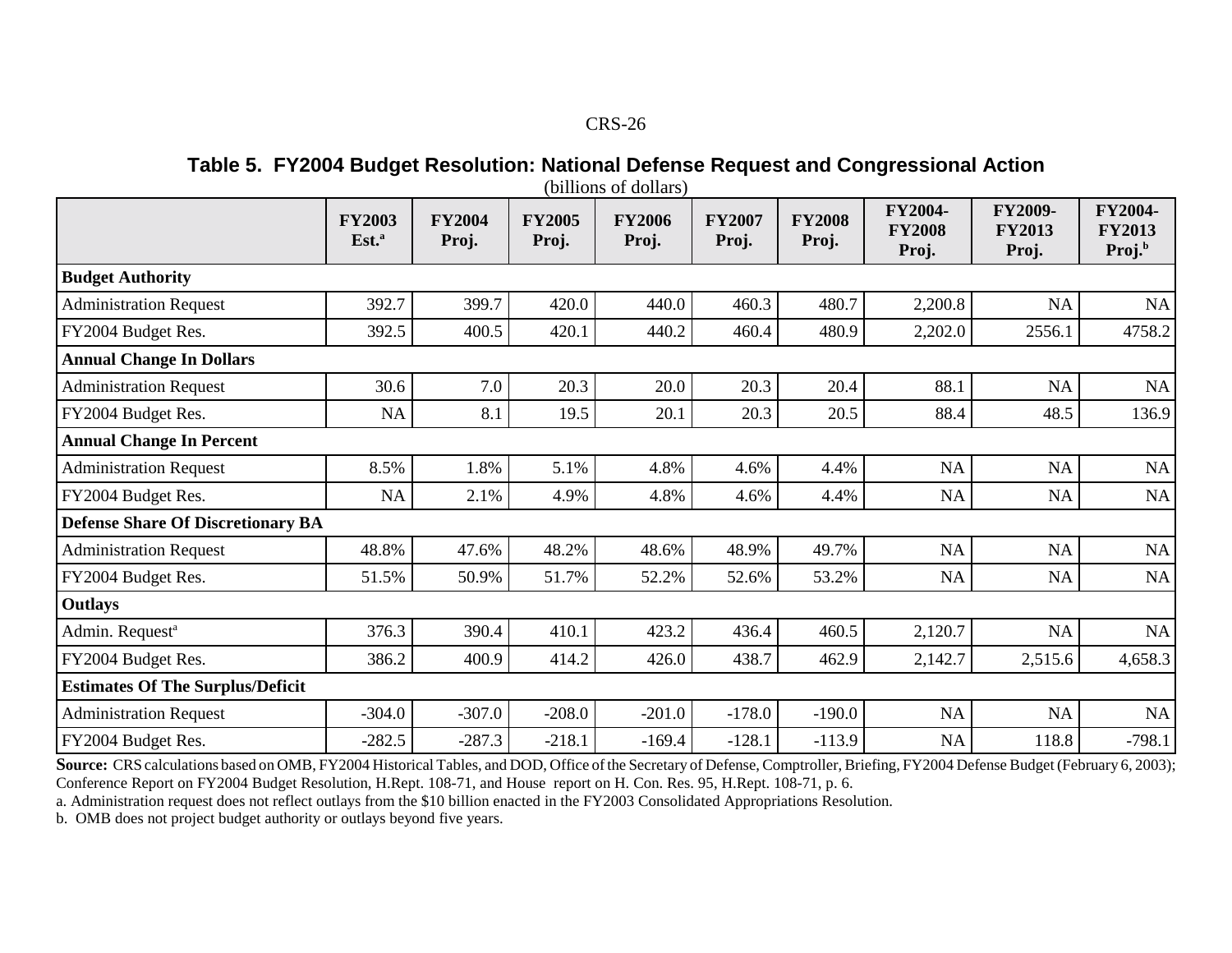**House and Senate Differences about Defense Spending.** The final version of the FY2004 budget resolution projects a five-year total for defense spending of \$2.2 trillion, a level comparable to the Administration projection and matching levels approved in both houses. In later years, however, the House projected higher funding for defense than the Senate, and the conference compromised at \$4.758 trillion through FY2013, about the midpoint between the two houses.<sup>76</sup>

The conference version of the budget resolution also deleted two provisions proposed by the Senate:

- ! a measure to set aside \$100 billion over the next ten years in a reserve fund to pay for costs associated with the war in Iraq; and
- ! a measure to include \$182 million in FY2004 and \$12.8 billion in FY2004-FY2013 to cover the cost of phasing in concurrent receipt benefits for military retirees with disability levels of 60% or higher.

The Senate bill had included a defense reserve fund that decreased by \$100 billion the funds set aside for a tax cut in order to provide \$10 billion annually to cover continued costs of military action or reconstruction in Iraq.<sup>77</sup> Funding for Iraq in FY2003 was provided in the FY2003 supplemental, but there is no funding for occupation costs in the FY2004 budget, which was submitted before the initiation of hostilities. Nor is there funding in the FY2004 budget to cover the costs of the continued U.S. presence in Afghanistan.

The Senate version of the resolution also would have allowed all military retirees whose disabilities are 60% or higher to receive both military retired pay and Veterans Administration disability benefits, a proposal considered but rejected in the final version of the FY2003 DOD Authorization Act. Instead, last year, Congress provided special compensation for military retirees whose disabilities are a result of combat or combat-related activities in the FY2003 Authorization Act.<sup>78</sup> The conference version of the resolution deleted both provisions. Without an allocation in the budget resolution, it appears less likely that benefits for military retirees with disabilities will be expanded.

**Scoring Differences Between Congress and the Administration.** CBO scored the cost of DOD's request as \$400.5 billion, \$800 million higher than the Administration's estimate (see **Table 4 and Table 5**). The difference between the two estimates reflects primarily CBO's assessment that a DOD legislative proposal to set up a new account, the Refined Petroleum Products transfer account,

<sup>&</sup>lt;sup>76</sup> As passed by the House, H.Con.Res. 95 recommended \$4.8 trillion for defense and the Senate recommended \$4.6 trillion with a midpoint of \$4.7 trillion; CRS calculation based on House Budget Committee, Majority staffs, *Budget Conference for Fiscal Year 2004: Side-By-Side Comparison of House and Senate Resolutions*, April 2, 2003, p. 11.

<sup>77</sup> See H.Rept. 108-71, p. 73.

<sup>78</sup> See H.Rept. 108-71, p. 109 and *Congressional Record*, March 20, 2003, p. S4209 for S.Amdt. 341.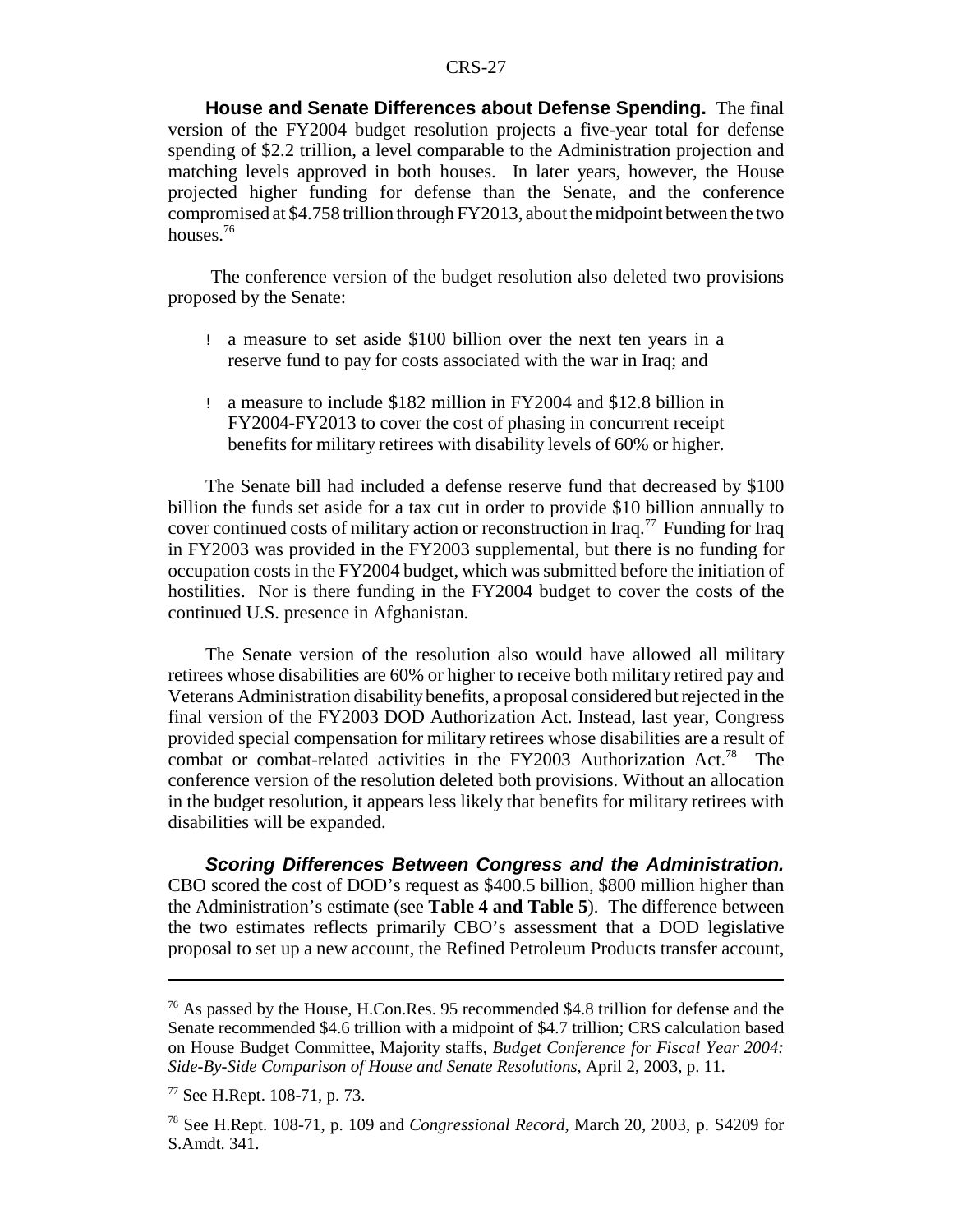would cost about \$675 million compared to zero expenditures assumed by DOD. According to DOD, the rationale for setting up this new account with an "indefinite appropriation" is to allow DOD to cover the difference between the amount budgeted for fuel costs and actual market prices.79 Since DOD assumes that its estimate is correct, the Administration provided no funds for the account. CBO, however, believes that fuel prices in FY2004 are likely to be about \$5 higher per barrel than DOD assumes — \$27 a barrel compared to \$22 barrel — and scores the likely cost of the new account at \$675 million based on the level of DOD's annual fuel purchases.

Although the FY2004 congressional budget resolution adopted CBO's higher scoring, it appears that Congress is unlikely to agree to set up the new account. Neither the House nor the Senate version of the FY2004 DOD Authorization Act includes funds for the account.<sup>80</sup> Instead, both houses transfer that  $$675$  million in the CBO estimate for that account to other programs. The House and Senate appropriators also rejected DOD's proposal for this new fund and eliminated the \$675 million for the account.

**DOD's Appropriations Allocation.** A sign of potential pressure on DOD's budget top line in the future is the outcome of decisions about the distribution of funds to the various appropriations subcommittees to guide their markup, a process known as setting  $302(b)$  allocations.<sup>81</sup> The annual congressional budget resolution sets the total amount of discretionary spending available to the appropriations committees and recommends spending allocations for each budget function. The appropriations committees, however, have discretion to set allocations for each subcommittee.

The conference agreement on the budget resolution allocates \$784.7 billion in discretionary budget authority to the appropriations committees. For several weeks after the budget resolution was agreed to, committee leaders debated how to allocate funds among the subcommittees and, especially, how to absorb what they identified as a \$5 to \$7 billion gap in spending requirements and amounts available. Departing from traditional practices where House and Senate Committees work separately on subcommittee allocations, committee leaders negotiated across both houses with their leadership and with the White House to establish a common framework within which to base their initial allocations.

On June 11, House and Senate Appropriations Committee Chairmen announced an agreed package that would free up sufficient resources to address the funding gap and remain within the overall FY2004 discretionary budget cap of \$784.7 billion. As

<sup>79</sup> OMB, *Fiscal Year 2004 Appendix to the Budget of the United States*, p. 298.

<sup>&</sup>lt;sup>80</sup> The Senate report, S.Rept. 108-46, includes the CBO scoring for the account in its estimate of the request for working capital funds and then deletes that funding, see p. 10 and p. 298. The House report, H.Rept. 108-106, does not adjust the scoring of working capital funds and therefore does not include any funding for the new account; see p. 7 and p. 306.

<sup>&</sup>lt;sup>81</sup> The 302(b) allocation process was established by the Congressional Budget Act of 1974. For a brief discussion, see CRS Report 98-815, *Budget Resolution Enforcement*.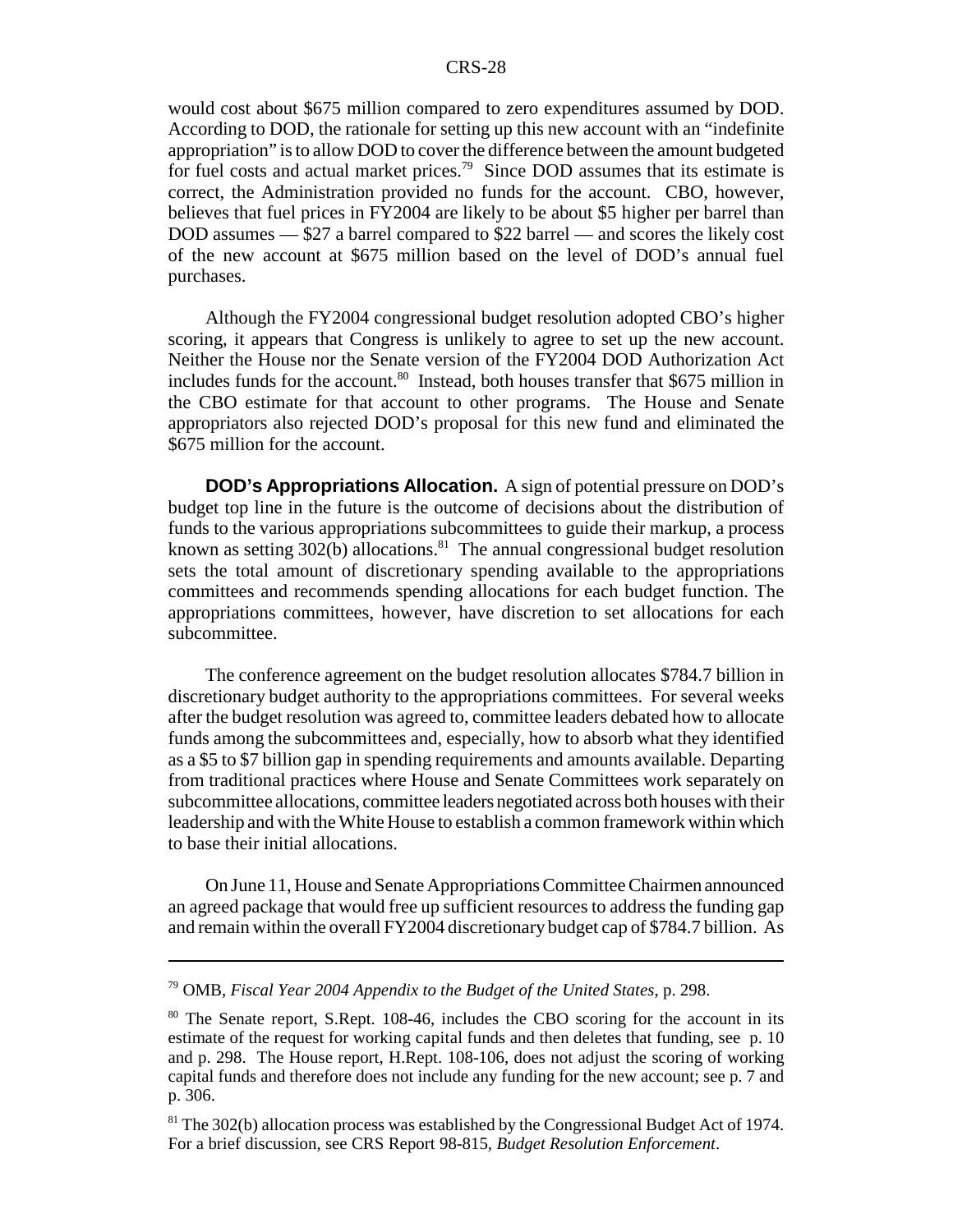approved by all parties, including the President, the appropriations committees reduced defense spending by \$3.1 billion and moved \$2.2 billion in FY2004 advance appropriations to FY2003.

#### **Trends in DOD Spending Plans**

Assessing long-term trends in the defense budget is difficult because of the effect of the large amount of supplemental funding received since September 11, 2001, in the Emergency Terrorism Response supplemental of 2001 and the FY2002 supplemental. That funding, which is included in figures in **Table 6**, makes comparisons difficult, particularly for operation and maintenance spending that received the bulk of supplemental funding (see below).

#### **Table 6. Administration Request: National Defense Budget Function by Title, FY2001-FY2008**

| <b>Fiscal Year</b>                                | <b>Actual</b><br>2001 | <b>Actual</b><br>2002 | Est.<br>$2003*$ | Req.<br>2004 | Proj.<br>2005 | Proj.<br>2006 | Proj.<br>2007 | Proj.<br>2008 |
|---------------------------------------------------|-----------------------|-----------------------|-----------------|--------------|---------------|---------------|---------------|---------------|
| <b>Military Personnel</b>                         | 76.9                  | 87.0                  | 95.1            | 99.0         | 103.1         | 107.4         | 111.0         | 114.6         |
| Operation $&$<br>Maintenance                      | 115.8                 | 133.2                 | 134.8           | 133.5        | 139.3         | 145.2         | 150.3         | 157.6         |
| Procurement                                       | 62.6                  | 62.7                  | 73.8            | 74.4         | 78.6          | 85.8          | 96.1          | 105.3         |
| RDT&E                                             | 41.6                  | 48.7                  | 57.5            | 61.8         | 67.1          | 64.3          | 64.6          | 67.0          |
| Military<br>Construction                          | 5.4                   | 6.6                   | 6.3             | 5.0          | 6.1           | 10.4          | 13.2          | 12.2          |
| <b>Family Housing</b>                             | 3.7                   | 4.0                   | 4.2             | 4.0          | 4.8           | 5.1           | 4.8           | 3.8           |
| Other                                             | 13.5                  | 2.7                   | 2.2             | 2.0          | 0.6           | 1.4           | 0.3           | 1.2           |
| <b>Subtotal, DOD</b>                              | 319.5                 | 345.0                 | 374.0           | 379.6        | 399.6         | 419.6         | 440.3         | 461.6         |
| <b>Atomic Energy</b><br><b>Defense Activities</b> | 14.4                  | 15.3                  | 16.6            | 17.3         | 17.7          | 17.7          | 17.1          | 16.2          |
| Defense-Related<br>Activities                     | 1.6                   | 1.8                   | 2.1             | 2.8          | 2.8           | 2.8           | 2.9           | 2.9           |
| <b>Total, National</b><br><b>Defense</b>          | 335.5                 | 362.1                 | 392.7           | 399.7        | 420.0         | 440.0         | 460.3         | 480.7         |

(in billions of dollars)

**Source:** Office of Management and Budget, *Budget of the U.S. Government, FY2004: Historical Tables* and *Budget of the U.S. Government, FY2004: Analytical Perspectives* (February 2003), and H.Rept. 108-10, conference report on FY2003 Consolidated Appropriations Resolution for final enacted levels, and House Appropriations Committee. OMB figures include DOD's supplemental appropriations of \$17.3 billion in the FY2001 EmergencyTerrorismResponse supplemental and \$14.0 billion in the FY2002 supplemental.

**\*Note:** Does not include \$62.6 billion received by DOD in FY2003 supplemental appropriations.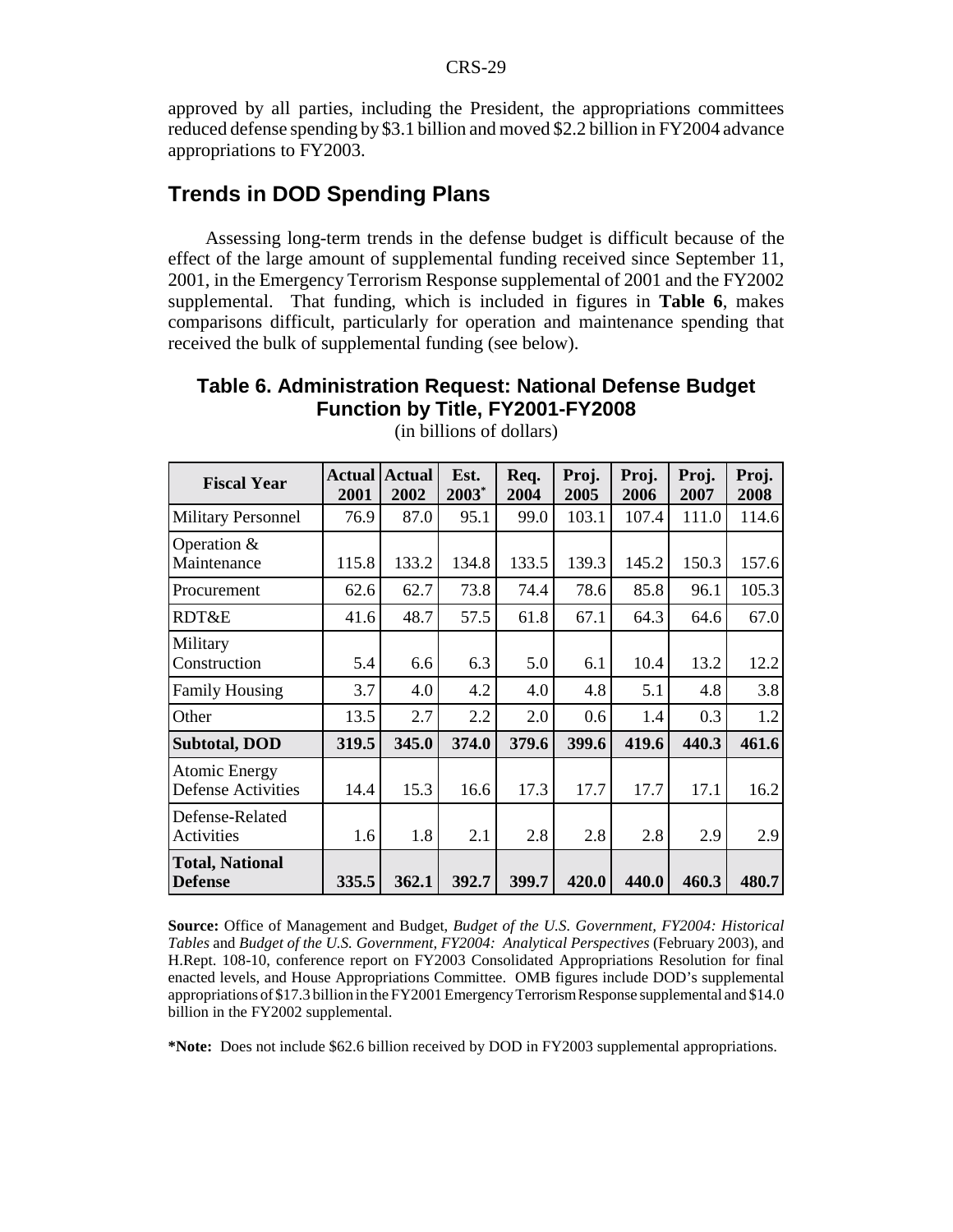Figures for FY2003 also include an additional \$10 billion provided for DOD in the FY2003 Consolidated Appropriations Resolution for classified intelligence programs and for costs associated with the U.S. presence in Afghanistan and the global war on terrorism. The \$62.6 billion provided to DOD in the FY2003 supplemental, however, is not included. DOD's procurement funding shows little increase in FY2004. Much of the increase in RDT&E reflects an increase from \$7.6 billion to \$9.1 billion in DOD's missile defense program, reflecting DOD's plan to begin deployment of 10 land-based interceptors as well as to continue the ramp-up in R&D. By FY2008, however, DOD plans to increase funding for procurement by about 40% and RDT&E by over 15% compared to FY2003.

#### **DOD Receives \$103.1 Billion in Supplemental Appropriations Since September 11 Attacks**

Since the September 11 attacks, DOD has received \$103.3 billion in supplemental or regular appropriations for the war in Afghanistan, the war in Iraq, enhanced security at DOD installations, and the global war on terrorism (see **Table 7**). The most recent supplemental for the Iraq war provides funding for the U.S. presence in Afghanistan and continued operations in Iraq through FY2003.

The Administration did not include any funding for these costs in its FY2004 budget, however, which suggests that the Administration will propose either a supplemental or a budget amendment for FY2004. In addition to funding in supplementals, DOD received \$10 billion in the FY2003 Consolidated Appropriations Resolution to fund the occupation of Afghanistan and classified/intelligence programs.

In its post-September 11 requests for supplemental funding, DOD has requested substantial flexibility in its use of funds, citing the uncertainty of estimating the cost of war and the global war on terrorism. The Administration has reiterated that theme in its FY2004 request as well, calling for transformation of not only weapon systems to meet new threats but also transformation of DOD's business practices and personnel management systems (see discussion of *Major Administration Themes* below).

Although Congress has generally provided the amounts requested by DOD in its supplemental requests, it has been reluctant to provide the amount of flexibility requested by DOD. In fact, with each supplemental request, Congress has been less willing to accept the flexibility proposed by DOD. Congress rejected DOD's request that about 95% of the funding be provided in a flexible account, choosing instead to allocate 45% of the funds in flexible accounts (see below).

Of the \$40 billion appropriated in the Emergency Terrorism Response supplemental (ETR) passed on September 14, 2001, DOD received \$17.3 billion, almost entirely within the Defense Emergency Response Fund, a flexible account. Of that total, DOD had discretion to allocate funds as long as Congress was informed. For the remainder, Congress set levels within ten broad categories for DOD spending. Congress also permitted DOD to move funding into various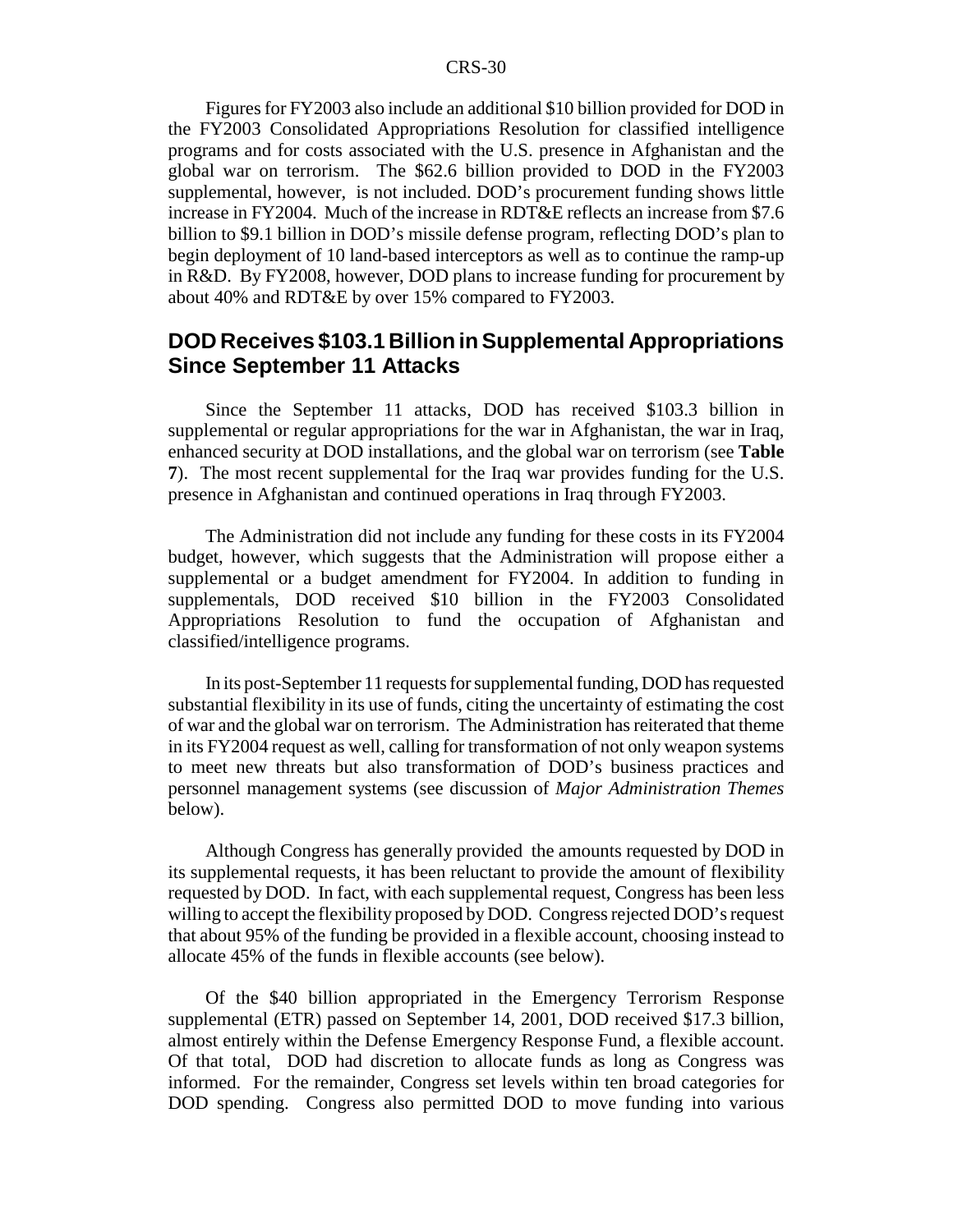appropriation accounts at its discretion in the FY2002 supplemental for the bulk of the funding requested.

In the most recent supplemental, for FY2003, DOD requested that Congress provide 95% of the funding in the Defense Emergency Response Fund (DERF) so that DOD could transfer funds to various accounts as needs arise. Instead Congress set up an new fund, the Iraq Freedom Fund, and allocated 25% of the funds requested to that fund but required five-day advance notifications.

### **Table 7. Flexibility in DOD's Supplemental Funding Since September 11 Attacks**

| <b>Funding Level</b><br>& Amount of<br>Flexibility | <b>Emergency</b><br><b>Terrorism</b><br><b>Response</b><br><b>Supplemental</b><br>(P.L. 107-38 and<br>P.L. 107-117) | <b>FY2002</b><br><b>Supplemental</b><br>$(P.L. 107-206)$ | <b>FY2003</b><br><b>Supplemental</b><br>$(P.L. 108-11)$ | <b>Total</b><br>ETR-<br><b>FY2003</b><br>Supp. |
|----------------------------------------------------|---------------------------------------------------------------------------------------------------------------------|----------------------------------------------------------|---------------------------------------------------------|------------------------------------------------|
| <b>Flexible Fund<sup>a</sup></b>                   |                                                                                                                     |                                                          |                                                         |                                                |
| Request                                            | 21.16                                                                                                               | 11.30                                                    | 59.86                                                   | 92.33                                          |
| Enacted                                            | 15.00                                                                                                               | 11.30                                                    | 15.68                                                   | 41.98                                          |
| <b>Regular Appropriations</b>                      |                                                                                                                     |                                                          |                                                         |                                                |
| Request                                            | 0.00                                                                                                                | 2.72                                                     | 2.72                                                    | 5.45                                           |
| Enacted                                            | 2.30                                                                                                                | 2.08                                                     | 46.91                                                   | 51.29                                          |
| <b>Total Funding</b>                               |                                                                                                                     |                                                          |                                                         |                                                |
| Request                                            | 21.16                                                                                                               | 14.02                                                    | 62.59                                                   | 97.77                                          |
| Enacted                                            | 17.30                                                                                                               | 13.38                                                    | 62.59                                                   | 93.27                                          |
| <b>As Percent of Total Funding</b>                 |                                                                                                                     |                                                          |                                                         |                                                |
| <b>Flexible Fund</b>                               |                                                                                                                     |                                                          |                                                         |                                                |
| Request                                            | 100.0%                                                                                                              | 80.6%                                                    | 95.6%                                                   | 94.4%                                          |
| Enacted                                            | 86.7%                                                                                                               | 84.4%                                                    | 25.1%                                                   | 45.0%                                          |
| <b>Regular Appropriations</b>                      |                                                                                                                     |                                                          |                                                         |                                                |
| Request                                            | 0.0%                                                                                                                | 19.4%                                                    | 4.4%                                                    | 5.5%                                           |
| Enacted                                            | 13.3%                                                                                                               | 15.6%                                                    | 74.9%                                                   | 55.0%                                          |
| <b>Total Funding Received</b>                      |                                                                                                                     |                                                          |                                                         |                                                |
| Request vs. Enacted                                | 81.7%                                                                                                               | 95.4%                                                    | 100.0%                                                  | 95.4%                                          |

(Dollars in Billions)

**Source:** CRS calculations from CRS Report RL31829, CRS Report RL31005, CRS Report RL31406, and appropriations conference reports and GAO Report, *Defense Budget: Tracking of Emergency Response Funds for the War on Terrorism*, April 2003.

a. In the ETR, DOD funds were appropriated into the Defense Emergency Response Fund (DERF) except for a small amount of military construction funds, procurement funding, and Pentagon Renovation Revolving Funds. In the FY2002 Supplemental, DOD funds were appropriated to the DERF, which was made into a transfer account. In the FY2003 supplemental, funds were appropriated into a new Iraq Freedom Fund, set up as a transfer account, or into regular appropriations accounts.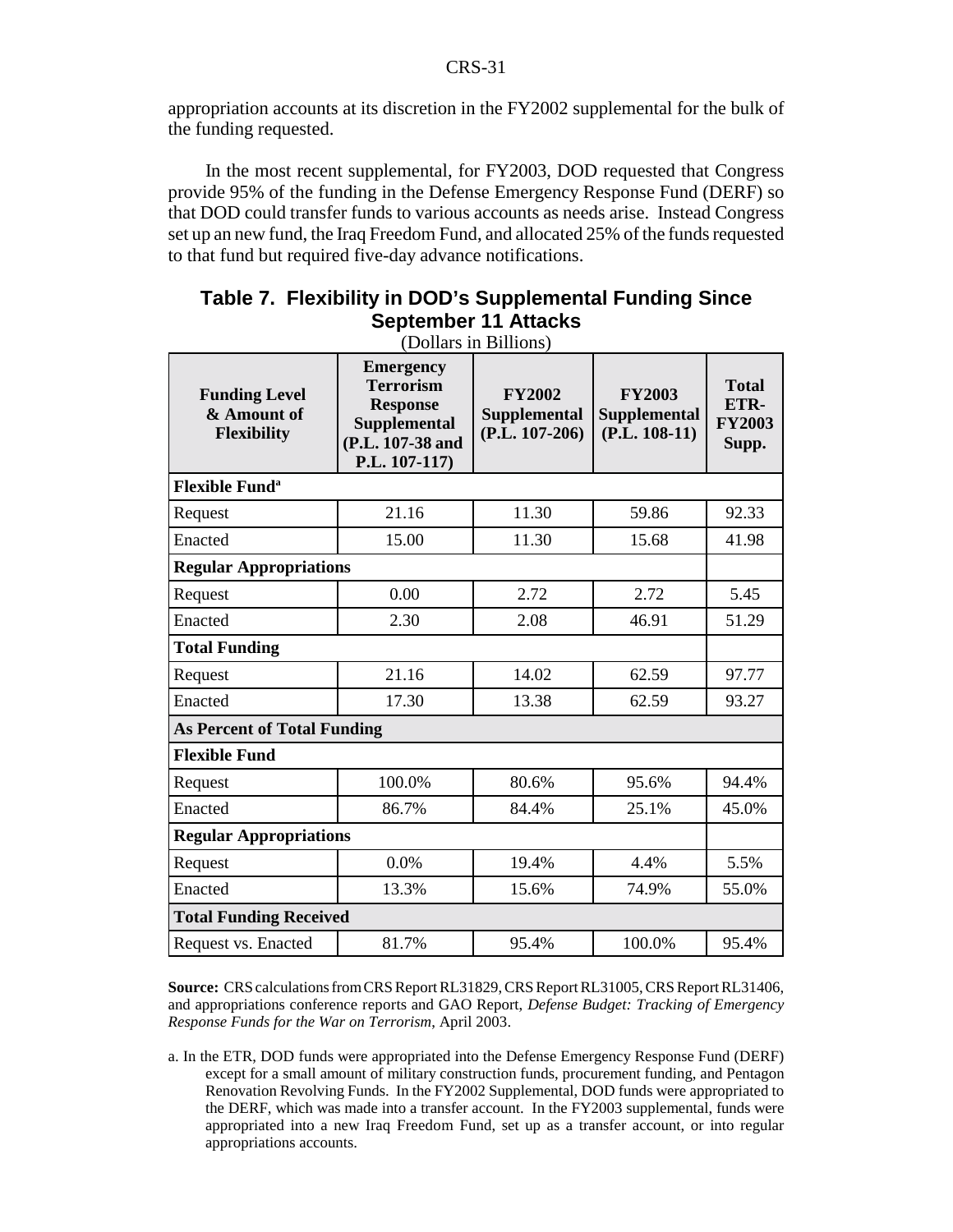# **Major Themes in the Administration's FY2004 Request**

The overarching theme in the Administration's FY2004 request was a call for flexibility to transform not only U.S. military doctrine and technology, but also military and civilian personnel systems and defense acquisition practices. According to Secretary of Defense Rumsfeld, not only do "our armed forces need to be flexible, light and agile," but also "the same is true of the men and women who support them," in meeting the "frequent, sudden changes in our security environment,"<sup>82</sup> including the global war on terrorism.

To meet this goal, the Administration delivered a broad ranging legislative proposal, entitled the "Defense Transformation for the  $21<sup>st</sup>$  Century Act," to Congress on April 10, 2003, shortly before Congress's two-week April recess. Among other things, the legislative proposal would have given the Secretary of Defense authority to redesign the civil service system governing the 700,000 civilian employees in the Department of Defense, provided additional flexibility in managing senior military officers, modify certain acquisition requirements, and exempted DOD from certain environmental statutes.

Some members of Congress expressed concern that DOD had delivered such an ambitious proposal at a time when Congress was about to recess and shortly before markup of the defense authorization bill was planned. Although DOD witnesses discussed their plans to submit the proposal earlier in the year and met with congressional staff in the preceding couple of months, the specific proposals were not available before April  $10^{83}$  (as noted above, CRS compares all of the proposed new measures with current law in CRS Report RL31916, *Defense Department Transformation Proposal: Side by Side with Current Law*, by Robert L. Goldich, Gary J. Pagliano, Barbara L. Schwemle, and Thomas J. Nicola).

The Administration characterized its proposals as the logical followup to earlier efforts to transform weapons modernization and operational practices. According to DOD, the FY2004 budget was the first budget to reflect fully President Bush's commitment to "challenge the status quo" and balance the need to meet current challenges from the global war on terrorism and near-term threats with the need to transform DOD in the longer term. $84$  DOD contended that transformation is now fully underway with new emphasis placed on unmanned vehicles, precision guided munitions, special operations forces, command, control, and communications, and missile defense (see discussion on modernization below), as well as the

<sup>&</sup>lt;sup>82</sup> Secretary of Defense Rumsfeld testifying before the Senate Armed Services Committee, *Defense Authorization Request for Fiscal Year 2004 and the Future Years Defense Program*, February 13, 2003, transcript; available from Reuters.

<sup>&</sup>lt;sup>83</sup> Statement of Deputy Secretary of Defense Paul Wolfowitz before the House Committee on Government Reform, May 6, 2003, p. 4.

<sup>&</sup>lt;sup>84</sup> Secretary of Defense Rumsfeld testifying before the Senate Armed Services Committee, FY2004 Budget, February 13, 2003; transcript available from Reuters.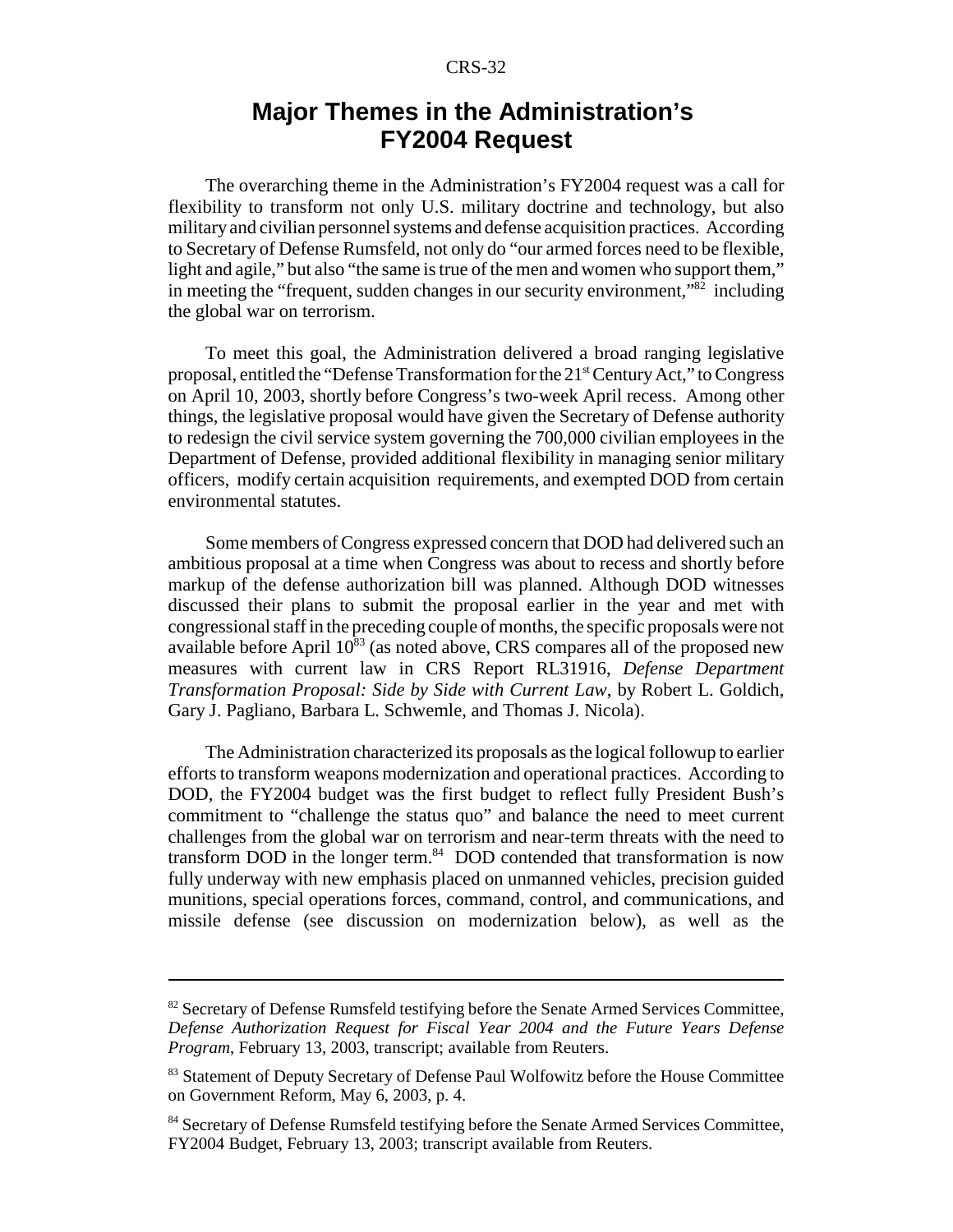establishment of a new command, NORTHCOM, to focus on homeland security, and changes in training practices to emphasize joint operations.

DOD also argued that its proposals for military pay raises and other benefits and its funding of operational training will ensure that recruitment and retention remain high and that readiness goals continue to be met. Over the longer term, DOD plans to review its current basing strategies in Europe and review the role of reserve forces but these areas are currently under study and not incorporated in the FY2004 budget.

# **Investment and Other Issues**

The major issues in this year's congressional debate — for example, DOD's request for broad ranging authority to manage its civilian workforce, exemptions for DOD to certain environmental laws — are discussed above. Other issues raised include:

- ! Whether DOD's investment priorities are transformational, affordable, and consistent with "lessons learned" from the war in Iraq;
- ! Revising criteria governing the FY2005 base closure round due to be initiated next year;
- ! Various organizational and acquisition changes; and
- ! DOD's proposed changes for management of military personnel.

An update for conference action will be included in a later update.

## **Proposed Acquisition and Organizational Changes**

In its legislative package, DOD included several provisions designed to increase its flexibility to contract for major defense weapons systems and information technology programs, receive waivers from Buy America and domestic content requirements, and buy standardized items.<sup>85</sup>

Two potentially controversial proposals would allow DOD to contract out for firefighting and security guards at bases and would allow DOD to count work performed by contractors at federally owned facilities as part of the 50% minimum for in-house performance of depot work. Congress has consistentlyopposed allowing DOD to hire private security guards and loosening the definition of work that could be counted as "in-house".<sup>86</sup> A later update will provide the details about conference action.

<sup>&</sup>lt;sup>85</sup> General Counsel, DOD, William J. Haynes III, letter to Speaker of the House Hastert, April 10, 2003, Title 10, Sections 201-206; see [http://defenselink.mil/ dodgc/lrs/legispro.html].

<sup>86</sup> General Counsel, DOD, William J. Haynes III, letter to Speaker of the House Hastert, April 10, 2003, Title 10, Sections 211 and 214; see [http://defenselink.mil/ dodgc/lrs/legispro.html].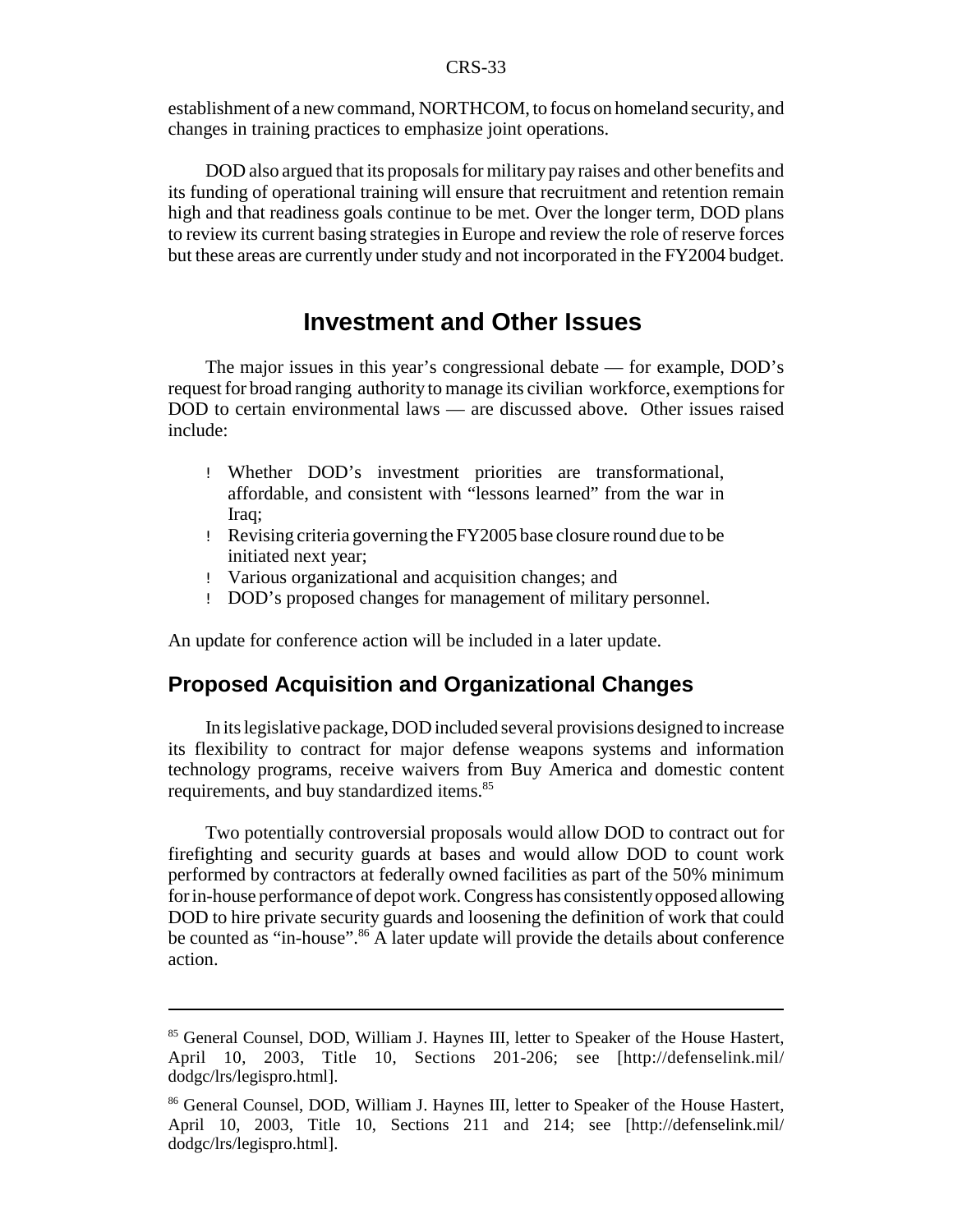**Other Organizational And Financial Proposals To Increase Flexibility.** Other DOD proposals would give the Secretary of Defense broad discretion to reorganize the department, transfer personnel, and be exempt from current personnel caps. To increase financial flexibility, DOD requested that the limit on transfers between appropriation accounts be raised from the current level of \$2.5 billion to 2.5% of total DOD spending or about \$9 billion. (DOD made this same request in the FY2003 supplemental, and received a higher transfer limit but not the  $2.5\%$ .)<sup>87</sup>

DOD also proposed changing the standard governing awards of contracts to government entities versus private companies based on the A-76 competitive sourcing rules. DOD proposed using a "best value" assessment rather than the current lowest cost standard. A less controversial proposal, which has been endorsed by both OPM and DOD, would transfer the DOD civilian personnel currently performing security investigations to OPM. DOD also proposed eliminating 184 reports to Congress that are currently required, ranging from reports on specialized topics to more general reports on readiness levels and operation and maintenance funding.<sup>88</sup> A later update will summarize conference action.

**Authority To Spend \$200 million To Support Foreign Militaries.** In its request, DOD asked Congress to give it permanent authority to allocate up to \$200 million to support "coalition forces," or foreign military forces. Although this request is similar to the request enacted in the FY2003 supplemental for \$1.4 billion for coalition forces who help the U.S. to combat terrorism, DOD's request for permanent authority included no provision for congressional oversight. In the FY2003 supplemental, Congress required DOD to report by July 1, 2003 on its plan to allocate funding for coalition forces.<sup>89</sup> Final action will be included in a later update.

### **Affordability and Mix of DOD's FY2004 Investment Programs**

A perennial issue in defense policy has been whether the Defense Department will be able to afford all of the major weapons modernization programs that have been on the drawing boards, particularly toward the end of the decade, when a number of new programs are planned to be in full scale production. The issue has been complicated by the Defense Department's growing commitment to defense transformation, which implies an effort to accelerate selected programs and perhaps

<sup>87</sup> General Counsel, DOD, William J. Haynes III, letter to Speaker of the House Hastert, April 10, 2003, Title 10, Sections 401-405,411; [http://defenselink.mil/dodgc/lrs/legispro.html].

<sup>&</sup>lt;sup>88</sup> General Counsel, DOD, William J. Haynes III, letter to Speaker of the House Hastert, April 10, 2003, Title 10, Sections 404, 405, and 421; see [http://defenselink.mil/dodgc/lrs/legispro.html].

<sup>89</sup> General Counsel, DOD, William J. Haynes III, letter to Speaker of the House Hastert, April 10, 2003, Title 10, Section 441; see [http://defenselink.mil/dodgc/lrs/legispro.html], and CRS Report RL31829, *Supplemental Appropriations FY2003: Iraq Conflict, Afghanistan, Global War on Terrorism, and Homeland Security,* by Amy Belasco and Larry Nowels.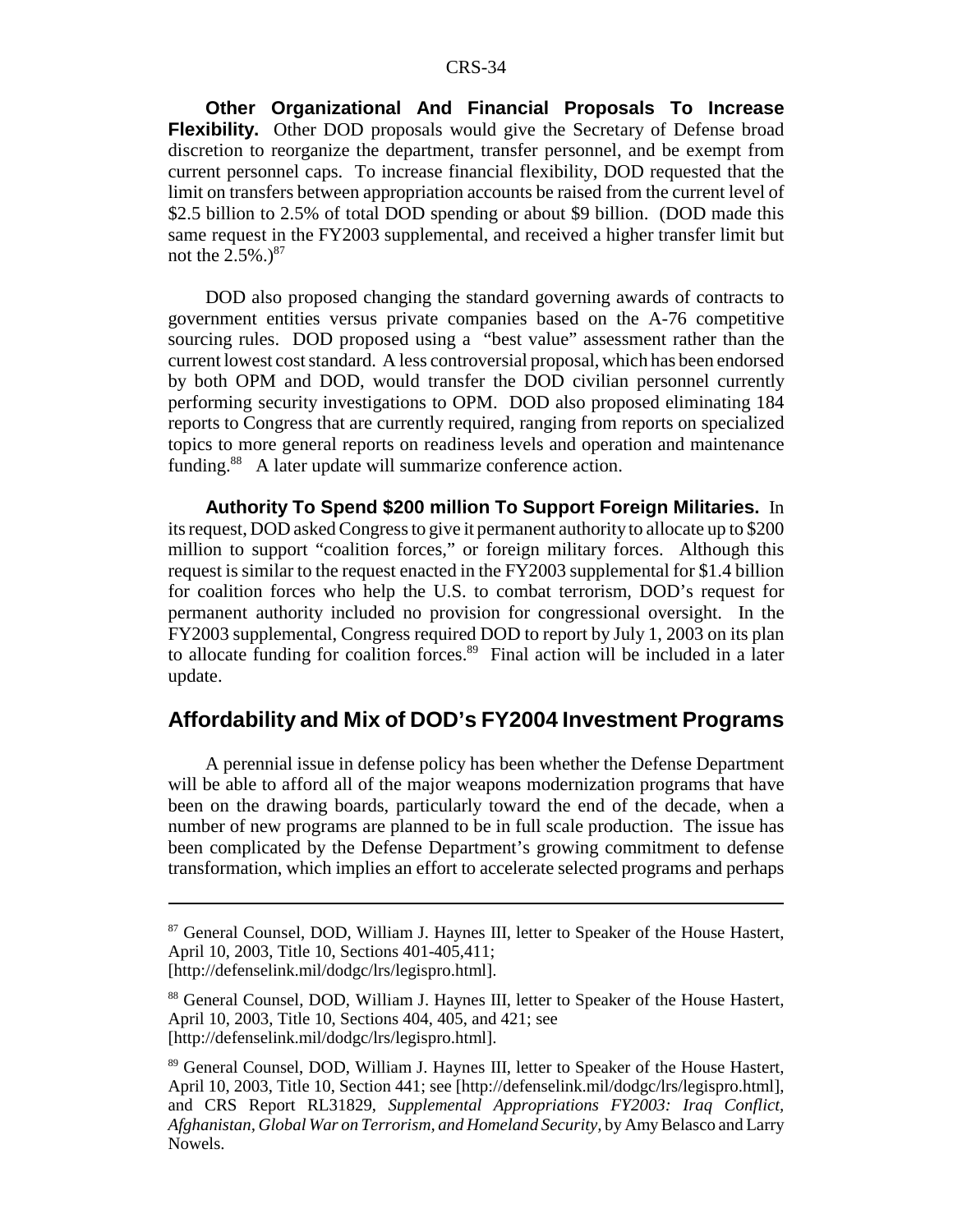add some entirely new ones. During the 2000 presidential election campaign, then-Governor Bush promised to "skip a generation" of weapons programs in order to free up funds for more transformational priorities. A full update for conference action will be in a later update.

Last year, and again this year, the Defense Department has tried to calculate the amount that is being devoted to modernization programs that it regards as particularly transformational. According to DOD Comptroller Dov Zakheim, these programs add up to \$24.3 billion in the FY2004 budget and \$239 billion over the period of the sixyear FY2004-FY2009 future years defense plan (FYDP). Under Secretary Zakheim said that DOD made room for these programs in part by cutting about \$82 billion from projected service budgets over the course of the FYDP. The cuts include termination of a number of Army programs to upgrade current weapons, early retirement of 26 Navy ships and 259 aircraft and an attendant reduction of 10,000 in the Navy's personnel end-strength, and early retirement of 115 Air Force fighter aircraft and 115 mobility/tanker aircraft, as well as efficiencies.<sup>90</sup> Final conference action will be addressed in a later update.

In the FY2004 budget, the Defense Department requested \$74.4 billion for weapons procurement and \$61.8 billion for research, development, test, and evaluation (RDT&E). Major aspects of the Administration request, and some key issues include the following.

**Army Transformation.** In recent years, the Army has been pursuing three major initiatives simultaneously: (1) upgrades to the current "legacy" force, including improvements in M1 tanks and Bradley Fighting Vehicles; (2) development and deployment of an "interim" force made up of six brigades equipped with Stryker wheeled armored vehicles and designed to be more rapidly deployable than heavy armored forces; and (3) pursuit of an "Objective Force" include the "Future Combat System," a family of new armored vehicles and other systems designed to fundamentally change the way the Army will fight in the future. In addition, the Army has been continuing to develop the Comanche helicopter, though late last year, the Defense Department decided to cut planned total Comanche procurement by about half.

In the FY2004 budget request, the Defense Department cut back a number of planned upgrades of Army legacy systems, including high-profile M1 and Bradley upgrades. In the wake of the Army's success in the Iraq war, there was extensive discussion in Congress about the wisdom of these planned cuts. The House Armed Services Committee-reported version of the authorization adds \$727 million to the request to continue M1 and Bradley upgrades along with some related Army upgrade programs.

**Congressional Action. Table 8A** shows action on major Army programs in the House and Senate defense authorization bills, and **Table 8B** shows action in

 $90$  Briefing by DOD Comptroller Dov Zakheim, "FY2004 Defense Budget," February 6, 2003.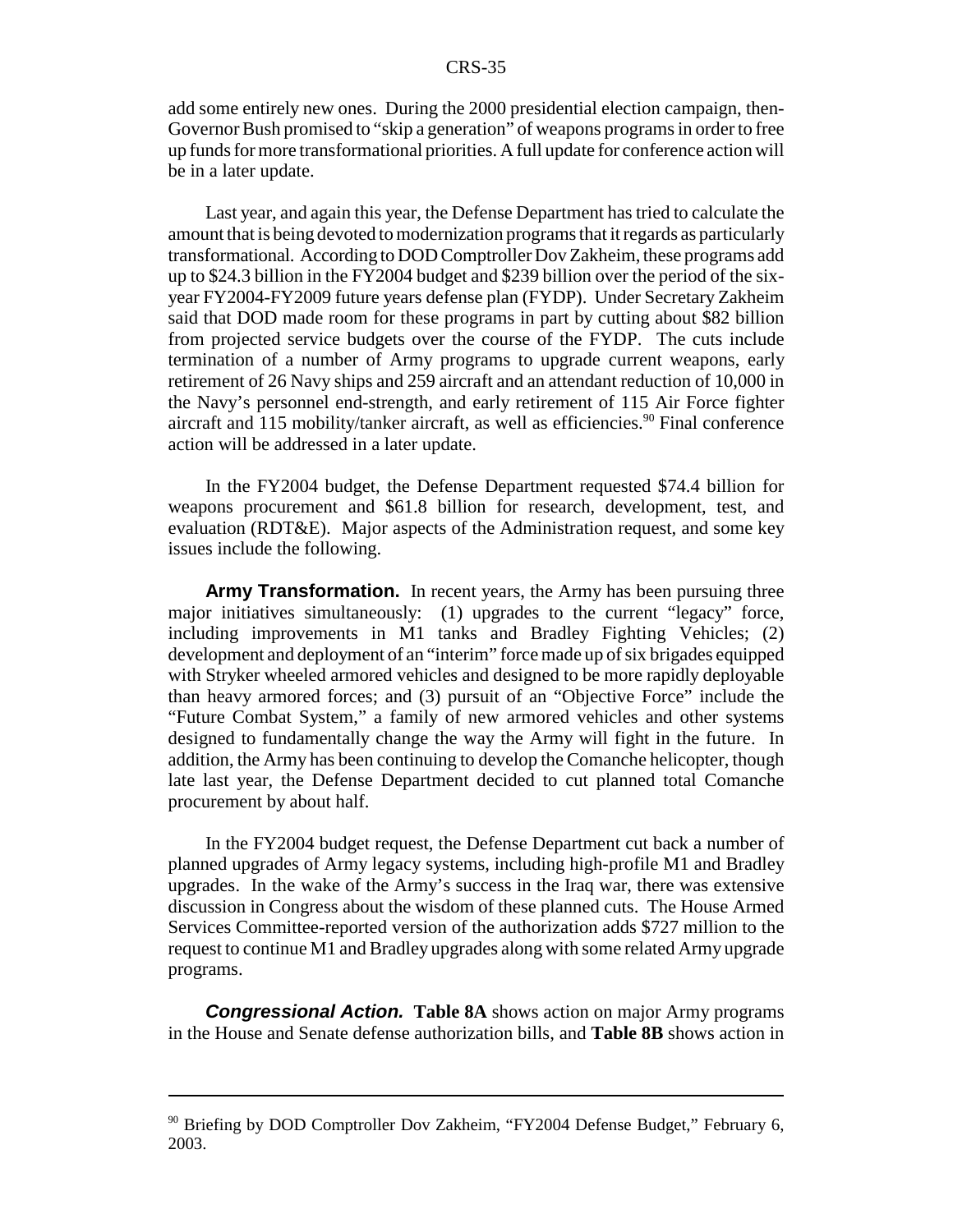the House and Senate versions of the defense appropriations bill. A few issues stand out.

- ! **Legacy force modernization:** The House authorization adds \$258.8 million for Bradley Fighting Vehicle upgrades and \$424 million for M1 tank upgrades (offset by cuts of \$140 million in other M1 projects). These are among the programs that the Administration wants to terminate as part of the \$82 billion in 6-year savings that officials announced when the budget was released. The House appropriations bill adds the same amount for Bradley upgrades and \$155 million for M1 upgrades. The House appropriators also urged DOD to budget for enough M1 upgrades in the future to complete equipping the  $3<sup>rd</sup>$  Armored Cavalry Regiment with modernized tanks. In effect, the House rejected DOD plans to cut back on Army "legacy force" upgrades, though House appropriators also indicated that they may be satisfied once sufficient upgraded Bradleys and M1s are procured to equip 2 and 1/3 divisions of what the Army calls its "counterattack" force of heavy armored units.
- ! **Stryker interim combat brigades:** The House appropriations also added \$35 million for long lead items for Stryker armored vehicle procurement to equip the  $5<sup>th</sup>$  and  $6<sup>th</sup>$  Stryker brigades. DOD has, in the past at least, considered halting the interim combat brigade program after four brigades are deployed. House appropriators sent a strong message that they expect DOD to fill out the planned sixbrigade force. The Senate Appropriations Committee also added \$35 million for long lead items for Stryker procurement, though its report language did not specify that it was for the  $5<sup>th</sup>$  and  $6<sup>th</sup>$  brigades. In addition, Senate appropriators added \$100 million in other Army procurement — for communications and other equipment — to accelerate Stryker brigade deployment, a strong vote of support for the Army program.
- ! **Helicopters:** All of the committees add money for UH-60 utility helicopters, largely for the National Guard, though there are some differences in how the money is allocated. This is a perennial congressional addition to proposed budgets. All of the committees also support continued Comanche helicopter development despite cost growth and substantial cuts in the planned program.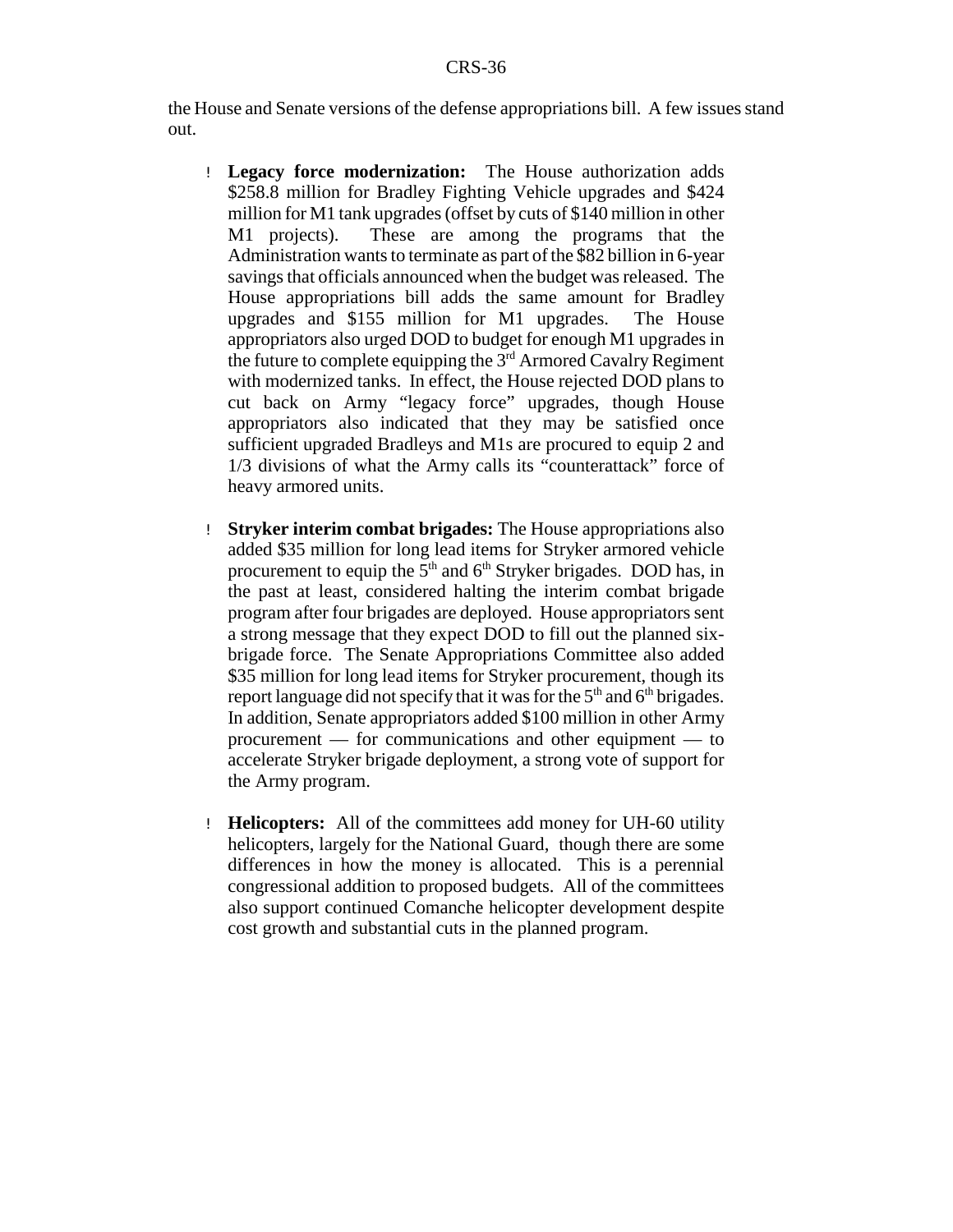# Table 8A. House and Senate Action on Major Army Acquisition Programs: Authorization

|                                    | <b>Request</b>           |             |         | House<br><b>Action</b>   |             |         | <b>Senate</b><br><b>Action</b> |                          |                          |                                                                                                                                                                                                                                                       |
|------------------------------------|--------------------------|-------------|---------|--------------------------|-------------|---------|--------------------------------|--------------------------|--------------------------|-------------------------------------------------------------------------------------------------------------------------------------------------------------------------------------------------------------------------------------------------------|
|                                    |                          | Procurement | R&D     |                          | Procurement | R&D     |                                | R&D<br>Procurement       |                          | <b>Comments</b>                                                                                                                                                                                                                                       |
|                                    | #                        | \$          | \$      | #                        | \$          | \$      | #                              | \$                       | \$                       |                                                                                                                                                                                                                                                       |
| RAH-66 Comanche                    |                          |             | 1,079.3 | $\overline{\phantom{0}}$ |             | 1,079.3 |                                | $\overline{\phantom{0}}$ | 1,079.3                  |                                                                                                                                                                                                                                                       |
| UH-60 Blackhawk                    | 10                       | 167.0       | 70.2    | 19                       | 279.8       | 70.2    | 17                             | 237.0                    |                          | 74.1 House adds \$112.8 million for 9 aircraft for Army National Guard.<br>Senate adds \$70.7 million for 7 aircraft in accordance with Army<br>priorities and for air inlet upgrades (\$0.8 million) and \$3.9 million<br>for R&D for C2 integration |
| UH-60 Blackhawk mods.              | $\overline{\phantom{a}}$ | 138.5       |         |                          | 38.5        | 100.0   |                                | 38.5                     |                          | 100.0 Both House and Senate transfer \$100 million from proc. to R&D<br>for UH-60M upgrade.                                                                                                                                                           |
| CH-47 Upgrades                     | $\frac{1}{2}$            | 516.0       |         |                          | 522.0       |         |                                | 531.0                    |                          | House adds \$6 million for crashworthy seats. Senate adds \$15<br>million for MH-47G mods.                                                                                                                                                            |
| AH-64 Mods                         |                          | 58.9        |         |                          | 74.4        |         |                                | 58.9                     |                          | House adds \$15.5 million for bladefold kits.                                                                                                                                                                                                         |
| AH-64D Apache Longbow              |                          | 776.7       |         |                          | 776.7       |         |                                | 776.7                    | $\frac{1}{2}$            | $\overline{\phantom{m}}$                                                                                                                                                                                                                              |
| <b>Bradley Base Sustainment</b>    | $\overline{\phantom{a}}$ | 113.3       |         |                          | 372.1       |         |                                | 113.3                    | $\overline{\phantom{0}}$ | House adds \$258.8 million for Bradley M3A2 Operation Desert<br>Storm "D+" upgrades.                                                                                                                                                                  |
| M1 Abrams Mods/Upgrades            |                          | 361.6       |         |                          | 645.6       |         |                                | 361.6                    |                          | House adds \$424 million for M1A2 to M1A2 SEP upgrades, cuts<br>\$108 million from new engine program due to delays and \$32<br>million from other upgrades — net add \$284 million.                                                                  |
| Stryker Interim Armored<br>Vehicle | 301                      | 955.0       | 46.0    | 301                      | 955.0       | 46.0    | 301                            | 955.0                    | 46.0                     | $\overline{\phantom{a}}$                                                                                                                                                                                                                              |
| <b>HIMARS</b> (Rocket Launcher)    | 24                       | 124.2       | 87.4    | 24                       | 124.2       | 87.4    | 24                             | 124.2                    |                          | Note: C-130 air transportable version of MLRS.                                                                                                                                                                                                        |
| <b>Hellfire Missiles</b>           | $\overline{\phantom{0}}$ | 33.1        |         |                          | 33.1        |         |                                | 76.1                     |                          | Senate adds \$43 million for laser Hellfire II missiles — request was<br>just for Longbow Hellfires.                                                                                                                                                  |
| Javelin (Anti-Tank Missile)        | 901                      | 140.7       |         | 901                      | 140.7       |         | 901                            | 180.7                    |                          | Senate adds \$40 million for command launch units for Army<br>National Guard.                                                                                                                                                                         |
| <b>ATACMS</b> Penetrator           |                          |             | 55.1    |                          |             | 55.1    |                                |                          |                          | House urges no obligation of funds until DOD explores more cost<br>effective options to attack hardened sites; Senate cuts all funds.                                                                                                                 |

(amounts in millions of dollars)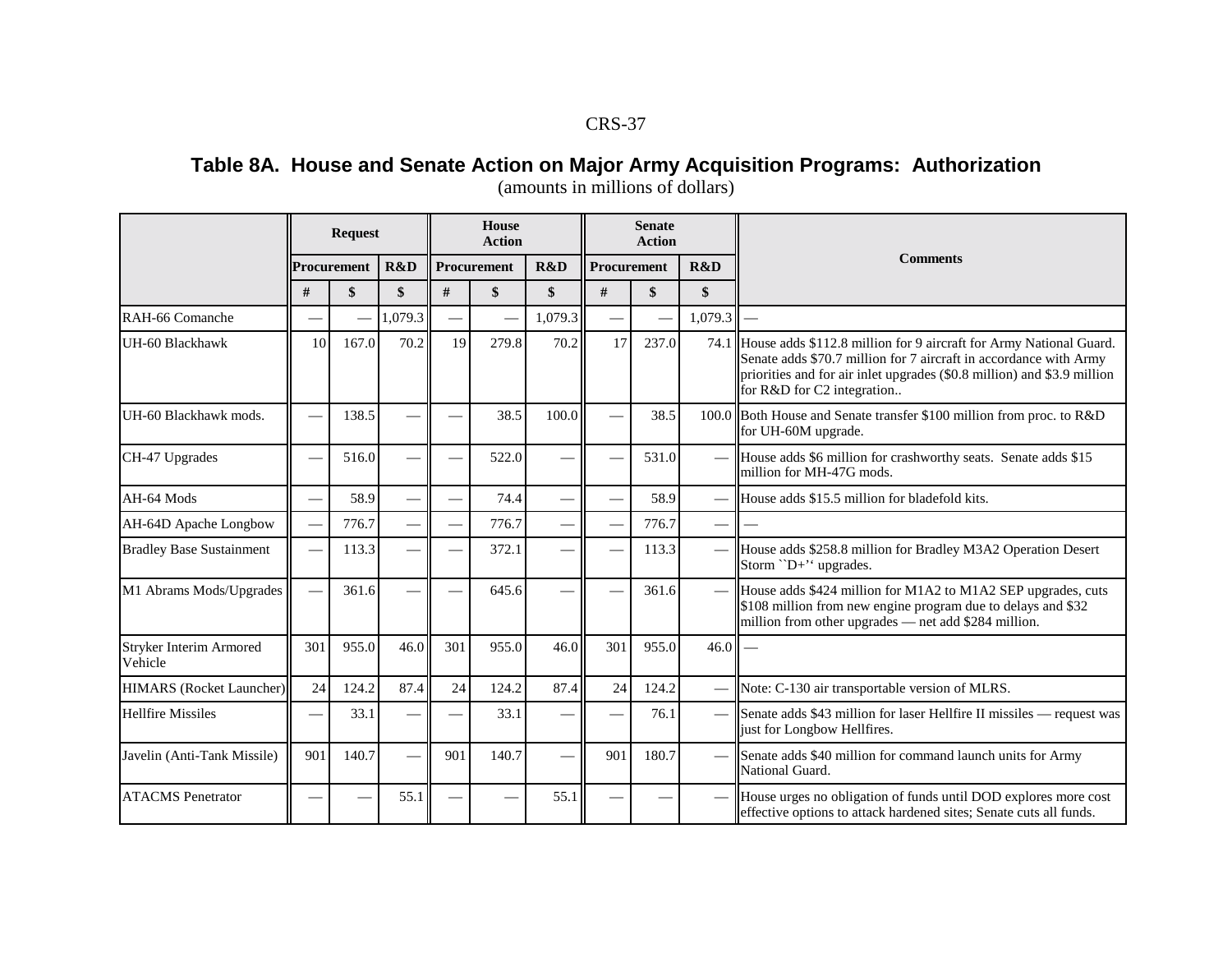|                                    |        | <b>Request</b>         |      | House<br><b>Action</b> |      |                    | <b>Senate</b><br>Action |     |                                                                                                                                                                                              |
|------------------------------------|--------|------------------------|------|------------------------|------|--------------------|-------------------------|-----|----------------------------------------------------------------------------------------------------------------------------------------------------------------------------------------------|
|                                    |        | <b>Procurement</b> R&D |      | <b>Procurement</b>     | R&D  | <b>Procurement</b> |                         | R&D | <b>Comments</b>                                                                                                                                                                              |
|                                    |        |                        |      |                        |      |                    |                         |     |                                                                                                                                                                                              |
| Logistic/Theater Support<br>Vessel | $\sim$ |                        | 65.7 | 33.0                   | 65.7 |                    | ___                     |     | 73.2 House adds \$33 million in proc. for Logistic Support Vessel (Army<br>now has 8); Senate adds \$7.5 million in R&D for composite hull<br>design Theater Support Vessel to replace LSVs. |

**Sources:** H.Rept. 108-106; S.Rept. 108-46.

**Note:** Figures reflect committee-reported versions of the bills and not changes made in subsequent floor action.

# Table 8B. House and Senate Action on Major Army Acquisition Programs: Appropriations

|                       | <b>Request</b>     |       |         | House<br><b>Action</b> |       |         | <b>Senate</b><br><b>Action</b> |                           |             |                                                                                                                                                                                                                                         |
|-----------------------|--------------------|-------|---------|------------------------|-------|---------|--------------------------------|---------------------------|-------------|-----------------------------------------------------------------------------------------------------------------------------------------------------------------------------------------------------------------------------------------|
|                       | <b>Procurement</b> |       | R&D     | Procurement            |       | R&D     |                                | R&D<br><b>Procurement</b> |             | <b>Comments</b>                                                                                                                                                                                                                         |
|                       | #                  |       | \$      | #                      | ъ     |         | #                              | ъ                         | \$          |                                                                                                                                                                                                                                         |
| RAH-66 Comanche       |                    |       | 1,079.3 |                        |       | 1,079.3 |                                |                           | $1,079.3$ – |                                                                                                                                                                                                                                         |
| UH-60 Blackhawk       | 10                 | 167.0 | 70.2    |                        | 279.8 | 79.2    | 17                             | 215.7                     |             | 70.2 House adds \$112.8 million in proc. as in House authorization.<br>Senate adds \$70.7 million for 7 aircraft, cuts \$20.0 million for<br>MYP savings and \$2.0 million from management costs.                                       |
| UH-60 Blackhawk mods. |                    | 138.5 |         |                        | 38.5  | 73.0    |                                | 44.4                      |             | 92.0 House cuts \$100 million from proc. and adds \$73 million to<br>R&D for UH-60M upgrade program. Senate cuts \$100 million<br>from proc. and adds \$92 million to R&D for UH-60M. Senate<br>adds \$6.0 million for specified units. |
| CH-47 Upgrades        |                    | 516.0 |         |                        | 516.0 |         |                                | 474.9                     |             | House rescinds \$39.1 million of FY2003 funds. Senate cuts<br>\$41.1 million from unexpended balances and support costs.                                                                                                                |
| AH-64 Mods            | <u>است.</u>        | 58.9  |         |                        | 64.9  |         |                                | 64.1                      |             | House adds \$15.5 million for bladefold kits. Senate adds \$5.2<br>million for other upgrades.                                                                                                                                          |
| AH-64D Apache Longbow |                    | 776.7 |         |                        | 781.0 |         |                                | 766.7                     |             | House adds \$4.3 million for radar upgrades earmarked for 2                                                                                                                                                                             |

(amounts in millions of dollars)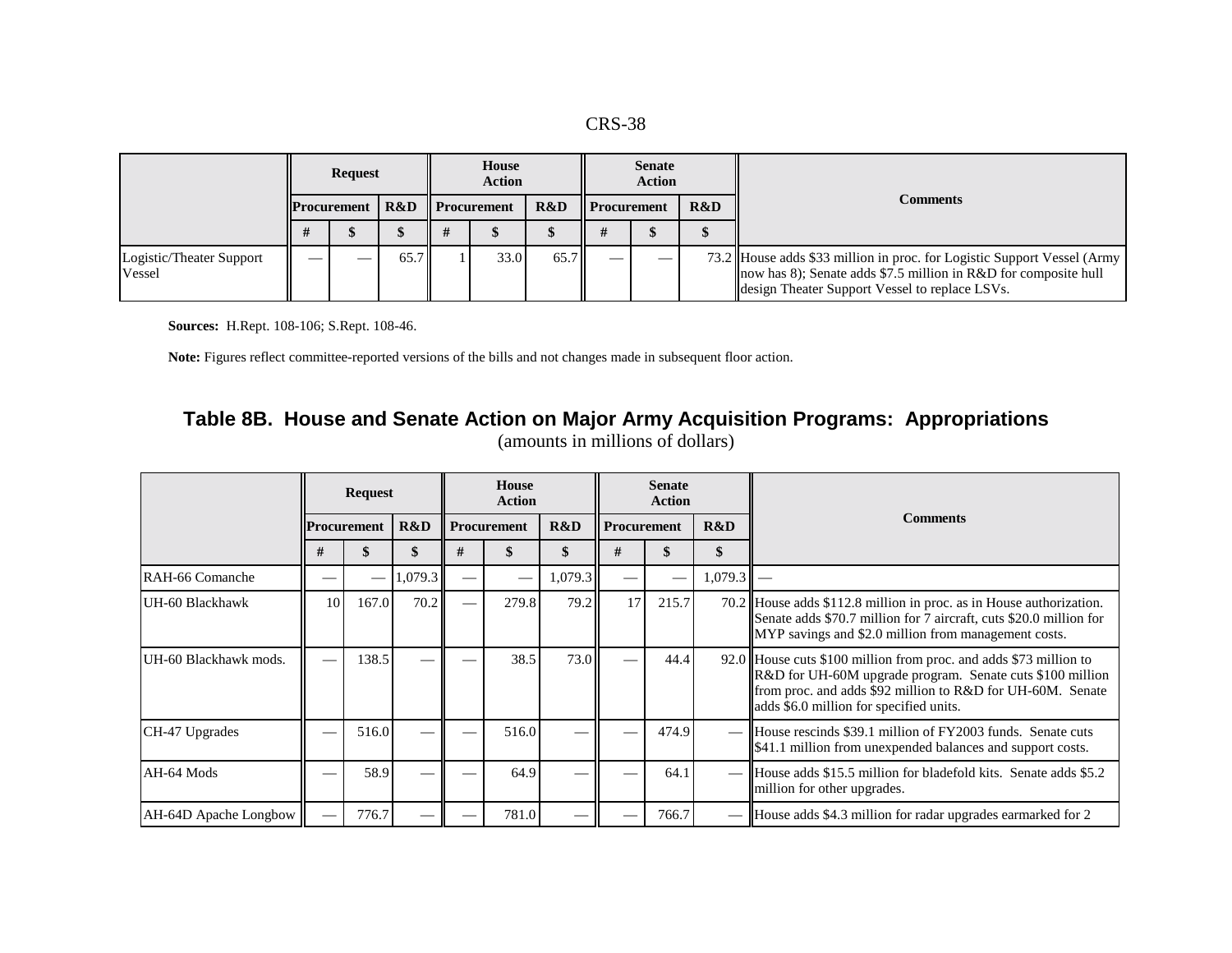| <b>CRS-39</b> |  |
|---------------|--|
|---------------|--|

|                                    | <b>Request</b>           |                 |         |      | <b>House</b><br><b>Action</b> |         |      | <b>Senate</b><br><b>Action</b> |      |                                                                                                                                                                                                                                                                                                                                                                 |
|------------------------------------|--------------------------|-----------------|---------|------|-------------------------------|---------|------|--------------------------------|------|-----------------------------------------------------------------------------------------------------------------------------------------------------------------------------------------------------------------------------------------------------------------------------------------------------------------------------------------------------------------|
|                                    |                          | Procurement     | R&D     |      | Procurement                   | R&D     |      | Procurement<br>R&D             |      | <b>Comments</b>                                                                                                                                                                                                                                                                                                                                                 |
|                                    | #                        | \$              | \$      | $\#$ | $\boldsymbol{\mathsf{s}}$     | \$      | $\#$ | \$                             | \$   |                                                                                                                                                                                                                                                                                                                                                                 |
|                                    |                          |                 |         |      |                               |         |      |                                |      | South Carolina National Guard AH-64Ds. Senate cuts \$10.0<br>million from support costs.                                                                                                                                                                                                                                                                        |
| <b>Bradley Base Sustainment</b>    |                          | 113.3           |         |      | 372.1                         |         |      | 175.2                          |      | House adds \$258.8 million for Bradley M3A2 Operation<br>Desert Storm "D+" upgrades. Senate adds \$61.9 million for<br>ODS upgrades for National Guard.                                                                                                                                                                                                         |
| M1 Abrams<br>Mods/Upgrades         |                          | 361.6           |         |      | 376.6                         |         |      | 291.6                          |      | House adds \$155 million for M1A2 to M1A2 SEP upgrades (vs<br>\$424 million in House authorization), cuts \$108 million from<br>new engine program due to delays and \$32 million from other<br>upgrades $-$ net add \$15 million Senate cuts \$75 million from<br>new engine program, adds \$3 million for X1100-3B engine and<br>\$2 million for diagnostics. |
| Stryker Interim Armored<br>Vehicle | 301                      | 955.0           | 61.4    |      | 990.0                         | 61.4    | 301  | 955.0                          |      | 61.4 House adds \$35 million for long lead items for 5th and 6th<br>brigades. Senate adds \$35 million for long lead items.                                                                                                                                                                                                                                     |
| <b>HIMARS</b> (Rocket<br>Launcher) | 24                       | 124.2           | 87.4    |      | 124.2                         | 87.4    | 24   | 124.2                          |      | 87.4 Note: C-130 air transportable version of MLRS.                                                                                                                                                                                                                                                                                                             |
| <b>Hellfire Missiles</b>           | $\overline{\phantom{0}}$ | 33.1            |         |      | 33.1                          |         |      | 25.1                           |      | No add in House, which follows House authorization. Senate<br>cuts \$8 million from "CAP kits."                                                                                                                                                                                                                                                                 |
| Javelin (Anti-Tank Missile)        | 901                      | 140.7           |         |      | 140.7                         |         | 901  | 140.7                          |      |                                                                                                                                                                                                                                                                                                                                                                 |
| <b>Future Combat System</b>        | $\overline{\phantom{0}}$ | $\qquad \qquad$ | 1,701.3 |      |                               | 1,701.3 |      |                                |      | 1,701.3 House directs more detailed breakdown of projects in<br>iustification material.                                                                                                                                                                                                                                                                         |
| <b>ATACMS</b> Penetrator           |                          |                 | 55.1    |      |                               | 2.0     |      |                                | 55.1 | House and Senate cut all funds for ATACMS penetrator.<br>House adds \$2 million and Senate adds \$4 million for Viper<br><b>Strike Munition.</b>                                                                                                                                                                                                                |
| Logistic/Theater Support<br>Vessel |                          |                 | 65.7    |      |                               | 65.7    |      |                                |      | 73.2 House does not follow House authorization add. Senate adds<br>\$7.5 million for Theater Support Vessel development,<br>following Senate authorization.                                                                                                                                                                                                     |

**Sources:** H.Rept. 108-187; S.Rept. 108-87.

Note: Figures reflect committee-reported versions of the bills and not changes made in subsequent floor action. Note: Future Combat System funding includes PE 0604645A -Armored Systems Modernization (ASM)-Eng. Dev. only.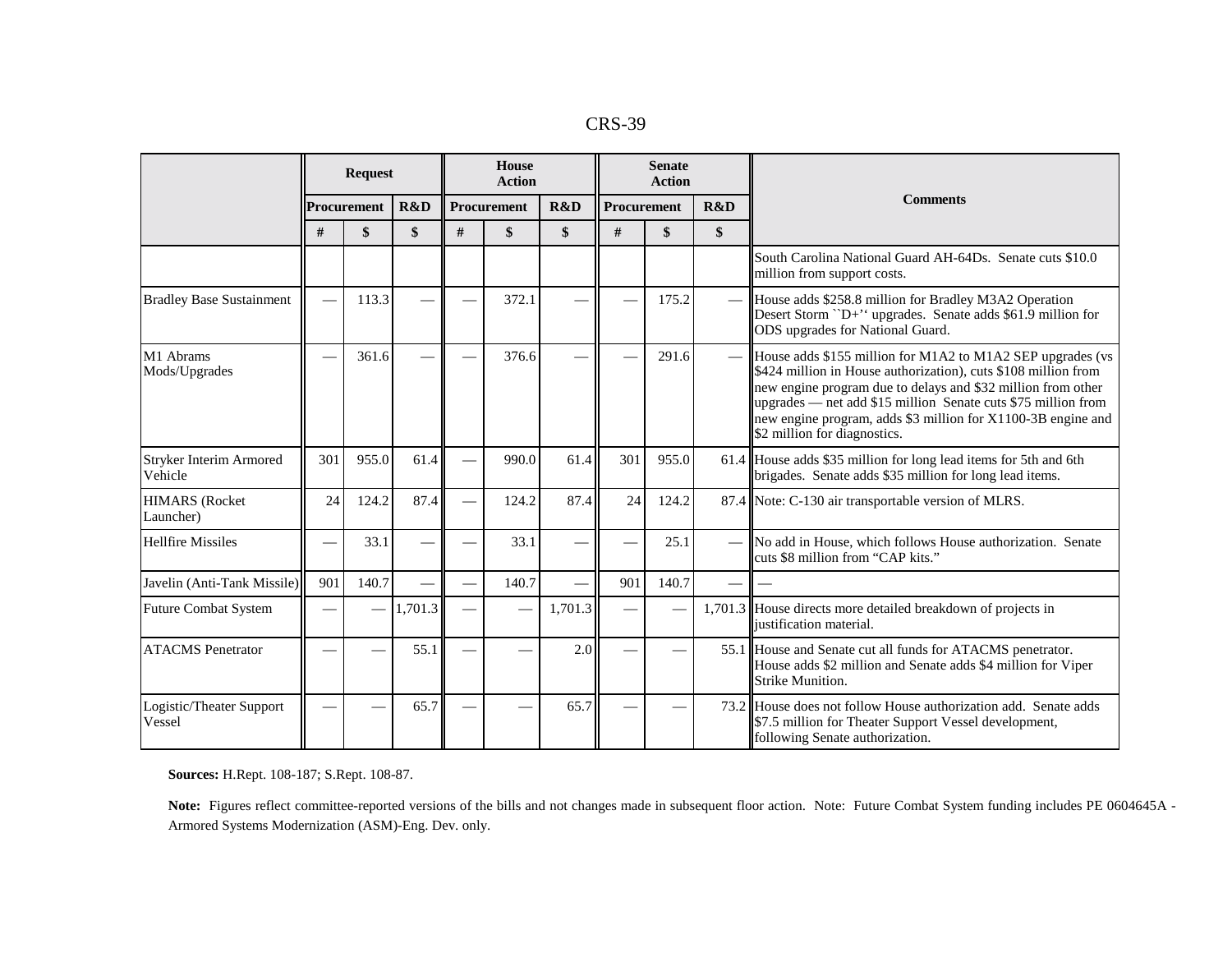**Navy Programs.** <sup>91</sup> Key Navy ship-acquisition programs for FY2004 include the Virginia (SSN-774) class submarine program, the Littoral Combat Ship (LCS) program, the Arleigh Burke (DDG-51) class Aegis destroyer, the  $DD(X)$ next-generation destroyer program, the San Antonio (LPD-17) class amphibius ship program, the Lewis and Clark (TAKE-1) auxiliary ship program, the Trident cruise-missile submarine (SSGN) conversion program, and the Aegis cruiser (CG-47 class) conversion program. The FY2004 budget also includes, among other things, continued advanced procurement funding for CVN-21, an aircraft carrier to be procured in FY2007.

One issue in congressional hearings on the FY2004 Navy program concerns the planned size and structure of the Navy. The 2001 Quadrennial Defense Review (QDR) revalidated the plan for a 310-ship Navy established by the 1997 QDR, but also stated that force-structure goals in the 2001 QDR, including the 310-ship goal, were subject to change pending the maturation of DOD's transformation efforts.

In February 2003, in submitting its proposed FY2004 defense budget, DOD officials stated that they had launched studies on future requirements for undersea warfare and future options for forcibly entering overseas military theaters. These studies have the potential for changing, among other things, the planned number of attack submarines and the planned size and structure of the amphibious fleet. Since attack submarines and amphibious ships are two of the four major building blocks of the Navy (the others being aircraft carriers and surface combatants), DOD, by launching these two studies, appears to have taken steps to back away from the 310-ship plan. At the same time, the Secretary of Defense has explicitly declined to endorse a plan for a 375-ship fleet that has been put forward in recent months by Navy leaders.

As a result of these events, there is now uncertainty concerning the planned size and structure of the Navy: DOD may no longer support the 310-ship plan, but neither has it endorsed the 375-ship plan or any other replacement plan. This uncertainty over the planned size and structure of the Navy affects surface combatants as well as submarines and amphibious ships, because the biggest single difference between the 310-ship and 375-ship plans is in the area of surface combatants. The 310-ship plan includes 116 surface combatants, all of which are cruisers, destroyers, and frigates, while the 375-ship plan includes 160 surface combatants, including not onlycruisers, destroyers, and frigates, but as many as 60 smaller Littoral Combat Ships as well.

**Congressional Action: Senate and House Markup. Table 9A** shows action on major Navy programs in the House and Senate defense authorization bills, and **Table 9B** shows House action in the committee-reported version of the defense appropriations bill. In action on key issues:

! Carrier replacement program: A major budget decision in the FY2004-FY2009 defense plan was to accelerate the transition to the next generation of carriers by incorporating more advanced technology into the next carrier to be fully funded in FY2007 or

 $91$  This section was written by Ronald O'Rourke.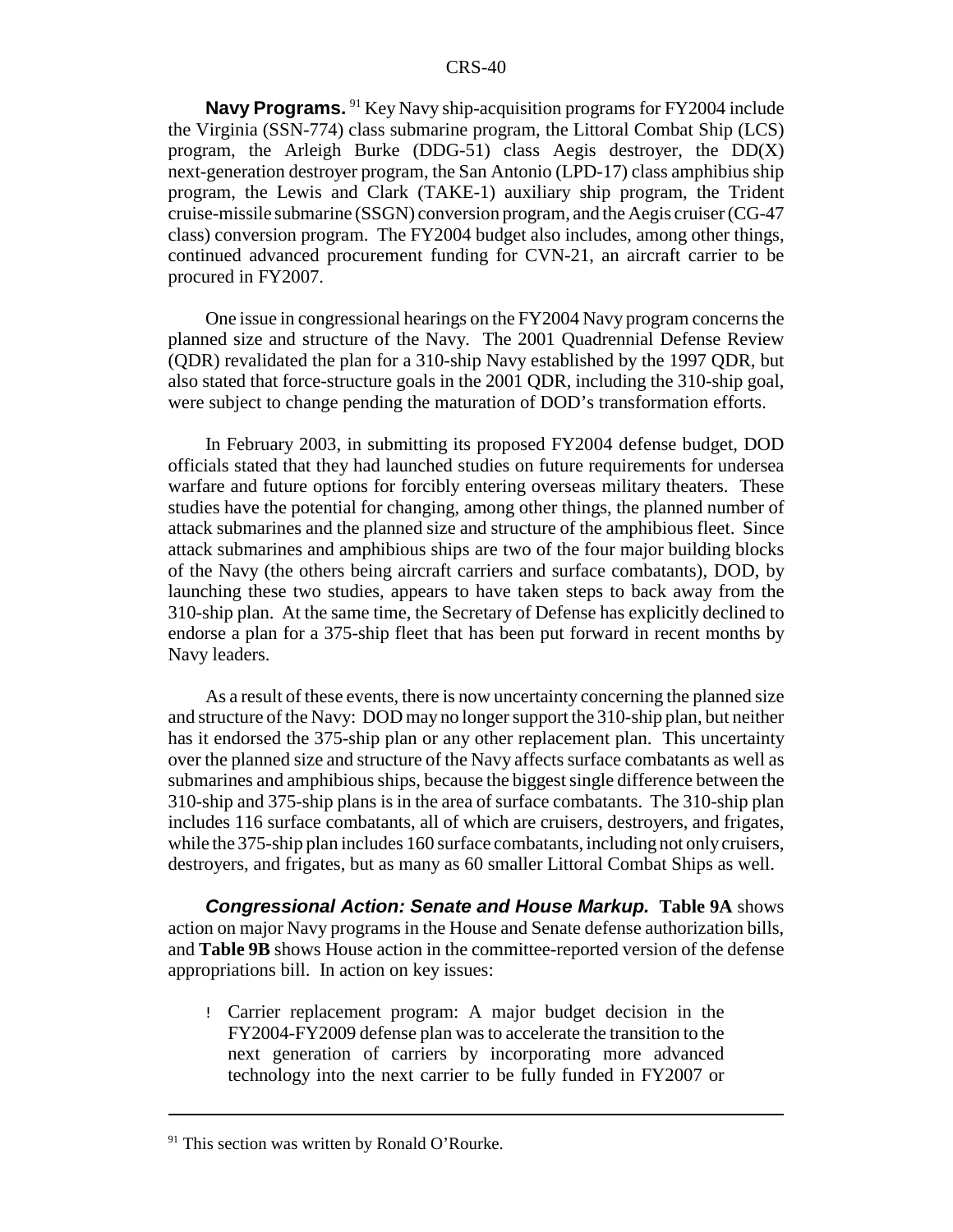FY2008. In all, the new carrier is projected to cost almost \$12 billion for development and production, of which about \$5 billion is for R&D. All of the congressional defense committees supported the Administration's revised carrier development program.

- ! Virginia-Class Attack Submarines: The House Appropriations Committee denied funds requested to sign a multi-year procurement (MYP) contract for new submarines, saying (1) that the schedule for delivery of the first submarine remains too uncertain and (2) that the requirement to buy two submarines each year in FY2007 and FY2008 may be unaffordable given the \$2.6 billion price of each boat. The Senate Appropriations Committee approved multi-year procurement of Virginia-Class submarines, but only for 5 boats over the FY2004-FY2009 planning period rather than the 7 boats that the Navy had requested. Subsequently, on August 14, the Navy announced an agreement with contractors on a multi-year procurement deal for 7 boats, but with an option to reduce procurement to 5 or 6 boats with some increase in costs per ship.
- ! Attack Submarine Refueling Overhaul: The Senate Armed Services Committee added \$248 million to refuel one Los Angeles-class attack submarine; the Navy did not request funding for any overhauls. The Senate Appropriations Committee added \$450 million for two refueling overhauls. Neither House defense committee added any funds.
- ! Littoral Combat Ship: All of the defense committees expressed some concern about the status of the Littoral Combat Ship (LCS) development program, though none eliminated funding. The Senate Armed Services Committee issued the most critical report language, though it also added \$35 million for more experimentation to determine the utility of the concept. The committee said (1) a Navy report on the program that Congress required last year did not adequately review alternatives or establish priorities among Navy combat requirements, (2) that Navy cost estimates did not include firm figures on the various modules that would be installed in the common sea frame, and (3) that costs of the program could compete with higher priority Navy shipbuilding in a constrained budget environment in the future. The House Armed Services Committee added \$35 million for module design, while the House Appropriations Committee added \$25 million for module design but cut \$10 million from the overall program. The Senate Appropriations Committee added funds for module design.
- ! LPD-17 Class Amphibious Ship: The House Appropriations Committee added \$175 million for advance procurement for the next ship of the class, the LPD-23, and told the Navy to provide full funding for the ship in FY2005, as had been planned, rather than in FY2006, as the Navyprojected this year. The Senate Appropriations Committee added \$75 million for the LPD-23.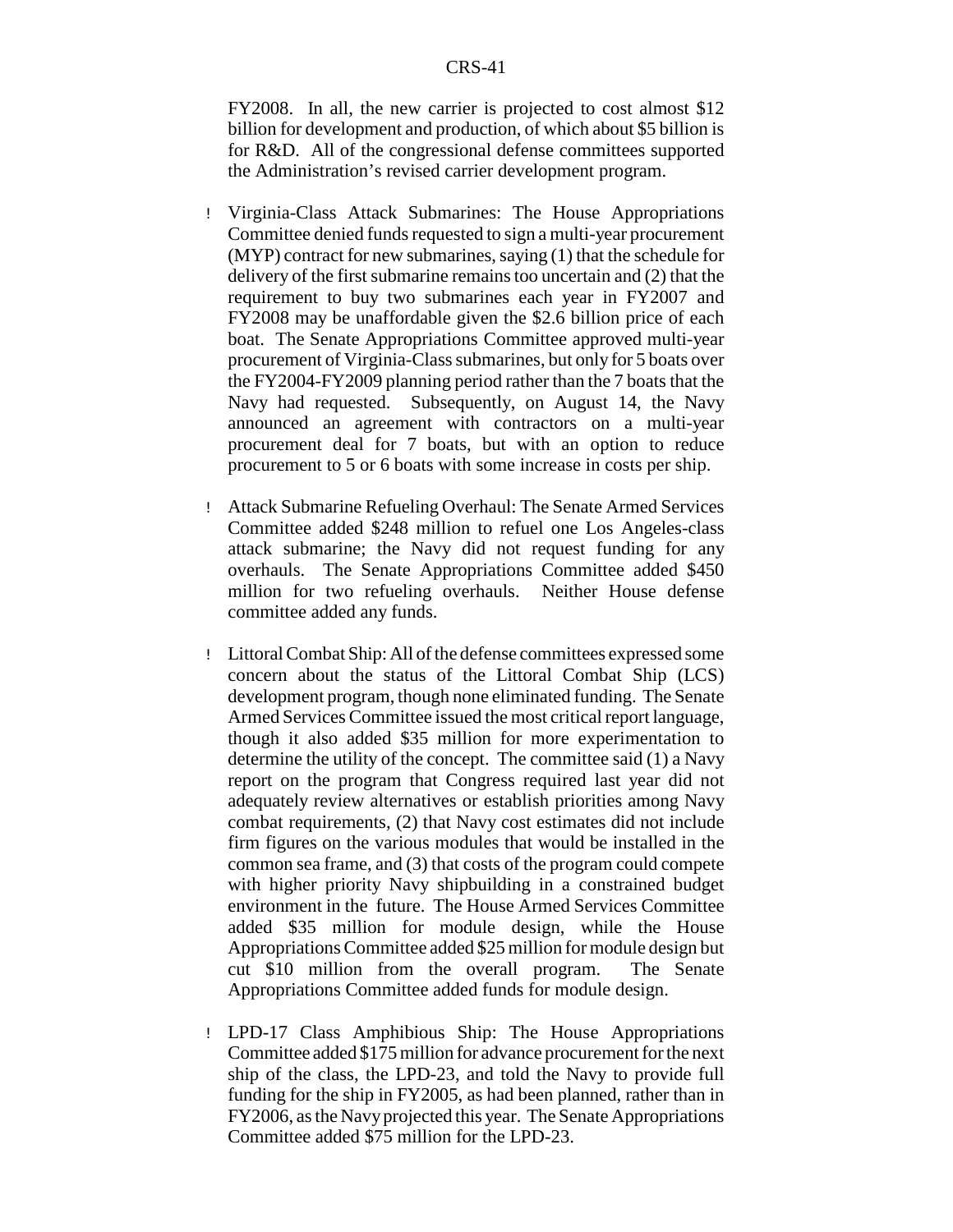# Table 9A. House and Senate Action on Major Navy Acquisition Programs: Authorization

|                                    |               | <b>Request</b> |                          |                | House<br><b>Action</b> |         |                          | <b>Senate</b><br><b>Action</b> |                          |                                                                                                                                                                     |
|------------------------------------|---------------|----------------|--------------------------|----------------|------------------------|---------|--------------------------|--------------------------------|--------------------------|---------------------------------------------------------------------------------------------------------------------------------------------------------------------|
|                                    | Procurement   |                | R&D                      | Procurement    |                        | R&D     |                          | Procurement                    | R&D                      | <b>Comments</b>                                                                                                                                                     |
|                                    | #             | \$             | \$                       | #              | \$                     | \$      | #                        | \$                             | \$                       |                                                                                                                                                                     |
| Carrier Replacement Program        |               | 1.186.6        | 339.2                    |                | 1.186.6                | 339.2   |                          | 1.186.6                        | 339.2                    |                                                                                                                                                                     |
| <b>Carrier Refueling Overhauls</b> |               | 367.8          |                          |                | 367.8                  |         |                          | 367.8                          |                          |                                                                                                                                                                     |
| Virginia Class Submarine           |               | 2,528.1        | 112.4                    |                | 12,528.1               | 112.4   |                          | 2,528.1                        | 138.6                    | House adds \$10.0 million in R&D for multi-mission<br>module. Senate adds \$26.2 million in R&D for that and<br>other specified equipment.                          |
| <b>Cruiser Conversion Program</b>  |               | 194.4          | $\overline{\phantom{0}}$ |                | 194.4                  |         |                          | 194.4                          |                          |                                                                                                                                                                     |
| Missile Submarine Conversion       |               | 2 1.167.3      | $\overline{\phantom{a}}$ |                | 2 1,167.3              |         | 2                        | 1,167.3                        | $\overline{\phantom{0}}$ |                                                                                                                                                                     |
| Submarine Refueling Overhauls      |               | 164.4          |                          |                | 164.4                  |         |                          | 412.4                          | $\overline{\phantom{a}}$ | Senate adds \$248 million for one overhaul in FY2004                                                                                                                |
| DDG-51 Destroyer                   |               | 3 3,198.3      | 205.7                    |                | 3 3,198.3              | 250.7   |                          | 3,219.3                        |                          | 205.7 House adds \$35 million in R&D for S-band radar and \$10<br>million for open Aegis architecture. Senate adds \$21<br>million in proc. for ship modernization. |
| LPD-17 Amphibious Transport        |               | 1,192.0        | 8.0                      |                | 1,192.0                | 8.0     |                          | 1,192.0                        | 8.0                      |                                                                                                                                                                     |
| LHD-8 Amphibious Assault<br>Ship   |               | 355.0          |                          |                | 355.0                  |         |                          | 355.0                          |                          |                                                                                                                                                                     |
| Prior Year Shipbuilding Costs      |               | 635.5          | $\overline{\phantom{a}}$ |                | 635.5                  |         | $\overline{\phantom{0}}$ | 635.5                          |                          |                                                                                                                                                                     |
| $DD(X)$ Destroyer                  |               |                | 1,038.0                  |                |                        | 1,042.0 |                          |                                |                          | 1,038.0 House adds \$4 million for knowledge projection for<br>maintenance.                                                                                         |
| <b>Littoral Combat Ship</b>        |               |                | 158.1                    |                |                        |         |                          |                                |                          | 188.1 Senate adds \$35 million for experimentation to determine<br>the value of the concept.                                                                        |
| T-AKE Auxiliary Cargo Ship         | $\mathcal{P}$ | 722.3          |                          | $\overline{2}$ | 722.3                  |         | 2                        | 722.3                          |                          | Note: In National Defense Sealift Fund, not in Navy<br>Procurement.                                                                                                 |

(amounts in millions of dollars)

**Sources:** H.Rept. 108-106; S.Rept. 108-46.

**Note:** Figures reflect committee-reported versions of the bills and not changes made in subsequent floor action.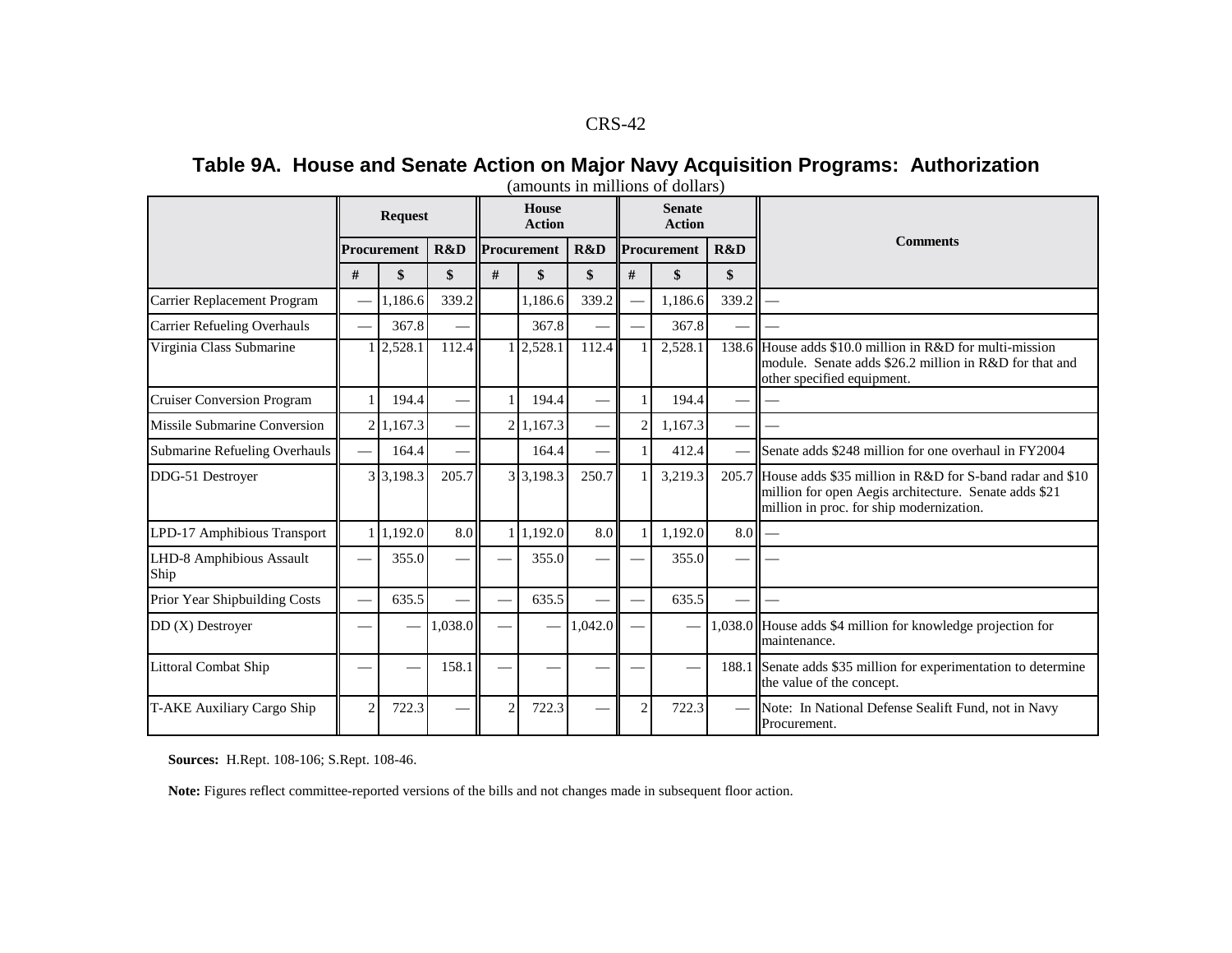# Table 9B. House and Senate Action on Major Navy Acquisition Programs: Appropriations

|                                    |   | <b>Request</b> |         |      | House<br><b>Action</b> |       |                | <b>Senate</b><br><b>Action</b> |       |                                                                                                                                                                                                                                                                                                                                                                                                                                                                                                                             |
|------------------------------------|---|----------------|---------|------|------------------------|-------|----------------|--------------------------------|-------|-----------------------------------------------------------------------------------------------------------------------------------------------------------------------------------------------------------------------------------------------------------------------------------------------------------------------------------------------------------------------------------------------------------------------------------------------------------------------------------------------------------------------------|
|                                    |   | Procurement    | R&D     |      | Procurement            | R&D   |                | Procurement                    | R&D   | <b>Comments</b>                                                                                                                                                                                                                                                                                                                                                                                                                                                                                                             |
|                                    | # | \$             | \$      | $\#$ | \$                     | \$    | $\#$           | \$                             | \$    |                                                                                                                                                                                                                                                                                                                                                                                                                                                                                                                             |
| Carrier Replacement Program        |   | 1,186.6        | 339.2   |      | 1,186.6                | 339.2 |                | 1,186.6                        | 339.2 |                                                                                                                                                                                                                                                                                                                                                                                                                                                                                                                             |
| <b>Carrier Refueling Overhauls</b> |   | 367.8          |         |      | 367.8                  |       |                | 232.8                          |       | Senate cuts \$135 million as premature request.                                                                                                                                                                                                                                                                                                                                                                                                                                                                             |
| Virginia Class Submarine           |   | 2,528.1        | 112.4   |      | 2,123.2                | 158.9 |                | 2,339.1                        |       | 141.6 House cuts \$390.0 million in proc. for Multi-Year<br>Procurement (MYP), adds back \$115.0 million for MYP<br>savings, cuts \$129.9 million for advance proc. for FY2008<br>boats, and adds \$46.5 million in R&D for specific<br>equipment and for overall program. Senate cuts \$130.0<br>million in proc. for MYP, approving MYP for 5 rather<br>than 7 boats, cuts \$59.0 million in advance proc. due to<br>inadequate Navy justification of request, and adds \$29.2<br>million in R&D for specified equipment. |
| <b>Cruiser Conversion Program</b>  |   | 194.4          |         |      | 194.4                  |       |                |                                |       | Senate eliminates funding.                                                                                                                                                                                                                                                                                                                                                                                                                                                                                                  |
| Missile Submarine Conversion       |   | 2 1,167.3      |         |      | 2 1,167.3              |       | $\overline{c}$ | 1,167.3                        |       |                                                                                                                                                                                                                                                                                                                                                                                                                                                                                                                             |
| Submarine Refueling Overhauls      |   | 164.4          |         |      | 164.4                  |       | $\overline{c}$ | 470.4                          |       | Senate adds \$450.0 million for 2 attack submarine<br>overhauls, cuts \$144.0 million from advance procurement.                                                                                                                                                                                                                                                                                                                                                                                                             |
| DDG-51 Destroyer                   |   | 3 3,198.3      | 205.7   |      | 3 3,198.3              | 205.7 | $\overline{3}$ | 3,218.3                        |       | 205.7 House does not follow House authorization add. Senate<br>adds \$20.0 million for a pricing adjustment.                                                                                                                                                                                                                                                                                                                                                                                                                |
| LPD-17 Amphibious Transport        |   | 1 1,192.0      | 8.0     |      | 1 1,367.0              | 8.0   | $\mathbf{1}$   | 1,192.0                        |       | 8.0 House adds \$175 million to restore FY2005 date for full<br>funding. Senate adds \$75 million in advance<br>procurement.                                                                                                                                                                                                                                                                                                                                                                                                |
| LHD-8 Amphibious Assault<br>Ship   |   | 355.0          |         |      | 355.0                  |       |                | 591.3                          |       | Senate adds \$236.3 million for FY2005 incremental<br>funding for LHD-8.                                                                                                                                                                                                                                                                                                                                                                                                                                                    |
| Prior Year Shipbuilding Costs      |   | 635.5          |         |      | 899.5                  |       |                | 635.5                          |       | House adds \$264 million to accelerate FY2005 payments.                                                                                                                                                                                                                                                                                                                                                                                                                                                                     |
| $DD(X)$ Destroyer                  |   |                | 1,038.0 |      |                        | 928.0 |                |                                |       | 1,038.0 House cuts \$110 million of which \$100 million is for ship<br>design for lack of definitive requirements and slow release<br>of prior year funds.                                                                                                                                                                                                                                                                                                                                                                  |
| <b>Littoral Combat Ship</b>        |   |                | 158.1   |      |                        | 168.1 |                |                                | 158.1 | House adds \$25 million for module design and cuts \$15<br>million due to lack of final design. Senate adds no funds,                                                                                                                                                                                                                                                                                                                                                                                                       |

(amounts in millions of dollars)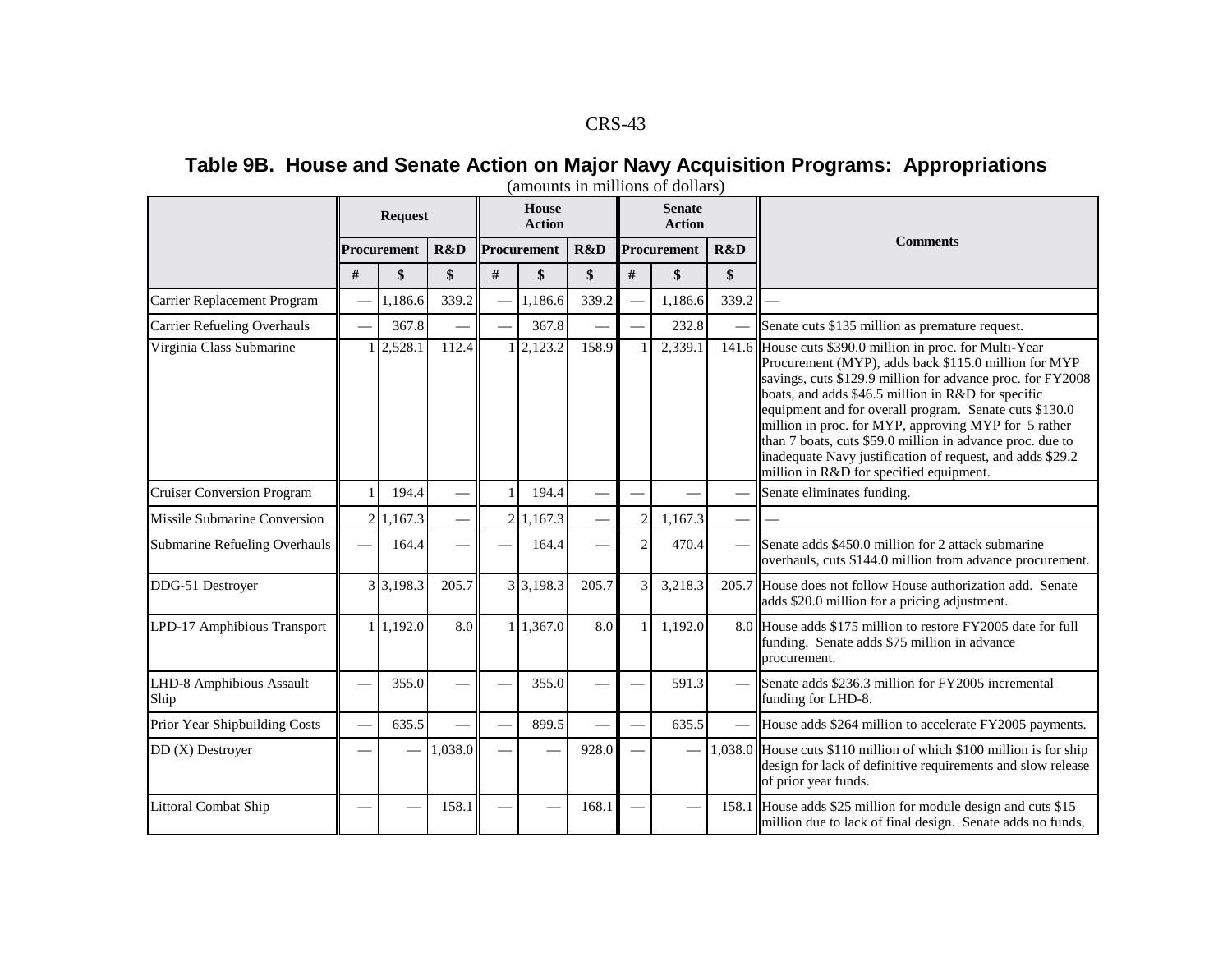| <b>CRS-44</b> |  |
|---------------|--|
|---------------|--|

|                            | <b>Request</b> |                    |  | House<br><b>Action</b>                       |  |        | <b>Senate</b><br><b>Action</b> |     |                                                                                                                      |  |
|----------------------------|----------------|--------------------|--|----------------------------------------------|--|--------|--------------------------------|-----|----------------------------------------------------------------------------------------------------------------------|--|
|                            |                | <b>Procurement</b> |  | <b>R&amp;D</b> Procurement   R&D Procurement |  |        |                                | R&D | <b>Comments</b>                                                                                                      |  |
|                            |                |                    |  |                                              |  |        |                                |     |                                                                                                                      |  |
|                            |                |                    |  |                                              |  |        |                                |     | but directs \$76.0 million be used for module design.                                                                |  |
| T-AKE Auxiliary Cargo Ship |                | 722.3              |  | 722.3                                        |  | $\sim$ |                                |     | - Senate eliminates funds due to program delays. Note: In<br>National Defense Sealift Fund, not in Navy Procurement. |  |

**Source:** H.Rept. 108-187, S.Rept. 108-87.

**Note:** Figures reflect reported bills only, not subsequent floor action.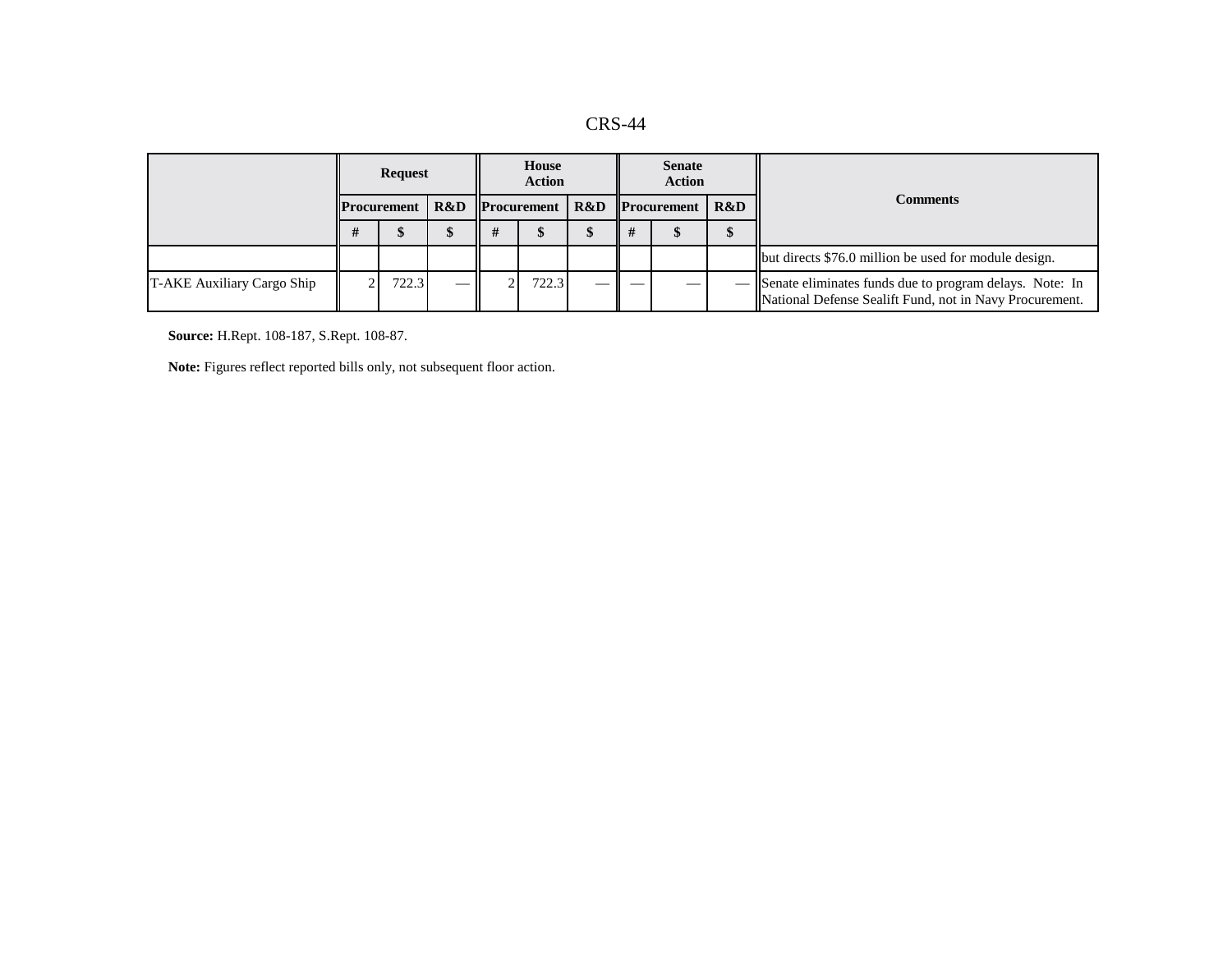**Aircraft Programs.** One of the most expensive elements of the Defense Department's long-term modernization plan is procurement of a number of new advanced aircraft, including the Air Force F/A-22 fighter, the Navy/Marine Corps F/A-18E/F aircraft; and the multi-service F-35 Joint Strike Fighter. In addition, the Air Force is continuing to procure C-17 airlift aircraft, and the Marine Corps is continuing to develop the V-22 tilt rotor aircraft, while Congress is continuing to review whether to approve a proposal to allow the Air Force to lease Boeing 767s as tanker aircraft.

The F/A-22 has been a particular focus of attention recently because of continued cost growth in the program and because of the Air Force's desire to expand it. The Air Force sees the F/A-22 as its highest priority and, in the long run, would like to increase the total number of aircraft to be procured, particularly to build a version of the aircraft configured especially for a deep strike ground attack role to replace F-15E aircraft as they retire in the future. The Air Force even changed the formal designation of the aircraft from the F-22 to the F/A-22 to emphasize its ground attack capabilities.

The Department of Defense, however, has approved only three wings of aircraft for the air superiority mission, and a key budget decision in the FY2004-FY2009 FYDP was that the Air Force may plan to buy only as many aircraft as it can with the total funds projected last year to be available for the program. With continued cost growth, this number has shrunk from the 330 aircraft the Air Force has wanted to outfit three wings (each with 72 deployable aircraft, plus attrition reserves, plus aircraft in repair and transit, etc.), to 295 and most recently to 276. For its part, Congress has imposed a cap on the total development cost of the program, which the Air Force wants Congress to lift.

Another issue that remains contentious is whether to permit the Air Force to lease commercially produced aircraft for use as tankers. In the FY2002 defense appropriations act, Congress approved a proposal to allow the Air Force to begin negotiations with Boeing to lease 100 767 aircraft to be converted to operate as airto-air refueling tankers. This measure was controversial in part because federal budget rules generally discourage leases on the premise that direct purchase will be cheaper for the government in the long run, though it may require more up-front money in agency budgets.

Through all the controversy, the Air Force and Boeing continued to try to hammer out the details of a lease agreement. After much internal debate within the Administration, on May 23, the Defense Department announced that it had approved an agreement under which the Air Force will lease 100 767s through 2017. Delivery will begin in 2006 and will be completed by 2011, and the cost through 2017 will total about \$13 billion in constant FY2002 dollars. Purchasing the aircraft would cost an additional \$4 billion.

**Congressional Action. Table 10A** shows action on selected major weapons programs in the House and Senate versions of the defense authorization bill. **Table 10B** shows changes made in the House Appropriations Committee markup of the defense appropriations bill. In action on key issues: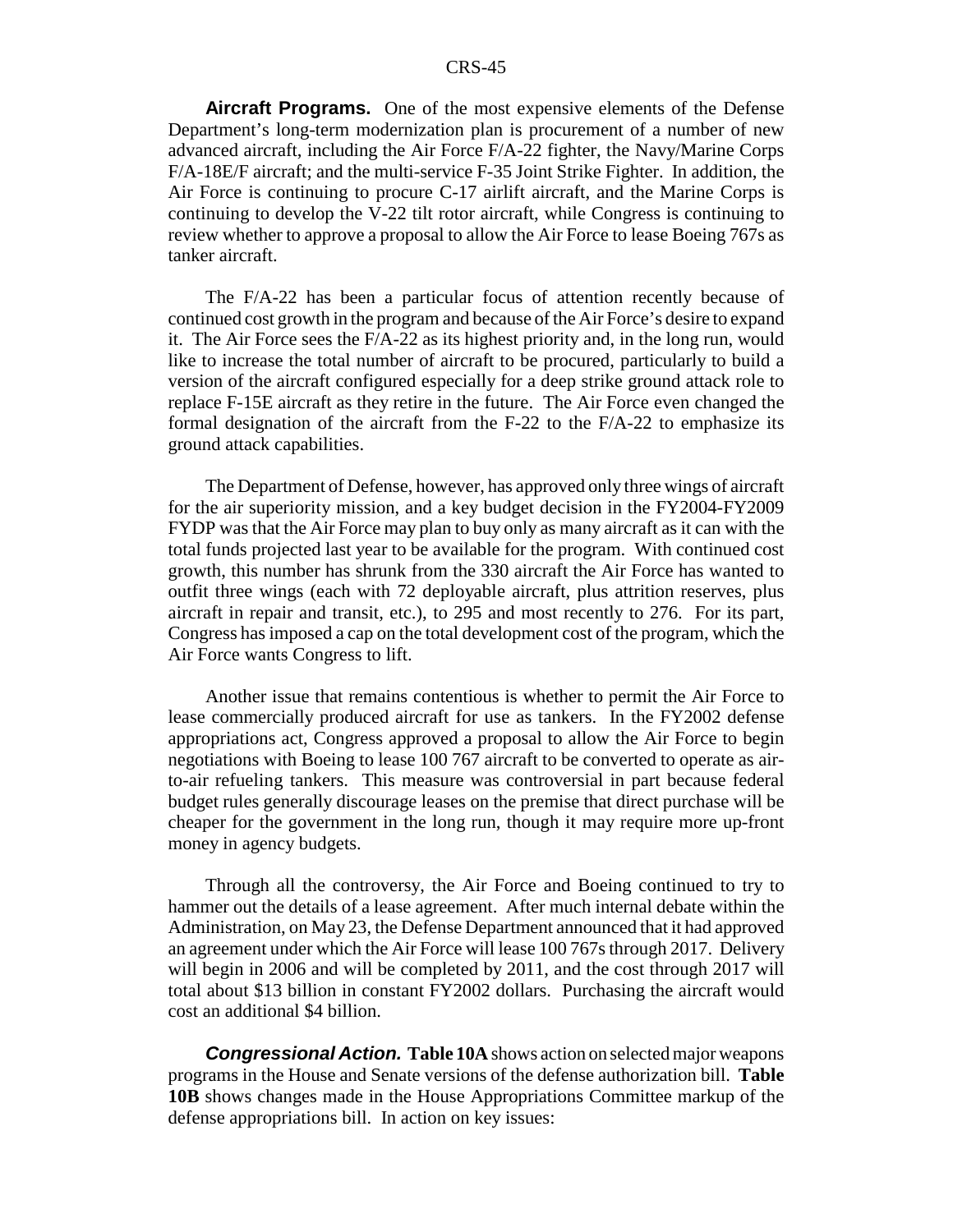- ! F-22 Fighter: A few years ago, the House Appropriations Committee proposed terminating F-22 development, though funding was eventually provided. This year, the F-22 has been an issue in the Senate, though not in nearly so dramatic a way. The Senate bill reduces procurement from the 22 aircraft requested to 20 in order to allow the Air Force to adjust planned production and delivery dates. None of the other defense committees, however, made cuts in the number of aircraft.
- ! Boeing 767 Tanker Leases: On May 23, the Defense Department announced approval of a proposal to lease 100 Boeing 767 aircraft equipped as tankers to replace existing KC-135 tankers in the Air Force, as approved by Congress in Section 8159 of the FY2002 defense appropriations act (P.L. 107-117). On July 14, the Air Force submitted a report to Congress on the lease as required by Section 8159 and subsequently requested approval of the four congressional defense committees (Armed Services and Appropriations in each chamber) to reprogram funds to cover initial costs of the lease. Three of the four committees approved the lease reprogramming, but the Senate Armed Services Committee has not, pending hearings on the proposal. $92$
- ! Next Generation Bomber Development: The House authorizers and appropriators both added \$100 million in a new R&D line item to begin development of a new bomber. The Senate defense committees did not provide funds.

 $92$  For a detailed CRS review of the proposed leasing agreement, see Christopher Bolkcom, Coordinator, *The Air Force KC-767 Tanker Lease Proposal: Key Issues For Congress*, CRS Report RL32056, September 2, 2003. The Congressional Budget Office and the General Accounting Office have also released studies of the issue.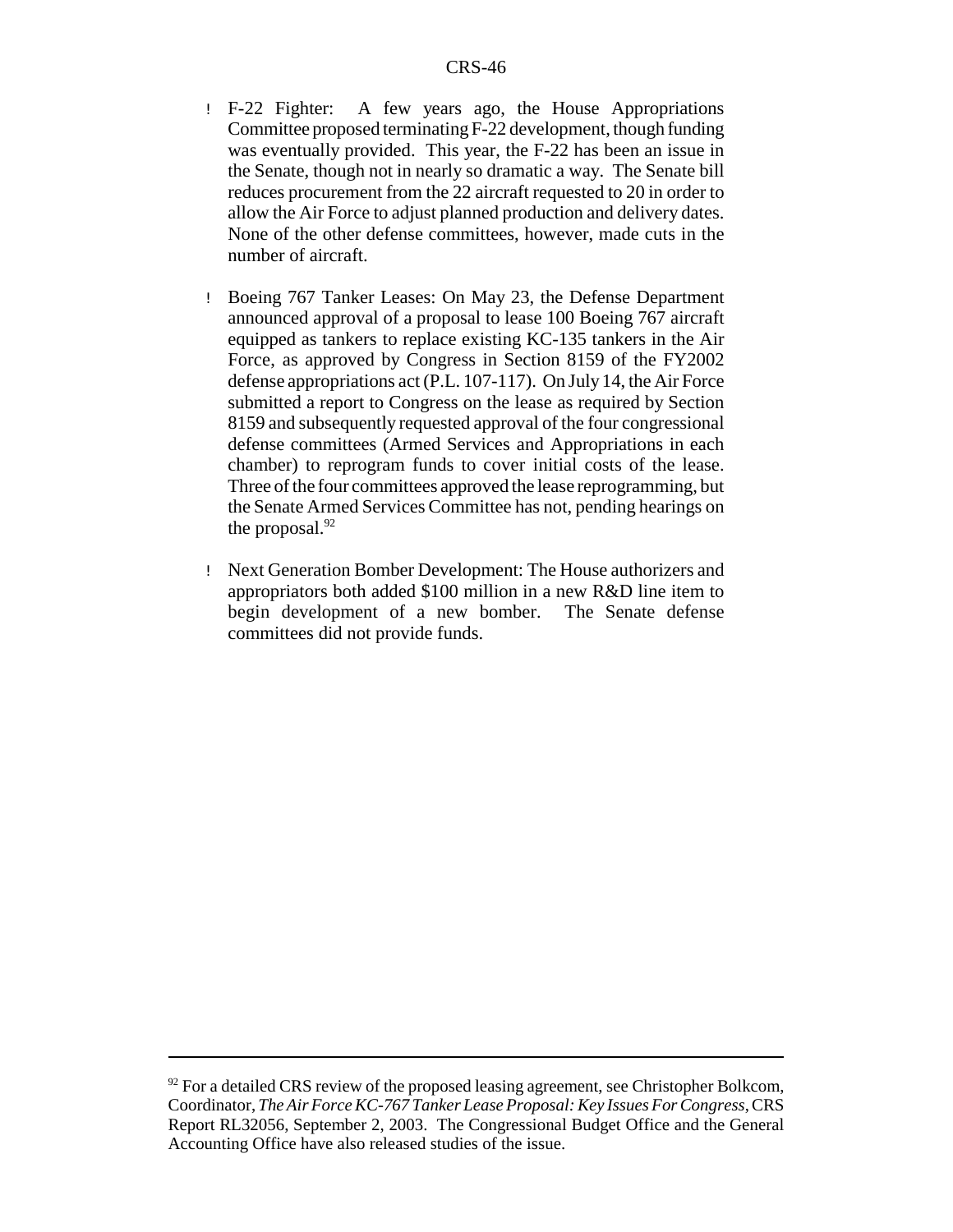# **Table 10A. House and Senate Action on Major Aircraft Programs: Authorization**

|                                       |                | <b>Request</b> |         |    | House<br><b>Action</b> |         |             | <b>Senate</b><br><b>Action</b> |         |                                                                                                                                                                  |
|---------------------------------------|----------------|----------------|---------|----|------------------------|---------|-------------|--------------------------------|---------|------------------------------------------------------------------------------------------------------------------------------------------------------------------|
|                                       | Procurement    |                | R&D     |    | Procurement            | R&D     | Procurement |                                | R&D     | <b>Comments</b>                                                                                                                                                  |
|                                       | #              | \$             | \$      | #  | \$                     | \$      | #           | \$                             | \$      |                                                                                                                                                                  |
| <b>Air Force Programs</b>             |                |                |         |    |                        |         |             |                                |         |                                                                                                                                                                  |
| $F-22$                                |                | 22 4, 225.4    | 936.5   | 22 | 4,064.4                | 936.5   |             | 20 4,008.4                     |         | 936.5 House cuts \$161 million Senate cuts 2 aircraft and<br>\$217 million                                                                                       |
| F-35 Joint Strike Fighter             |                |                | 2,194.1 |    |                        | 2,194.1 |             |                                | 2,194.1 |                                                                                                                                                                  |
| F-16C/D Mods./Post<br>Production      |                | 314.5          | 87.5    |    | 328.7                  | 107.5   |             | 372.7                          |         | 87.5 House adds \$14.2 million in proc. and \$20 million in<br>R&D for upgrades. Senate adds \$48 million in proc.<br>for engines and \$10 million for upgrades. |
| F-15 Mods./Post<br>Production         |                | 204.9          | 112.1   |    | 244.9                  | 128.6   |             | 241.4                          |         | 128.6 House adds \$40 million in proc. and \$16.5 million in<br>R&D for upgrades. Senate adds \$36.5 million in proc.<br>and \$16.5 million in R&D for upgrades. |
| <b>JPATS Trainer</b>                  | 52             | 280.6          |         | 52 | 280.6                  |         | 52          | 280.6                          |         |                                                                                                                                                                  |
| C-17 Globemaster                      |                | 11 3,502.1     | 184.1   | 12 | 3,680.4                |         |             | 11 3,498.4                     |         | - House adds \$182 million for 1 aircraft. House and<br>Senate cut \$10 million in proc., add \$6.3 million for<br>mods.                                         |
| C-130/C130J Airlift<br>Aircraft/Mods. | $\overline{5}$ | 660.0          | 164.2   | 5  | 666.1                  | 164.2   | 5           | 672.9                          |         | 164.2 House adds \$6.1 million for radar upgrades. Senate<br>adds \$6.1 for radar and \$6.8 million for satellite comm.                                          |
| <b>Next Generation Bomber</b>         |                |                |         |    |                        | 100.0   |             |                                |         | House adds \$100 million for new R&D program.                                                                                                                    |
| B1-B Bomber Mods.                     |                | 100.1          | 88.7    |    | 120.4                  | 88.7    |             | 100.1                          |         | 88.7 House adds \$20.3 million for mods.                                                                                                                         |
| B-2 Stealth Bomber Mods.              |                | 114.9          | 176.8   |    | 166.7                  | 185.6   |             | 139.6                          |         | 152.1 House and Senate transfer \$24.7 million from R&D to<br>proc. House adds \$27.1 million in proc. for upgrades,<br>and \$33.5 million in R&D.               |
| <b>Navy/Marine Corps Programs</b>     |                |                |         |    |                        |         |             |                                |         |                                                                                                                                                                  |
| $F/A-18$                              |                | 42 3.031.1     | 179.0   | 42 | 3,056.1                | 179.0   |             | 42 3,031.1                     |         | 179.0 House adds \$25 million for armament equip.                                                                                                                |
| $V-22*$                               | 9              | 875.2          | 543.3   | 9  | 875.2                  | 543.3   | $\mathbf Q$ | 875.2                          | 543.3   |                                                                                                                                                                  |

(amounts in millions of dollars)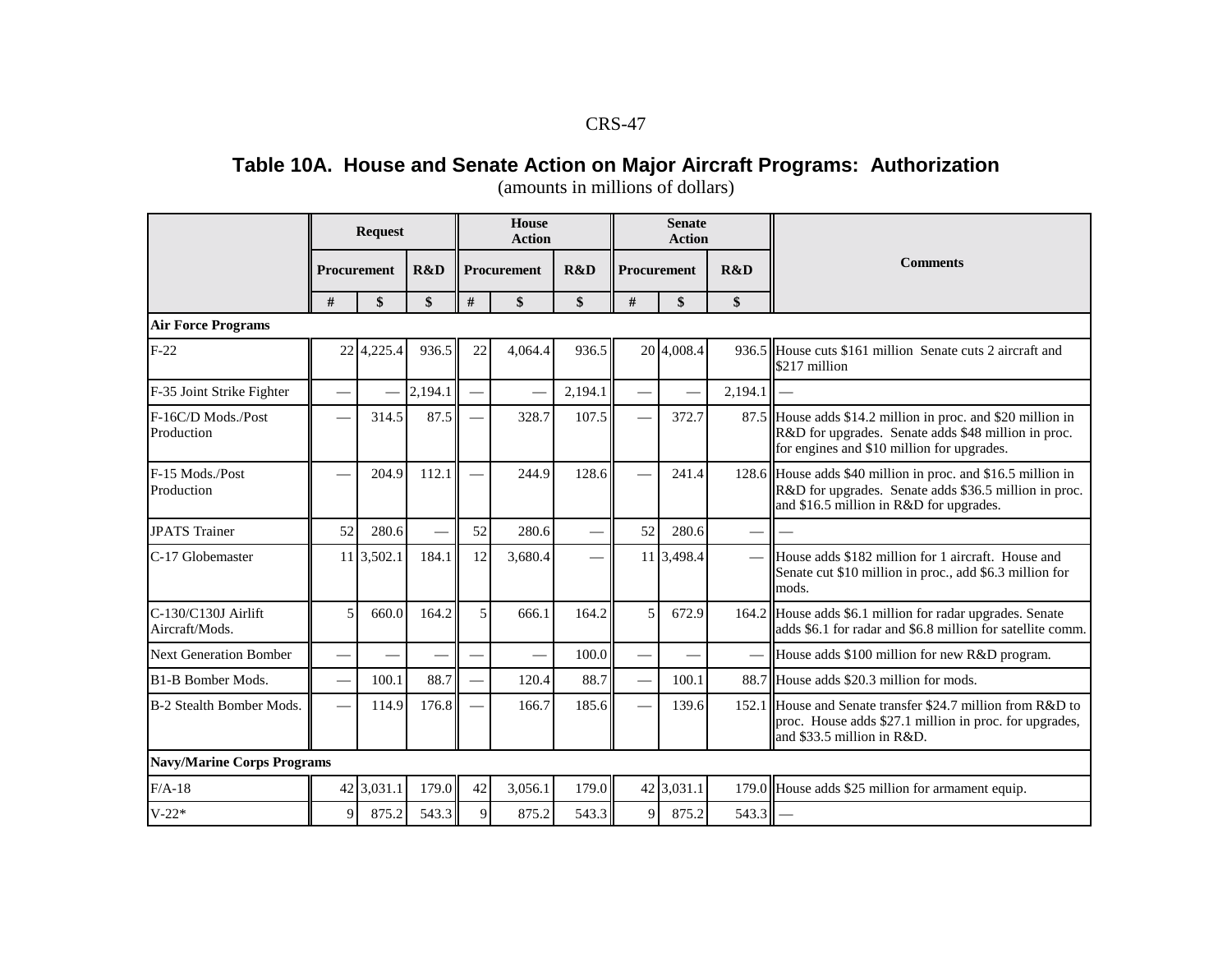|  | $CRS-48$ |
|--|----------|
|--|----------|

|                            |                             | <b>Request</b> |         |                          | House<br><b>Action</b> |         |                             | <b>Senate</b><br><b>Action</b> |                          |                                                                                                                                                                                                                             |  |
|----------------------------|-----------------------------|----------------|---------|--------------------------|------------------------|---------|-----------------------------|--------------------------------|--------------------------|-----------------------------------------------------------------------------------------------------------------------------------------------------------------------------------------------------------------------------|--|
|                            | <b>Procurement</b>          |                | R&D     |                          | R&D<br>Procurement     |         |                             | R&D<br>Procurement             |                          | <b>Comments</b>                                                                                                                                                                                                             |  |
|                            | #                           | \$             | \$      | #                        | \$                     | \$      | $\#$                        | \$                             | \$                       |                                                                                                                                                                                                                             |  |
| F-35 Joint Strike Fighter  |                             |                | 2,171.7 | $\overline{\phantom{0}}$ |                        | 2,171.7 |                             |                                |                          | 2,227.7 Senate adds \$56 million for interchangeable engine<br>devel.                                                                                                                                                       |  |
| UH-1/AH-1Z Helicopter      | 9                           | 320.1          | 90.6    | 9                        | 320.1                  | 90.6    | 9                           | 320.1                          | 90.6                     |                                                                                                                                                                                                                             |  |
| MH-60S Helicopter          | 13                          | 431.5          | 59.1    | 13                       | 431.5                  | 59.1    | 13                          | 431.5                          | 59.1                     |                                                                                                                                                                                                                             |  |
| MH-60R Helicopter          | 6                           | 398.5          | 77.1    | 6                        | 398.5                  | 77.1    | 6                           | 402.0                          |                          | 77.1 Senate adds \$3.5 million in proc. for low freq. sonar.                                                                                                                                                                |  |
| E-2C Early Warning Aircft. | $\mathcal{D}_{\mathcal{L}}$ | 271.6          | 361.4   | $\overline{c}$           | 271.6                  | 361.4   | $\mathcal{D}_{\mathcal{L}}$ | 271.6                          | 361.4                    |                                                                                                                                                                                                                             |  |
| UC-35 Support Aircraft     | $\mathfrak{D}$              | 15.6           |         | $\overline{c}$           | 15.6                   |         |                             | 31.2                           |                          | Senate adds \$15.6 million for 2 additional aircraft.                                                                                                                                                                       |  |
| T-45TS Trainer             | 15                          | 339.2          |         | 15                       | 339.2                  |         | 15                          | 339.2                          | $\overline{\phantom{m}}$ |                                                                                                                                                                                                                             |  |
| <b>JPATS</b> Trainer       |                             | 2.4            |         |                          | 17.1                   |         | 5                           | 37.4                           |                          | House adds \$14.7 million for aircraft and ground<br>systems. Senate adds \$35.0 million for 5 aircraft.                                                                                                                    |  |
| KC-130J Airlift Aircraft   |                             | 79.2           |         |                          | 79.2                   |         |                             | 79.2                           | $\qquad \qquad$          |                                                                                                                                                                                                                             |  |
| EA-6 Series Mods.          |                             | 207.1          | 36.6    |                          | 339.5                  | 36.6    |                             | 207.1                          |                          | 36.6 House adds \$132.4 million for specified upgrades.                                                                                                                                                                     |  |
| AV-8 Series Mods.          |                             | 20.9           | 10.5    |                          | 20.9                   | 17.5    |                             | 70.9                           |                          | 10.5 Senate adds \$50.0 million for specified upgrades.<br>House and Senate add \$7.0 million in R&D for engine<br>devel.                                                                                                   |  |
| F-18 Series Mods.          |                             | 335.9          |         |                          | 335.9                  |         |                             | 335.9                          |                          |                                                                                                                                                                                                                             |  |
| P-3 Series Mods.           |                             | 95.0           | 7.3     |                          | 104.0                  | 24.8    |                             | 134.4                          |                          | 19.6 House adds \$9.0 million in proc. for comm. upgrades,<br>Senate adds \$39.4 million for Anti-Surface Warfare<br>Improvement Program (AIP). House adds \$17.5<br>million and Senate adds \$12.3 million in R&D for AIP. |  |
| T-45 Series Mods.          |                             | 22.3           | 3.0     |                          | 41.4                   | 3.0     |                             | 22.3                           |                          | 3.0 House adds \$19.1 million for conversions to Model C.                                                                                                                                                                   |  |

**Sources:** H.Rept. 108-106; S.Rept. 108-46.

**Note:** Figures reflect committee-reported versions of the bills and not changes made in subsequent floor action.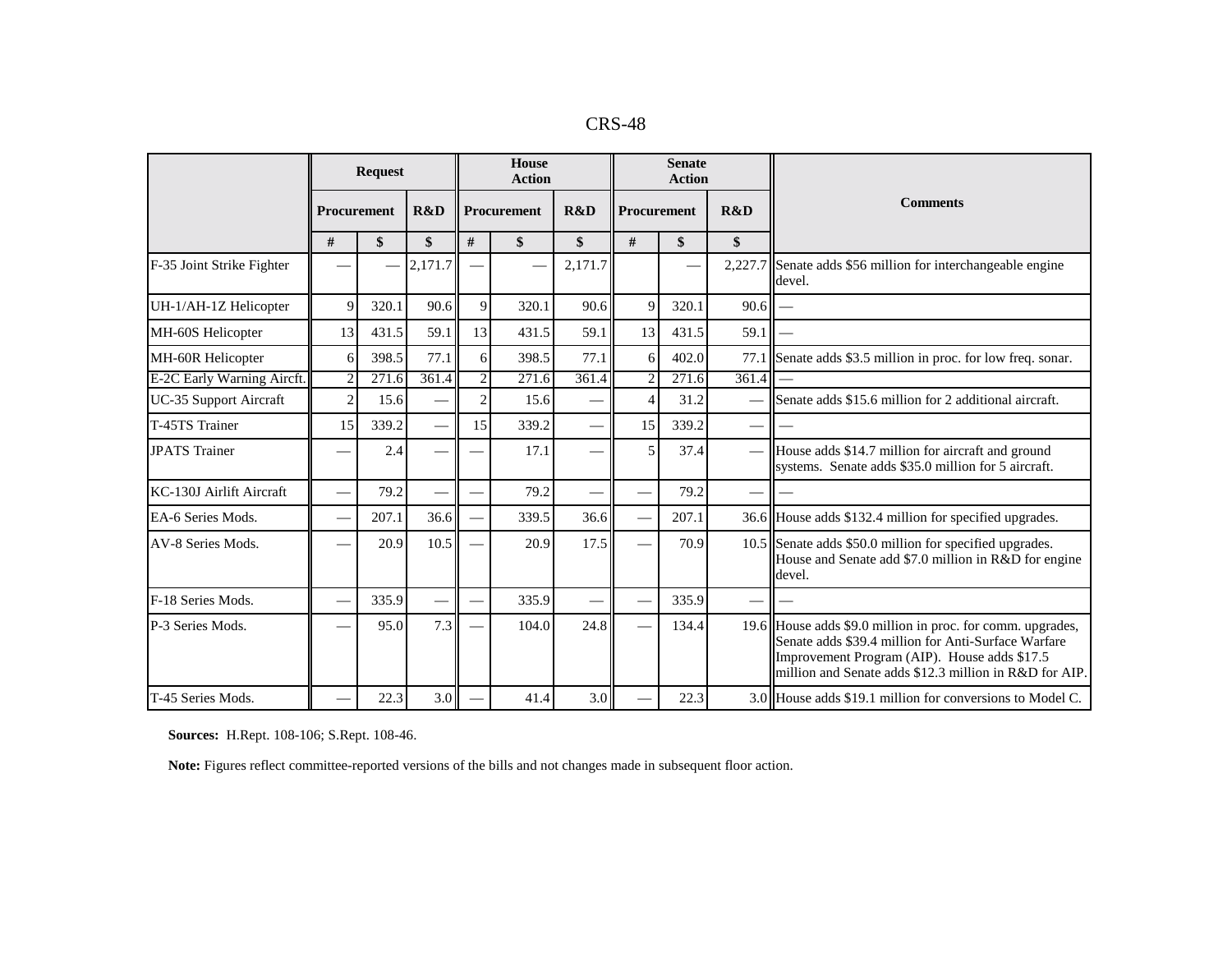# **Table 10B. House and Senate Action on Major Aircraft Programs: Appropriations**

|                                       |             | <b>Request</b> |         |               | House<br><b>Action</b> |         |             | <b>Senate</b><br><b>Action</b> |     |                                                                                                                                                                                                                                                                                               |  |
|---------------------------------------|-------------|----------------|---------|---------------|------------------------|---------|-------------|--------------------------------|-----|-----------------------------------------------------------------------------------------------------------------------------------------------------------------------------------------------------------------------------------------------------------------------------------------------|--|
|                                       | Procurement |                | R&D     |               | Procurement            | R&D     | Procurement |                                | R&D | <b>Comments</b>                                                                                                                                                                                                                                                                               |  |
|                                       | #           | \$             | \$      | #             | \$                     | \$      | $\#$        | \$                             | \$  |                                                                                                                                                                                                                                                                                               |  |
| <b>Air Force Programs</b>             |             |                |         |               |                        |         |             |                                |     |                                                                                                                                                                                                                                                                                               |  |
| $F-22$                                |             | 22 4, 225.4    | 936.5   | 22            | 4,225.4                | 936.5   |             | 22 4,069.4                     |     | 936.5 House cuts \$161 million from proc., following House<br>authorization. Senate cuts \$161 million for<br>efficiencies, adds \$5 million for producibility.                                                                                                                               |  |
| F-35 Joint Strike Fighter             |             |                | 2,194.1 |               |                        | 2,128.1 |             |                                |     | 2,166.1 House cuts \$66 million in overall system design.<br>Senate cuts \$28.0 million for inflation adjustment.                                                                                                                                                                             |  |
| F-16C/D Mods./Post<br>Production      |             | 314.5          | 87.5    | $\frac{1}{2}$ | 294.8                  | 87.5    |             | 338.5                          |     | 97.5 House cuts \$25.5 million in proc. for helmet display,<br>adds \$5.8 million for other upgrades. Senate adds<br>\$20.0 million for engine and \$4.0 million for other<br>upgrades in proc. and adds \$10 million for radar<br>upgrades in R&D.                                           |  |
| F-15 Mods./Post<br>Production         |             | 204.9          | 112.1   |               | 204.9                  | 101.1   |             | 204.9                          |     | 112.1 House cuts \$26.9 million in proc. for display<br>processor, adds \$29.5 million for other upgrades, cuts<br>\$11 million from R&D. Senate adds \$21.5 million in<br>proc. for upgrades, cuts \$17.0 million for program<br>delays and adds \$16.5 million for radar upgrade in<br>R&D. |  |
| <b>JPATS</b> Trainer                  | 52          | 280.6          |         | 52            | 280.6                  |         | 52          | 280.6                          |     | $\frac{1}{2}$                                                                                                                                                                                                                                                                                 |  |
| C-17 Globemaster                      |             | 11 3,502.1     | 184.1   | 11            | 3,3437.1               | 184.1   |             | 11 3,552.1                     |     | 184.1 House cuts \$5 million in proc. for slow execution, cuts<br>\$10 million from multi-year proc., adds \$6.3 million<br>for mods., cuts \$50 million from interim contractor<br>support. Senate adds \$50 million in proc. for interim<br>contractor support.                             |  |
| C-130/C130J Airlift<br>Aircraft/Mods. | 5           | 660.0          | 13.6    | 5             | 656.8                  | 13.6    | 5           | 682.9                          |     | 19.7 House cuts \$3.2 million in proc. from upgrades.<br>Senate adds \$6.1 million in R&D for C-130 radar<br>upgrades for National Guard. Senate adds \$6.8<br>million for SATCOM upgrades, \$3.1 million for radar<br>upgrades for Nevada National Guard, and \$13 million                   |  |

(amounts in millions of dollars)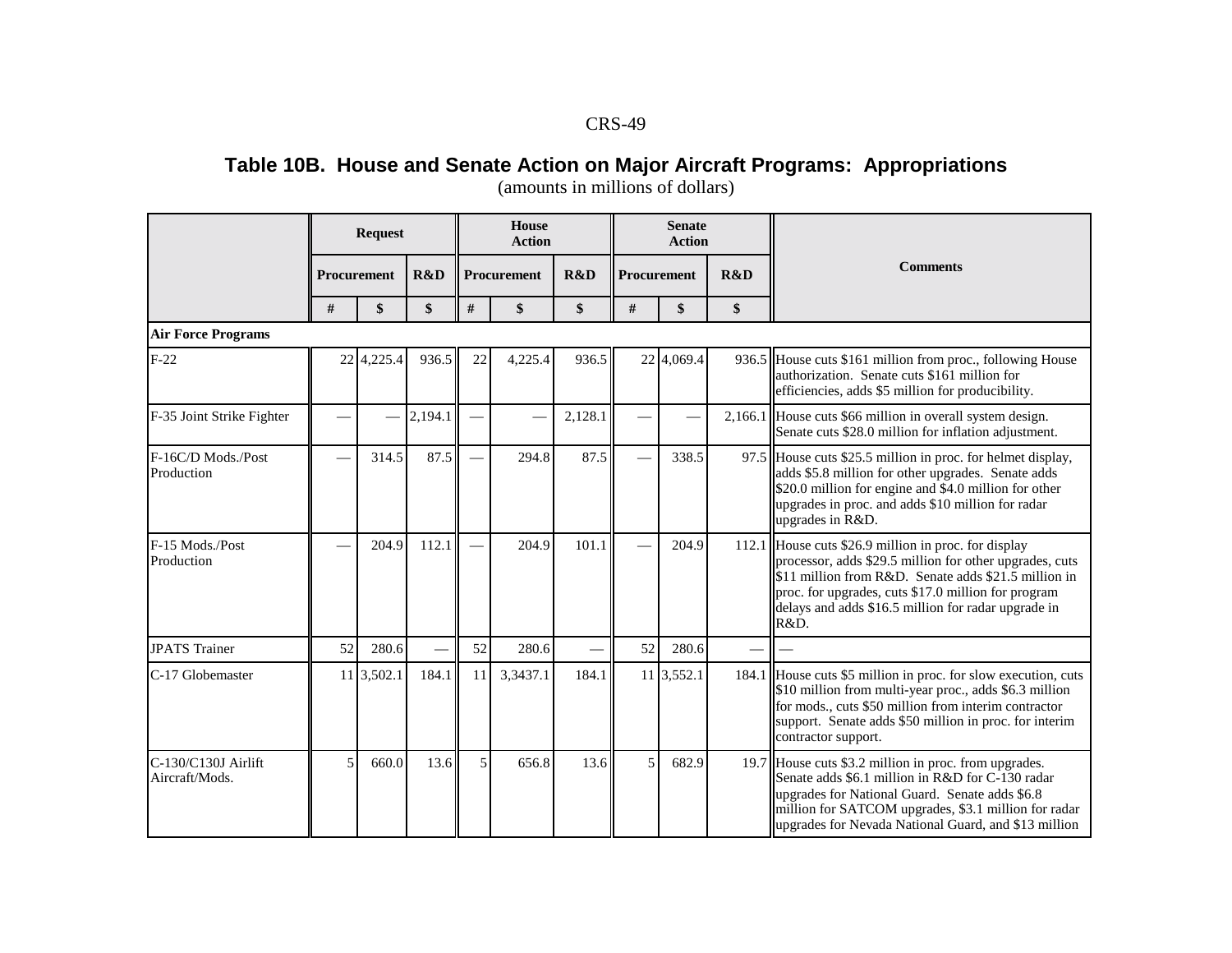| $CRS-50$ |  |
|----------|--|
|----------|--|

|                                   |                | <b>Request</b> |         |                | House<br><b>Action</b> |         |                | <b>Senate</b><br><b>Action</b> |     |                                                                                                                                                                                                                                                  |  |
|-----------------------------------|----------------|----------------|---------|----------------|------------------------|---------|----------------|--------------------------------|-----|--------------------------------------------------------------------------------------------------------------------------------------------------------------------------------------------------------------------------------------------------|--|
|                                   | Procurement    |                | R&D     | Procurement    |                        | R&D     | Procurement    |                                | R&D | <b>Comments</b>                                                                                                                                                                                                                                  |  |
|                                   | #              | \$             | \$      | #              | \$                     | \$      | $\#$           | \$                             | \$  |                                                                                                                                                                                                                                                  |  |
|                                   |                |                |         |                |                        |         |                |                                |     | for infrared countermeasures for Alaska National<br>Guard.                                                                                                                                                                                       |  |
| <b>Next Generation Bomber</b>     |                |                |         |                |                        | 100.0   |                |                                |     | House adds \$100 million, following House<br>authorization.                                                                                                                                                                                      |  |
| B1-B Bomber Mods.                 |                | 100.1          | 88.7    |                | 105.4                  | 88.7    |                | 100.1                          |     | 88.7 House adds \$20.3 million for mods, as in House<br>authorization, cuts \$15 million for Wind Corrected<br>Munitions Dispenser (WCMD) kits. Senate cuts \$15<br>million for WCMD kits.                                                       |  |
| B-2 Stealth Bomber Mods.          |                | 114.9          | 176.8   |                | 166.7                  | 185.6   |                | 134.6                          |     | 152.1 House and Senate transfer \$24.7 million from R&D to<br>in proc. House adds \$27.1 million in proc. for<br>upgrades, and \$33.5 million in R&D, as in House auth.<br>Senate cuts \$5.0 million in proc. for interim contractor<br>support. |  |
| <b>Navy/Marine Corps Programs</b> |                |                |         |                |                        |         |                |                                |     |                                                                                                                                                                                                                                                  |  |
| $F/A-18$                          |                | 42 3,031.1     | 179.0   | 42             | 3.031.1                | 179.0   |                | 42 3,031.1                     |     | 179.0 House does not follow House authorization add of \$25<br>million. Senate adds \$29.0 million for aircraft<br>equipment.                                                                                                                    |  |
| $V-22*$                           | 9              | 875.2          | 543.3   | 9              | 875.2                  | 543.3   | $\mathbf Q$    | 875.2                          |     | 543.3 Senate transfers \$43.0 million from R&D Navy to<br>R&D for Special Operations Command.                                                                                                                                                    |  |
| F-35 Joint Strike Fighter         |                |                | 2,171.7 |                |                        | 2,105.7 |                |                                |     | 2,216.5 House cuts \$66 million in overall system design.<br>Senate cuts \$28.0 million for inflation, adds \$72.8<br>million for interchangeable engine design.                                                                                 |  |
| UH-1/AH-1Z Helicopter             | 9              | 320.1          | 90.6    | 9              | 320.1                  | 90.6    | Q              | 320.1                          |     | 92.6 House adds \$5.0 million in proc. for AH-1W night<br>targeting upgrade. Senate adds \$10.0 million in proc.<br>for UH-1 upgrades and \$2.0 million in R&D for<br>diagnostics.                                                               |  |
| MH-60S Helicopter                 | 13             | 431.5          | 59.1    | 13             | 431.5                  | 59.1    | 13             | 411.5                          |     | 59.1 Senate cuts \$20.0 million in support costs.                                                                                                                                                                                                |  |
| MH-60R Helicopter                 | 6              | 398.5          | 77.1    | 6              | 398.5                  | 77.1    | 6              | 388.5                          |     | 77.1 Senate cuts \$10.0 million in support costs.                                                                                                                                                                                                |  |
| E-2C Early Warning                | $\overline{c}$ | 271.6          | 361.4   | $\overline{c}$ | 271.6                  | 356.4   | $\overline{2}$ | 271.6                          |     | 361.4 House cuts \$5.0 million in R&D from management                                                                                                                                                                                            |  |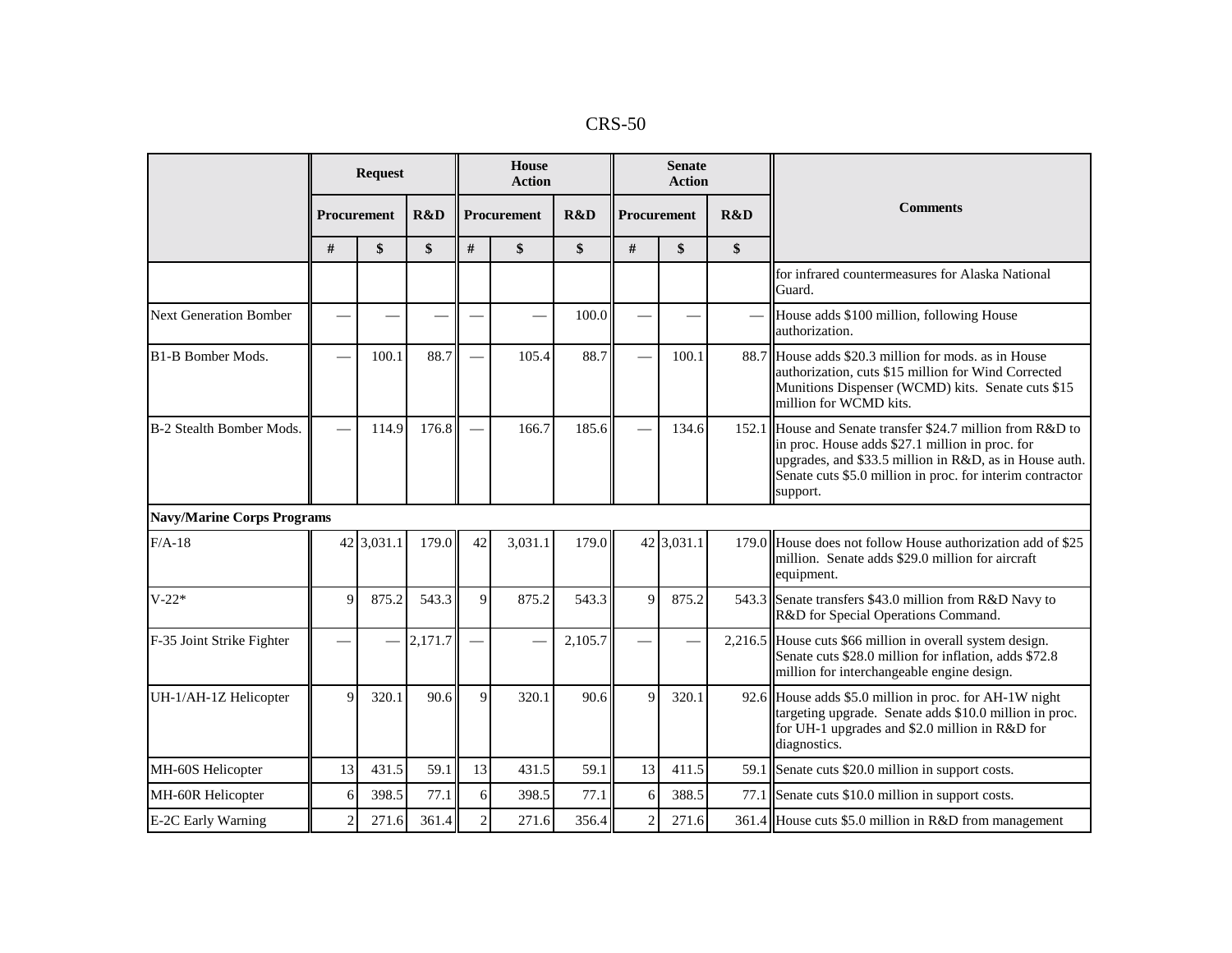| D.<br>ı١<br>4. N. J |  |
|---------------------|--|
|---------------------|--|

|                          |                | <b>Request</b> |      |                | <b>House</b><br><b>Action</b> |      |                | <b>Senate</b><br><b>Action</b> |    |                                                                                                                                                                                                                                                                                                                                         |  |
|--------------------------|----------------|----------------|------|----------------|-------------------------------|------|----------------|--------------------------------|----|-----------------------------------------------------------------------------------------------------------------------------------------------------------------------------------------------------------------------------------------------------------------------------------------------------------------------------------------|--|
|                          | Procurement    |                | R&D  |                | Procurement                   | R&D  |                | R&D<br>Procurement             |    | <b>Comments</b>                                                                                                                                                                                                                                                                                                                         |  |
|                          | #              | \$             | \$   | #              | \$                            | \$   | $\#$           | \$                             | \$ |                                                                                                                                                                                                                                                                                                                                         |  |
| Aircraft                 |                |                |      |                |                               |      |                |                                |    | costs. Senate adds \$5.0 million in R&D for Network<br>Centric Warfare test bed.                                                                                                                                                                                                                                                        |  |
| UC-35 Support Aircraft   | $\overline{c}$ | 15.6           |      | $\overline{2}$ | 15.6                          |      | $\overline{4}$ | 31.2                           |    | Senate adds \$15.6 million for 2 aircraft, as in auth.                                                                                                                                                                                                                                                                                  |  |
| T-45TS Trainer           | 15             | 339.2          |      | 15             | 339.2                         |      | 15             | 339.2                          |    |                                                                                                                                                                                                                                                                                                                                         |  |
| <b>JPATS</b> Trainer     |                | 2.4            |      |                | 24.1                          |      |                | 20.4                           |    | House adds \$21.7 million for aircraft and ground<br>equipment. Senate adds \$18 million for aircraft.                                                                                                                                                                                                                                  |  |
| KC-130J Airlift Aircraft |                | 79.2           |      |                | 79.2                          |      |                | 79.2                           |    |                                                                                                                                                                                                                                                                                                                                         |  |
| EA-6 Series Mods.        |                | 207.1          | 36.6 |                | 284.1                         | 45.6 |                | 207.1                          |    | 49.1 House adds \$77.0 million in proc. for specified<br>upgrades and \$9 million for R&D. Senate adds \$12.5<br>million in R&D for upgrades.                                                                                                                                                                                           |  |
| AV-8 Series Mods.        |                | 20.9           | 10.5 |                | 57.9                          | 8.0  |                | 57.9                           |    | 10.5 House and Senate add \$37 million in proc. for<br>targeting pods. House cuts \$2.5 million in R&D to<br>reduce concurrency.                                                                                                                                                                                                        |  |
| F-18 Series Mods.        |                | 335.9          |      |                | 341.9                         |      |                | 370.9                          |    | House adds \$6.0 million for specified upgrades.<br>Senate adds \$35 million for ongoing upgrade program.                                                                                                                                                                                                                               |  |
| P-3 Series Mods.         |                | 95.0           | 7.3  |                | 95.0                          | 11.3 |                | 128.0                          |    | 19.6 House adds \$30.0 million in proc. for upgrades, of<br>which \$6 million is for Anti-Surface Warfare<br>Improvement Program (AIP). House adds \$4 million<br>in R&D for AIP. Senate adds \$26.0 million in proc.<br>for AIP and \$7.0 million for other upgrades, and adds<br>\$12.3 million in R&D for phased capability upgrade. |  |
| T-45 Series Mods.        |                | 22.3           | 3.0  |                | 22.3                          | 3.0  |                | 22.3                           |    | 3.0 House does not follow House authorization add.                                                                                                                                                                                                                                                                                      |  |

**Source:** H.Rept. 108-187.

**Notes:** Figures reflect committee markup of the House bill only. V-22 total includes Air Force and Special Operations Command CV-22 R&D funding.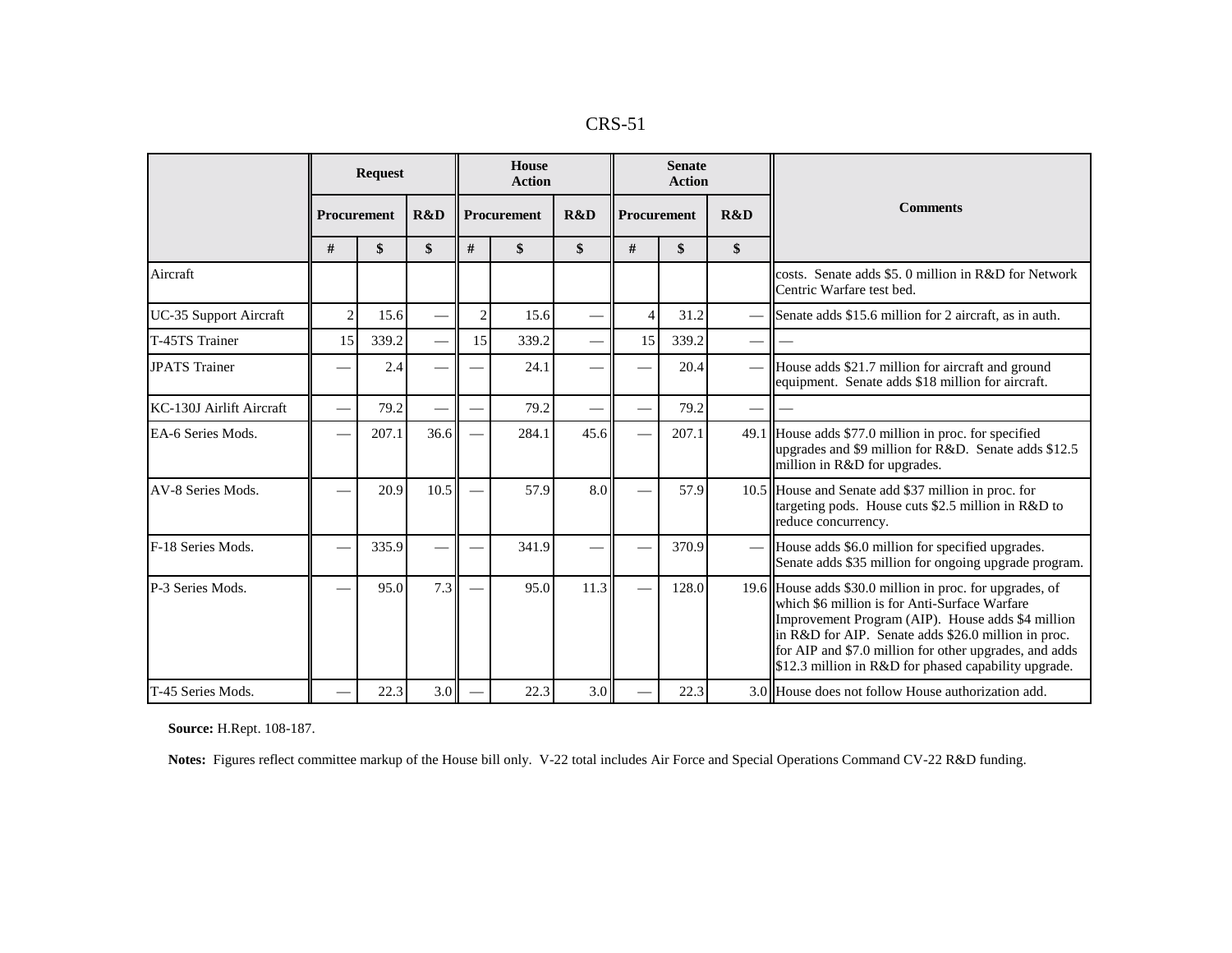**Missile Defense.** The Administration requested a total of \$9.1 billion in FY2004 for missile defense programs, including development programs that it requests be funded through the Missile Defense Agency and procurement of the Patriot PAC-3 missile that it requests in the Army budget. The Administration's major new initiative has been to pursue accelerated fielding of a limited National Missile Defense capability to include, among other things, up to 20 ground-based interceptor missiles based in Alaska and California.

**Table 11** shows congressional action on funding for missile defense programs. Congress did not make major changes in the requested program. A few issues stand out, however.

- ! The Administration requested funding for Patriot PAC-3 and Medium Extended-Range Air Defense System (MEADS) R&D in the Army budget rather than in the Missile Defense Agency (MDA) budget. The Senate authorization and appropriations bills, however, transfer funding for PAC-3 the MDA, and the House authorization transfers funding for MEADS.
- ! The House authorization and appropriations bills made a number of cuts in missile defense R&D programs and added about equal amounts to Patriot PAC-3 missile procurement. The Administration requested funds for 108 missiles. The House authorization adds \$126 million for 30 additional missiles, and the House appropriations bill adds \$90 million.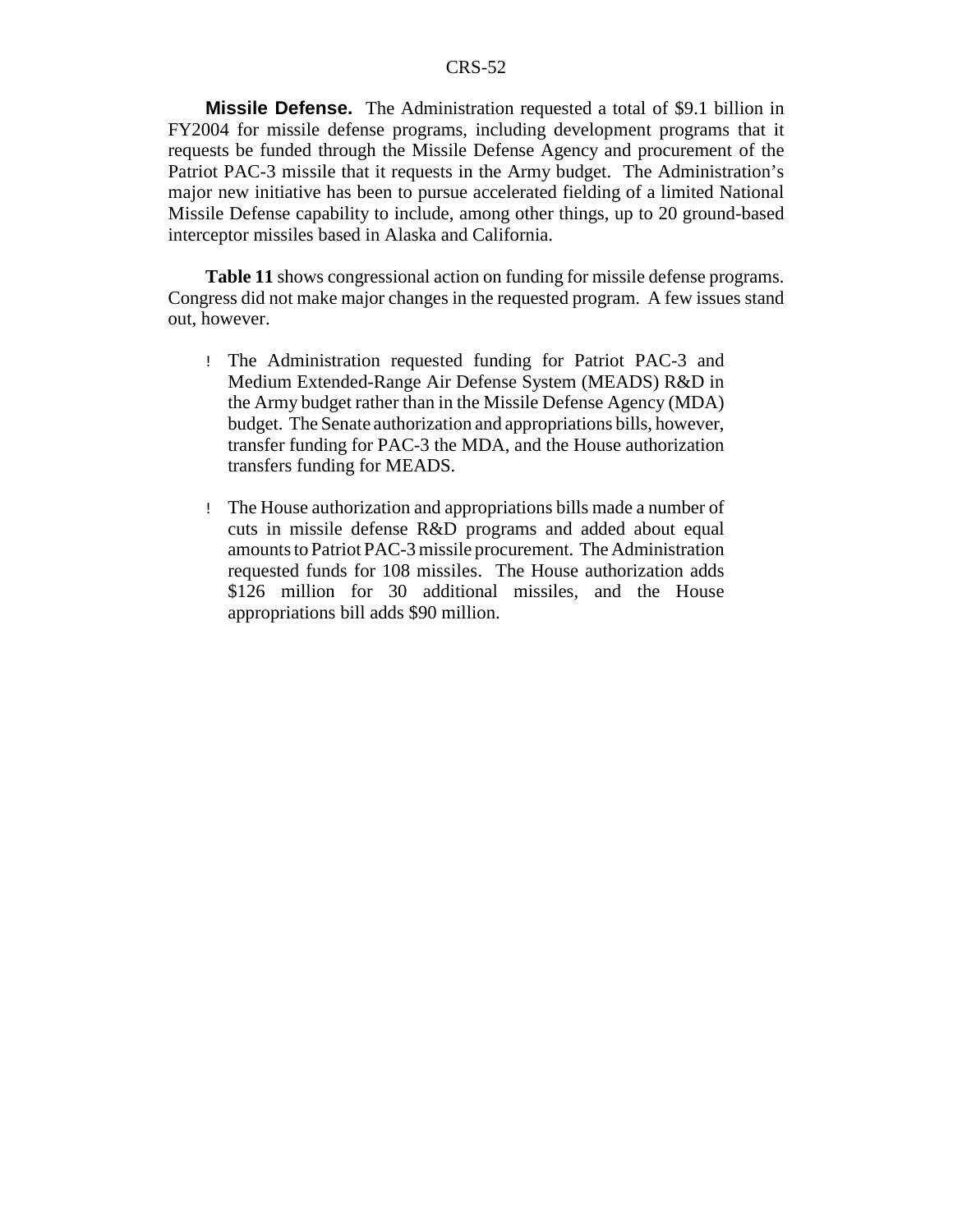#### **Table 11: House and Senate Action on Missile Defense Funding**

(budget authority in thousands of dollars)

| Program Element # and Title/Project Title                          | <b>Request</b> | <b>House</b><br>Auth.    | <b>Senate</b><br>Auth. | <b>House</b><br>Approp.     | <b>Senate</b><br>Approp. | <b>Comments</b>                                             |
|--------------------------------------------------------------------|----------------|--------------------------|------------------------|-----------------------------|--------------------------|-------------------------------------------------------------|
| 0603175C Ballistic Missile Defense Technology                      |                |                          |                        |                             |                          |                                                             |
| <b>Advanced Technology Development</b>                             | 189,056        | 189,056                  | 189,056                | 189,056                     | 189,056                  |                                                             |
| <b>Laser Technology</b>                                            | 47,130         | 47,130                   | 47,130                 | 47,130                      | 47,130                   |                                                             |
| Kinetic Energy Anti-Satellite                                      |                |                          |                        | 7,500                       | 7,500                    | House and Senate approp. add \$7.5 million                  |
| <b>Extended Footprint Program</b>                                  |                | $\qquad \qquad$          |                        | 1,400                       |                          | House approp. adds \$1.4 million                            |
| <b>Advanced Metallized Gelled Propellants</b>                      |                |                          |                        | $\overbrace{\hspace{15em}}$ | 3,800                    | Senate approp. add.                                         |
| Massively Parallel Optical Interconnects for Microsatellites       |                | $\overline{\phantom{0}}$ |                        |                             | 4,500                    | Senate approp. add.                                         |
| Chemical Vapor Deposition of Organic Materials                     |                |                          |                        |                             | 3,000                    | Senate approp. add.                                         |
| <b>COLD</b>                                                        |                | $\overline{\phantom{a}}$ |                        |                             | 3,000                    | Senate approp. add.                                         |
| <b>Improved Materials for Optical Memories</b>                     |                |                          |                        | $\overbrace{\hspace{15em}}$ | 4,200                    | Senate approp. add.                                         |
| Silicon Carbide Wide Band Gap Research                             |                |                          |                        |                             | 5,500                    | Senate approp. add.                                         |
| Wide Bandgap Optoelectronics                                       |                |                          |                        |                             | 8,000                    | Senate approp. add.                                         |
| Multiple Target Tracking Optical Sensor Array Technology<br>[MOST] |                |                          |                        |                             | 1,000                    | Senate approp. add.                                         |
| <b>AEOS MWIR Adaptive Optic</b>                                    |                |                          |                        |                             | 2,000                    | Senate approp. add.                                         |
| <b>Advanced RF Technology Development</b>                          |                | $\overline{\phantom{0}}$ |                        |                             | 4,000                    | Senate approp. add.                                         |
| <b>SiC Mirrors</b>                                                 |                | $\overline{\phantom{m}}$ |                        |                             | 2,000                    | Senate approp. add.                                         |
| Porous Silicon                                                     |                |                          |                        |                             | 3,000                    | Senate approp. add.                                         |
| <b>Program Operations</b>                                          | 4,634          | 4,634                    | 4,634                  | 4,634                       | 4,634                    |                                                             |
| Program Reduction                                                  |                | $-55,800$                |                        | $-55,800$                   |                          | House auth. and approp. cut \$55.8 million from overall PE. |
| Program Element Total                                              | 240,820        | 185,020                  | 240,820                | 193,920                     | 292,320                  | $\hspace{0.05cm}$                                           |
| 0603879C Advanced Concepts, Evaluations And Systems /a/            |                |                          |                        |                             |                          |                                                             |
| Program Element Total                                              | 151,696        | 151,696                  | 151,696                | 151,696                     | 151,696                  | $\hspace{0.05cm}$                                           |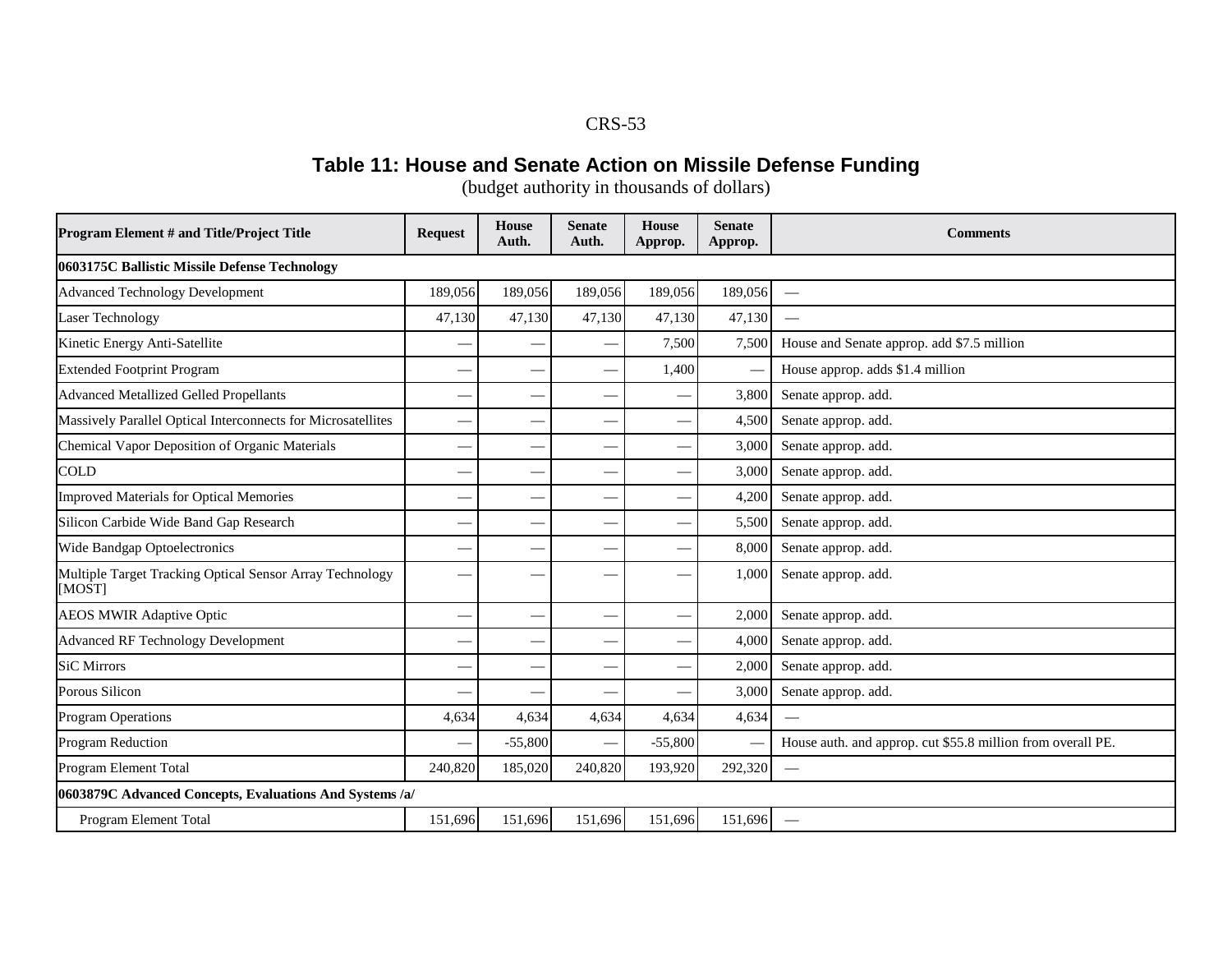| <b>Program Element # and Title/Project Title</b>             | <b>Request</b> | House<br>Auth.           | <b>Senate</b><br>Auth.   | House<br>Approp. | Senate<br>Approp. | <b>Comments</b>                                                                                      |
|--------------------------------------------------------------|----------------|--------------------------|--------------------------|------------------|-------------------|------------------------------------------------------------------------------------------------------|
| 0603881C Ballistic Missile Defense Terminal Defense Segment  |                |                          |                          |                  |                   |                                                                                                      |
| Theater High Altitude Area Defense (THAAD)                   | 730,571        | 767,571                  | 730,571                  | 730,571          | 730,571           | $\frac{1}{2}$                                                                                        |
| Israeli Arrow Program                                        | 64,803         | 64,803                   | 74,803                   | 64,803           | 154,803           | Senate approp. adds \$90 million.                                                                    |
| Medium Extended Air Defense (MEADS) /b/                      |                | 276,259                  | $\overline{\phantom{0}}$ |                  |                   | House auth. transfers MEADS from Army. House approp. does not<br>follow auth.                        |
| <b>Program Operations</b>                                    | 15,066         | 15,066                   | 15,066                   | 15,066           | 15,066            | $\overline{\phantom{m}}$                                                                             |
| Program Element Total                                        | 810,440        | 1,123,699                | 820,440                  | 810,440          | 900,440           |                                                                                                      |
| 0603882C Ballistic Missile Defense Midcourse Defense Segment |                |                          |                          |                  |                   |                                                                                                      |
| Ground-Based Midcourse Defense (GMD) Test Bed                | 2,810,799      | 2,810,799                | 2,910,799                | 2,810,799        | 3,010,799         | Senate auth. adds \$100.0 million. Senate approp. adds \$200 million<br>for additional interceptors. |
| <b>AEGIS Ballistic Missile Defense</b>                       | 672,165        | 679,165                  | 660,465                  | 672,165          | 672,165           | House auth. adds \$7.0 million Senate auth. cuts \$11.7 million from<br>program management.          |
| Sea-Based X-Band Radar                                       |                | 22,900                   |                          | 22,900           |                   | House auth. and approp. add \$22.9 million                                                           |
| Common RF Scene Generation Capability (non-add)              |                | [4,800]                  | $\overline{\phantom{0}}$ |                  |                   | House auth. earmarks \$4.8 million                                                                   |
| Japanese Cooperative Program                                 | 54,000         | 54,000                   | 54,000                   | 54,000           | 54,000            | $\overline{\phantom{a}}$                                                                             |
| Range Command and Control Display Upgrade                    |                |                          |                          |                  | 3,000             | Senate approp. add.                                                                                  |
| Range Data Monitor/Analysis Tool                             |                |                          |                          |                  | 3,000             | Senate approp. add.                                                                                  |
| <b>SHOTS</b>                                                 |                |                          |                          |                  | 5,000             | Senate approp. add.                                                                                  |
| <b>PMRF Upgrades</b>                                         |                | $\overline{\phantom{0}}$ | $\overline{\phantom{m}}$ |                  | 20,000            | Senate approp. add.                                                                                  |
| Kauai Test Facility                                          |                |                          |                          |                  | [4,000]           | Senate approp. earmark of appropriated funds.                                                        |
| <b>Program Operations</b>                                    | 76,302         | 76,302                   | 76,302                   | 69,302           | 76,302            | House approp. cuts \$7.0 million                                                                     |
| Program Element Total                                        | 3,613,266      | 3,643,166                | 3,701,566                | 3,629,166        | 3,844,266         |                                                                                                      |
| 0603883C Ballistic Missile Defense Boost Defense Segment     |                |                          |                          |                  |                   |                                                                                                      |
| Airborne Laser (ABL)                                         | 610.035        | 610,035                  | 610,035                  | 610,035          | 610,035           | $\overline{\phantom{m}}$                                                                             |
| <b>Program Operations</b>                                    | 16,229         | 16,229                   | 16,229                   | 14,229           | 16,229            | House approp. cuts \$2.0 million                                                                     |
| Program Element Total                                        | 626,264        | 626,264                  | 626,264                  | 624,264          | 626,264           | $\frac{1}{2}$                                                                                        |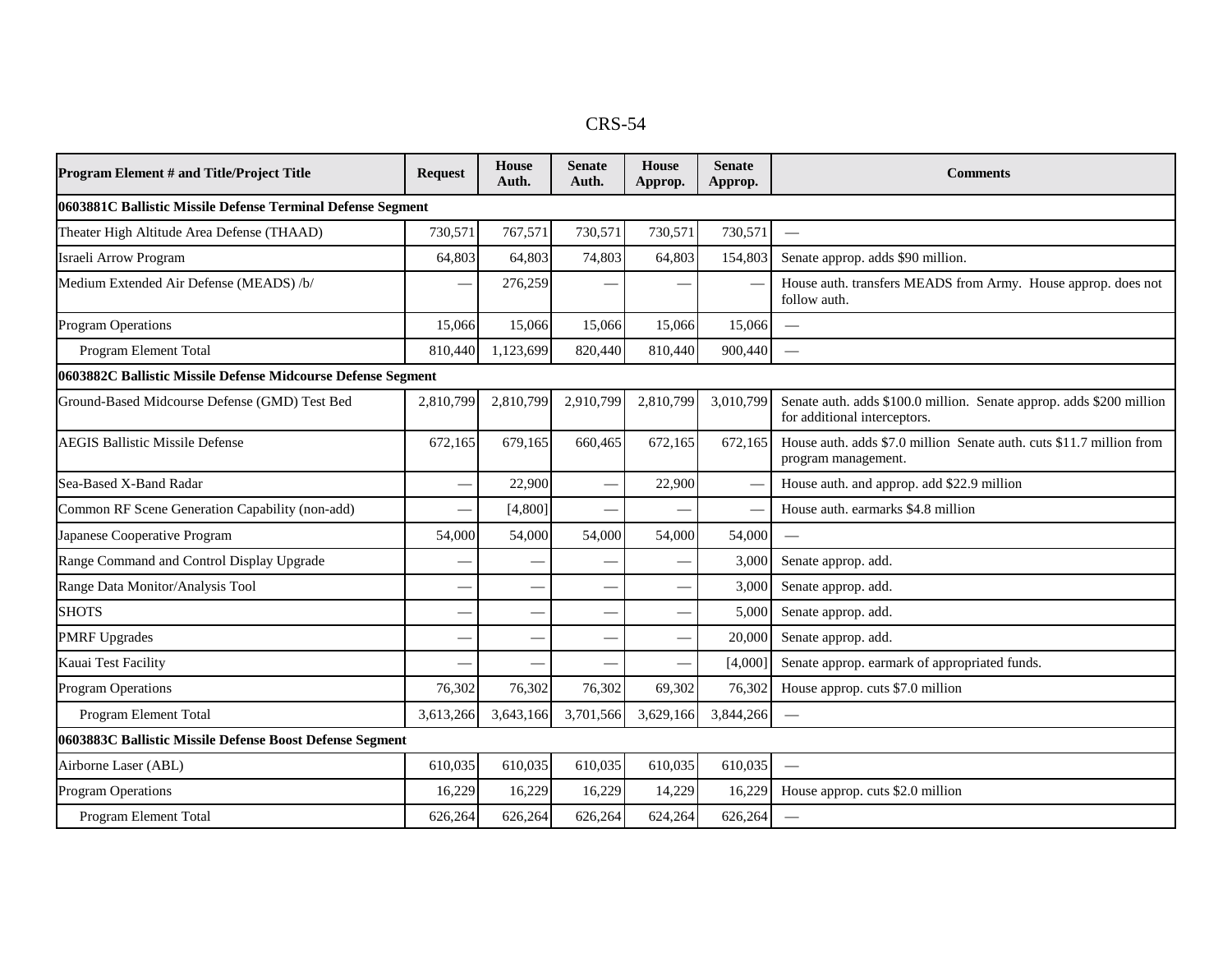| n.<br>י<br>Ŵ |
|--------------|
|--------------|

| Program Element # and Title/Project Title                            | <b>Request</b> | <b>House</b><br>Auth.    | <b>Senate</b><br>Auth. | <b>House</b><br>Approp. | <b>Senate</b><br>Approp. | <b>Comments</b>                                                                                                    |
|----------------------------------------------------------------------|----------------|--------------------------|------------------------|-------------------------|--------------------------|--------------------------------------------------------------------------------------------------------------------|
| 0603884C Ballistic Missile Defense Sensors                           |                |                          |                        |                         |                          |                                                                                                                    |
| Space Tracking and Surveillance System (STSS)                        | 300.195        | 300,195                  | 284,695                | 300,195                 | 284,695                  | Senate auth. cuts \$15.5 from program management. Senate approp.<br>cuts \$15.5 million by consolidating projects. |
| Russian-American Observation Satellite Program (RAMOS)               | 29,623         | 29,623                   | 29,623                 | 29,623                  | 29,623                   |                                                                                                                    |
| <b>Ballistic Missile Defense Radars</b>                              | 101,000        | 101,000                  | 101,000                | 101,000                 | 101,000                  | $\frac{1}{1}$                                                                                                      |
| Airborne Infrared System (AIRS)                                      |                |                          | 10,000                 |                         | 15,000                   | Senate auth. adds \$10.0 million. Senate approp. adds \$15.0 million.                                              |
| X-Band Radar                                                         |                | $\overline{\phantom{0}}$ | 5,000                  |                         |                          | Senate auth. adds \$5.0 million                                                                                    |
| E-2 Infrared Search and Track (IRST)                                 |                |                          | 3,750                  |                         |                          | Senate auth. adds. \$3.75 million                                                                                  |
| <b>Program Operations</b>                                            | 7,424          | 7,424                    | 7,424                  | 7,424                   | 7,424                    | $\overline{\phantom{m}}$                                                                                           |
| Program Element Total                                                | 438,242        | 438,242                  | 441,492                | 438,242                 | 437,742                  |                                                                                                                    |
| 0603886C Ballistic Missile Defense System Interceptor                |                |                          |                        |                         |                          |                                                                                                                    |
| <b>Ballistic Missile Defense Interceptors</b>                        | 295,542        | 295,542                  | 225,542                | 295,542                 | 85,542                   | Senate auth. cuts \$70.0 million. Senate approp. cuts \$210.0 million.                                             |
| <b>Program Operations</b>                                            | 5,510          | 5,510                    | 5,510                  | 5,510                   | 5,510                    | $\overline{\phantom{a}}$                                                                                           |
| Program Reduction                                                    |                | $-150,000$               | $\frac{1}{2}$          | $-150,000$              |                          | House auth. and approp. cut \$150 million from PE.                                                                 |
| Program Element Total                                                | 301.052        | 151,052                  | 231,052                | 151,052                 | 91,052                   | $\sim$                                                                                                             |
| 0603888C Ballistic Missile Defense Test & Targets                    |                |                          |                        |                         |                          |                                                                                                                    |
| Test & Evaluation                                                    | 355,857        | 355,857                  | 355,857                | 355,857                 | 355,857                  |                                                                                                                    |
| Targets & Countermeasures                                            | 249,089        | 249,089                  | 249,089                | 249,089                 | 249,089                  | $\overline{\phantom{0}}$                                                                                           |
| Proton-Neutron Pulse Research at Indiana University                  |                |                          |                        | 2,100                   |                          | House approp. adds \$2.1 million                                                                                   |
| <b>Program Operations</b>                                            | 6,576          | 6,576                    | 6,576                  | 6,576                   | 6,576                    | $\overline{\phantom{a}}$                                                                                           |
| Program Element Total                                                | 611,522        | 611,522                  | 611,522                | 613,622                 | 611,522                  | $\frac{1}{2}$                                                                                                      |
| 0603889C Ballistic Missile Defense Products                          |                |                          |                        |                         |                          |                                                                                                                    |
| Command and Control, Battle Management and<br>Communications (C2BMC) | 168,455        | 168,455                  | 168,455                | 168,455                 | 168,455                  |                                                                                                                    |
| <b>Hercules</b>                                                      | 56,452         | 56,452                   | 56,452                 | 56,452                  | 56,452                   |                                                                                                                    |
| Joint Warfighter Support Block 2004                                  | 24,139         | 24,139                   | 24,139                 | 24,139                  | 24,139                   |                                                                                                                    |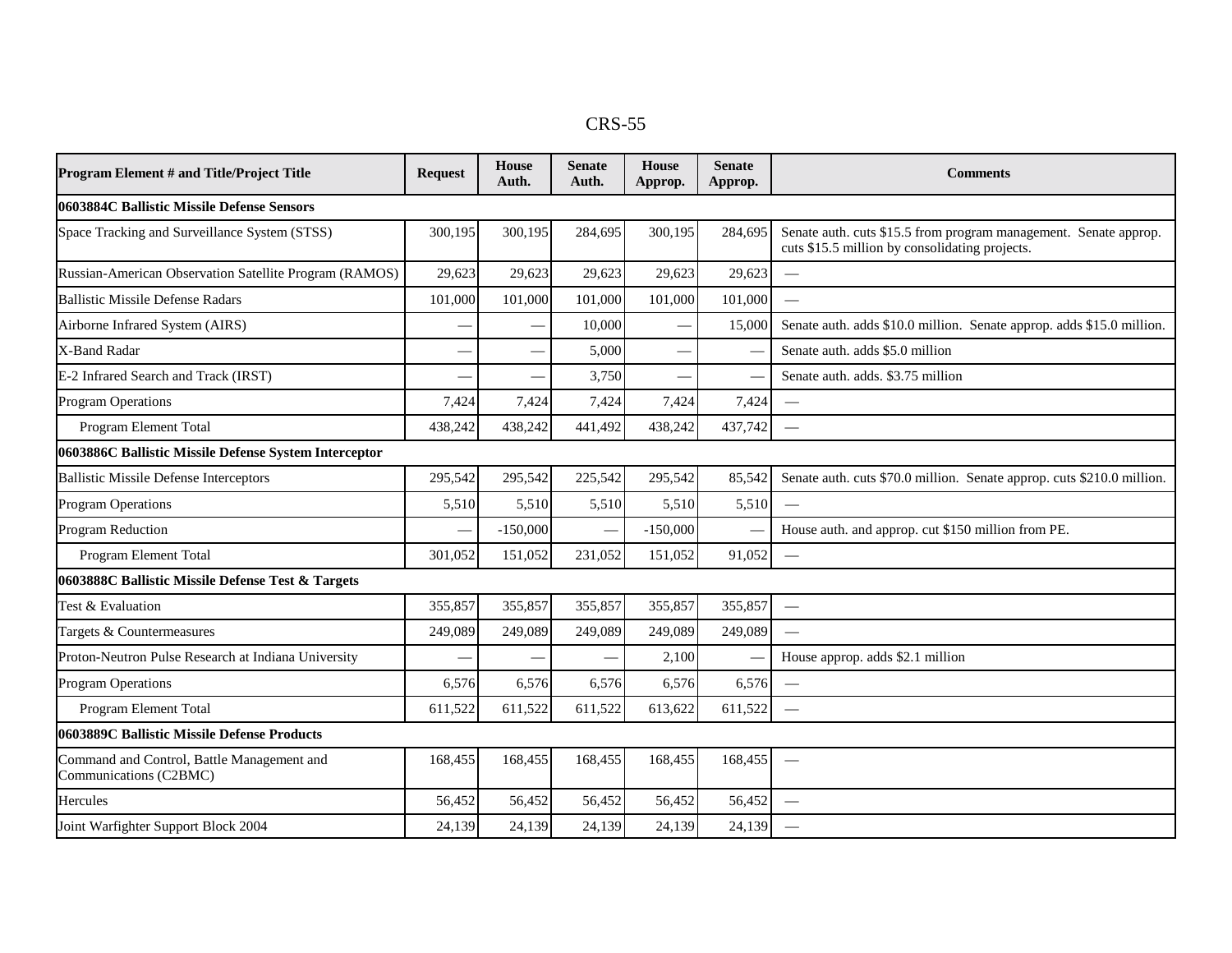| Program Element # and Title/Project Title                                   | <b>Request</b> | House<br>Auth.           | <b>Senate</b><br>Auth. | House<br>Approp.         | <b>Senate</b><br>Approp. | <b>Comments</b>                                                                                                               |
|-----------------------------------------------------------------------------|----------------|--------------------------|------------------------|--------------------------|--------------------------|-------------------------------------------------------------------------------------------------------------------------------|
| Joint National Integration Center (JNIC)                                    | 79,122         | 79,122                   | 79,122                 | 79,122                   | 79,122                   | $\equiv$                                                                                                                      |
| <b>Program Operations</b>                                                   | 15,476         | 15,476                   | 15,476                 | 15,476                   | 15,476                   | $\frac{1}{2}$                                                                                                                 |
| Program Reduction                                                           |                | $-31,100$                |                        | $-31,100$                | $-40,000$                | House auth. and approp. cut \$31.1 million from PE. Senate approp.<br>cuts \$40.0 million from engineering support.           |
| Program Element Total                                                       | 343.644        | 312,544                  | 343.644                | 312,544                  | 303,644                  | $\overline{\phantom{m}}$                                                                                                      |
| 0603890C Ballistic Missile Defense Systems Core                             |                |                          |                        |                          |                          |                                                                                                                               |
| System Engineering & Integration                                            | 208,048        | 208,048                  | 208,048                | 208,048                  | 208,048                  | $\overline{\phantom{m}}$                                                                                                      |
| Command and Control, Battle Management and<br><b>Communications Core</b>    | 15,556         | 15,556                   | 15,556                 | 15,556                   | 15,556                   |                                                                                                                               |
| Intelligence                                                                | 19,362         | 19,362                   | 19,362                 | 19,362                   | 19,362                   |                                                                                                                               |
| Joint Warfighter Support                                                    | 245            | 245                      | 245                    | 245                      | 245                      |                                                                                                                               |
| Producibility & Manufacturing Technology                                    | 30,769         | 30,769                   | 30,769                 | 30,769                   | 30,769                   |                                                                                                                               |
| Countermeasures/Counter-Countermeasures (CM/CCM)                            | 48,000         | 48,000                   | 48,000                 | 48,000                   | 48,000                   |                                                                                                                               |
| <b>Hercules Core</b>                                                        | 24,079         | 24,079                   | 24,079                 | 24,079                   | 24,079                   | $\overline{\phantom{a}}$                                                                                                      |
| Modeling and Simulation                                                     | 98,173         | 98,173                   | 98,173                 | 98,173                   | 98,173                   |                                                                                                                               |
| <b>BMD</b> Information Management Systems                                   | 31,364         | 31,364                   | 31,364                 | 31,364                   | 31,364                   |                                                                                                                               |
| Program Reduction                                                           |                | $-45,000$                |                        | $-45,000$                | $-60,000$                | House auth. and approp. cut \$45.0 million from PE. Senate approp.<br>cuts \$60.0 million from engineering and other support. |
| Wide Bandwidth Technology                                                   |                | [9,500]                  |                        | 5,000                    |                          | House auth. earmarks \$9.5 million House approp. adds \$5.0 million                                                           |
| Ballistic Missile Launch Canister & Manufacturing<br>Improvements (non-add) |                | [5,000]                  |                        |                          |                          | House auth. earmarks \$5.0 million                                                                                            |
| Corporate Lethality Testing                                                 |                | $\overline{\phantom{0}}$ | $-5,000$               | $\overline{\phantom{0}}$ |                          | Senate auth. cuts \$5.0 million                                                                                               |
| <b>Advanced Research Center</b>                                             |                | $\overline{\phantom{a}}$ | 2,000                  | $\overline{0}$           | 10,534                   | Senate auth. adds \$2.0 million. Senate approp. adds \$10.5 million.                                                          |
| Electro-Optic Components for Missile Defense                                |                |                          |                        | 5,000                    |                          | House approp. adds \$5.0 million                                                                                              |
| Pump Arrays for High Energy Lasers                                          |                |                          |                        | 2,500                    |                          | House approp. adds \$2.5 million                                                                                              |
| Carbon Foam Program                                                         |                |                          |                        |                          | 2,500                    | Senate approp. add.                                                                                                           |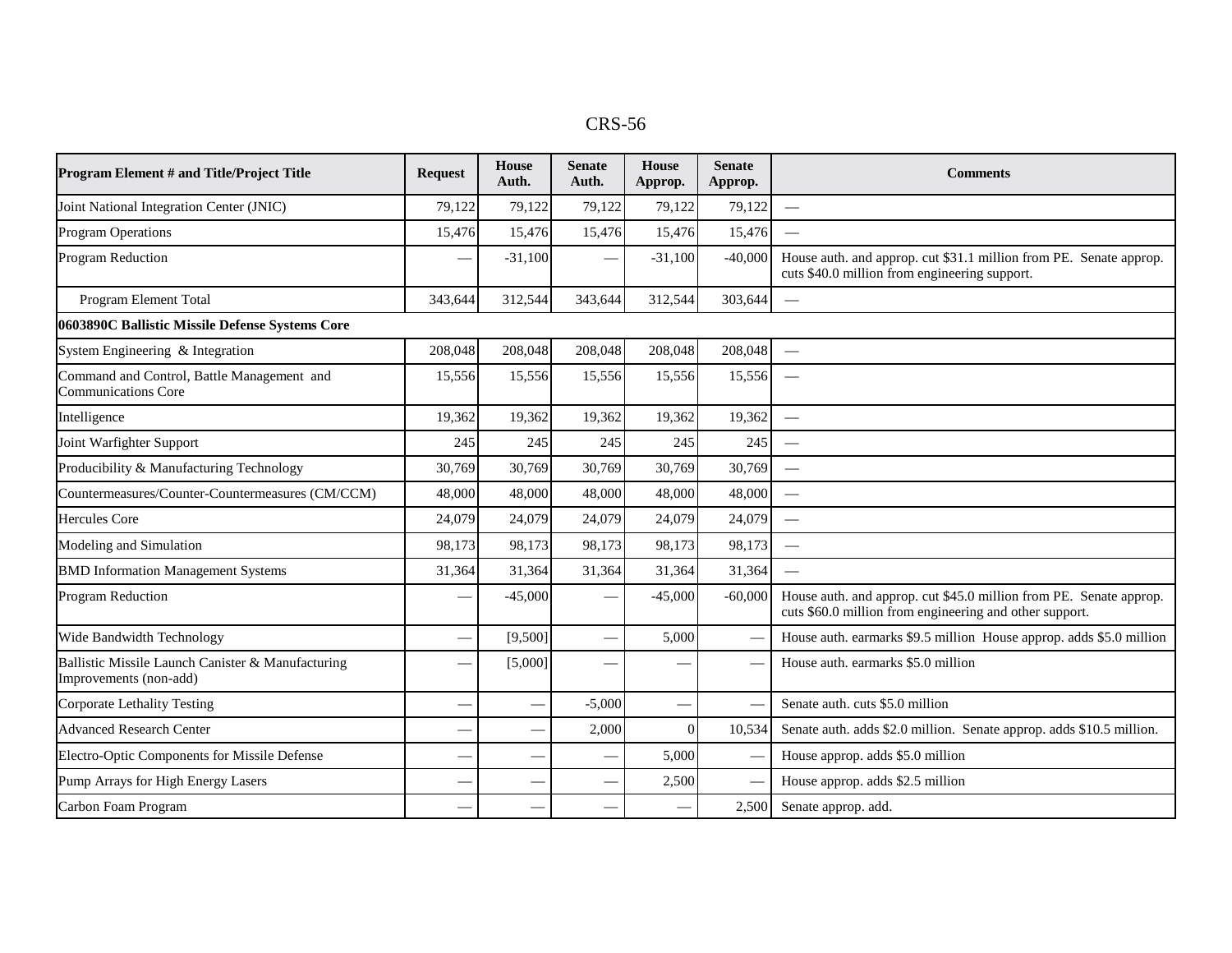| о с<br>IX.D |
|-------------|
|-------------|

| Program Element # and Title/Project Title                           | <b>Request</b> | <b>House</b><br>Auth.    | <b>Senate</b><br>Auth. | <b>House</b><br>Approp. | <b>Senate</b><br>Approp. | <b>Comments</b>                                                                                                                                    |  |  |
|---------------------------------------------------------------------|----------------|--------------------------|------------------------|-------------------------|--------------------------|----------------------------------------------------------------------------------------------------------------------------------------------------|--|--|
| <b>Program Operations</b>                                           | 8,400          | 8,400                    | 8,400                  | 8,400                   | 8,400                    | $\frac{1}{2}$                                                                                                                                      |  |  |
| Program Element Total                                               | 483,996        | 438,996                  | 480,996                | 451,496                 | 437,030                  | $\frac{1}{2}$                                                                                                                                      |  |  |
| 0604865C Patriot PAC-3 Theater Missile Defense Acquisition          |                |                          |                        |                         |                          |                                                                                                                                                    |  |  |
| <b>Transfer from Army MEADS</b>                                     |                | $\overline{\phantom{0}}$ | 241,325                |                         |                          | Senate auth. transfers \$241.3 million from Army.                                                                                                  |  |  |
| Transfer from Army PAC-3 TMD Acquisition                            |                | $\overline{\phantom{0}}$ | 174,475                |                         | $\overline{\phantom{a}}$ | Senate auth. transfers \$174.5 million from Army.                                                                                                  |  |  |
| Program Element Total                                               |                |                          | 415,800                |                         | 395,800                  | Senate approp. transfers PAC-3 and MEADS from Army and directs<br>consolidating the programs.                                                      |  |  |
| 0901585C Pentagon Reservation                                       |                |                          |                        |                         |                          |                                                                                                                                                    |  |  |
| Program Element Total                                               | 14,481         | 14,481                   | 14,481                 | 14,481                  | 14,48                    |                                                                                                                                                    |  |  |
| 0901598C Management Headquarters - MDA                              |                |                          |                        |                         |                          |                                                                                                                                                    |  |  |
| Program Element Total                                               | 93.441         | 93.441                   | 93,441                 | 93,441                  | 93,441                   |                                                                                                                                                    |  |  |
| <b>Total RDT&amp;E Missile Defense Agency</b>                       | 7,728,864      | 7,790,123                | 8,173,214              | 7,484,364               | 8,199,698                |                                                                                                                                                    |  |  |
| <b>Other Agency Missile Defense R&amp;D Programs</b>                |                |                          |                        |                         |                          |                                                                                                                                                    |  |  |
| Army                                                                |                |                          |                        |                         |                          |                                                                                                                                                    |  |  |
| 0604865A Patriot PAC-3 Theater Missile<br>Defense Acquisition       | 174,475        | 253,475                  |                        | 174,475                 |                          | Senate auth. and approp. transfer all funding to MDA.                                                                                              |  |  |
| 0203801A Missile/Air Defense Product Improvement<br>Program         | 44,468         | 54,468                   | 48,468                 | 44,468                  | 46,968                   | Senate auth. adds \$4.0 million for PAC-3 antenna mast group.<br>Senate approp. adds \$1.0 million for mast group and \$1.5 million for<br>radome. |  |  |
| 0603869A Medium Extended Air Defense System<br>(MEADS) Concepts /b/ | 276,259        |                          |                        | 276,259                 |                          | House and Senate auth. and Senate approp. transfer all funding to<br>MDA. Senate auth. cuts \$39.9 million.                                        |  |  |
| <b>Joint Staff</b>                                                  |                |                          |                        |                         |                          |                                                                                                                                                    |  |  |
| 0605126J Joint Theater Air and Missile Defense<br>Organization      | 87,250         | 87,250                   | 87,250                 | 87,250                  | 87,250                   |                                                                                                                                                    |  |  |
| Total RDT&E Other Agencies                                          | 582,452        | 395,193                  | 135,718                | 582,452                 | 134,218                  | $\frac{1}{2}$                                                                                                                                      |  |  |
|                                                                     |                |                          |                        |                         |                          |                                                                                                                                                    |  |  |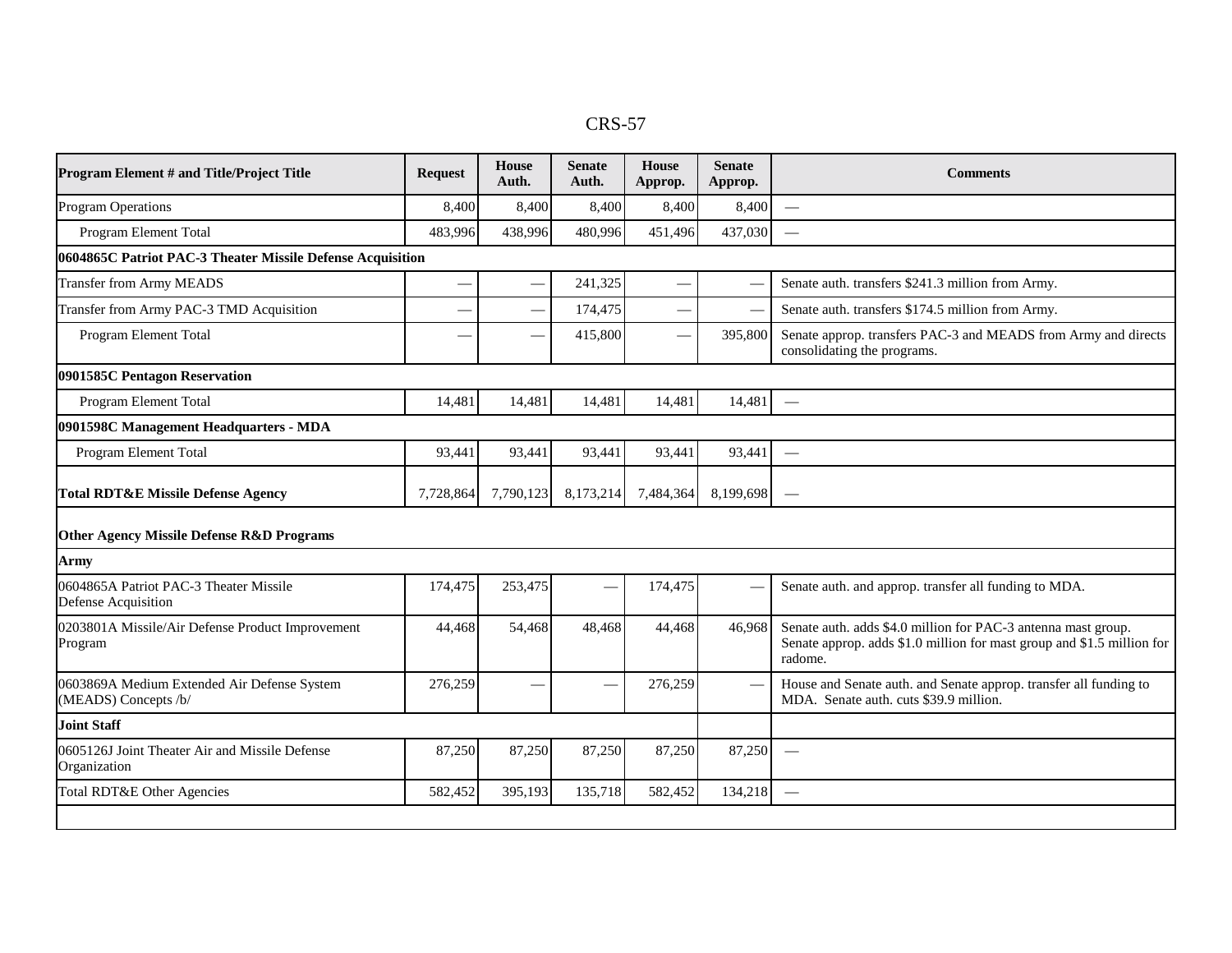| D)<br>∴י ∪<br>$\mathbf{r}$ |
|----------------------------|
|----------------------------|

| <b>Program Element # and Title/Project Title</b> | <b>Request</b> | House<br>Auth. | <b>Senate</b><br>Auth. | House<br>Approp. | <b>Senate</b><br>Approp. | <b>Comments</b>                                                                                                                        |  |  |
|--------------------------------------------------|----------------|----------------|------------------------|------------------|--------------------------|----------------------------------------------------------------------------------------------------------------------------------------|--|--|
| <b>Missile Defense Procurement</b>               |                |                |                        |                  |                          |                                                                                                                                        |  |  |
| Army                                             |                |                |                        |                  |                          |                                                                                                                                        |  |  |
| Patriot PAC-3 (Patriot System Summary)           | 561,555        | 687,555        | 561,555                | 651,555          | 561,555                  | House Auth. adds \$126.0 million for 30 missiles (request for 108).<br>House approp. adds \$90.0 million.                              |  |  |
| <b>Patriot Modifications</b>                     | 212,575        | 212,575        | 223,575                | 182,075          | 212,575                  | Senate auth. adds \$11.0 million for PAC-3 improvements. House<br>approp. cuts \$30.5 million for Patriot-MEADS consolidation savings. |  |  |
| <b>Total Missile Defense Procurement</b>         | 774,130        | 900,130        | 785,130                | 833,630          | 774,130                  | $\overbrace{\hspace{27mm}}^{}$                                                                                                         |  |  |
| Total RDT&E and Procurement /b/                  | 9,085,446      | 9,085,446      | 9,094,062              | 8,900,446        | 9,108,046                |                                                                                                                                        |  |  |

**Sources:** H.Rept. 108-106; S.Rept. 108-46; H.Rept. 108-187.

#### **Notes:**

/a/ Project level detail classified.

/b/ Does not include Military Construction funding of \$2.6 million.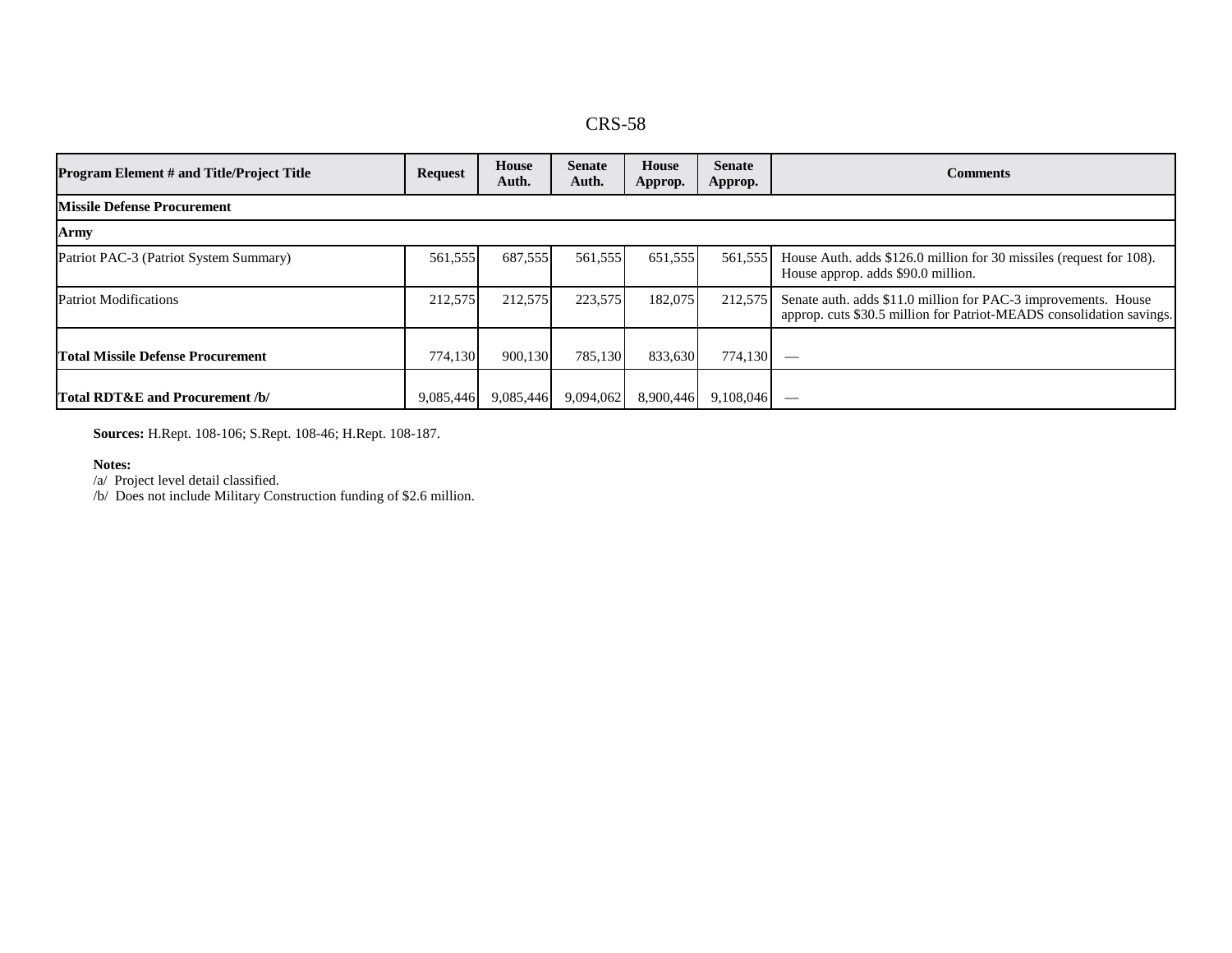**Nuclear Weapons Programs.** Last year, a major debate in Congress concerned an Administration proposal to study development of a new "Robust Nuclear Earth Penetrator" warhead and to set limits on R&D on any new or modified nuclear weapons.<sup>93</sup> The debate continued this year in response to an Administration request that Congress lift a ban on the conduct of R&D into low-yield nuclear weapons that has been in effect since 1993. Referred to the Spratt-Furse amendment, the provision was enacted as Section 3136 of the FY1993 defense authorization act (P.L. 103-160). That section states:

It shall be the policy of the United States not to conduct research and development which could lead to production by the United States of a new lowyield nuclear weapons, including a precision low-yield warhead.

As part of its *Nuclear Posture Review* issued in December 2001, the Administration announced that the United States would investigate the use of modified nuclear weapons to destroy deeply-buried and hardened targets in rogue nations such as North Korea and would pursue concept development studies for new low-yield nuclear weapons for that and some other missions.<sup>94</sup> In its legislative request this year, DOD argues that lifting the ban is necessary to train the next generation of nuclear weapons scientists and engineers and explore "the full range of technical options" to respond to "new or emerging threats," including using lowyield nuclear weapons against buried and hardened bunkers that could contain chemical and biological agents.95 To carry this out, DOD requested \$6 million to conduct "advanced concepts" research into low-yield nuclear weapons and \$15 million to continue R&D to do research on a Robust Nuclear Earth Penetrator that could modify either the B61 or the B83 nuclear weapons in the current inventory to be more able to penetrate hardened sites.

**Congressional Action: Modify Restrictions on R&D for Low-Yield Nuclear Weapons.** Both houses agreed to modify current restrictions on R&D on low-yield nuclear weapons (less than five kilotons), though the chambers adopted different approaches. In the House version, U.S. policy would be modified to ban "development and production" of low-yield nuclear weapons but DOE would be allowed to conduct "concept definition, feasibility studies and detailed engineering design."<sup>96</sup> The Senate version lifts the ban but states that the Department of Energy

<sup>93</sup> H.Rept. 107-772, *Conference Report on National Defense Authorization Act for Fiscal Year, 2003*, p. 786-p.788. Sec. 3143 of the FY2003 DOD Authorization Act required that DOE specifically request funds for R&D for research, development or that could lead to production of any new nuclear weapon. Section 3146 provided \$15 million for the Robust Nuclear Earth Penetrator program 30 days after the Secretary of Defense submitted a report that specified military requirements, described targets and assessed conventional alternatives.

<sup>94</sup> CRS Report RS21133, *The Nuclear Posture Review: Overview and Emerging Issues* by Amy F. Woolf, p. 5.

<sup>95</sup> General Counsel, DOD, William J. Haynes III, *Letter to Speaker of the House Hastert,* March 3, 2003, Subtitle C, Sec. 221; see [http://defenselink.mil/dodgc/lrs/legispro.html].

 $96$  Section 3111 in H.R. 1588 as engrossed and passed by the House, and H.Rept. 108-106, (continued...)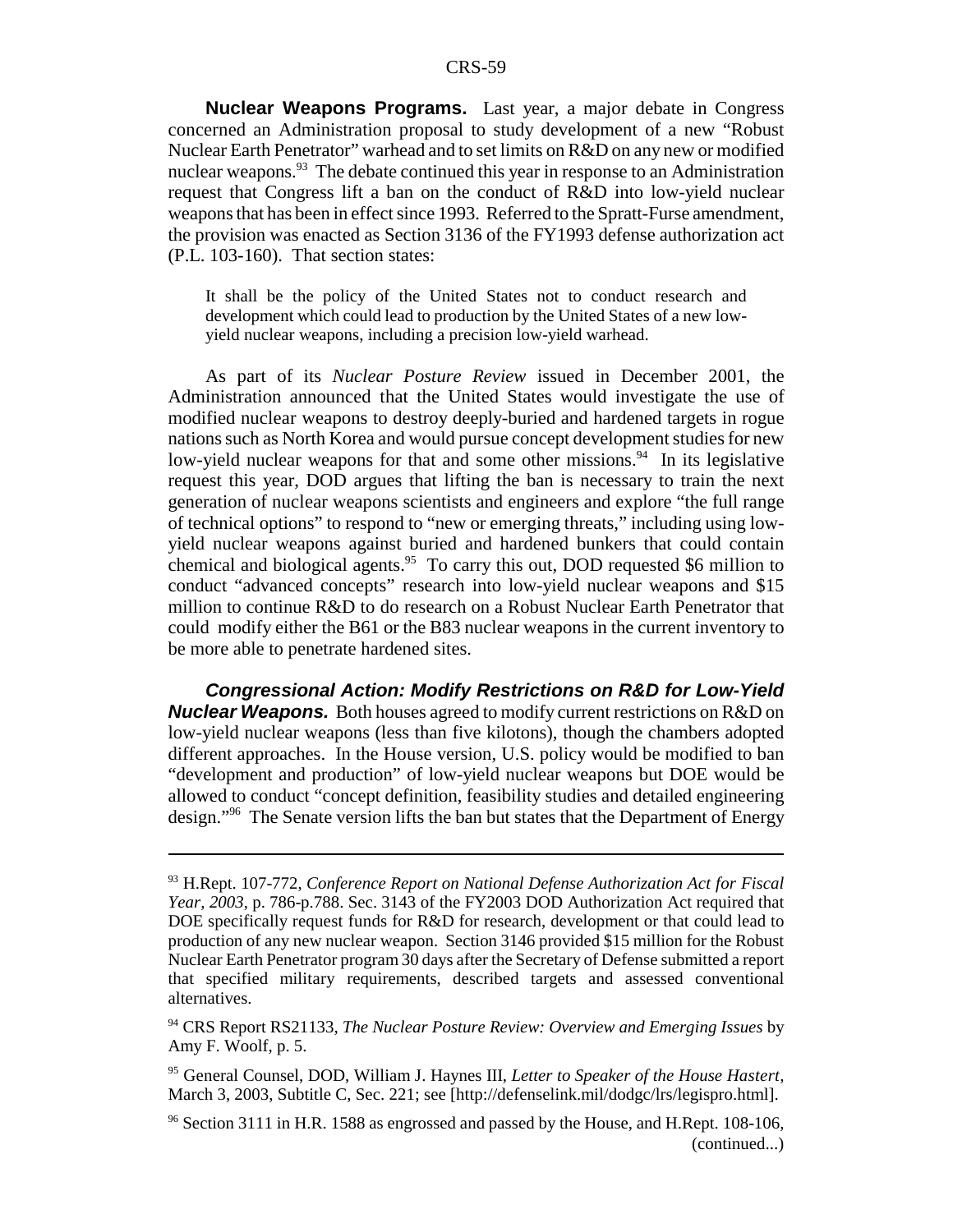may not begin engineering development or any later phase of development or production of new weapons unless "specifically authorized" by Congress.<sup>97</sup> The Senate also adopted by voice vote an amendment that would require specific authorization for DOE to pursue engineering development of a Robust Nuclear Earth Penetrator weapon.<sup>98</sup>

There was a wide-ranging debate in the Senate about an amendment offered by Senators Feinstein and Kennedy to restore the ban, but the amendment was tabled by a vote of 51 to 43 (S.Amdt. 715). Both supporters and opponents of the ban focused on the Administration's interest in exploring the possibility of using low-yield nuclear weapons as a way to attack deeply buried, hardened bunkers that could contain chemical or biological weapons.<sup>99</sup>

To those who oppose the ban, research to explore the use of a low-yield nuclear weapon or a nuclear earth penetrator weapon against hardened, underground bunkers should be explored as a method that could be effective and could generate less collateral damage. Supporters of continuing the ban argued that even a 5-kiloton nuclear weapon would generate large losses of life and much collateral damage.

Supporters of the ban also argued that exploring this new mission for nuclear weapons could lead to requirements to test new nuclear weapons and undercut the U.S. commitment to the underground nuclear testing moratorium as well as U.S. policy to prevent the spread of nuclear weapons to other nations. Those who want to lift the ban argue that U.S. actions to re-institute research on new nuclear weapons would not affect U.S. efforts to discourage nations from pursuing nuclear weapons.

Whether a nuclear weapon is necessary for this mission is also controversial. Some observers believe that only a nuclear version could destroy hardened, deeplyburied bunkers, and others argue that the U.S. could develop precise conventional bunker-busting weapons or other approaches that could be equally or more effective than nuclear weapons in disabling a hardened bunker or containing chemical or biological weapons.<sup>100</sup> Some scientists and engineers have questioned whether a lowyield nuclear weapon could be effective against a deeply-buried underground facility, particularly if its precise location is not known.<sup>101</sup> Other conventional alternatives could include developing non-nuclear bunker-busting weapons with more precise targeting capability, using several penetrating missiles simultaneously to increase

 $96$  (...continued)

p. 434.

 $97$  Section 3131 in S. 1050 as reported, and S.Rept. 108-46, p. 447-p. 448.

<sup>98</sup> *Congressional Record*, May 21, 2003, p. S6805.

<sup>99</sup> *Congressional Record*, May 20, p. S6663-S6690, passim.

<sup>100</sup> *Congressional Record*, May 20, 2003, p. S6663 to p. S6690, passim.

<sup>101</sup> Geoffrey Forden, "USA Looks at Nuclear Role in Bunker Busting," *Jane's Intelligence Review*, March 12, 2002, p. 1, 3, 4-5; see [http://www.janes.com/press/pc020312\_1.shtml]; see also, Sidney Drell, James Goodby, Raymond Jeanlos, and Robert Peurifoy, "A Strategic Choice: New Bunker Busters Versus Nonproliferation, *Arms Control Today*, March 2003.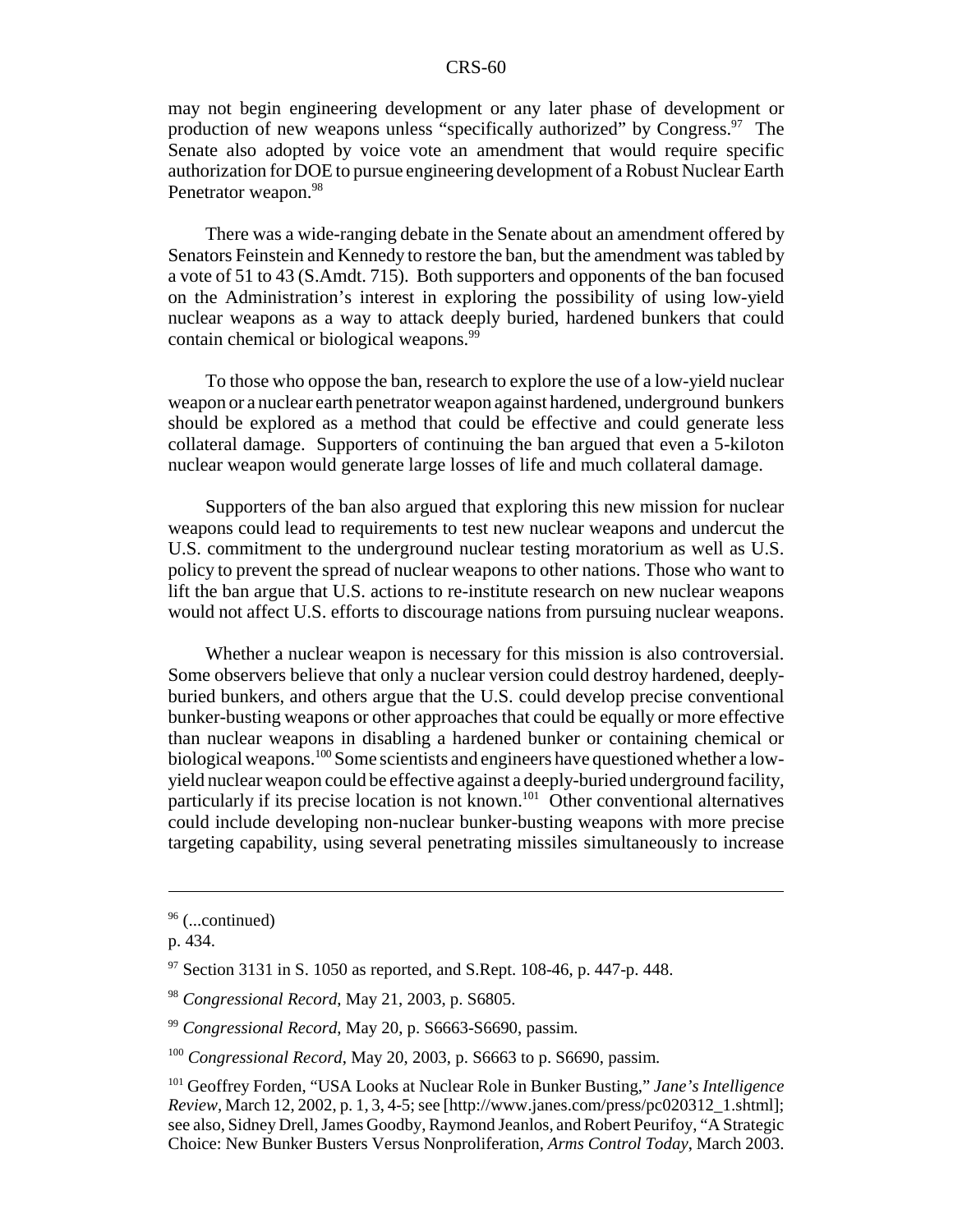destructive capability, disabling facilities with electromagnetic pulse weapons, or monitoring any movement of material by maintaining surveillance on exits of underground bunkers.<sup>102</sup>

Opponents of the ban also argue that this new research is necessary to train a new generation of nuclear scientists, a point cited by the Administration in its request. Supporters argue that nuclear scientists can be trained in other ways.

On the House side, Representative Tauscher's proposed amendment to transfer \$21 million from research into nuclear versions of low-yield weapons to R&D on conventional bunker-busting weapons was defeated bya vote of 199 to 226 (H.Amdt.  $4)$ .<sup>103</sup>

# **Personnel Pay and Benefits Issues and Readiness Issues**

**Proposals to Change Selection of Senior Military Leadership.** As part of its "transformational" package, DOD requested a series of provisions that would give the President and the Secretary of Defense additional flexibility to select and retain DOD's senior military leadership. Examples include allowing the President to re-appoint Service Chiefs and the Chair and Vice-Chair of the Joint Chiefs of Staff for as many two-year terms as desired, to repeal mandatory terms for certain general and flag officers, and to re-assign many senior officers in Senateconfirmed positions without returning to Congress. To retain senior officers, DOD also wants to raise the normal maximum retirement age from 62 to 68 and to modify retirement rules so that senior officers can retire after less than three years (known as a time-in-grade rule) but still receive retirement based on their highest rank.

According to DOD witnesses, these proposed changes would allow DOD to move senior military leaders to where they are needed, to retain those whose skills are important, and to retire those who may no longer be performing as needed. Critics voice concern that these changes could reduce incentives for younger officers who could see their opportunities limited by older officers who stay longer.<sup>104</sup>

Other proposals in this package would add flexibility to use reservists by allowing DOD to activate reservists for an additional 90 days of training and by expanding the reasons that the President can call up reservists to include domestic disasters, accidents, or catastrophes. DOD would also be allowed to provide medical and dental screening of reservists preparing for mobilization, a change endorsed by the authorizers.<sup>105</sup>

<sup>102</sup> Michael A. Levi, "The Case Against New Nuclear Weapons," *Issues in Science and Technology*, Spring 2003.

<sup>103</sup> *Congressional Record*, May 20, 2003, p. S6690, and *Congressional Record*, May 22, 2003, p. H4572.

<sup>&</sup>lt;sup>104</sup> Testimony of Under Secretary of Defense David Chu before the House Armed Services Committee, May 2, 2003, transcript; available from Reuters.

<sup>&</sup>lt;sup>105</sup> See Section 701 in H.Rept. 108-354 and General Counsel, DOD, William J. Haynes III, (continued...)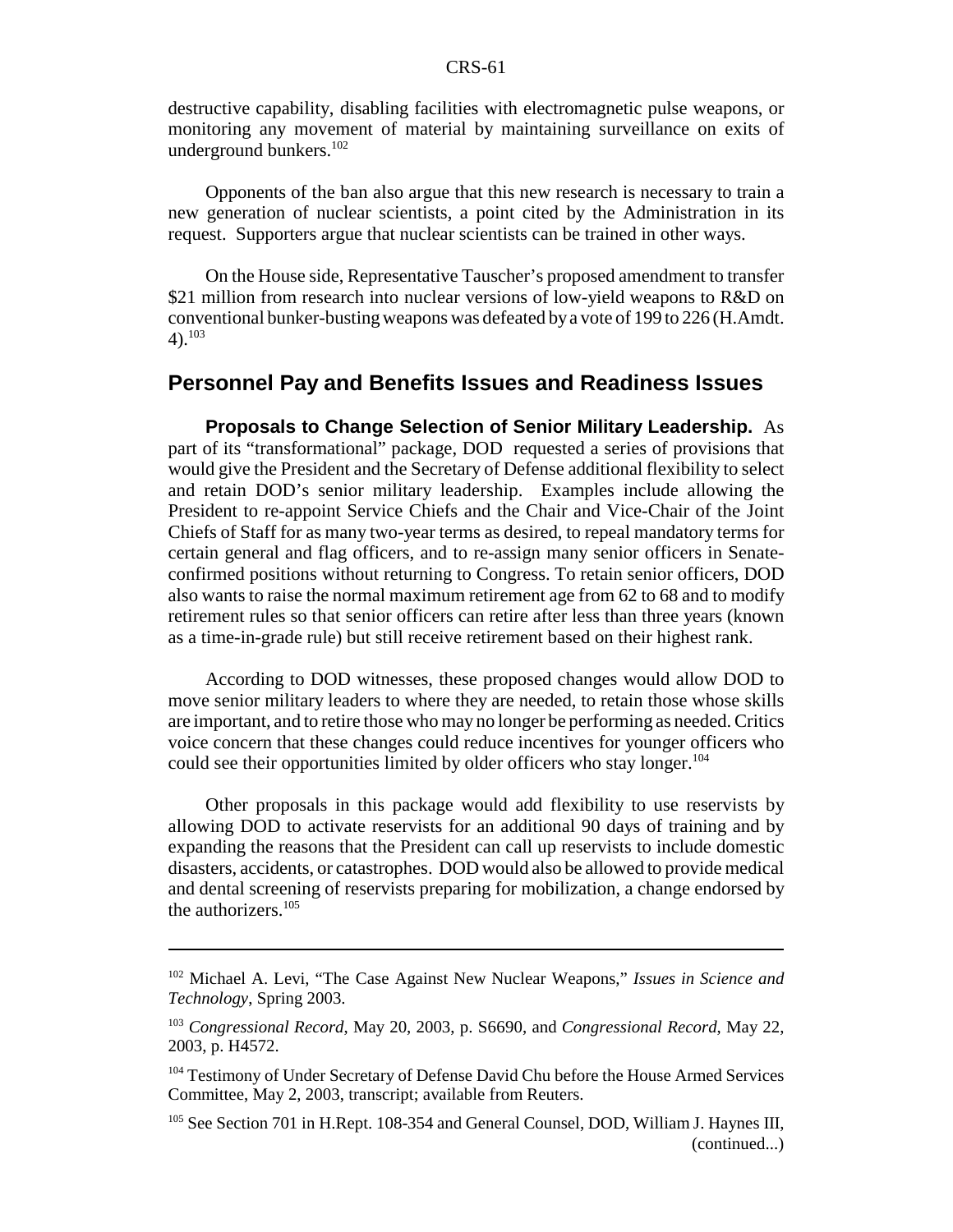Neither the House nor the Senate Armed Services Committee were willing to grant DOD broad ranging authorityto move, set retirement terms, and raise age limits for senior level military officers though each house permitted certain changes. A later update will include the changes adopted in conference.

**Pay and Benefit Levels.** As it did last year, DOD has proposed a mixture of across-the-board and targeted pay raises along with continuation of a plan initiated in the Clinton Administration to reduce out-of-pocket housing costs for military personnel living in private housing. The Administration proposed pay raises for uniformed personnel ranging from 2% to as high as 6.5% for targeted grades and skills with an overall average 4.1%. The FY2004 budget also includes funds to reduce out-of-pocket off-base housing costs from a maximum of 7.5% of pay to 3.5%, with costs reduced to zero in FY2005.

**Congressional Action on Pay and Benefits for Active-Duty and Reservists.** As in the past, Congress opted for a larger pay raise than the Administration has proposed. The Senate committee-reported bill approves a 3.7% minimum across-the-board pay raise for all uniformed service personnel, though it approves targeted pay raises ranging from 5.25 to 6.25%. The overall average pay raise in the Senate bill is 4.15%. The House version includes pay raises ranging from 2% to 6.5% with an average of 4.1%.

Senate proposals in the FY2004 DOD Authorization Act to expand benefits that would have significant cost or policy implications were modified in conference. The Graham/Daschle amendment would expand access to TRICARE health care benefits to non-active duty reservists and could cost an average of \$1.5 billion annually and about \$7.4 billion over five years, was targeted to unemployed reservists in conference. Similarly, the Senate proposal for full concurrent receipt of both military retirement and disability payments, estimated by CBO to cost the government \$4.1 billion in FY2004 and \$56.5 billion over the next ten years, was modified in conference to cover those with disability levels of 50% or greater. The immediate costs were reduced by phasing in benefits (see **Table 12** below).<sup>106</sup>

The Administration opposed lifting the 111-year old prohibition against concurrent receipt of benefits that stem from the same period of service because of both its high cost and the precedent for other federal benefit programs with similar provisions. The resolution in conference is described earlier. DOD opposed this

 $105$  (...continued)

letter to Speaker of the House Hastert, April 10, 2003, Title 10, Sections 135, 136, and 137; see [http://defenselink.mil/dodgc/lrs/legispro.html].

<sup>&</sup>lt;sup>106</sup> Like military retirement, DOD would pay for the estimated cost of the benefit to current active-duty personnel in its annual budget and Treasury general revenues would finance the cost for current beneficiaries. CBO Testimony to Subcommittee on Personnel, Senate Armed Services Committee, "The Cost of Providing Retirement Annuities and Veterans' Disability Compensation to Certain Retirees of the Uniformed Services," March 27, 2003.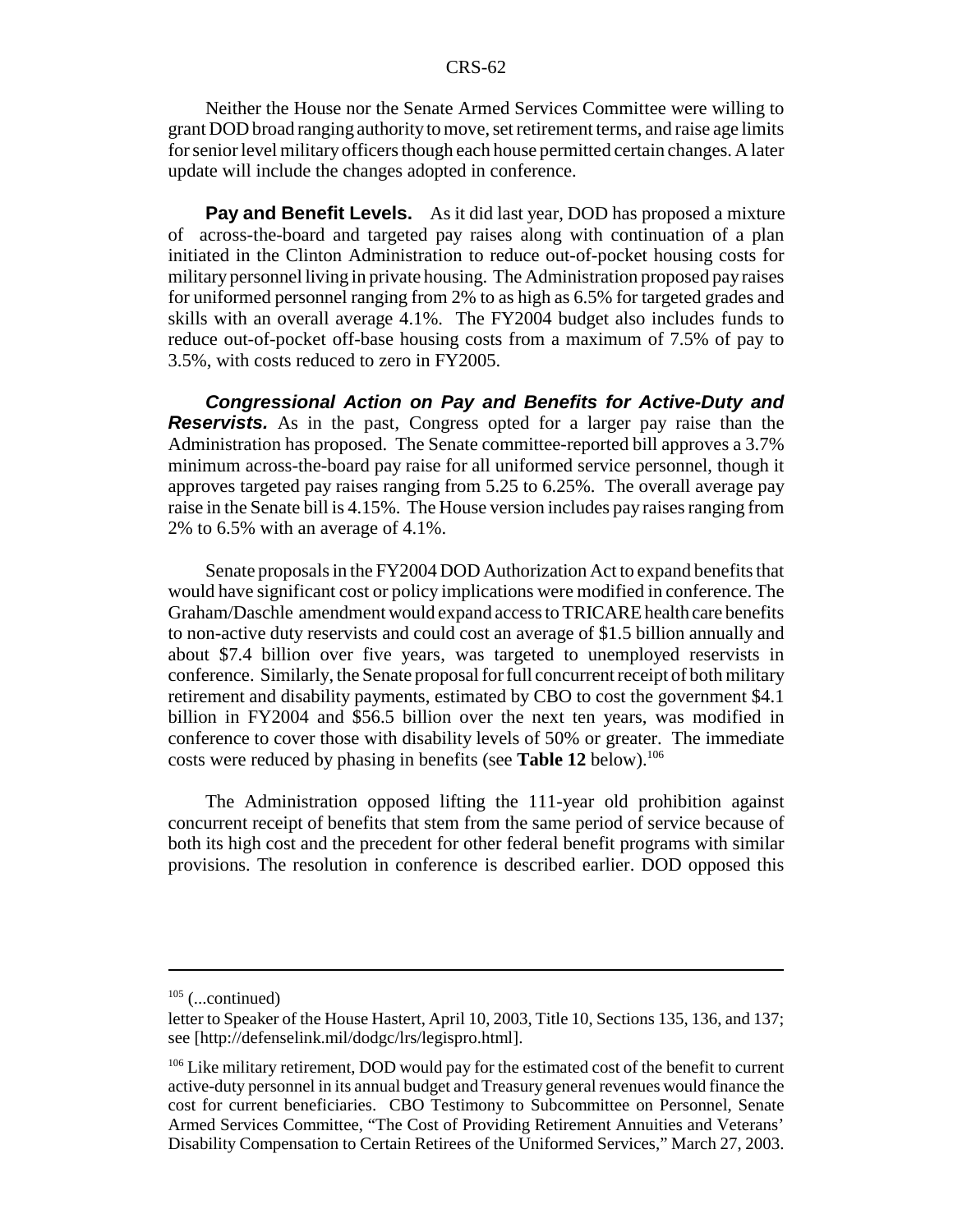provision last year suggesting that financing the benefit would hurt defense readiness by taking funds from other higher-priority programs.<sup>107</sup>

The bulk of the cost of the benefit would be payments of about to about 700,000 current beneficiaries, which would be financed by general revenues from the Treasury. Since these funds outlay immediately, this would have immediate effects on the deficit. According to CBO, over 90% of the \$41.1 billion in payments over the next ten years for full concurrent receipt would go to military retirees whose disabilities stem from service but developed after they left military service.<sup>108</sup> Military retirees with twenty or more years of service may receive disability ratings from the Veterans Administration at anytime after theyleave militaryservice, ratings that can be revised over the course of their lifetime as they grow older.

Last year, faced with an Administration threat to veto the authorization bill if it included a similar provision, Congress adopted a measure providing special compensation benefits to about 40,000 retirees whose disabilities reflect either combat or combat-related disabilities.<sup>109</sup> That special compensation benefit is available to those eligible retirees as of June 1, 2003.

**Senate Adds New Health Care Benefit For Non-Active Duty Reservists.** Another provision added on the Senate floor with major cost implications is the Graham/Daschle amendment that would provide:

- ! *for non-active duty reservists*: access to TRICARE medical benefits for enlisted personnel who pay annual premiums of \$330 for an individual and \$560 for a family, and officers who pay \$380 for individuals and \$610 for families; and
- ! *for activated reservists*: payment of their current health care premiums up to the per capita costs of TRICARE.

If enacted, CBO estimates that this provision would cost \$466 million in FY2004 rising to \$2.1 billion by FY2008 as more non-active duty reservists opt for the coverage because of the attractiveness of the rates (see **Table 12** below). The proposed annual premium of \$560 is less than one-third of the national average of \$1,800 for family coverage in 2000. Most of the cost is to pay for access to

<sup>107</sup> See CRS Report RS21327, *Concurrent Receipt of Military retirement and VA Disability Benefits: Budgetary Issues*, by Amy Belasco for last year's debate; and CRS Issue Brief IB85159, *Military Retirement: Major Legislative Issues*, by Robert Goldich.

<sup>108</sup>CBO Testimony to Subcommittee on Personnel, Senate Armed Services Committee, "The Cost of Providing Retirement Annuities and Veterans' Disability Compensation to Certain Retirees of the Uniformed Services," March 27, 2003, p. 12.

<sup>&</sup>lt;sup>109</sup> See CBO testimony by Sarah T. Jennings before the Subcommittee on Personnel, Senate Armed Services Committee, March 27, 2003; CRS Report RL31305, *Authorization and Appropriations for FY2003: Defense*, by Stephen Daggett and Amy Belasco; and CRS Report RS21327, *Concurrent Receipt of Military Retirement and VA Disability Benefits: Budgetary Issues*, by Amy Belasco.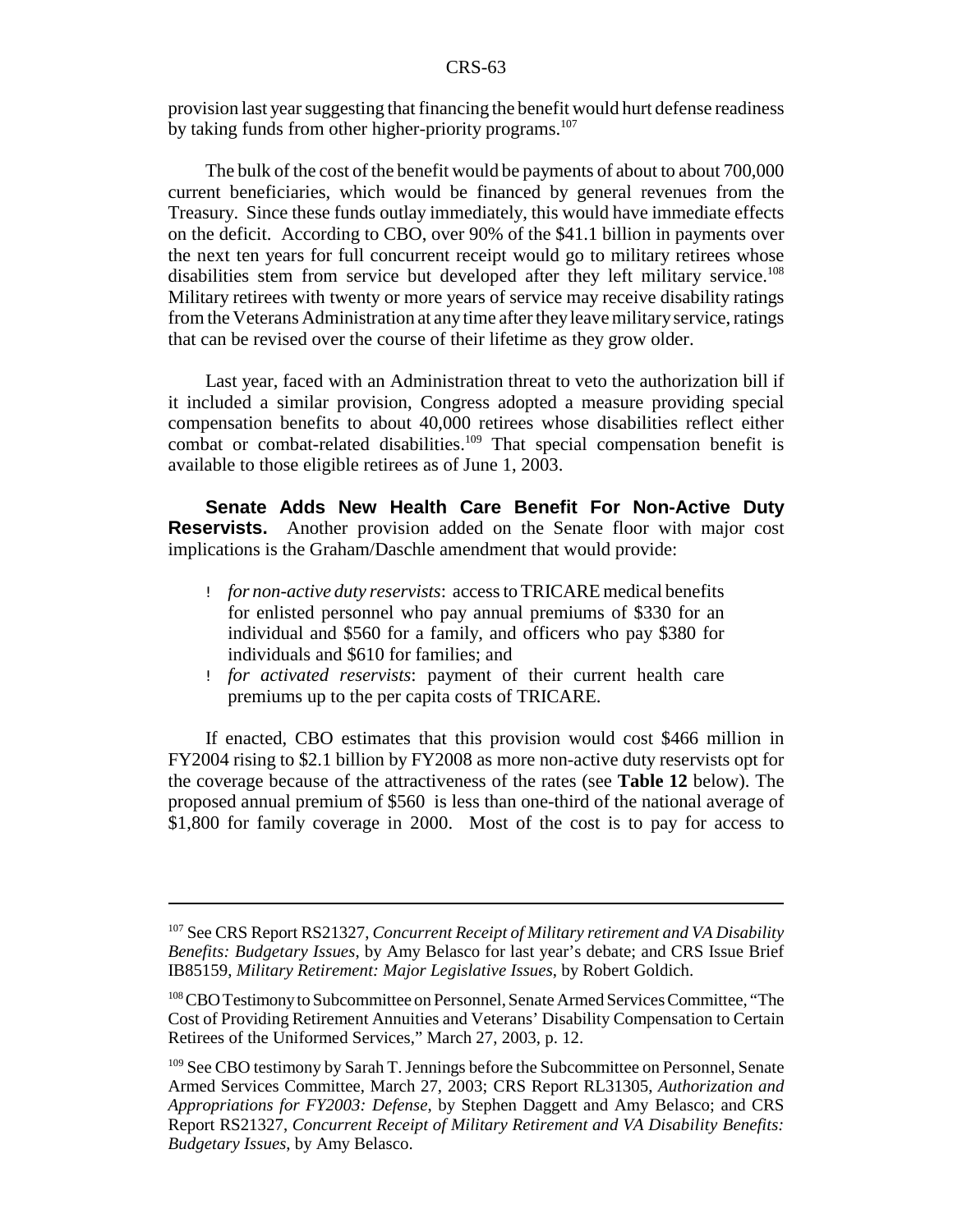TRICARE benefits for non-active duty reservists, 80% of whom already have health care coverage according to a DOD survey.<sup>110</sup>

Recent DOD regulations provide that activated reservists and their families are eligible for TRICARE health care coverage when called up for 30 days or more. For the first thirty days, employers are required to continue health care coverage, and employers sometimes continue coverage during longer activations, including paying the employer premium. According to a 2000 DOD survey, most activated reservists who had been mobilized once maintain private coverage and 80% of employers continue to pay their share of the premium. $^{111}$ 

If both these provisions had been enacted, the government would have to cover additional cost of \$4.8 billion in FY2004 and \$24.3 billion in the next five years.

<sup>110</sup> GAO-02-829. *Defense Health Care; Most Reservists Have Civilian Health Coverage But More Assistance Is Needed When TRICARE Is Used*, September 2002, p. 8.

<sup>111</sup> "Reserve Component Health Care;" see the Department of Defense web page on TRICARE at [http://www.tricare.osd.mil/reserve]; GAO-02-829. *Defense Health Care; Most Reservists Have Civilian Health Coverage But More Assistance Is Needed When TRICARE Is Used*, September 2002, p. 5-6, p. 10.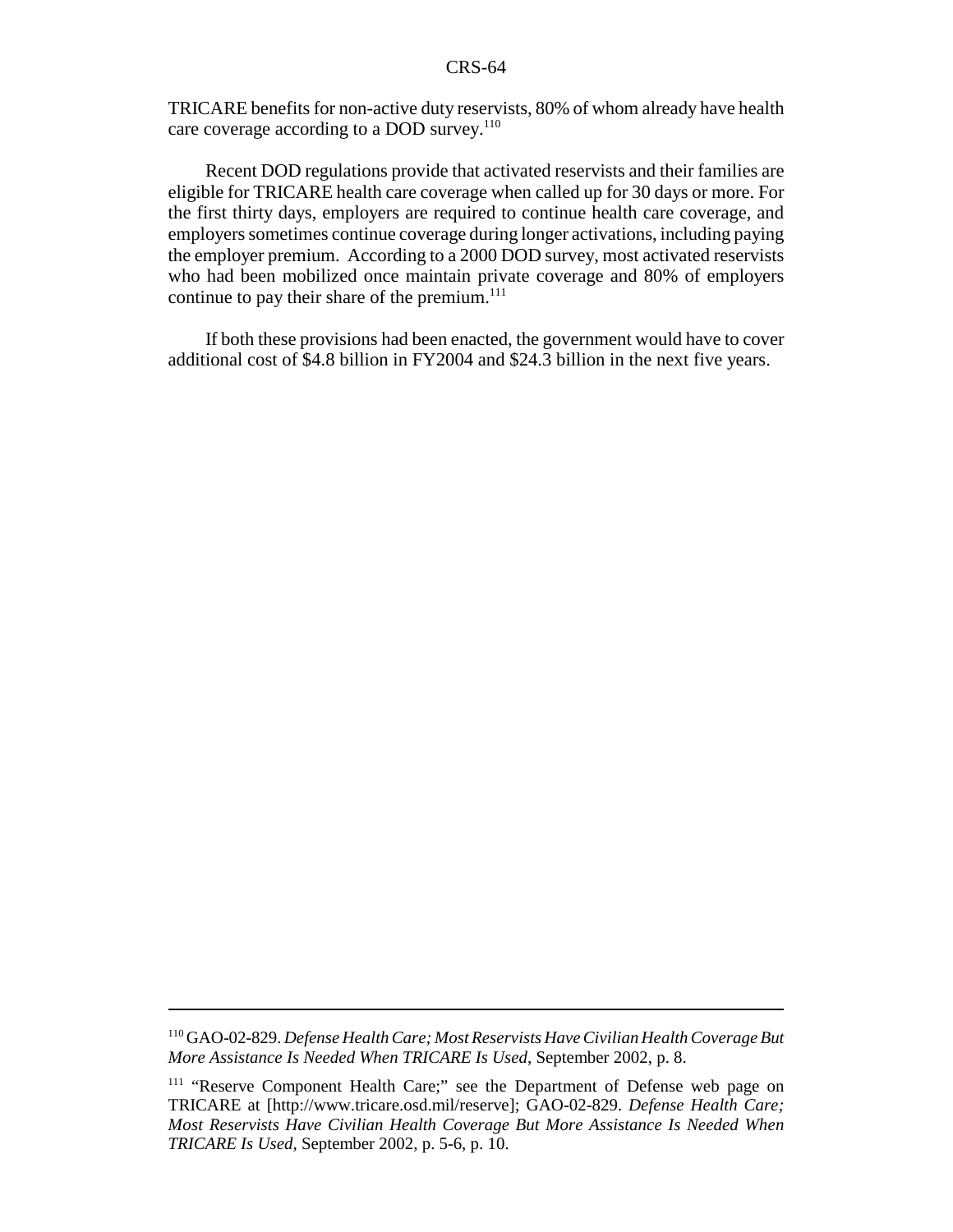Table 12. Estimates of the Cost of Concurrent Receipt and TRICARE for Reservists

| Type of<br><b>Spending/Benefit</b>         | 2004     | 2005     | 2006     | 2007    | 2008    | 2009      | 2010      | 2011      | 2012      | 2013      | $2004 -$<br>2008 | $2004 -$<br>2013 |
|--------------------------------------------|----------|----------|----------|---------|---------|-----------|-----------|-----------|-----------|-----------|------------------|------------------|
| <b>Discretionary Spending</b> <sup>a</sup> | 1,569    | 2,226    | 2,969    | 3,323   | 3,558   | 8,819     | 1,641     | 1,748     | 1,864     | 1,968     | 6,372            | 14,151           |
| <b>Concurrent Receipt</b>                  | 1,103    | 1,185    | 1,274    | 1,359   | 1,452   | 1,547     | 1,641     | 1,748     | 1,864     | 1,968     | 6,372            | 14,151           |
| <b>TRICARE</b> for reservists              | 466      | 1,041    | 1,695    | 1,964   | 2,106   | NA        | <b>NA</b> | NA        | <b>NA</b> | NA        | 7,272            | <b>NA</b>        |
| Non-active Duty                            | [393]    | [994]    | [1,678]  | [1,953] | [2,099] | <b>NA</b> | <b>NA</b> | <b>NA</b> | <b>NA</b> | <b>NA</b> | [7, 117]         | NA               |
| Active-duty                                | $[73]$   | $[47]$   | $[17]$   | $[11]$  | $[7]$   | NA        | <b>NA</b> | <b>NA</b> | <b>NA</b> | <b>NA</b> | [155]            | NA               |
| <b>Mandatory Spending</b> <sup>b</sup>     | 3,285    | 3,341    | 3,525    | 3,778   | 3,985   | 4,205     | 4,407     | 4,621     | 4,847     | 5,127     | 17,913           | 41,119           |
| <b>Concurrent Receipt</b>                  | 3,285    | 3,341    | 3,525    | 3,778   | 3,985   | 4,205     | 4,407     | 4,621     | 4,847     | 5,127     | 17,913           | 41,119           |
| <b>TRICARE</b> for reservists              | $\Omega$ | $\Omega$ | $\Omega$ |         |         | $\theta$  |           | $\Omega$  | $\Omega$  | $\Omega$  | $\Omega$         | $\theta$         |
| <b>Total Government</b><br>spending        | 4,854    | 5,567    | 6,494    | 7,101   | 7,543   | 13,024    | 6,048     | 6,369     | 6,711     | 7,095     | 24,285           | <b>NA</b>        |

(in millions of current year dollars)

<sup>a</sup> Discretionary spending is appropriated annually.<br><sup>b</sup> Mandatory spending is generally for entitlement programs and financed by Treasury general revenues.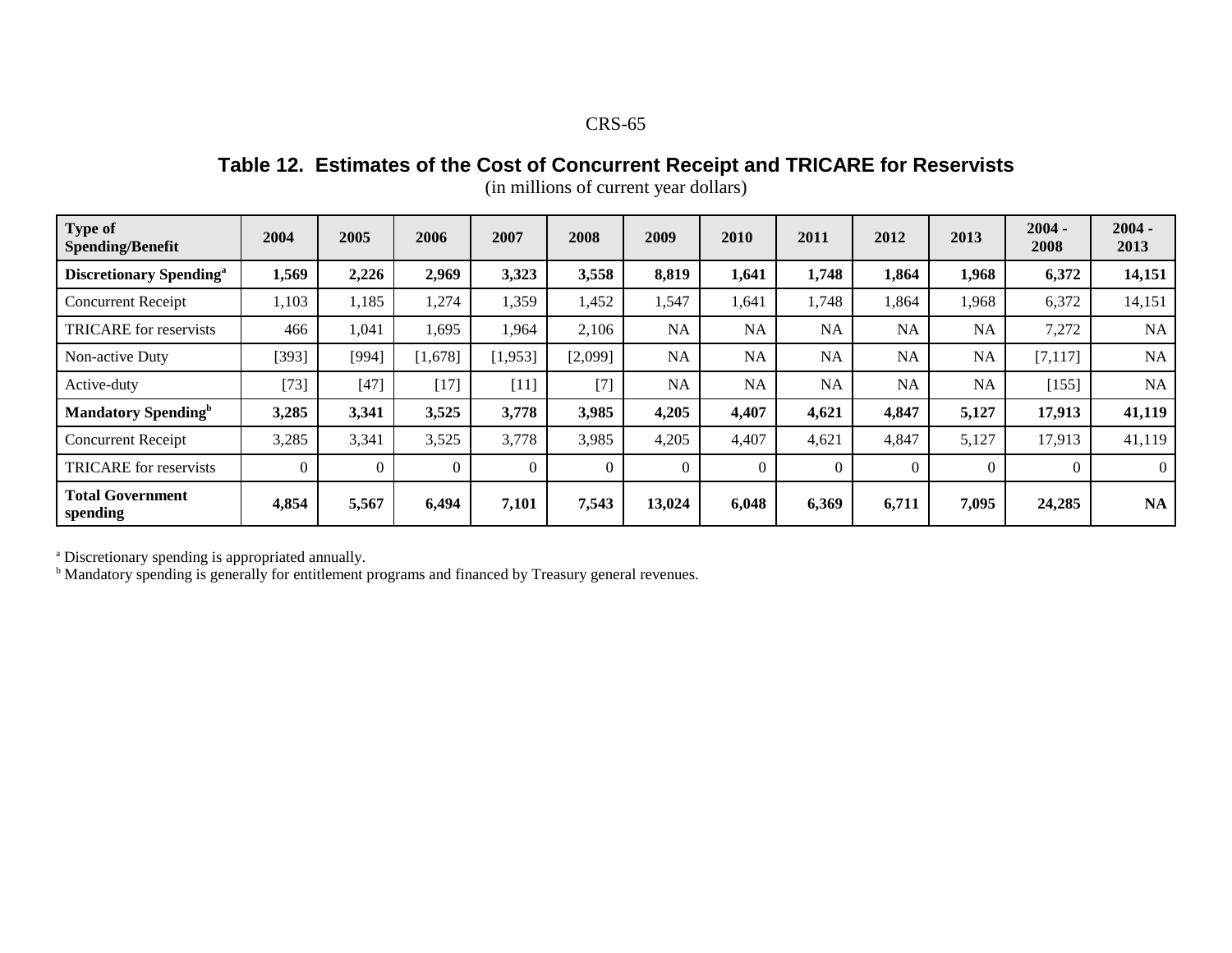**Operation and Maintenance Funding.** Overall funding for operation and maintenance is continuing to grow at more than 2.5% per year above inflation under Administration projections — about the historical rate of growth per active duty troop. Although concerns about military readiness appear to have abated, some have questioned how long DOD can sustain the deployment of substantial numbers of troops in Iraq, Afghanistan, and elsewhere without jeopardizing morale and readiness goals.

### **Basing Structure, Role of the Reserves, and Force Mix Issues**

In congressional testimony, Secretary of Defense Rumsfeld raised two additional issues that may arise in future years: changing DOD's overseas basing structure to give DOD a smaller "footprint" with potentially fewer forces located in western Europe, and reviewing the role of the reserves in light of homeland security needs and DOD's heavy reliance on reserves for the Global War on Terrorism and the Iraq war. DOD is currently studying both issues. Re-locating U.S. overseas bases to eastern European countries and increasing the number of unaccompanied tours could potentially save money but DOD has not fleshed out its proposals.

In the FY2004 budget, DOD asks Congress to merge funding for active-dutyand reserve forces in order to increase flexibility in allocating funds. This proposal has sparked opposition from reserve proponents who see it as a way to reduce the authority of the heads of the National Guard and Reserves.

A key issue in Congress this year has been whether to impose restrictions on the next miliary base closure round. Two years ago, Congress approved a new round of military base closures in 2005, following procedures that were used in earlier rounds in 1991, 1993, and 1995.

**Congressional Action.** The Senate rejected an amendment that was offered by Senators Dorgan and Lott that would cancel the 2005 round of base closures. The Administration has signaled that a veto is likely if Congress includes either a delay or a cancellation of the 2005 round, which the Administration considers essential to its plans to reduce the size and cost of DOD's infrastructure and free up funds for transformational programs.112 During floor debate, Senator Dorgan argued that a new round should be delayed because of the uncertainties of determining the size and make-up of DOD's force structure after the September 11th terrorist attacks and because of the economic effects on communities of potential base closures.<sup>113</sup>

The House Armed Services Committee-reported authorization bill includes a provision that would require the Defense Department to preserve a sufficient basing structure to support a possible expansion of the force in the future, though the full committee reversed a subcommittee measure that would have eliminated the 2005 round.

<sup>112</sup> OMB, *Statement of Administration Policy on H.R. 1588 - National Defense Authorization Act for Fiscal Year 2004*, May 22, 2003, p. 1; available on the White House web site at [http://whitehouse.gov/omb/legislative/sap/108-1/hr1588sap-h.pdf].

<sup>113</sup> *Congressional* Record, May 20, page S644ff.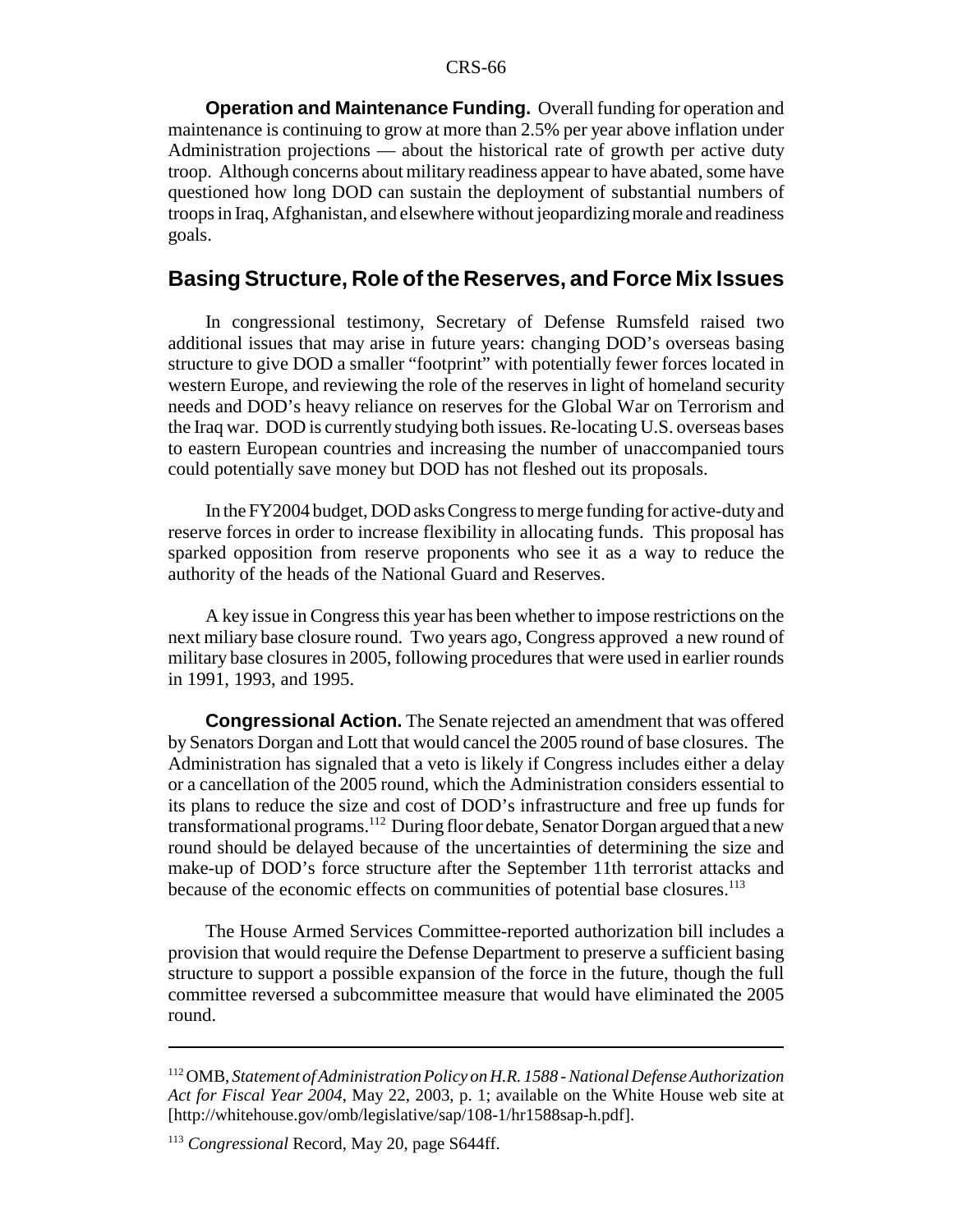The House and Senate authorizers did not include the Administration's proposal to merge personnel accounts of the active-duty and reserve forces.

**Number of Active and Reserve Duty Personnel.** A frequent issue in recent years has been whether current active duty end-strength is sufficient. Some legislators have proposed increases in end-strength, particularly for the Army, to fill out deployable units and thus ease pressures on the force. The Defense Department has resisted these measures. The Navy, in fact, wants to reduce its end-strength by 10,000 over the next five years reflecting a reduction in the number of ships. In congressional testimony this year, DOD witnesses have said that a broader review of the mix of active-duty, reserve, civilian, and contractor personnel has been under way and some far-reaching proposals could be in the works. Secretary of Defense Rumsfeld testified that DOD has determined that some 300,000 military personnel are currently performing non-military duties.<sup>114</sup> DOD is looking to rely more heavily on contractors within the Army in particular, setting ambitious goals for its competitive sourcing or contracting-out program.

**Congressional Action: End-Strength.** The House Armed Services Committee did not agree to a proposed Navy reduction of 1,900 in active duty endstrength (which was part of the 6-year savings from early retirement of some ships that the Administration emphasized in its initial budget request). The committee also added 4,340 positions to authorized end-strength for the other services for a total increase of 6,240 compared to the Administration request. The committee also cited substantial shortfalls in end-strength identified by each of the services and criticized the Administration's opposition to any increases in the size of the force in the future. The Senate Armed Services Committee agreed to the Administration's end-strength request.

**Congressional Action: Defense Personnel for Border Security.** An amendment by Representative Goode passed on the floor would allow the Secretary of Homeland Security to request military personnel to assist in border patrols to deal with national security threats posed by terrorist, drug trafficking, or illegal aliens. The Senate did not include a comparable provision. This proposal could prove controversial because DOD is likely to object to additional missions for its forces levied by the Department of Homeland Security.

<sup>&</sup>lt;sup>114</sup> Testimony of Secretary of Defense Rumsfeld before Senate Armed Services Committee, FY2004 DOD Authorization Request, February 13, 2003.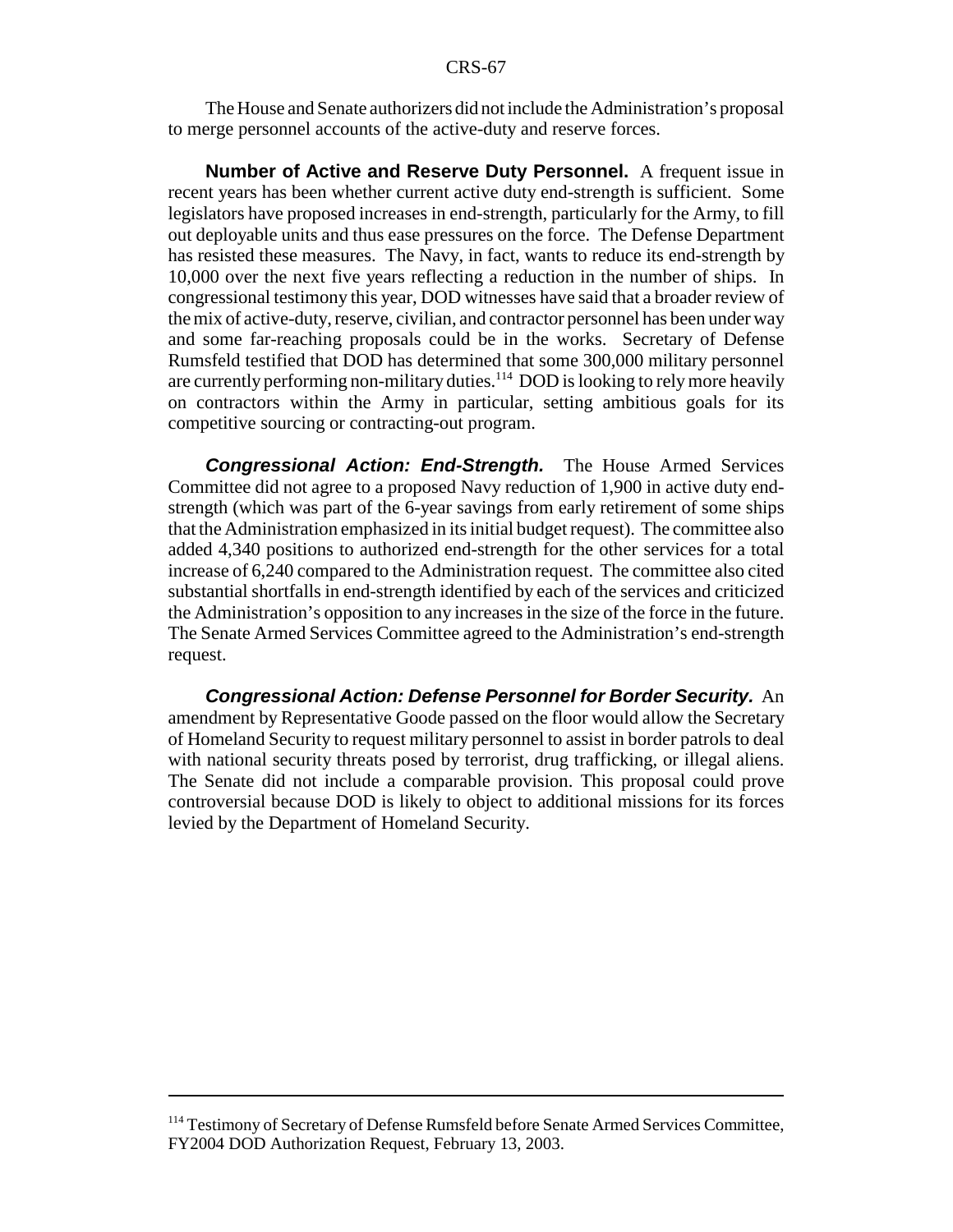# **Legislation**

# **Congressional Budget Resolution**

#### **H.Con.Res. 95 (Nussle)**

A concurrent resolution establishing the congressional budget for the United States Government for fiscal year 2004 and setting forth appropriate budgetary levels for fiscal years 2003 and 2005 through 2013. Reported by the House Budget Committee (H.Rept. 108-37), March 17, 2003. Approved by the House (215-212), March 21, 2003. Senate struck all after the enacting clause and substituted the language of S.Con.Res. 23, as amended, and agreed to the measure by unanimous consent in lieu of S.Con.Res. 23. Conference report filed (H.Rept. 108-71), April 10, 2003. Conference report agreed to in the House (216-211), April 11, 2003. Conference report agreed to in the Senate (51-50), April 11, 2003.

### **S.Con.Res. 23 (Nickles)**

An original concurrent resolution setting forth the congressional budget for the United States government for fiscal year 2004 and including the appropriate budgetary levels for fiscal year 2003 and for fiscal years 2005 through 2013. Resolution agreed to in the Senate (56-44), March 26, 2003. Senate incorporated this measure into H.Con.Res. 95 as an amendment and agreed to H.Con.Res. 95 in lieu of this measure (unanimous consent), March 26, 2003.

## **Defense Authorization**

#### **S. 1050 (Warner)**

An original bill to authorize appropriations for fiscal year 2004 for military activities of the Department of Defense, for military construction, and for defense activities of the Department of Energy, to prescribe personnel strengths for such fiscal year for the Armed Forces, and for other purposes. Ordered to be reported by the Senate Armed Services Committee, May 8, 2003. Reported by the Senate Armed Services Committee (S.Rept. 108-46), and placed on the Senate Legislative Calendar, May 13, 2003. Considered by the Senate, May 19-22, 2003. Approved by the Senate (98-1), May 22, 2003. Senate inserted the text of S. 1050, as amended, into H.R. 1588 by unanimous consent, June 4, 2003.

#### **H.R. 1588 (Hunter)**

A bill to authorize appropriations for fiscal year 2004 for military activities of the Department of Defense, to prescribe military personnel strengths for fiscal year 2004, and for other purposes. Committee consideration and markup held and ordered to be reported, May 14, 2003. Passed the House on May 22, 2003, and sent to the Senate. Laid before the Senate by unanimous consent, the Senate struck all after the enacting clause and substituted the text of S. 1050 and passed the bill by voice vote, June 4, 2003. Senate insisted on its amendments, asked for a conference, and appointed conferees, June 4, 2003. House agreed to a motion to instruct conferees, disagreed to the Senate amendments, agreed to a conference, and appointed conferees, July 16, 2003. On November 7, 2003, the conference report was filed. The House agreed to H.Rept. 108-354 ( 362 to 40) on November 7 and the Senate